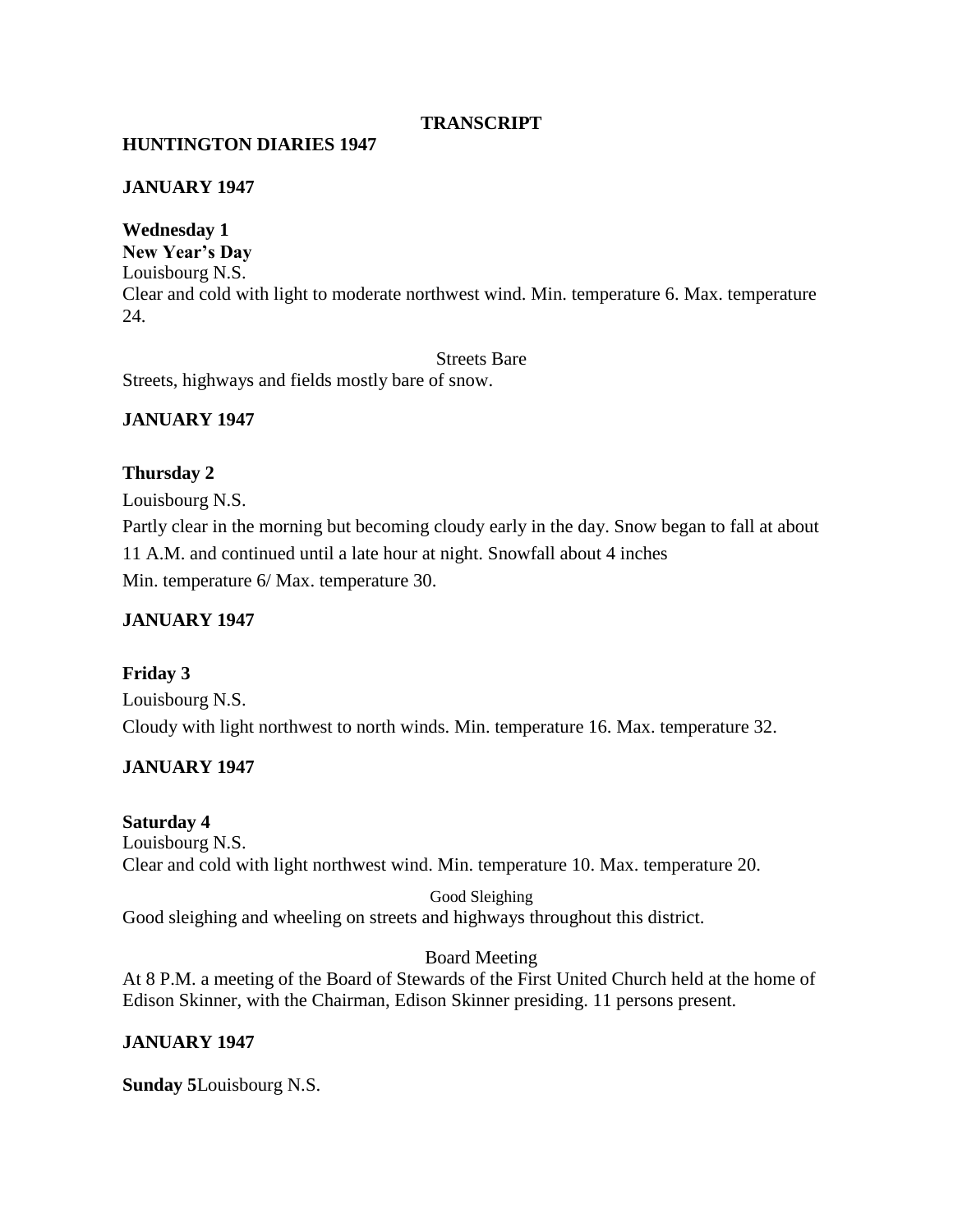Clear in the morning but becoming cloudy before noon. Moderately cold with light to moderate westerly winds. Min. temperature 6. Max. temperature 29.

## Church Services

At 11 A.M. and 7 P.M. in company with Emeline attended services in the First United Church where Rev. Elmer E. Ashley B.A, B.D. was the preacher. Choir attendance: A.M. 10, P.M. 12

## **JANUARY 1947**

## **Monday 6**

Louisbourg N.S.

Cold and mostly cloudy with light to moderate northwest to north winds. Snow squalls in the forenoon. Snowfall about ½ inch. Min. temperature 8. Max. temperature 28.

#### Week of Prayer

The first of the series of Week of Prayer services scheduled for this week was held in the Presbyterian Church at 7:30 P. M. Rev. Elmer E. Ashley B.A., B.D. pastor of the First United Church was the preacher. (was not present)

## **JANUARY 1947**

### **Tuesday 7**

Louisbourg N.S. Mostly cloudy with light to moderate northwest wind shifting to southwest in the late afternoon Min. temperature 6. Max. temperature 32

# Week of Prayer

At 7:30 P.M. in company with Emeline attended the second of the series of Week of Prayer services which are being held this week.

The service this evening was held in the First United Church and was in charge of Rev. E. E. Ashley B.A., B.D. who was assisted by Rev. George C. Rowe, Pastor of St. Bartholomew's Anglican Church and Rev. Guergis , Pastor of the Mira Ferry, Catalone and Louisbourg Presbyterian Churches. At this Rev. Mr. Guergis was the preacher.

Fairly large congregation present , the church being about two thirds full. Choir attendance 12.

### **JANUARY 1947**

### **Wednesday 8**

Louisbourg N.S.

Light rain in the early morning followed by light snow squalls. Mostly cloudy during the day with light northwest wind which increased to gale force in the evening with heavy snow squalls which continued during the night.

Min. temperature 12. Max. temperature 35.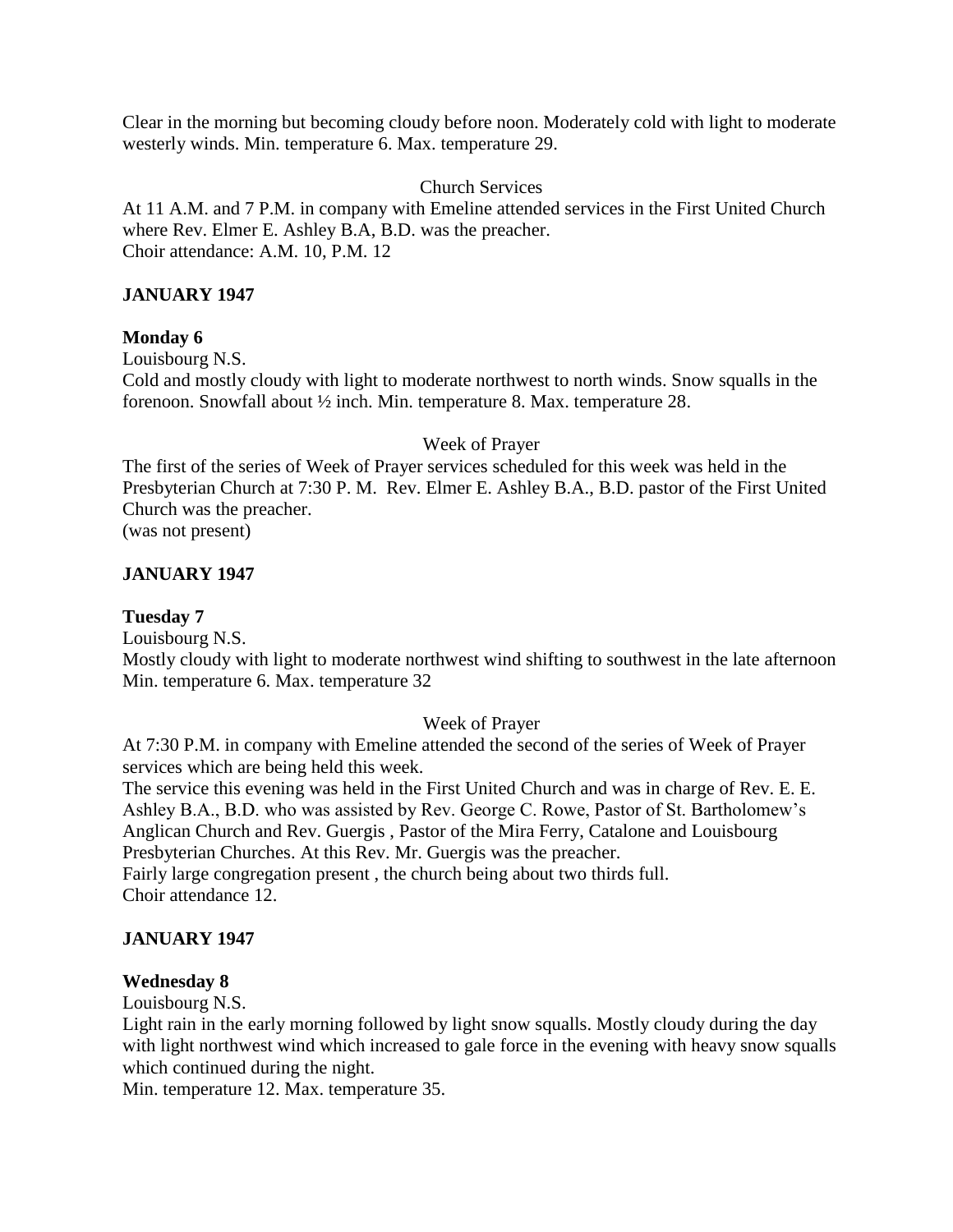## Week of prayer

At 7:30 P.M. in company with Emeline attended the third of the series of Week of Prayer Services, which this evening was held in St. Bartholomew's Anglican Church. Rev George C. Rowe, Pastor of the Anglican Church was in charge of the service and delivered the address. He was assisted in the service by Rev. E.E. Ashley, Pastor of the First United Church.

## **JANUARY 1947**

### **Thursday 9**

Louisbourg N.S. Cold and mostly clear with fresh northwest wind which moderated during the day, Min. temperature zero, max. temperature 16.

### Week of Prayer

The fourth of the series of Week of Prayer services was held in the Presbyterian Church at 7:30 P.M. Service in charge of Rev. Guergis, Pastor of the Presbyterian Church who was assisted by Rev. E. E. Ashley, Pastor of the United Church and Rev. George C. Rowe of St. Bartholomew's Anglican Church. Mr. Guergis delivered the address. Was not present.

## **JANUARY 1947**

## **Friday 10**

Louisbourg N.S.

Cold and mostly clear with fresh to moderate northwest wind and a few light snow squalls. Min. temperature 4 below zero. Max. temperature 10.

# Week of Prayer

At 7:30 P.M. in company with Emeline, attended the fifth and last, of the series of "Week of Prayer" services which have been held alternately between the Presbyterian, Anglican and the First United Churches beginning on last Monday evening. The service this evening was held in the United Church with Rev. Elmer E. Ashley in charge, who was assisted by Mr. Gordon Cameron, elder of the Presbyterian Church and Rev. George C. Rowe of St. Bartholomew's Anglican Church. Rev George C. Rowe was the preacher at tonights services. Church filled to about half capacity. Choir attendance 12.

### **JANUARY 1947**

### **Saturday 11**

Louisbourg N.S.

Clear and cold with fresh northwest wind which shifted to southwest in the late afternoon. Cloudy in the late afternoon and evening. Snow began to fall at about 9 P.M. Temperature rose rapidly in the early part of the night.

Min. temperature 3 below zero. Max. temperature 28.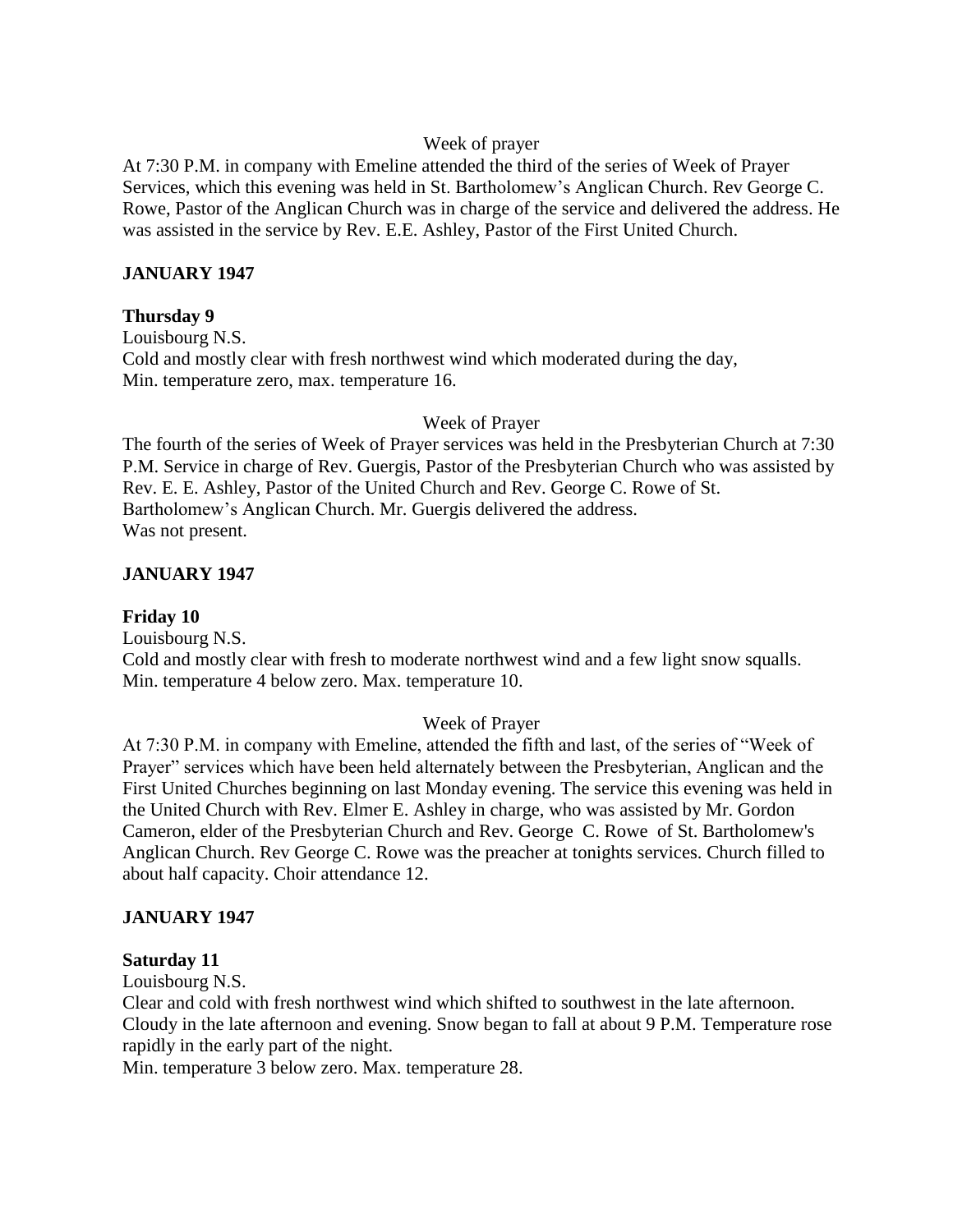## **JANUARY 1947**

#### **Sunday 12**

Louisbourg N.S.

Light snow followed by light rain in the early morning. Mild and mostly clear during the day with light to moderate northwest wind, becoming fresh at night. Snowfall of last night about 2 inches.

Min. temperature 10. Max. temperature 36.

### Church Services

At 11 A.M. and 7 P.M. in company with Emeline, attended services in the First United Church where Rev. Elmer E. Ashley B.A, B.D. was the preacher The communion of the Lord's Supper was dispensed at the morning service to a large congregation. Choir attendance: 14 at each service.

### **JANUARY 1947**

### **Monday 13**

Louisbourg N.S. Cold and remarkably clear with fresh northwest wind which moderated in the evening. Min. temperature 1. Max. temperature 12.

#### S.S. DANIEL WILLIARD

United States Steamer (Liberty ships) Daniel Williard, enroute from Norwich, Norway to Baltimore, U.S. A. arrived here in the evening for oil bunker.

### **JANUARY 1947**

**Tuesday 14** Louisbourg N.S. Clear and moderately cold with light variable winds. An ideal winter day. Min. temperature 3 below zero . Max. temperature 20.

### Mr. Gorman Arrives

Mr. Gorman of L.C. Gorman Ltd Contractors and Builders, Halifax, N.S. arrived here today. This firm has been the contract for building a wharf at this port for the Louisbourg Development Company preliminary to the erection of a large Fish Processing Plant which has been under consideration for some time.

I understand the contract calls for an expenditure of \$250.000. **JANUARY 1947**

### **Wednesday 15**

Cloudy and cold in the morning, but becoming mild early in the day. Light to moderate southwest wind.

Min. temperature 2. Max. temperature 32.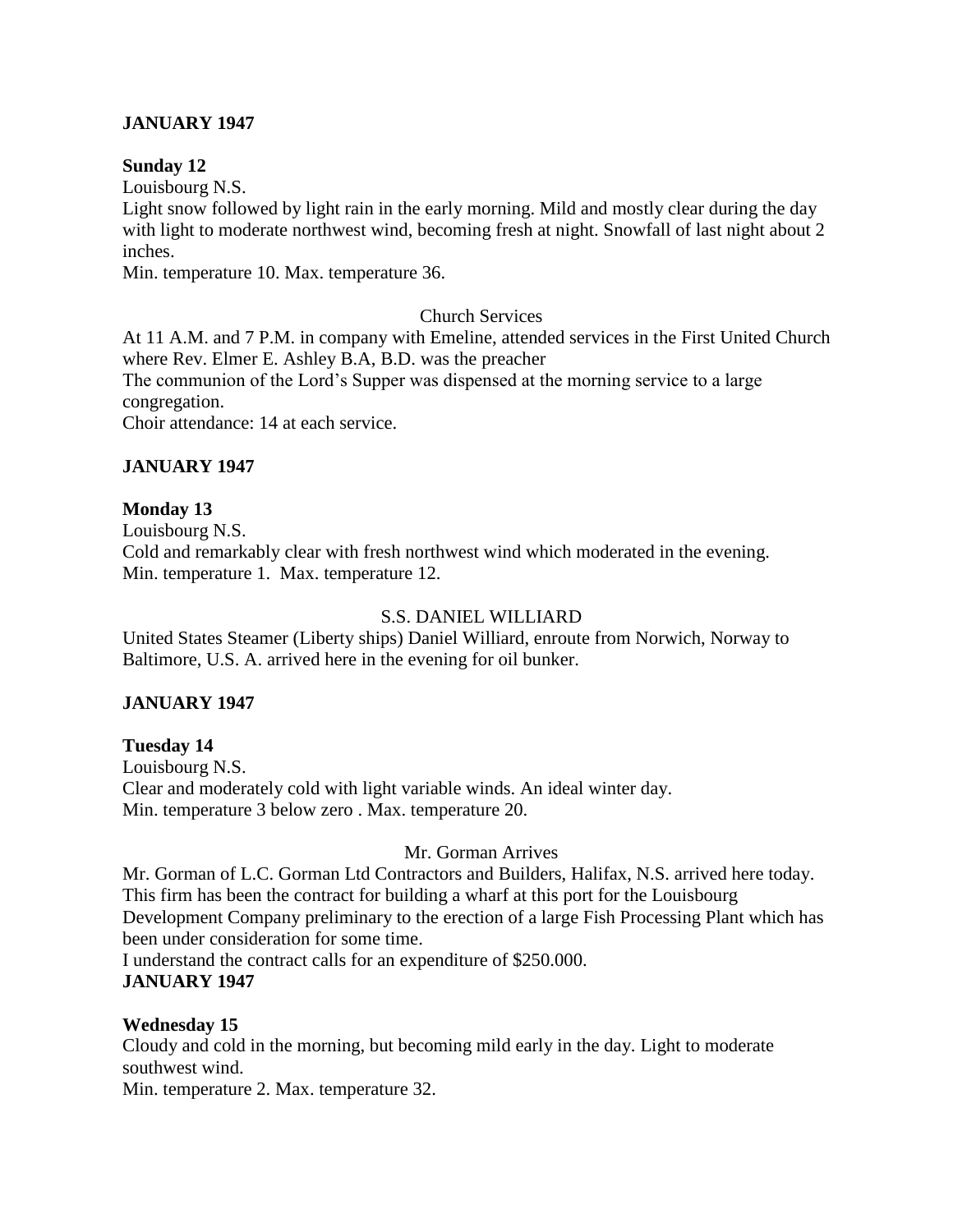## Choir Practice

At 8 P.M. in company with Emeline attended and conducted choir practice in the First United Church

# **JANUARY 1947**

## **Thursday 16**

Louisbourg N.S. Light rain in the early morning. Cloudy and mild during the day with light variable winds mostly northerly. Min. temperature 32. Max. temperature 40.

## Annual Meeting Board of Trade

At 6:30 P.M. annual meeting Banquet of the Louisbourg Board of Trade, held at the "Cozy Tea Room" (Hector MacInnis proprietor) with President Bert L. Wilcox presiding. About 50 persons present. Elections of officers as follows:

President Dr. Marson, Vice-President Duncan MacKay, Secretary: Gordon Cameron (reelected) Treasurer: Arthur M. Townsend was (re-elected) Guest speaker at tonights meeting was Johnston Chew of Glace Bay, N. S.

## S.S. ROCKWOOD PARK

Canadian Steamer "Rockwood Park" arrived at about 10 P.M. for a cargo of coal.

# **JANUARY 1947**

# **Friday 17**

Louisbourg N.S. Snowfall of about 2 inches in the early morning. Clear and mild during the day with light to moderate northwest wind, fresh at times. Min. temperature 14. Max. temperature 34.

# S.S. CRUZIER

Dominion Coal Company's Tug "Cruzier" Captain Cabbhom arrived here shortly after noon, to take up her duties here for the remainder of the winter months.

# S.S. DANIEL WILLIARD

United States Steamer "Daniel Williard" which arrived here on the 13<sup>th</sup> of this month, and while here, took on board oil bunker, sailed this morning.

### **JANUARY 1947**

**Saturday 18** Louisbourg N.S. Cloudy and mild, becoming cold at night.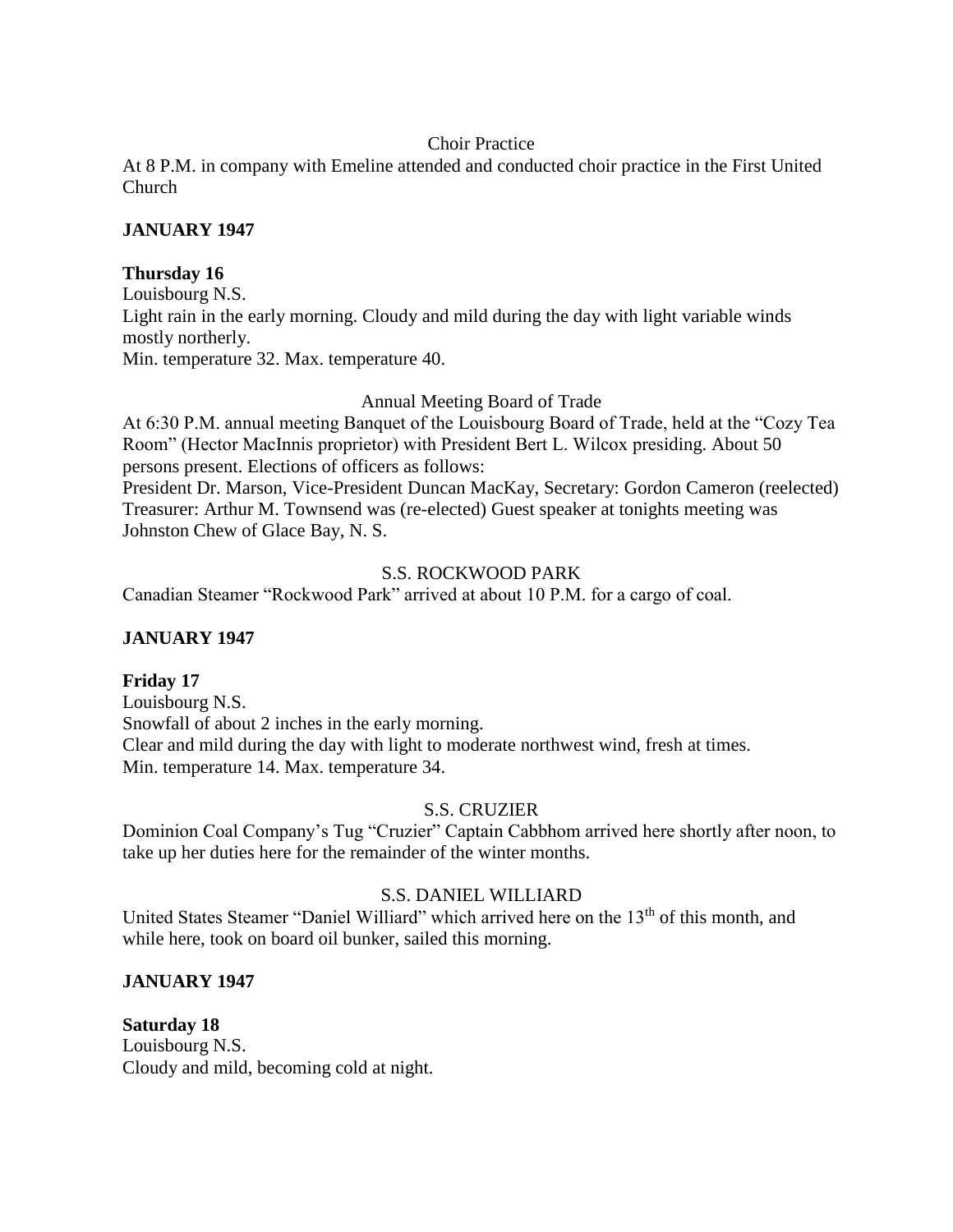Light showers of rain followed by snow squalls in the afternoon. Moderate fresh to strong southwest wind, shifting to west and northwest. Min. temperature 7. Max. temperature 35.

### **JANUARY 1947**

#### **Sunday 19**

Clear and cold with light to moderate northwest wind. Min. temperature 1 below zero. Max. temperature 10.

### Church Services

At 11 A.M. and 7 P.M., in company with Emeline, attended services in the First United Church where Rev. Elmer E. Ashley B.A., B.D. was the preacher. Small congregation at both services. Choir attendance: A.M. 9 P. M. 8.

#### S.S. ROCKWOOD PARK

Canadian Steamer "Rockwood Park" sailed in the morning with a cargo of coal. First cargo of coal to be shipped from Louisbourg this season.

#### **JANUARY 1947**

#### **Monday 20**

Louisbourg N.S.

Cold in the morning, becoming mild during the day. Mostly cloudy. Light winds shifting to southwest and increasing to fresh in the evening.

Snow began to fall at about 9:30 P.M. Snowfall about 2 inches.

Min. temperature 3. Max. temperature 26.

#### Death of Captain MacPhail

Captain Alexander MacPhail, who for many years had his home at Louisbourg, died today at the City Hospital, Sydney after an illness of several weeks.

Captain Macphail who was 82 years of age came to Louisbourg with his wife about 45 years ago and they have made Louisbourg their home ever since that time. For many years he sailed many ships in the coal trade as an employee of the Dominion Coal Company Ltd. After his retirement a number of years ago, he had lived continuously at Louisbourg, until his recent illness. He was a native of Pictou, N.S.

#### **JANUARY 1947**

#### **Tuesday 21**

Louisbourg N.S.

Heavy rain in the early morning accompanied by a southeast gale. Wind shifted to southwest before dawn and moderated. Rainfall about  $\frac{3}{4}$  inch. Mild and foggy during the day. Wind shifted to west and northwest in the early part of the night increasing to strong. Min. temperature 26. Max. temperature 40.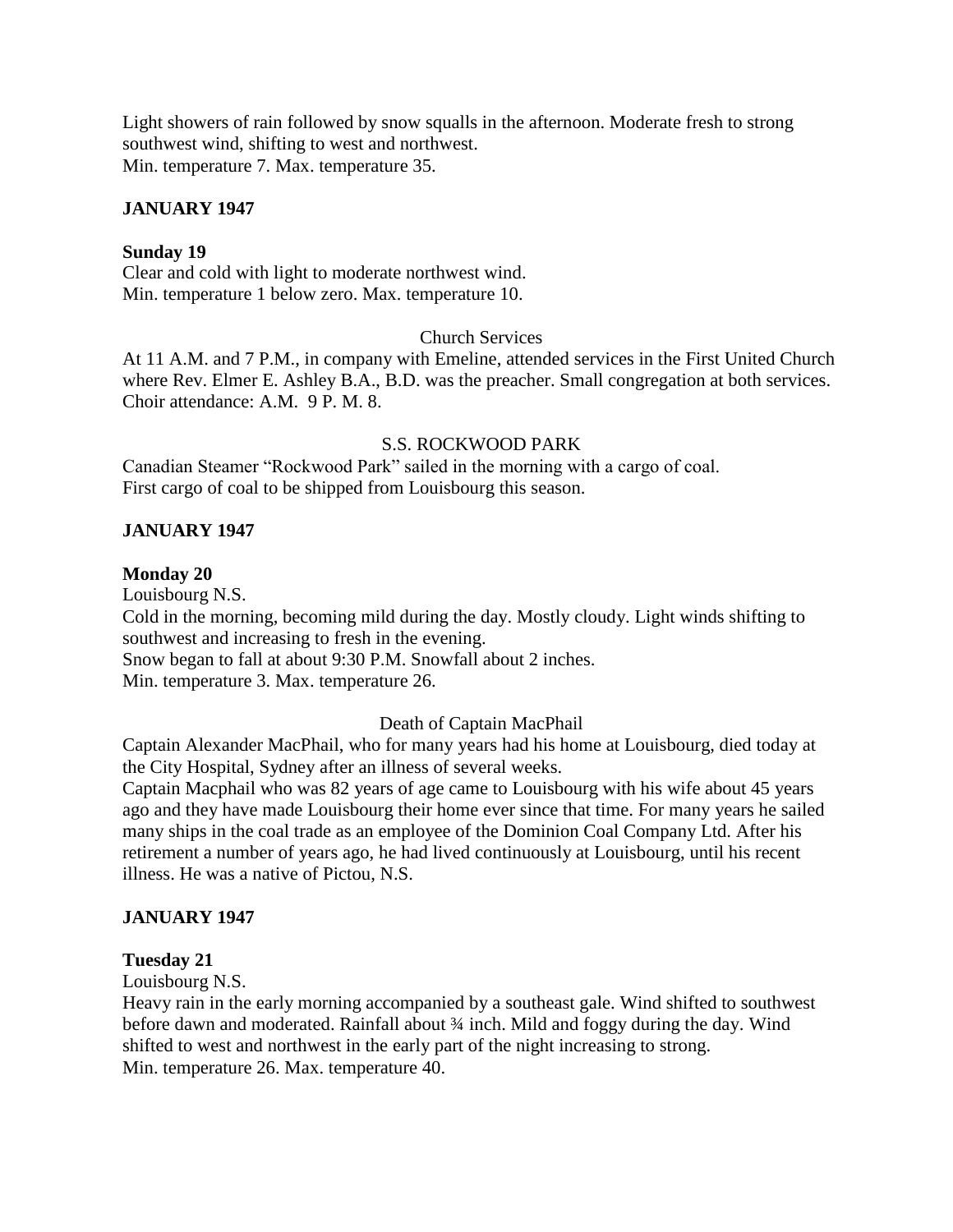### Annual Meeting

At [blank] PM., in company with Emeline, attended the annual meeting of the First United Church congregation held in the church with Rev. Elmer E. Ashley B. A.B.D. presiding.

### **JANUARY 1947**

#### **Wednesday 22**

Louisbourg N.S. [Blank]

### **JANUARY 1947**

### **Thursday 23**

Louisbourg N.S. Cold with light snow squalls in the forenoon. Snowfall about 1 inch. Min. temperature 5. Max. temperature 34.

#### Meeting of Brotherhood

At 8 P.M. attended a meeting of the Men's Brotherhood of the First United Church, which was held in Calvin hall with the Vice-President, William Hilchie presiding. 12 members present. At this meeting I gave a talk on my last summer's trip to the Pacific Coast.

### **JANUARY 1947**

### **Friday 24**

Louisbourg N.S. Clear and cold in the morning, becoming cloudy and mild in the afternoon. Snow began to fall at about 4 P.M. and continued snowing until about 7:30 P.M. Snowfall about 2 inches. Light northwest wind shifting to southwest and increasing to fresh. Min. temperature 4 below zero. Max. temperature. 32

### S.S. ROCKWOOD PARK

Canadian Steamer "Rockwood Park" arrived in the evening for a cargo of coal.

### **JANUARY 1947**

#### **Saturday 25**

Louisbourg N.S. Cloudy, foggy and mild with light southwest wind. Light showers beginning at about 9:30 P.M. Min. temperature 31. Max. temperature 35.

# **JANUARY 1947**

**Sunday 26** Louisbourg N.S.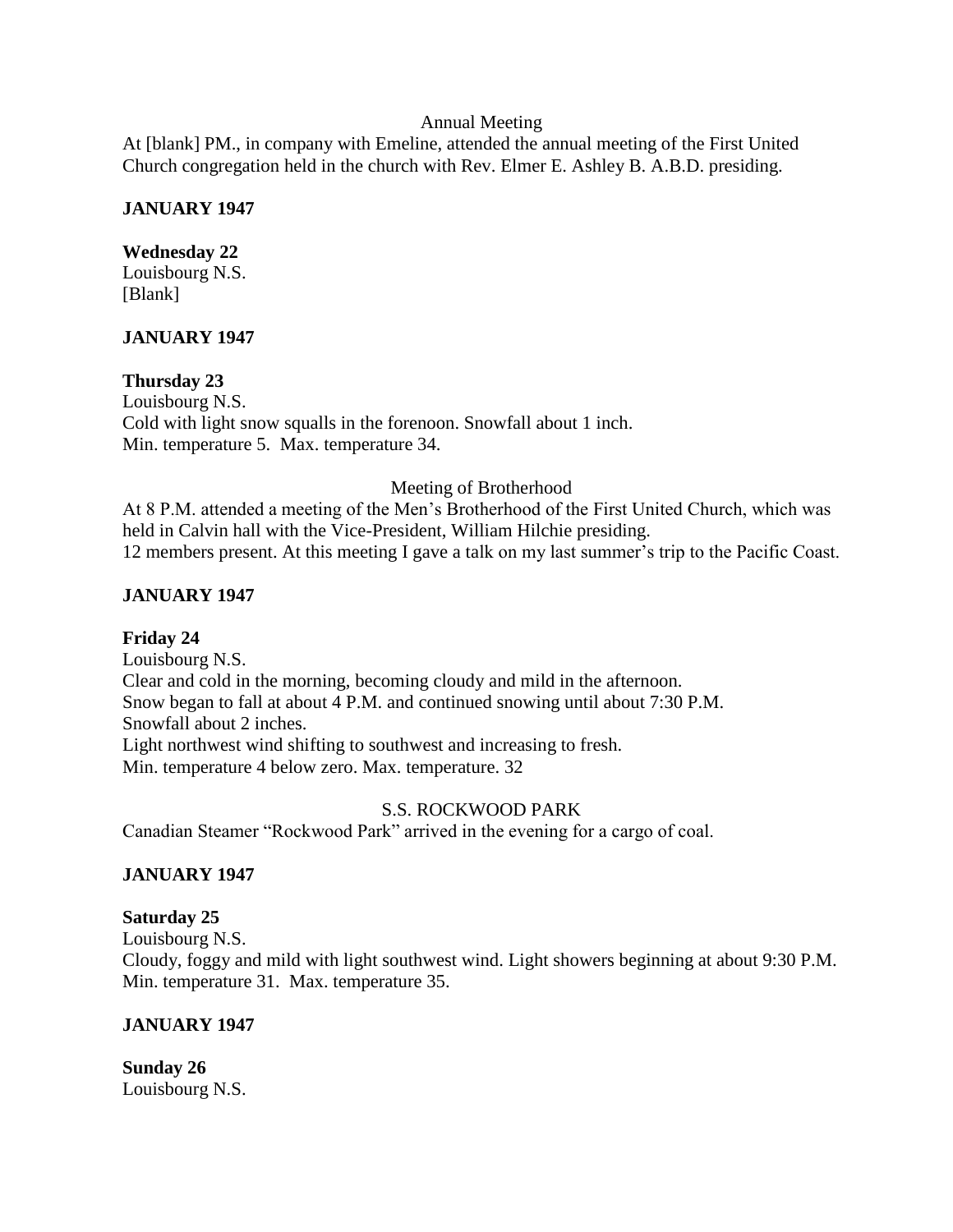Cloudy and mild with light variable winds. Min. temperature 24. Max. temperature 36.

### Church Services

At 11 A.M. and 7 P.M. in company with Emeline, attended services in the First United Church where Rev. Elmer E. Ashley B.A., B.D. was the preacher. Choir attendance: A.M. 10 P.M. 12.

### S.S. ROCKWOOD PARK

Canadian Steamer "Rockwood Park" sailed in the morning with a cargo of coal.

### S.S. LISCOMB PARK - S.S. KELOWNA PARK

Canadian Seamers "Liscomb Park" and "Kelowna Park" arrived in the morning and afternoon respectively for cargos of coal.

### S.S. LADY LAURIER

Canadian Government Steamer "Lady Laurier" arrived in the afternoon.

## **JANUARY 1947**

### **Monday 27**

Louisbourg N.S. Cloudy, foggy and misty. Light drizzle of rain during the night. Light to moderate easterly winds. Min. temperature 28. Max. temperature 32.

# **JANUARY 1947**

### **Tuesday 28**

Louisbourg N.S. Cloudy with some fog. Light drizzle of rain in the early morning with heavy rain in the forenoon which continued until nightfall. Cleared during the night. Rainfall about 1 inch. Light variable winds, northerly in the afternoon. Min. temperature 31. Max. temperature 40.

### Nomination Day

This being nomination day for civic officials who are elected by popular vote the following persons filed nomination papers with the Town Clerk: Lauchlin MacIntyre, Charles Bagnell and Charles Stacey. Owing to the fact that only 3 persons filed papers where only three vacancies exist there will be no contest on Election Day, February 4. MacIntyre and Bagnell have already served in the town council while Stacey is a new man in the field. No elections for mayors this year throughout the province of N.S.

### **JANUARY 1947**

**Wednesday 29** Louisbourg N.S.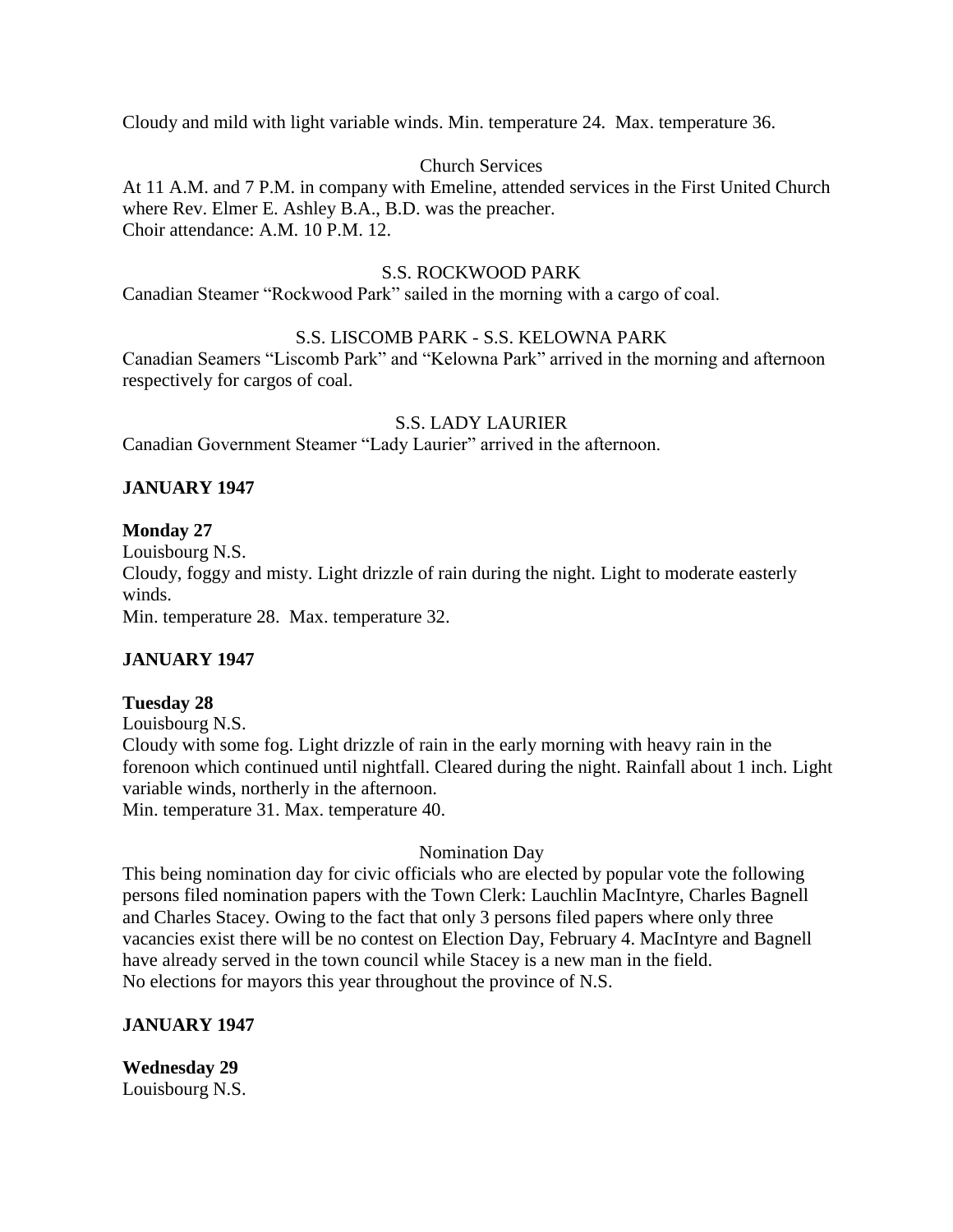Cloudy and mild with light variable winds. Min. temperature 26. Max. temperature 32.

## **JANUARY 1947**

## **Thursday 30**

Louisbourg N.S. Cloudy and mild with light variable winds. Min. temperature 28. Max. temperature 32.

## Funeral

At 2 P.M. attended funeral of the late Mrs. Donald J. MacLellan. Services at the house, First United Church and grave were conducted by Rev. Elmer E. Ashley, Pastor of the United Church, Louisbourg.

## **JANUARY 1947**

## **Friday 31**

Louisbourg N.S.

Cloudy and mild with dense fog. Light drizzle of mist and rain in the morning freezing as it fell, showery in the forenoon. Light southwest wind shifting to westerly in the afternoon and increasing to fresh in the evening. Rainfall about ¼ inch. Min. temperature 28. Max. temperature 44.

# S.S. KELOWNA PARK

Canadian Steamer "Kelowna Park" sailed in the morning with a cargo of coal.

# S.S. CARDENIA

British Steamer "Cardenia" arrived in the morning for a part cargo of steel products.

# Board of Stewards

At 8 P.M. attended a meeting of the Board of Stewards of the First United Church held at the home of Mr. and Mrs. William Stewart with Edison Skinner presiding. Eleven persons present.

### Temperatures, Snowfall, Rainfall for January

The temperature fell to or below zero on 6 occasions. Min. temperature: 4 below on the 10<sup>th</sup> and 24<sup>th.</sup> Max. temperature:  $44$  on the  $31^{st.}$ Snowfall: 10 ½ inches. Rainfall: 2 inches.

### Miners Strike

About 13.000 Nova Scotia coal miners went out on strike today. All the coal miners in the province tied up.

### **February 1947**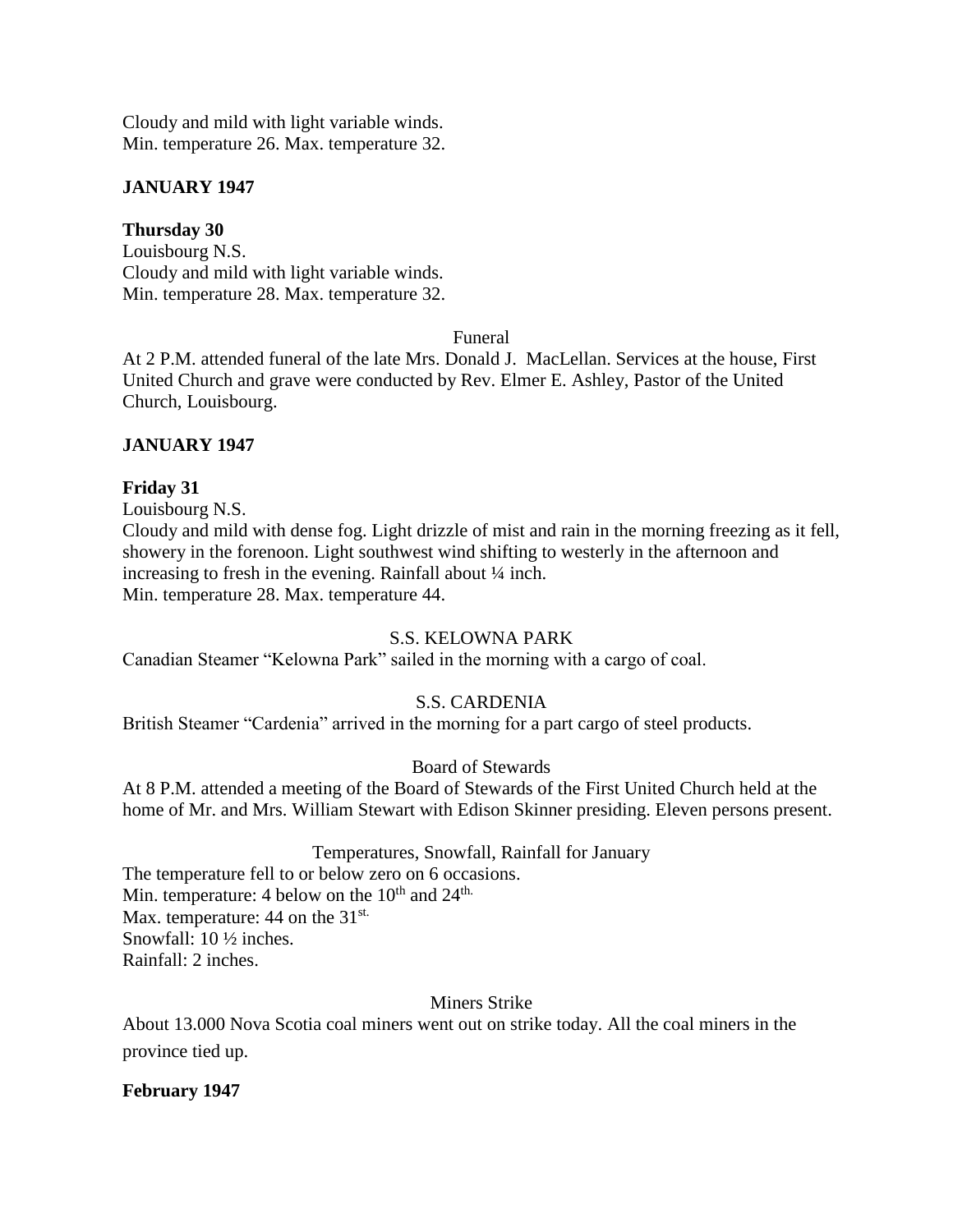### **Saturday 1**

Louisbourg N.S. Mild and mostly clear with light to moderate west to northwest winds. An ideal winter day. Min. temperature 21. Max. temperature about 40. Streets, highways and fields bare with the exception of a few patches of ice.

## Death of Alex Bowes

Alexander Bowes died today in the Nova Scotia Hospital Dartmouth, N.S. Mr. Bowes who was 72 years of age was a native of Scotland. For a number of years he was a resident of Louisbourg where he was employed as Roundhouse foreman for the Sydney and Louisbourg Railway. After leaving Louisbourg he went to Glace Bay where he had a similar position with the S. & L. Railway until his retirement several years ago. When in Louisbourg, he was a tenant of mine in the house which is now my home.

He is survived by two sons: Robert and Thomas one living at Sydney the other at Glace Bay. One daughter Dollie who is married and lives at Glace Bay.

## **February 1947**

### **Sunday 2**

Louisbourg N.S. Clear and mild with light northwest wind. Min. temperature 16. Max. temperature 24. An ideal day.

### Church Services

At 11 A.M.. and 7 P.M. in company with Emeline attended services in the First United Church where Rev. Elmer E. Ashley B.A., B.D. was the preacher. Choir attendance: A.M.. 11 P.M.. 14.

### Drowning Accident at Grand Mira

At about 7:30 this evening a 1940 Ford Coach containing Rev. Father Angus Bryden, Daniel Francis Gillis age 29, Mrs. Agnes Gillis 66, Miss Catherine Gillis 76 and Ronald Donald Gillis 13, all of Grand Mira south plunged through the ice on Mira River and went to the bottom. All were drowned with the exception of Father Bryden who managed to escape through an open window, as the car was sinking.

The car which was owned by Father Bryden and driven by Daniel Francis Gillis was enroute to Grand Mira north at the time of the accident.

Mrs. Agnes Gillis and Miss Catherine Gillis were sisters while Ronald Donald Gillis was a nephew of the two women and Daniel Francis Gillis was a son of Mrs. Agnes Gillis.

### **February 1947**

### **Monday 3**

Louisbourg N.S. Light snow squalls in the early morning. Moderately cold and mostly clear with moderate to fresh northwest wind.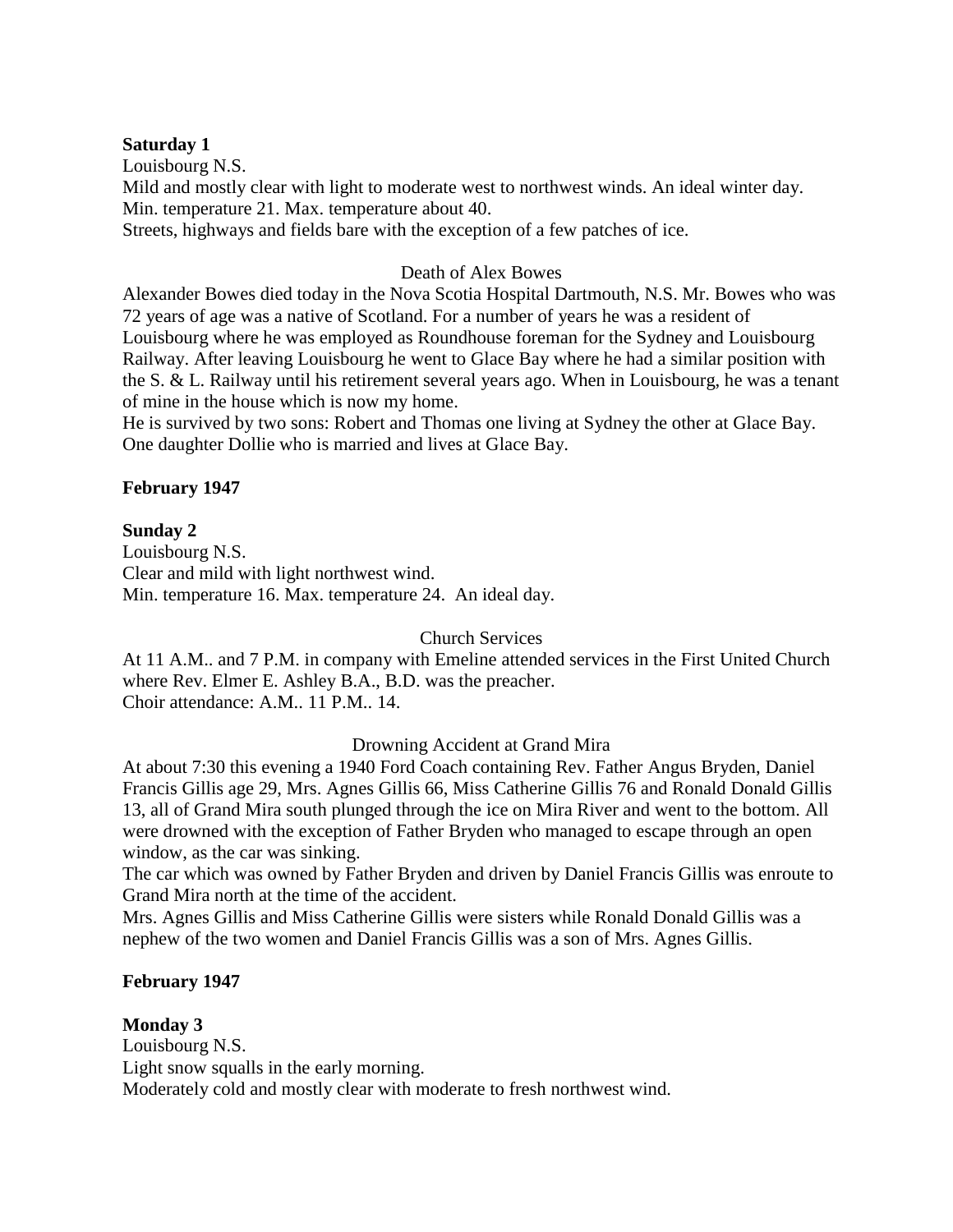Min. temperature 10. Max. temperature 24.

### **February 1947**

### **Tuesday 4**

Louisbourg N.S. Clear and cooperatively mild with light northwest wind. Min. temperature 10. Max. temperature 33.

## S.S. GARDENIA

British Steamer "Gardenia" sailed in the evening with a part cargo of steel products (about 1800 tons). First shipment of steel from Louisbourg this season.

## TOWN ELECTIONS

The town Elections as far as Louisbourg is concerned resulted in no contests, all the candidates, three in number being elected by acclamation.

Those returned at todays election as follows:

Charles Bagnall, Lauchlin MacIntyre and Charles Stacey. The two first named were reelected while Stacey is a new man in civic politics.

The personnel of the Town Council as it now stands is as follows:

Mayor: Guy B. Hiltz, Councillors: Edison Skinner, Edward Levy, Earl Lewis, Charles Bagnall, Lauchlin MacIntyre and Charles Stacey.

### **February 1947**

### **Wednesday 5**

Louisbourg N.S.

Cloudy and mild with light showers in the forenoon. Heavy rain in the late afternoon and evening. Light to moderate south and southwest winds, shifting to east and increasing to gale force during the early part of the night.

Min. temperature 20. Max. temperature 36.

### S.S. KELOWNA PARK

Canadian Steamer "Kelowna Park" sailed in the morning with a cargo of coal.

# S.S. LISCOMB PARK

Canadian Steamer "Liscomb Park" arrived in the evening for a cargo of coal.

### Choir Practice

At 8 P.M. accompanied by Emeline, went to the United Church for the purpose of holding choir practice but, owing to the storm, there were so few of the members present, decided to call it off.

# **February 1947 Thursday 6**

Louisbourg N.S.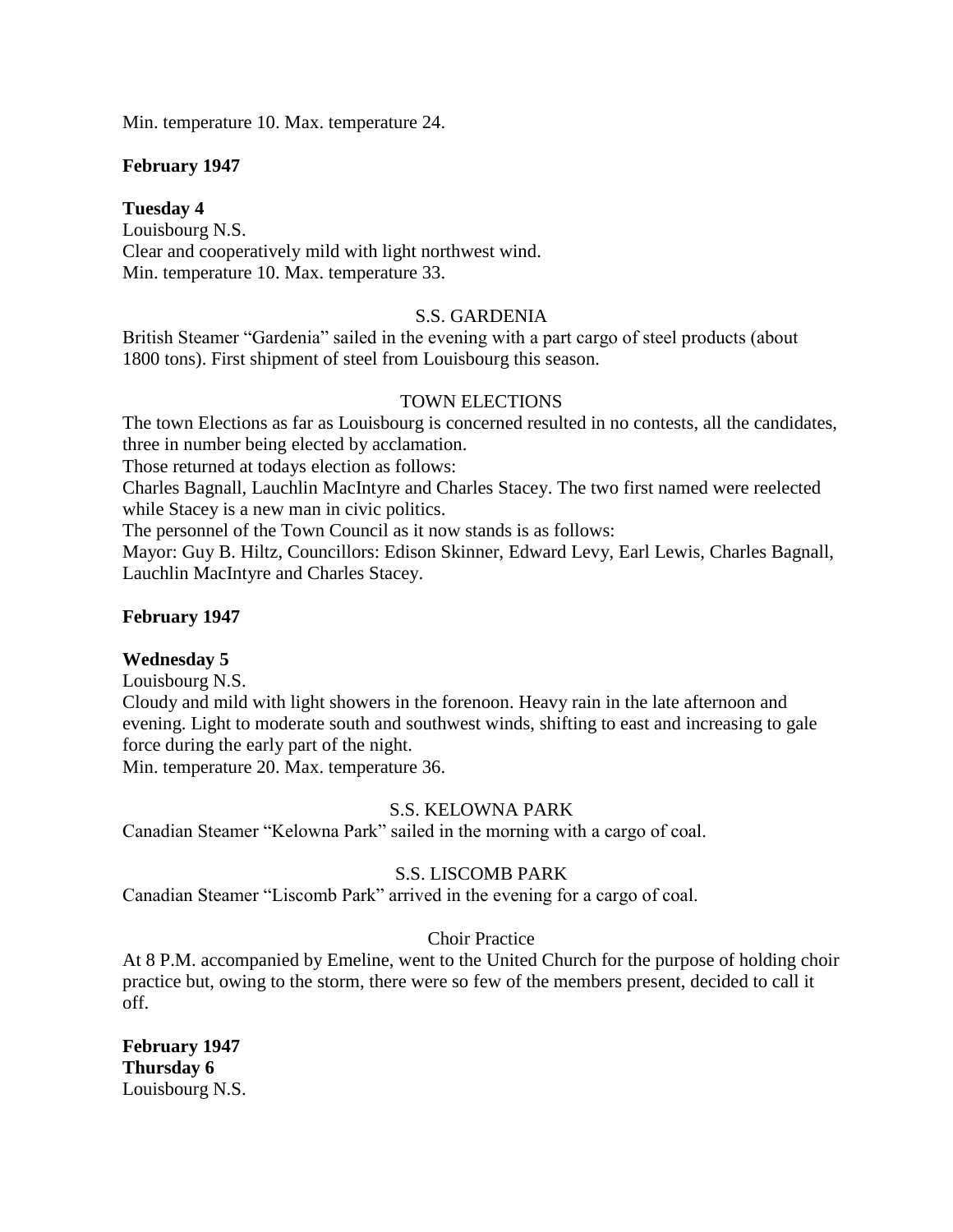Rain in the early morning with heavy easterly gale. Wind shifted to southwest and moderated to light before daybreak. Cloudy and mild during the day, clearing in the early part of the night. Light northwest wind and light frost at night. Rainfall 3/4 inch. Min. temperature 26. Max. temperature 36.

### S.S. ROCKWOOD

Steamer "Rockwood Park" Capt. Stewart arrived in the evening for a cargo of coal.

#### Death of Peter W. Buckley

The death of Peter W. Buckley took place today at his home on Clarkes Road, near the first Railway crossing east of the town boundary. Mr. Buckley, who was 92 years of age is survived by his wife.

#### Storm Damage

As a result of last nights gale the roof of my shop was damaged. A strip of roofing about 12 feet long and 18 inches wide as well as some of the finish on the east side of the building was ripped off by the force of the wind. I spent almost the entire day making repairs which I completed shortly before night.

#### Brotherhood Banquet

At 6:30 P.M. attended the third Annual Banquet of the Brotherhood of the First United Church held in Calvin hall. About 60 men present. The catering was done by the ladies of the MacMillan club. Guest speaker was Rev. G.C. Rowe, Pastor of S. Bartholomew's Anglican Church. Others who gave short addresses were: A.W. Stacey, Wm. Hilchey, Rev. E.E. Ashley, D.J. Matheson, B.M. Spencer, J.H. Skinner and M.S. Huntington. Officers elected: Edison Skinner (Chairman) Wm. Hilchey (Vice chairman) Harold Wilson (Treasurer) William Stewart , Secretary.

## **February 1947**

### **Friday 7**

Louisbourg N.S.

Cloudy, snow began to fall at about 11 A.M.. and continued until nightfall then followed by light drizzle of rain during the night. Snowfall at least 4 inches. For about two weeks previous to todays snow the ground was almost entirely bare.

Min. temperature 16. Max. temperature 32.

Light southwest wind shifting to east and increasing to fresh at night.

#### S.S. LISCOMB PARK

Steamer "Liscomb Park" Capt. Pope sailed in the morning with a cargo of coal.

### To Sydney By Bus

Went to Sydney on the 1 P.M. bus for the purpose of meeting Mr. Fudge, who represents Angelo Canadian Mercantile Co. Ltd, of Montreal , Continental Distributing Co Ltd Montreal and William Smith & Sons, Toronto. Met Mr. Fudge at his sample room and gave him an order for merchandise. After making three more business calls left for home on the 4:30 P.M.. bus.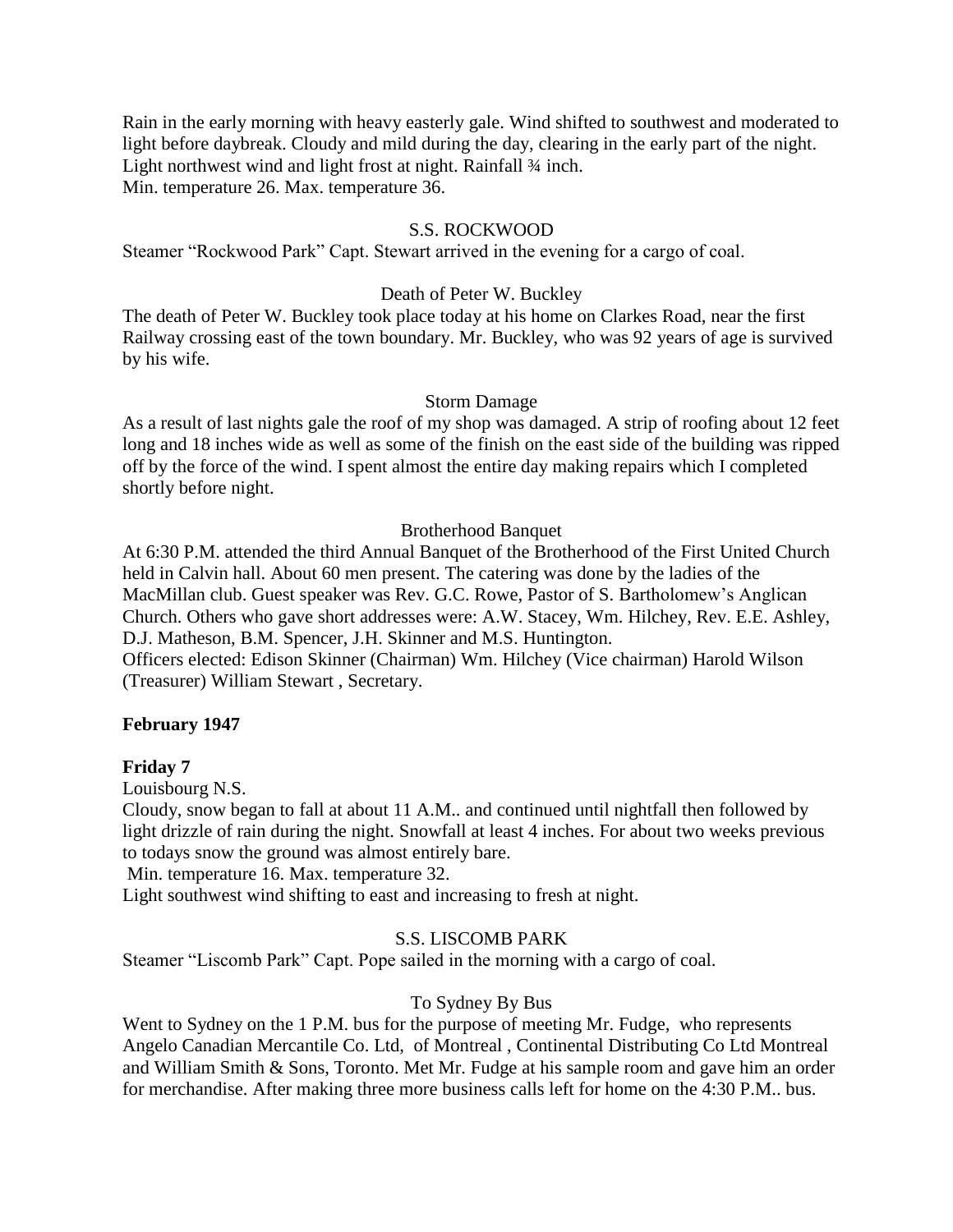### **February 1947**

#### **Saturday 8**

Louisbourg N.S. Cloudy and misty with light drizzle of rain at times which froze as it fell. Light to fresh easterly wind increasing during the night. Min. temperature 27. Max. temperature 32. Ground covered by about 5 inches of snow on which is a light crust.

### S.S. ROCKWOOD PARK

Steamer "Rockwood Park" sailed in the morning with a cargo of coal.

## S.S. KELOWNA PARK

Steamer "Kelowna Park" arrived in the afternoon from Halifax for a cargo of coal.

### **February 1947**

#### **Sunday 9**

Louisbourg N.S.

Rain in the early morning. Clear and mild during the day becoming colder at night. Easterly wind of the early morning shifted to southwest and later to west and increasing with occasional light snow squalls.

Min. temperature 23. Max. temperature 34.

## Church Services

At 11 A.M. and 7 P.M. in company with Emeline, attended services in the First United Church where Rev. Elmer E. Ashley B.A., B.D. was the preacher.

Choir attendance A.M. 11 P.M.. 15.

We had two new members in the choir today: Miss MacVicar and Miss Fleet. Miss MacVicar was present in the morning and both Miss MacVicar and Miss Fleet at the evening service. This is the first services they have attended as members of the choir, since they were recently invited.

### Visited by a Robin

Both yesterday and today our back yard was visited by a robin. About the middle of last month I saw a robin on two or three different occasions in our yard. I have no doubt that the bird I saw in January is the same one that was here yesterday and today. On both his visits I placed some fox berries on the bottom of a barrel in the yard, which he soon discovered and ate them with apparent relish.

### S.S. GARDENIA

British Steamer "Gardenia" arrived in the afternoon for bunker coal.

### **February 1947**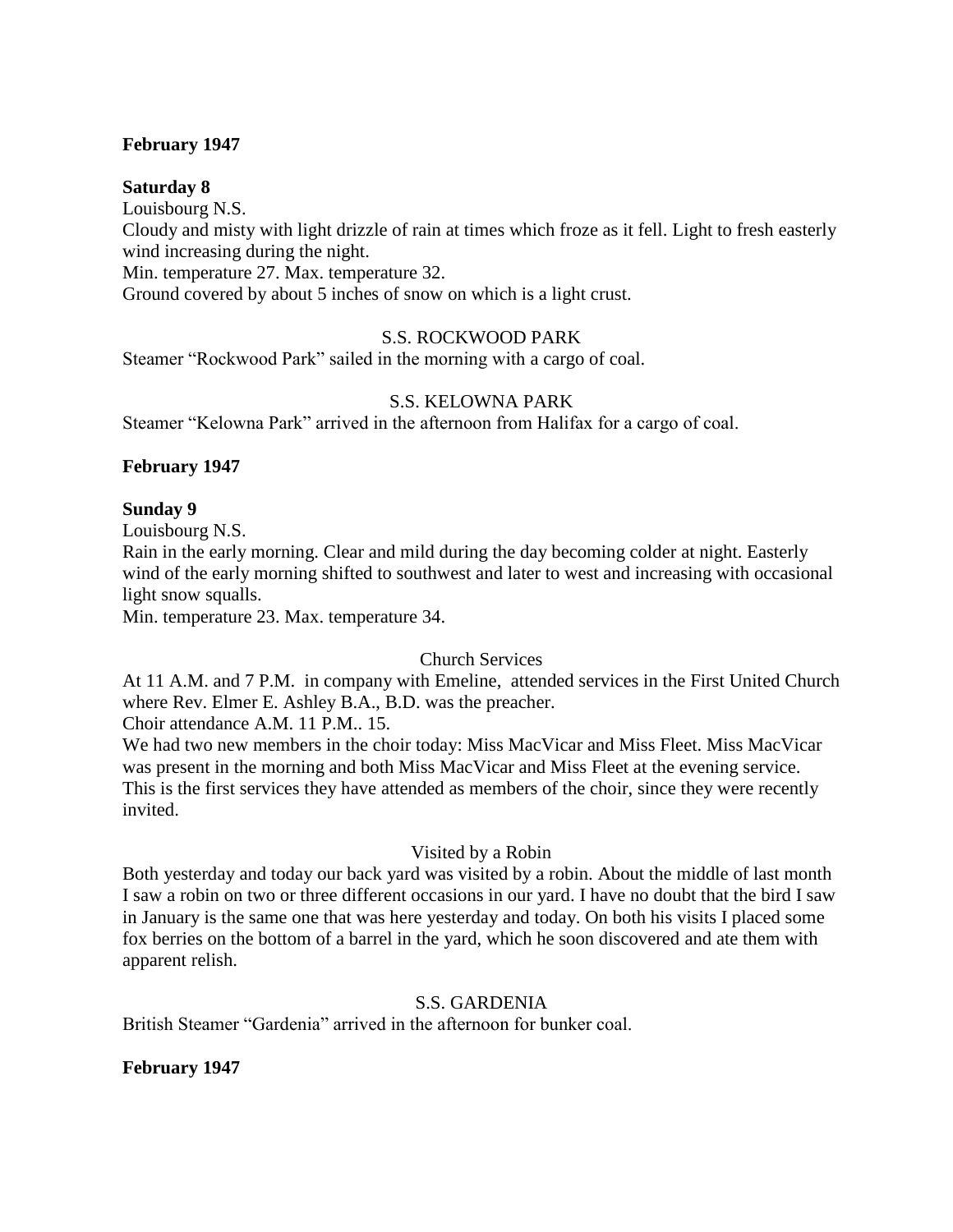#### **Monday 10**

Louisbourg N.S.

Cloudy and comparatively mild with light to moderate southwest to west winds and occasional snow squalls. Snowfall about 1 inch.

Min. temperature 22. Max. temperature 32.

## S.S. GARDENIA

British Steamer "Gardenia" after bunkering sailed in the afternoon.

## S.S. MEIGLE

Newfoundland Steamer "Meigle" enroute from Halifax to Newfoundland arrived in the late afternoon for bunker coal.

### **February 1947**

## **Tuesday 11**

Louisbourg N.S. Cloudy and moderately cold with moderate to fresh west and northwest winds. Snow squalls in the early morning and in the evening. Snowfall about 1 inches. Min. temperature 12. Max. temperature 29.

### S.S. KELOWNA PARK

Steamer "Kelowna Park" sailed in the morning with a cargo of coal.

### S.S. ROCKWOOD PARK

Steamer "Rockwood Park" arrived for a cargo of coal.

### **February 1947**

### **Wednesday 12**

Louisbourg N.S. Cold and mostly clear with light to moderate northwest wind and a few light snow squalls in the evening and the early morning.

Min. temperature 10. Max. temperature 20.

# S.S. ROCKWOOD

Steamer "Rockwood Park" sailed in the afternoon with a cargo of coal.

### Choir Practice

At 8 P.M. in company with Emeline, attended and conducted choir practice in the First United Church .

### **February 1947**

**Thursday 13** Louisbourg N.S.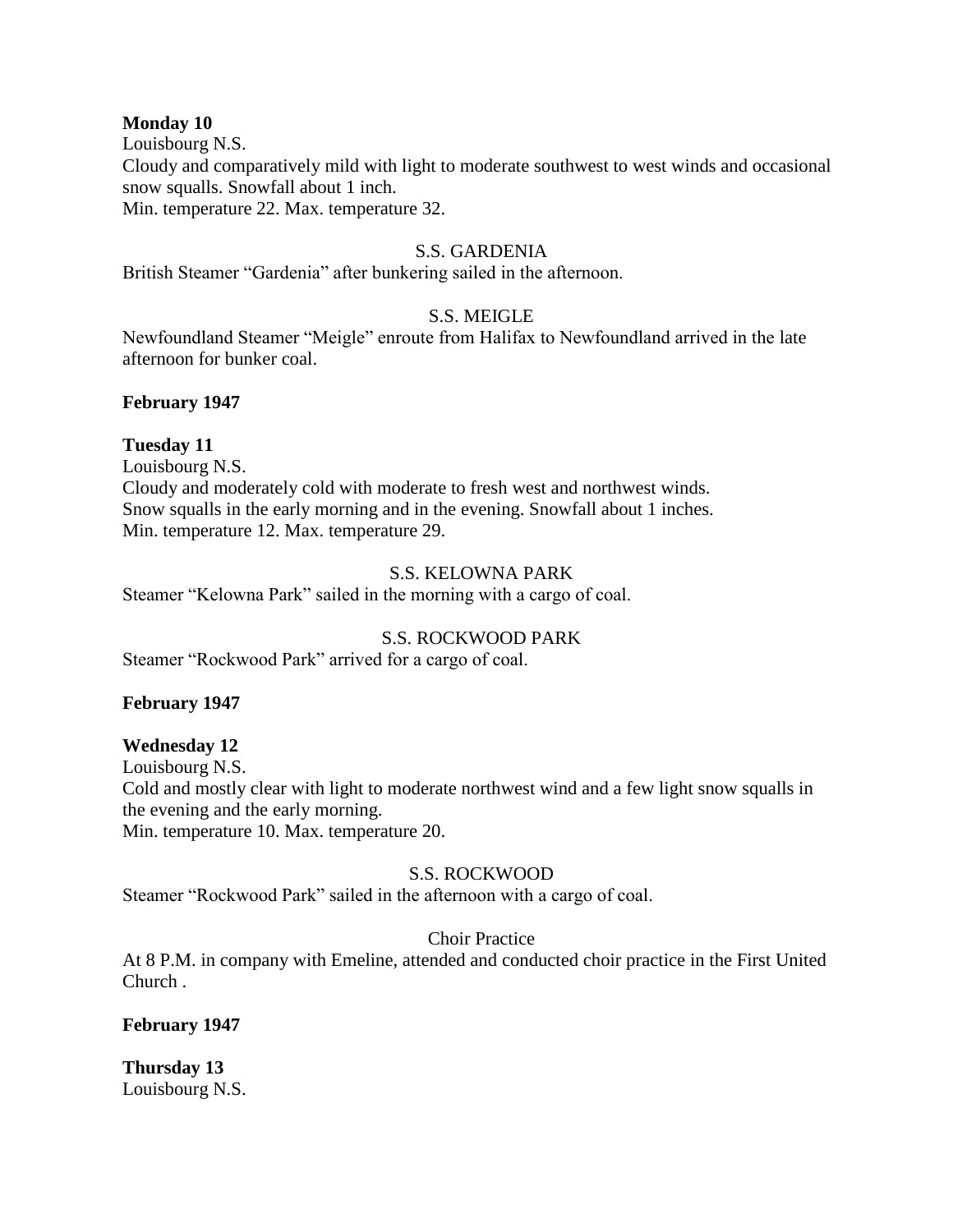Moderately cold and mostly clear with fresh northwest wind. Light snow squalls in the early morning. Min. temperature 14. Max. temperature 24.

### S.S. LISCOMB PARK

Steamer "Liscomb Park" Capt. Pope arrived for a cargo of coal.

## **February 1947**

## **Friday 14**

Louisbourg N.S. Clear and mild with light northwest wind. Snow and ice melting in the bright sunshine. Min. temperature 14. Max. temperature 35. An ideal day.

## S.S. LISCOMB PARK

Steamer "Liscomb Park" finished loading, and sailed with a cargo of coal.

## Council Meeting

At 7:30 P.M. was present at a meeting of the Town Council. Those present were Mayor: G.B. Hiltz, Councillors: Charles Bagnall, Lauchlin MacIntyre, Edison Skinner, Edward Levy and Charles Stacey. Town Clerk: D.F. Nicholson. Councillors: Charles Bagnall, Lauchlin MacIntyre and Charles Stacey sworn into office by Mayor Hiltz.

Charles Stacey is a new member of the council and this is the first meeting he has attended, in the capacity of a councillor. Bagnall and MacIntyre having served several years in the Council, were reelected to office on the  $4<sup>th</sup>$  of this month.

The Council as it now stands is composed of Mayor G.B. Hiltz, Councillors: Edison Skinner (Deputy Mayor) Charles Bagnall, Edward Levy, Lauchlin MacIntyre, Earl Lewis and Charles Stacey.

### **February 1947**

### **Saturday 15**

Louisbourg N.S.

Clear in the morning but becoming cloudy early in the day. Mild with light northwest wind shifting to southwest. Min. temperature 15. Max. temperature 33.

# S.S. RANDOM

Newfoundland Steamer "Random" arrived in the afternoon and anchored in the stream.

### **February 1947**

### **Sunday 16**

Louisbourg N.S.

Cloudy and mild with light easterly winds and some fog along the coast. A few speckles of rain in the evening. Min. temperature 28. Max. temperature 38.

# S.S. KELOWNA PARK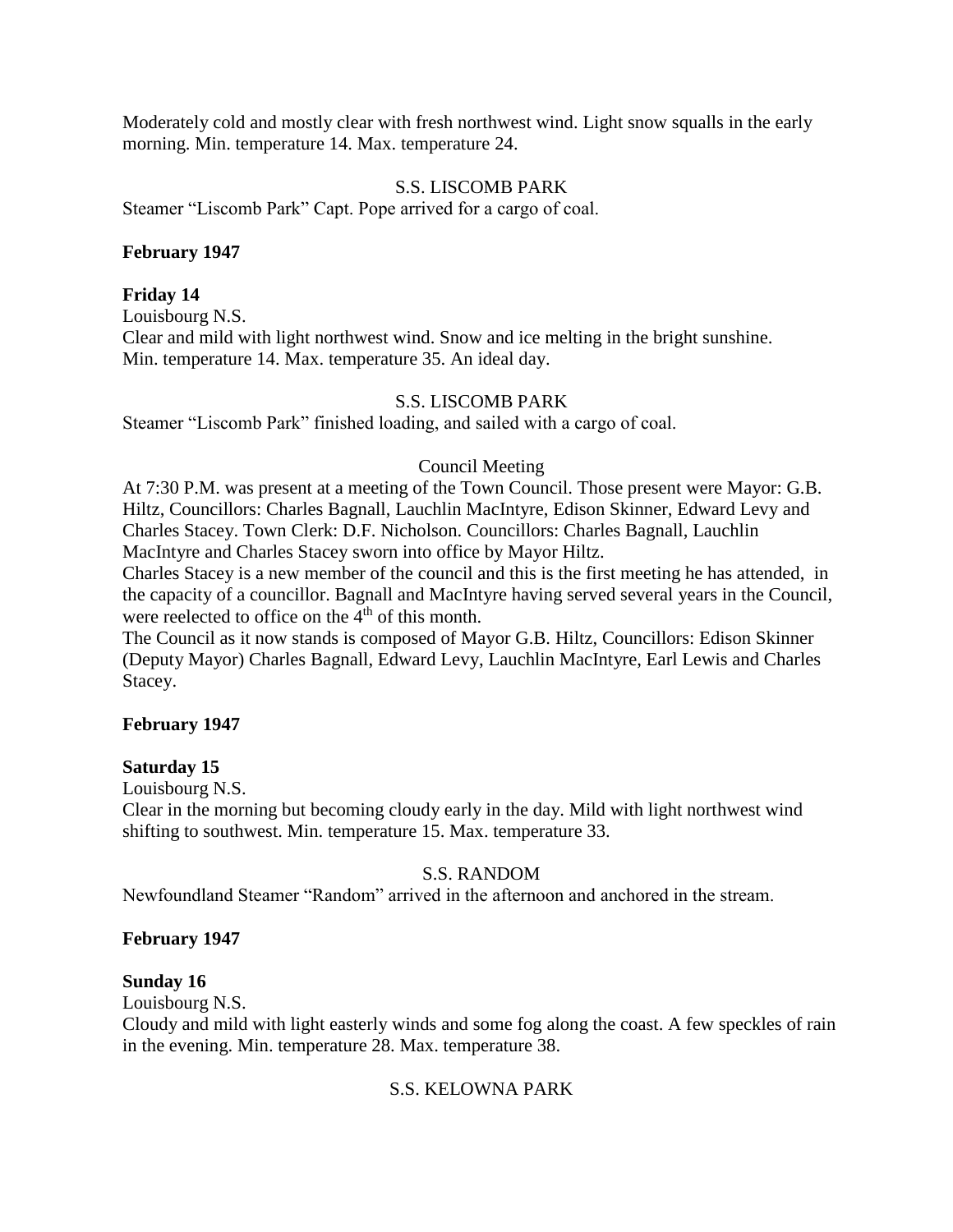Steamer "Kelowna Park" arrived in the forenoon for a cargo of coal and anchored in the stream.

Church Services

At 11 A.M. and 7 P.M.. in company with Emeline, attended services in the First United Church where Rev. Elmer E. Ashley B.A., B.D. was the preacher. Choir attendance A.M.. 12 P.M.. 15.

At the United Church Brotherhood Banquet held on the  $6<sup>th</sup>$  of this month it was decided that today the 16<sup>th</sup> should be set aside as Brotherhood Sunday when all the men of the congregation should make a special effort to be present at at least one of the services. For that purpose an invitation was sent out to each man of the congregation. As a result there were rather more men present at both services than usual; about 30 in the morning and upwards of fifty in the evening.

# **February 1947**

# **Monday 17**

Louisbourg N.S.

Cloudy with freezing mist in the morning followed by drizzle of rain freezing as it fell and continuing all day. Fresh northeast wind increasing and reaching gale force in the afternoon. Very disagreeable and slippery.

Min. temperature 29. Max. temperature 33.

# **February 1947**

# **Tuesday 11**8

Louisbourg N.S. Cloudy and foggy with moderate northeast wind. Heavy rain in the early morning. Light drizzle with a few showers during the day Min. temperature 32. Max. temperature 34. Drift ice on the coast and in the southwest end of the harbor.

# Board of Stewards

At 8 P.M. attended a special meeting of the Board of Stewards of the First United Church, held at the home of William Hilchey. Those present were: Edison Skinner (Chairman), Oscar Harris (Secretary), John H. Skinner, Rod MacLeod, Charles Bagnall, William Hilchey, William Stewart, Edward Levy and M.S. Huntington. At this meeting it was decided to increase the insurance on the Church and Manse by \$2000.00 on each which shall make the insurance at the Church \$8000.00 and on the Manse \$5000.00.

# **February 1947**

# **Wednesday 1**9

Louisbourg N.S. Mild and mostly cloudy with light northwest wind, increasing to fresh at night. Min. temperature 28. Max. temperature 38.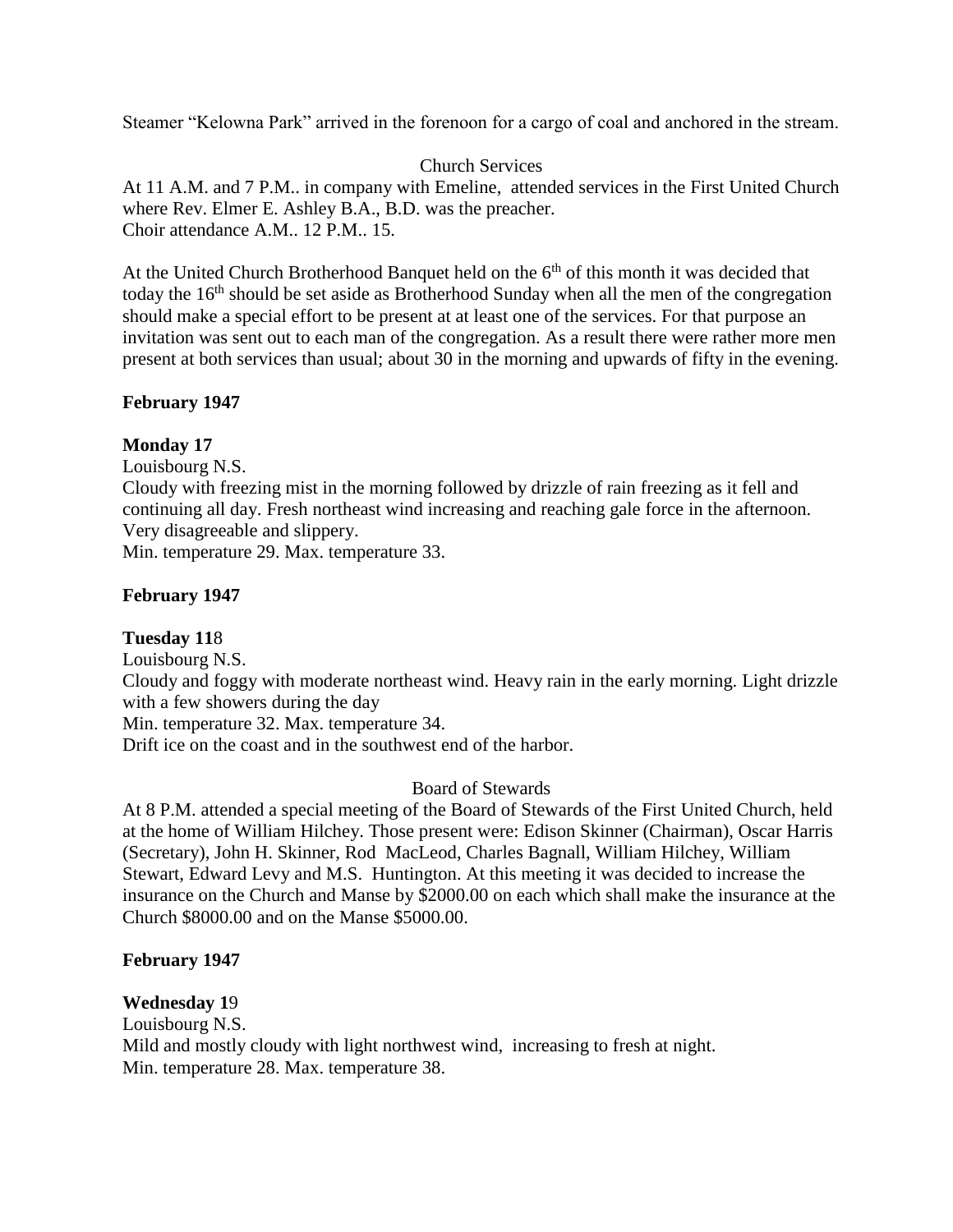#### Choir Practice

At 8 P.M. in company with Emeline, attended and conducted Choir practice in the First United Church.

## S.S. SAUREL

Canadian Government Ice Breaker, Saurel , Capt. arrived in the evening.

### **February 1947**

#### **Thursday 20**

Louisbourg N.S. Mostly clear and moderately cold with fresh to moderate northwest wind. Min.temperature 5. Max. temperature 28.

#### Motored to Sydney

Went to Sydney on the morning bus. Arrived at Sydney at about 8:45 A.M. Called to see Innis MacLeod regarding the settling of the Mrs. Eliza Townsend Estate of which I am administrator, the settlement of which is scheduled to take place on next Tuesday, February 25. Had lunch at the Isle Royale Hotel. Made several business calls during the day. Called to see R.A. Peters, who since returning from the City Hospital, where he was a patient for about four months, is now staying with his brother's son, 199 Union Street. Found Mr. Peters much improved in health and looking real well. He is now able to go out for a walk when weather permits.

Returned home on the bus leaving Sydney at 4:30 P.M.

### United Church Brotherhood

At 8 P.M. attended a regular meeting of the First United Church Brotherhood held in Calvins hall, with Chairman Edison Skinner presiding. 16 persons present.

### S.S. SAUREL

Canadian Government Steamer "Saurel" sailed in the morning.

### S.S. KYLE

Newfoundland Steamer "Kyle" arrived here early in the afternoon with passengers, mails and freight from Newfoundland. First trip here this season. **February 1947**

### **Friday 21**

Louisbourg N.S. Cloudy and chilly with light northwest wind in the morning, which shifted to easterly, increasing to fresh in the evening. Snow began to fall at about 6 P.M. and continued for several hours, then followed by hail. Snowfall about 4 inches. Drift ice on the coast. Min. temperature 7. Max. temperature 28.

S.S. RANDOM S.S. KELOWNA PARK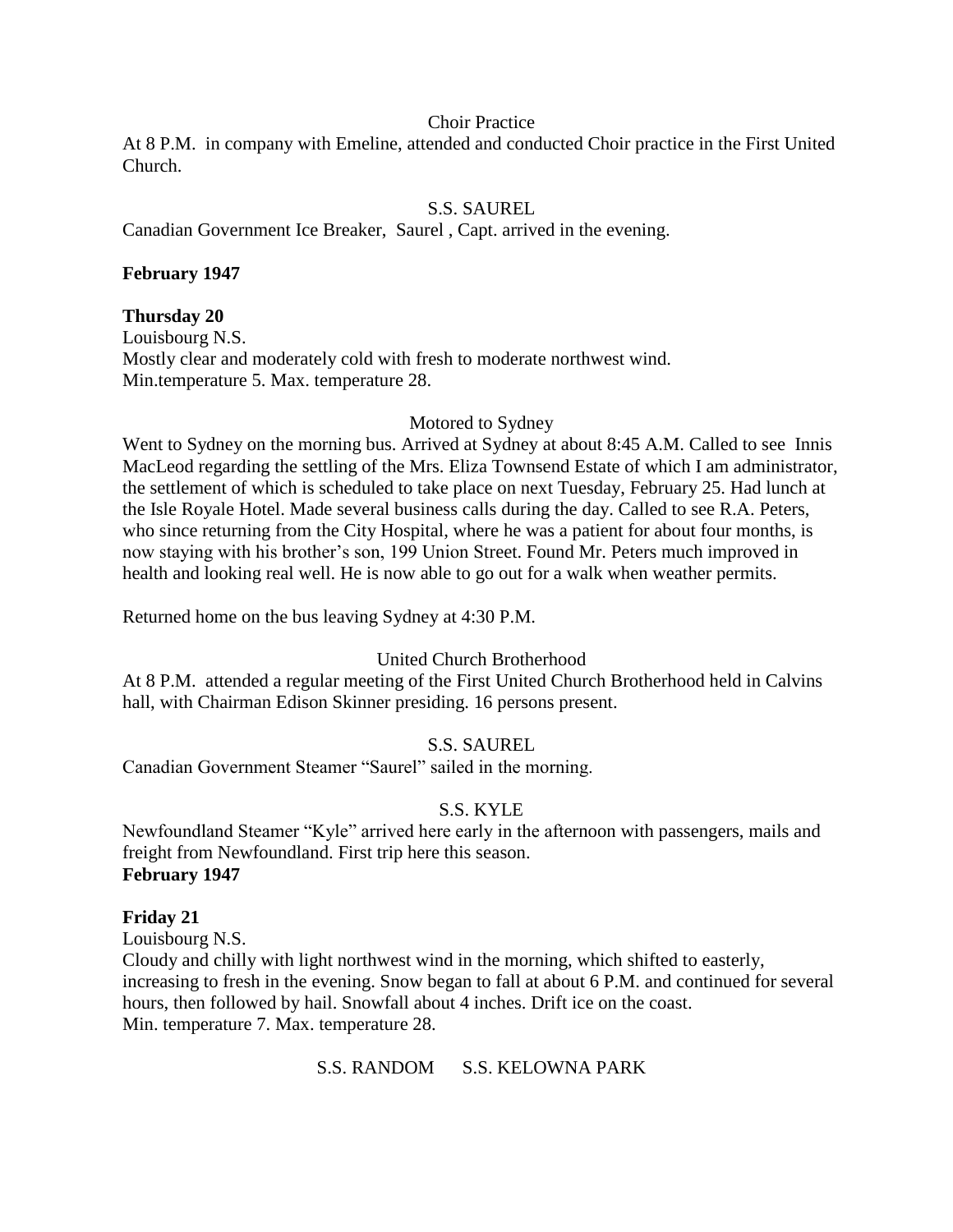Steamers "Random" and "Kelowna Park" which arrived here on the 15<sup>th</sup> and 16<sup>th</sup> respectively for cargos of coal sailed for Norfolk, Virginia, U.S.A. today. These boats were unable to get coal at this port owing to the strike of the Nova Scotia miners which began at midnight on last Saturday.

These two ships have gone to Norfolk for coal.

### S.S. KYLE

Newfoundland Steamer "Kyle" sailed shortly before noon, with freight, passengers and mails for Port-au-Basque, Nfld. The stevedoring at this port was carried out by local men for the first time. Previously when the Nfld passenger and freight boats came here the regular stevedores from North Sydney came here by either train or taxi for the purpose of unloading and loading cargo and mails.

#### Worlds Day of Prayer

At 7:30 P.M. in company with Emeline, attended the World's Day of Prayer Service which was held in the First United Church, under the auspices of the Womens Missionary Society. Mrs. William Hilchey President of the W.M.S. was in charge of the service. Others taking part were: Mrs. Alex C. Mac Donald

#### **February 1947**

#### **Saturday 22**

Louisbourg N.S.

Cloudy, foggy and mild with light easterly wind. Light rain in the early morning, freezing as it fell. As a result all out of doors covered with a coating of ice which mostly thawed during the day. Streets covered with about 4 inches of snow and hail, and very slushy. Min. temperature 26. Max. temperature. 36.

Harbor full of drift ice

### Snow Plough

Snow plough of the Highway Department came through from Sydney and returned during the early part of the night.

### **February 1947**

### **Sunday 23**

Louisbourg N.S. Mild and mostly clear with light westerly winds. Min. temperature 24. Max. temperature 36.

### Church Services

At 11 A.M. and 7 P.M. in company with Emeline, attended services in the First United Church where Rev. Elmer E. Ashley B.A. B.D. was the preacher. Sang solo at evening service "Come Ye Disconsolate".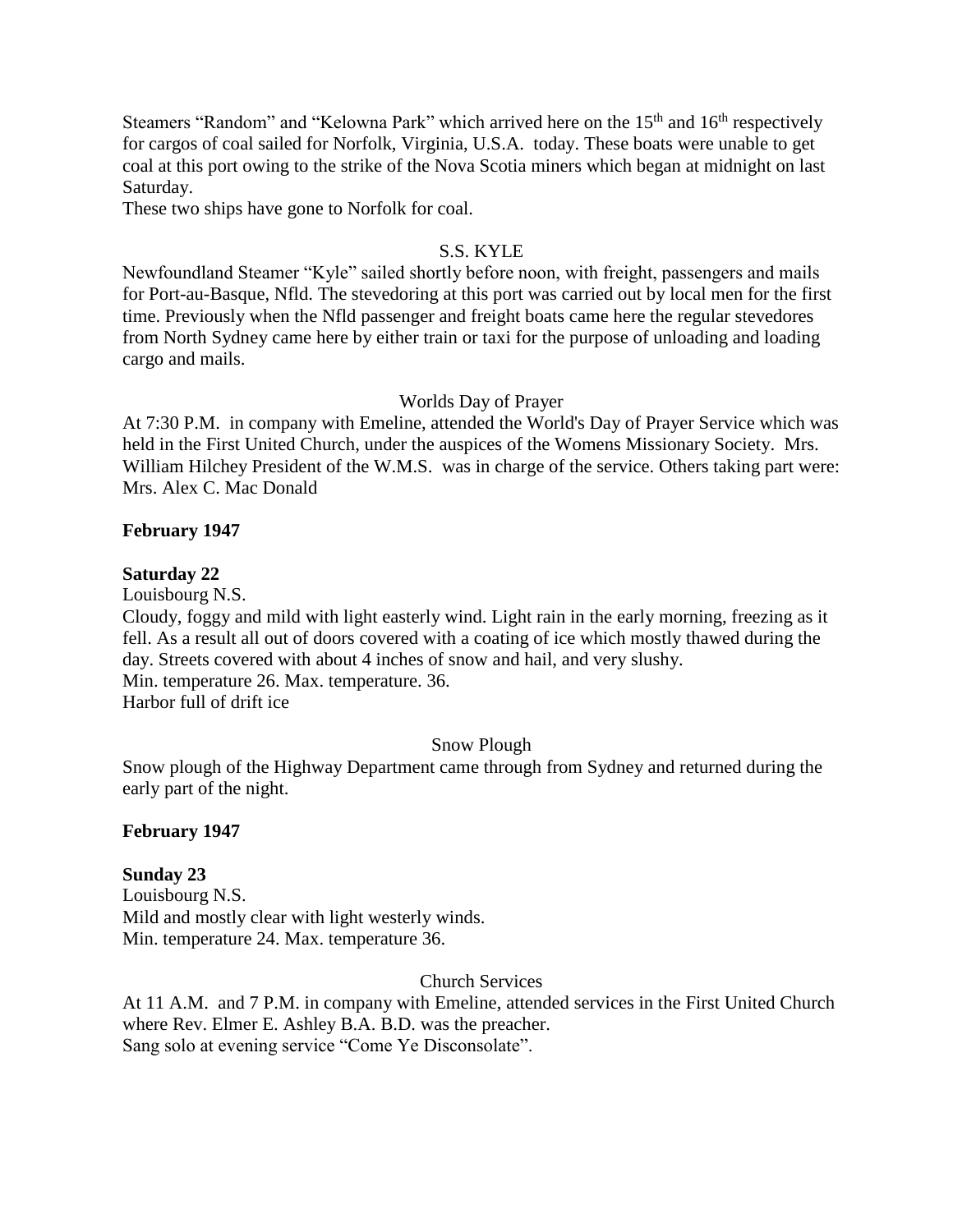Girl Guides and Brownies attended in a body at 11 A.M. Sunday school staff installed at evening services and prizes and certificates distributed to boys and girls for highest attendance at church services etc. for the year 1946.

## S.S. KYLE

Newfoundland Steamer "Kyle" arrived in the afternoon with passengers, mails and freight from Nfld.

### S.S. ARTHUR CROSS

Steamer "Arthur Cross" arrived in the afternoon with part cargo of Brick and other material (about 2.000 tons) for the British Empire Steel and Coal Corporation.

### Drift Ice

Harbor blocked with drift ice, making it difficult for ships to reach the docks.

## **February 1947**

### **Monday 24**

Louisbourg N.S. Partly clear during the early part of the day. Snow began to fall at about 1:30 P.M. and continued until about 6 P.M. Moderate to fresh southeast wind, shifting to westerly during the night. Snowfall about 4 inches.

Min. temperature 15. Max. temperature 34.

# S.S. KYLE

Newfoundland Steamer "Kyle" sailed with passengers, mails and freight for Nfld.

# S.S. NORTHERN RANGER

Newfoundland Steamer "Northern Ranger" arrived shortly after noon ,with a cargo of herring to be discharged at this port.

### **February 1947**

### **Tuesday 25**

Louisbourg N.S. Clear with light variable winds. An ideal winter day. Min. temperature 10. Max. temperature 34.

### Went to Sydney

Went to Sydney on the morning bus, for the purpose of closing the estate of the late Mrs. Eliza Townsend of which I am the administrator. Arrived at Sydney at about 9 A.M. Met Mr. Innis MacLeod, Barrister at his office at 9:30 A.M. and with him completed arrangements for going before the Register of Probate, J.J. Smith at 2:30 P.M. Had lunch at Isle Royale hotel at noon. In company with Mr. MacLeod at 2:30 P. M., went to the office of the Register where the closing of the estate was completed.

Provincial Legislature Opened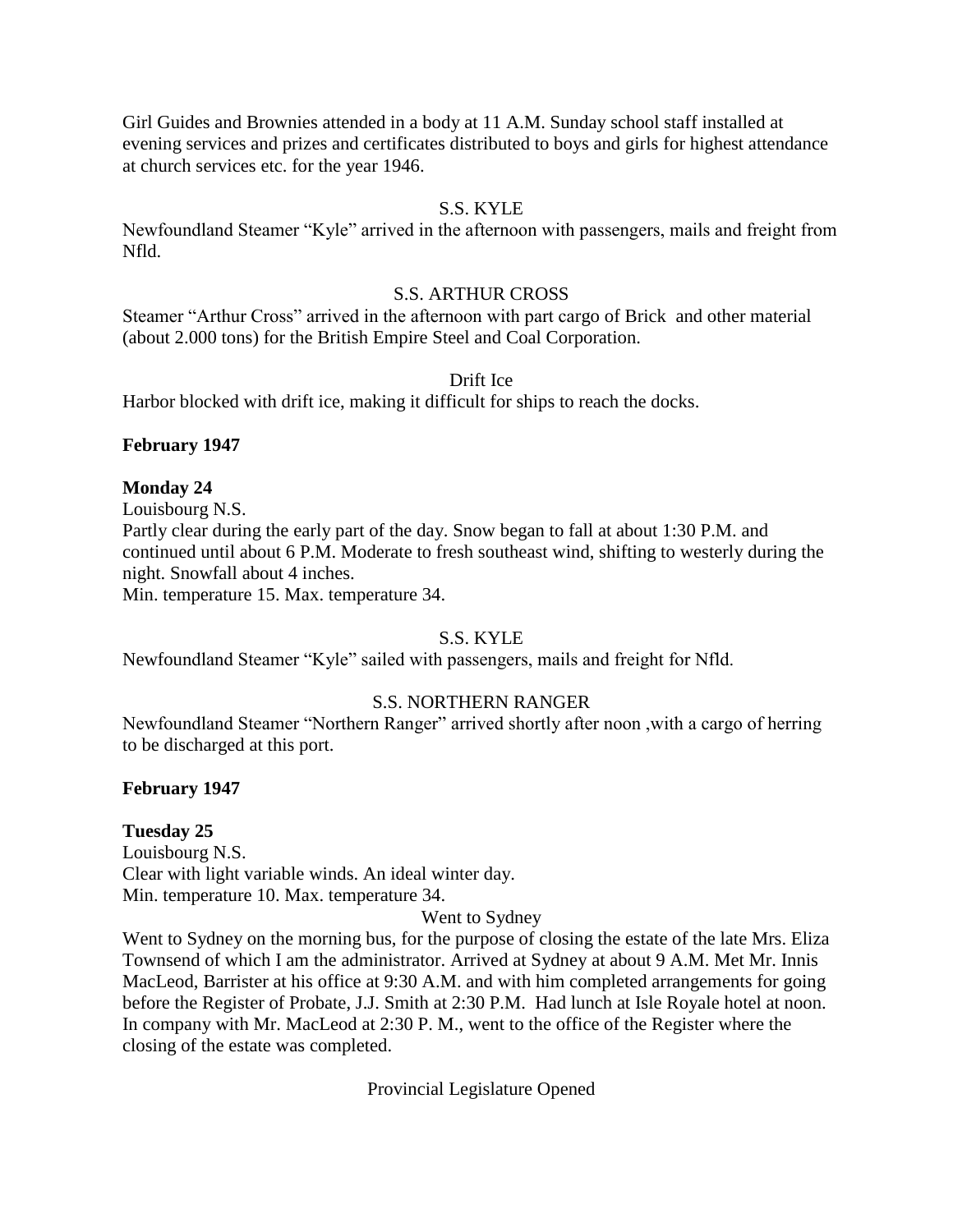The Legislature of the Province of Nova Scotia opened its annual session at Halifax today, under the Premiership of Angus L. Mac Donald. Chief Justice Sir Joseph Chisholm officiated at the opening in the place of Lt. Governor H.E. Kendall who was absent owing to illness.

## **February 1947**

## **Wednsday 26**

Louisbourg N.S. Clear in the morning, but becoming cloudy early in the day. Light to moderate westerly winds. Light snow squalls. Mild. Min. temperature 14. Max. temperature 34.

## Prayer Meeting Choir Practice

At 7:30 P.M., in company with Emeline, attended prayer service in the First United Church, which was followed by choir practice. Rev. E.E. Ashley B.A., B.D. was in charge of the service. Prayer meetings, on Wednesday evenings, are to be continued during the Lenten season according to announcement.

### Death of G.A. Siteman

The death of George Arthur Siteman, occurred this morning at his home on Wolfe Street. Mr. Siteman was a native of Sheet Harbor, Halifax County, N.S. but has been living at Louisbourg for many years. He was 88 years of age and is survived by his wife and one son, Oswald who lives in the United States. Another son, Wallace died a number of years ago.

### **February 1947**

### **Thursday 27**

Louisbourg N.S. Mild and mostly clear with light westerly wind. Min. temperature 26. Max. temperature 35. An ideal day .

# **February 1947**

### **Friday 28**

Louisbourg N.S.

Clear and mild becoming cloudy at noon with light variable winds. Light snow squalls in the evening. Harbor full of loose drift ice.

### S.S. ARTHUR CROSS

Canadian Steamer "Arthur Cross" which arrived here on last Sunday, with part cargo of brick and other products for the British Empire Steel and Coal Corporation, finished discharging and sailed in the afternoon.

# S.S. NORTHERN RANGER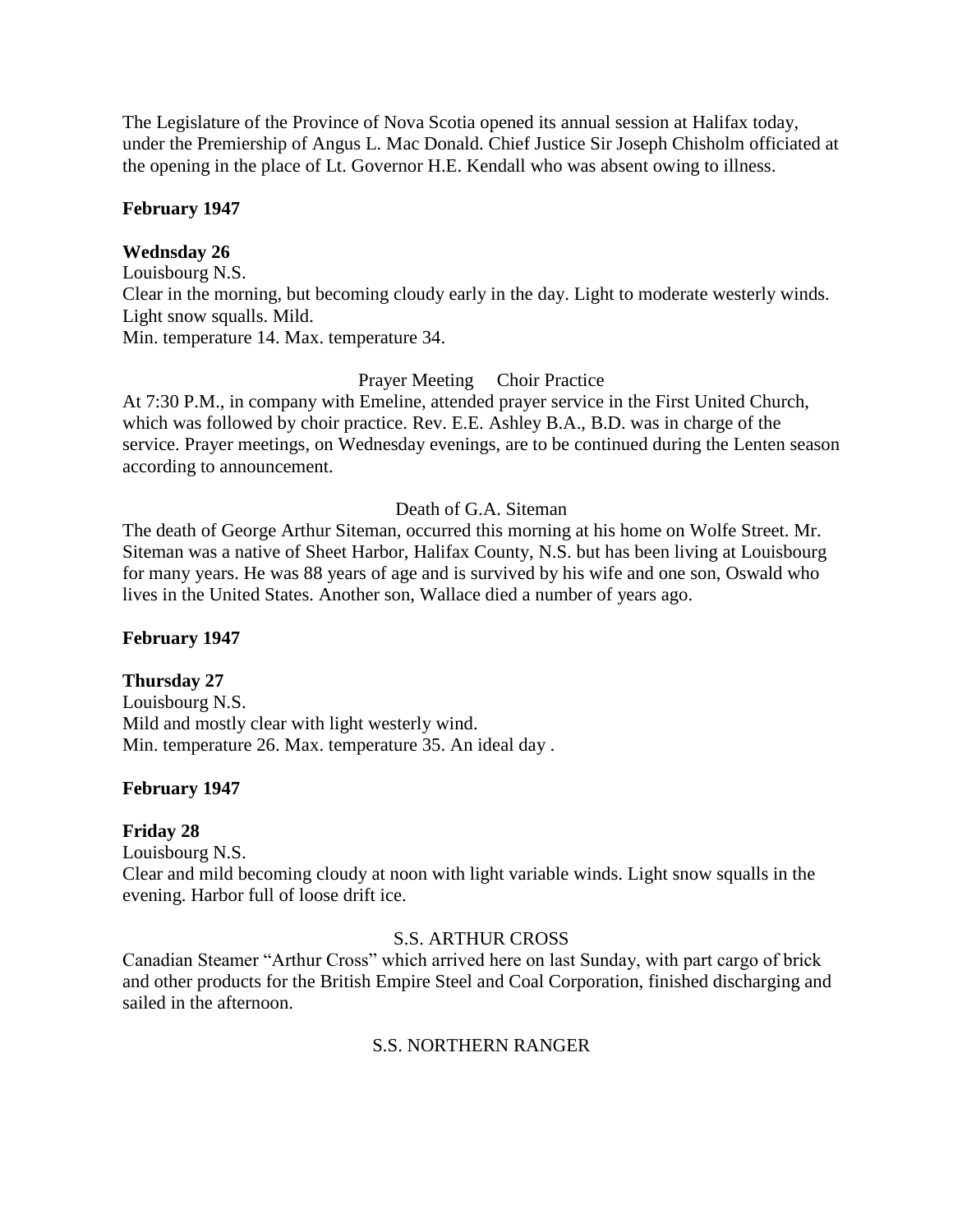Newfoundland Steamer "Northern Ranger" which arrived here on last Monday with a cargo of herring from Newfoundland, discharged her cargo during this week and sailed late this afternoon.

## TEMPERATURES AND SNOWFALL FOR FEBRUARY

Throughout this month the weather has been unusually mild for this season of the year. No zero temperatures.

Min. temperature 5 above zero, on the  $20<sup>th</sup>$ . Max temperataure 40 on the  $1<sup>st</sup>$ .

Snowfall: 14 inches.

No complete record of rainfall. Would estimate it at not more than 2 inches.

# **MARCH 1947**

# **Saturday 1**

Louisbourg N.S. Clear and mild with light winds mostly northwest. Min. temperature 15. Max. temperature 35. An ideal day.

### Funeral

At 1:45 P.M., attended the funeral of the late George Arthur Siteman, which took place from his late residence on Wolfe Street. Service at the house, St. Bartholomew's Anglican Church and grave were conducted by Rev. Rowe, Pastor of St. Bartholomew's Church. Burial took place in the Anglican Cemetery on Clarke's Road. Funeral in charge of D.M. Johnston Funeral Director.

### Town Council Meeting

At 7:30 P.M., attended a meeting of the Town Council held in the Town Office with Mayor G.B. Hiltz presiding. Those present were: Mayor Hiltz, Councillors: Charles Bagnall, Edison Skinner, Edward Levy, Earl Lewis, Lauchlin MacIntyre and Charles Stacey. Town Clerk: D.F. Nicholson, Police Chief: D.M. Johnston, Town Solicitor, E. Mackay Forbes. Others present were: Sam Levy, Clifton Townsend and Troke .

# **MARCH 1947**

# **Sunday 2**

Louisbourg N.S. Clear and mild becoming cloudy in the afternoon. Light winds mostly northeast. Min. temperature 22. Max. temperature 36.

# Church Services

At 11 A.M.. and 7 P.M., in company with Emeline, attended services in the First United Church where Rev. Elmer E. Ashley B.A. B. D., was the preacher. Choir attendance 14 at each service.

# S.S. SAUREL

Canadian Government Icebreaker Saurel. arrived in the morning.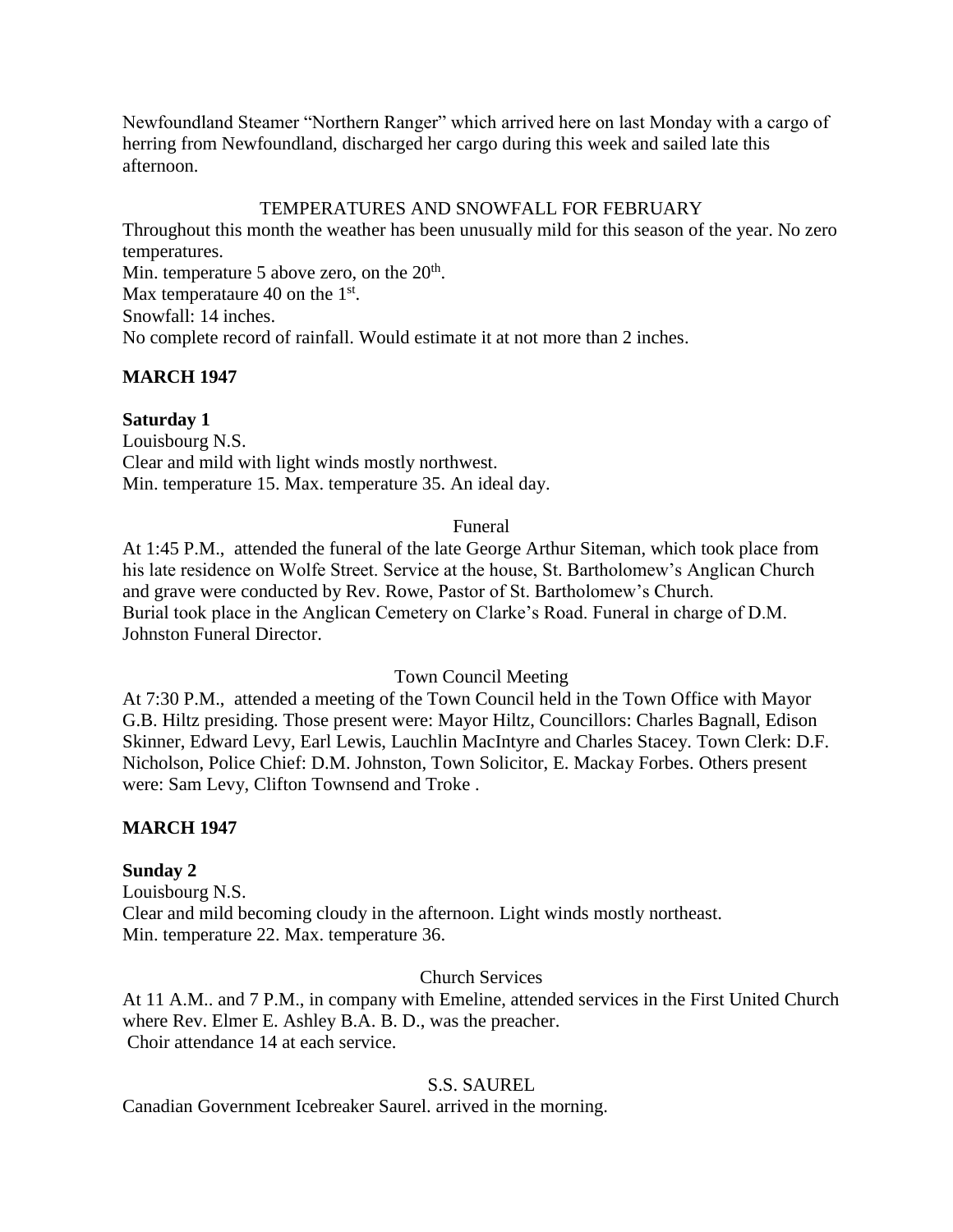## **MARCH 1947**

#### **Monday 3**

Louisbourg N.S.

Cloudy and chilly with fresh to strong east to southeast winds. Snow began to fall at 1 P.M.. and continued until about 6 P.M. then followed by mist and light drizzle of rain and part snow. Snowfall about 6 inches.

Min. temperature 31. Max. temperature 24.

### S.S. BURGEO

Newfoundland Steamer "Burgeo" arrived in the morning with passengers and mails. The Burgeo with load cargo of freight at this before returning to Newfoundland.

### **MARCH 1947**

#### **Tuesday 4**

Louisbourg N.S.

Cloudy and mild with moderate southeast wind, which shifted to westerly in the late afternoon, clearing at night.

Min. temperature 31.Max. Temperature 37.

Streets very slushy, wheel tracks bare of snow on the street in the afternoon. Harbor full of drift ice.

### S.S. BURGEO

Newfoundland Steamer "Burgeo" sailed in the afternoon for Newfoundland in the afternoon with a cargo of freight.

### **MARCH 1947**

**Wednesday 5**

Louisbourg N.S.

Clear and mild with light winds, mostly southwest.

Min. temperature 26. Max. temperature 35. Snow melting during the day, light frost at night. Middle of the streets bare. Harbor full of light drift ice.

### S.S. SAUREL

Canadian Government Icebreaker "Saurel" sailed.

Prayer Meeting Choir Practice

At 7:30 P.M. . in company with Emeline, attended prayer service in the First United Church led by Rev. Elmer E. Ashley. Prayer service followed by choir practice which was well attended .

### **MARCH 1947**

### **Thursday 6**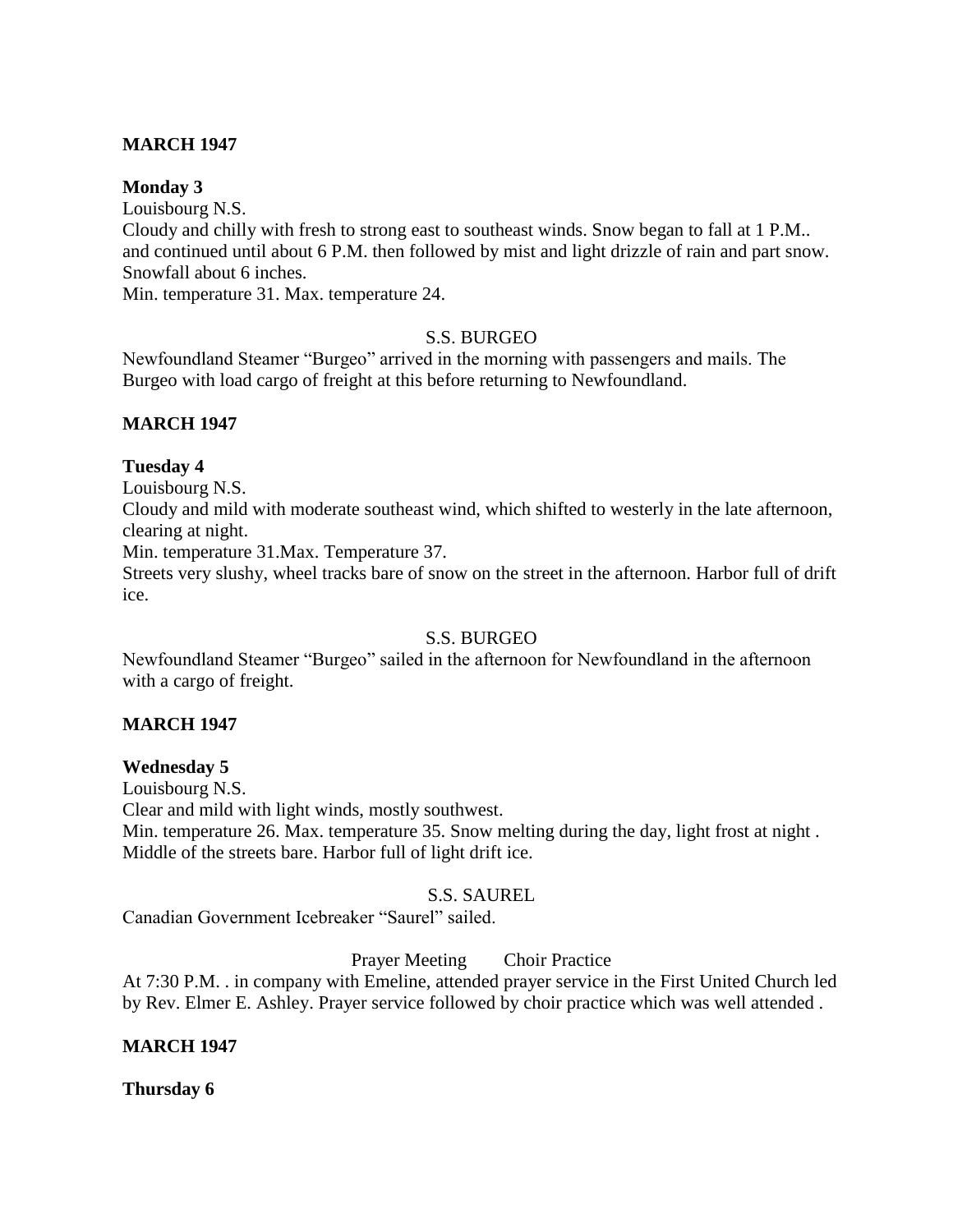Louisbourg N.S.

Clear and mild with light to moderate winds mostly northerly becoming fresh during the night. Min. temperature 26. Max. temperature 32.

Drift ice nearly all moved of (sic) the harbor during the day owing to the northerly winds.

# Meeting of Brotherhood

At 8 P.M. attended a regular meeting of the United Church Brotherhood, held in Calvin Hall with Edison Skinner presiding. A feature of this meeting was a debate."Resolved that old age pensions, of \$50.00 per month should be paid to all persons over the age of 65 years regardless of the means test."

For the affirmative: Rev. E.E. Ashley, William Stewart and Duncan Mackay. For the negatives: William Hilchey, B.M. Spencer and M.S.. Huntington. no decision given. About 20 persons present.

# **MARCH 1947**

# **Friday 7**

Louisbourg N.S.

Snow flurries in the early morning, with a snowfall of about 2 inches. Cloudy and mild during the day with light drizzle of rain during the afternoon and evening. Light north wind shifting to northeast increasing to fresh and strong in the early part of the night.

Harbor and coast clear of ice.

Min. temperature 27. Max. temperature 36.

# **MARCH 1947**

# **Saturday 8**

Louisbourg N.S. Clear and mild with fresh, moderate to light northeast wind. Snow thawing rapidly all day. Light frost at night. Weather very springlike. Min. temperature 32. Max. temperature 38. Harbor and coast clear of drift ice.

# **MARCH 1947**

# **Sunday9**

Louisbourg N.S. Cloudy and cool with fresh to moderate east- northeast wind. Min. temperature 26. Max. temperature 34. Western portion of the harbor filled with drift ice during the day.

# Church Services

At 11 A.M. and 7 P.M.. in company with Emeline , attended services in the First United Church where Rev. Elmer E. Ashley B.A., B.D. was the preacher. Fairly large congregations both morning and evening. Choir attendances: A.M. 15 P.M. 13.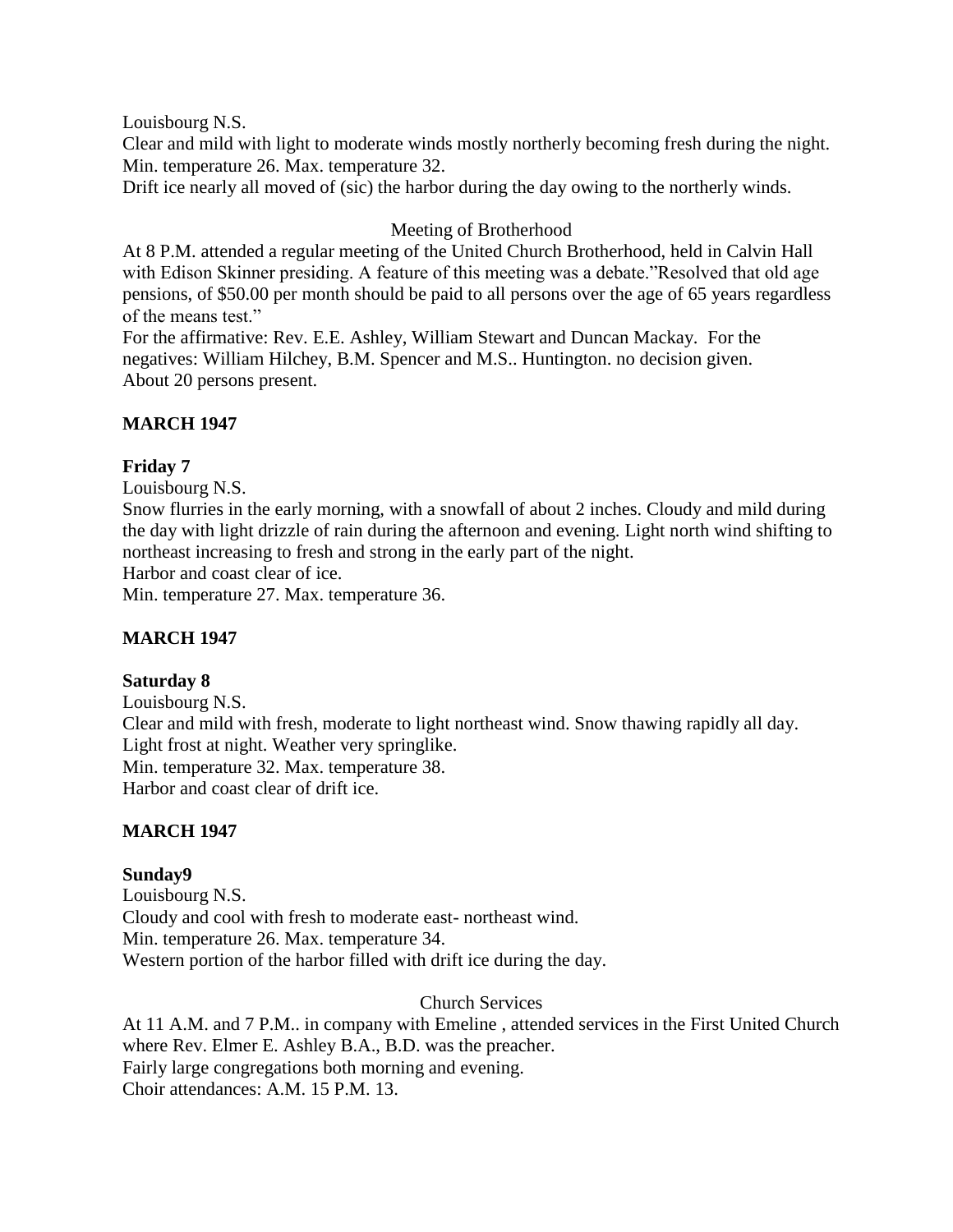### **MARCH 1947**

### **Monday 10**

Louisbourg N.S. Clear becoming cloudy in the evening with moderate northeast wind. Min. temperature 26. Max. temperature 36. Western part of the harbor full of drift ice . Snow squalls in the early part of the night.

### **MARCH 1947**

**Tuesday 11** Louisbourg N.S. Mostly cloudy with light to moderate east to southeast winds. Min. temperature 21. Max. temperature 36.

### S.S. KYLE

Newfoundland Steamer "Kyle" arrived in the morning with passengers, mails and freight from Port-au-Basque, Nfld.

### W.M.S. Social

In the evening in company with Emeline attended Women's Missionary Society Social (United Church) held in Calvin hall.

### **MARCH 1947**

### **Wednesday 12**

Louisbourg N.S. Clear and cool. Bright sunshine all day with light variable winds. Min. temperature18. Max. temperature 32. An ideal day.

### S.S. KYLE

Newfoundland Steamer "Kyle" sailed at about 11:15 A.M. for Port-au-Basque, Nfld with passengers, mails and freight.

### S.S. SAUREL

Canadian Government Icebreaker "Saurel" arrived in the afternoon.

Prayer Service Choir practice

At 7:30 P.M., in company with Emeline, attended prayer service in the First United Church which was conducted by Rev. Elmer E. Ashley B.A., B.D. Also choir practice at the close of the prayer service. Started practice on the Easter music this evening.

### **MARCH 1947**

**Thursday 13**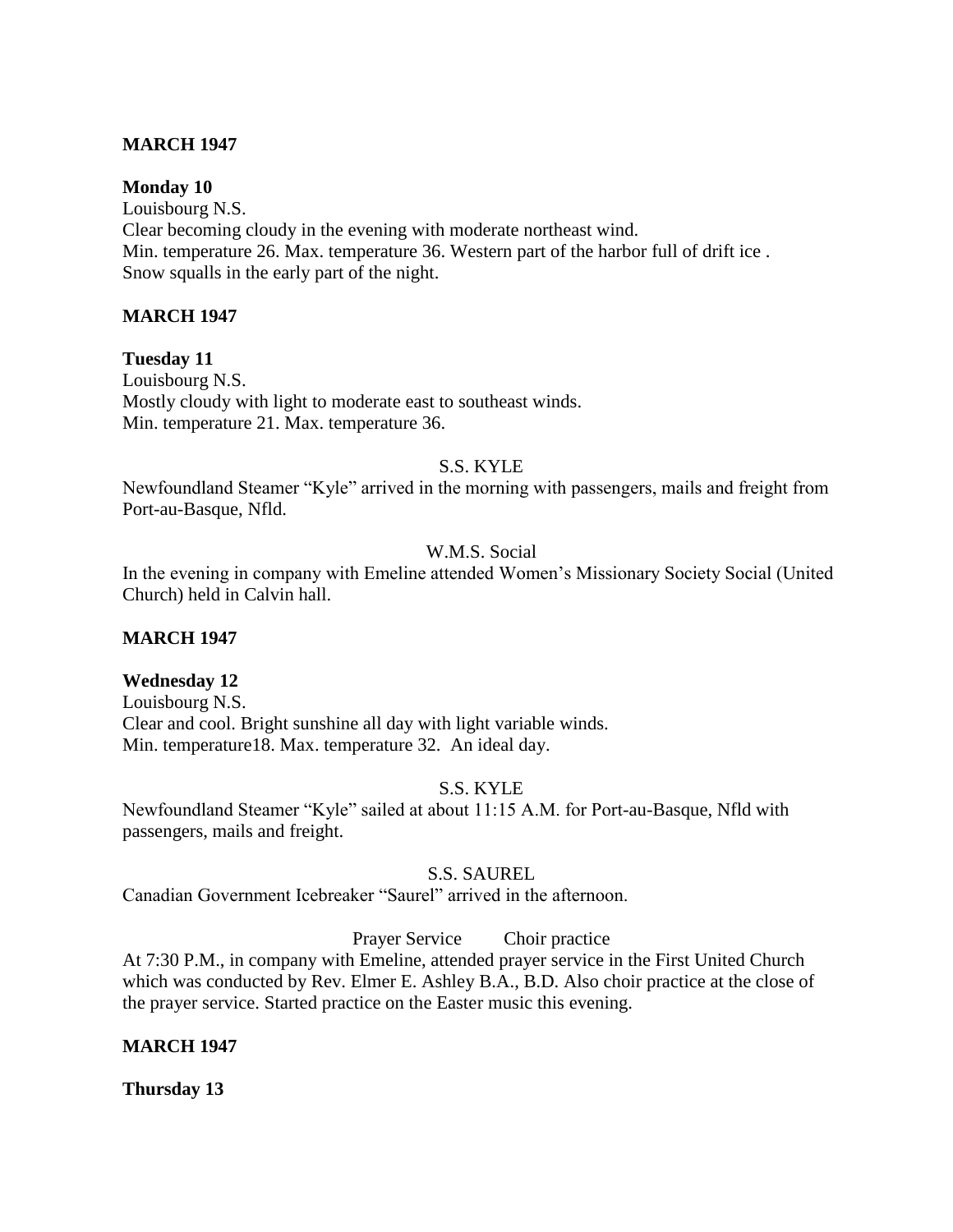Louisbourg N.S. Remarkably clear with light to moderate winds mostly southwest. An ideal day. Min. temperature 14. Max. temperature 38.

# S.S. KYLE

Newfoundland Steamer "Kyle" arrived at 10 P.M. with passengers, mails and freight from Portau-Basque, Nfld.

## **MARCH 1947**

### **Friday 14**

Louisbourg N.S.

Cloudy and mild with light to moderate southwest winds. Rain began to fall at about 4 P.M. which was followed by snow at about 4:30 which lasted for about two hours. Rain followed at about 7:30 and continued during the night. Snowfall about 2 inches. Min. temperature 25. Max. temperature 46.

## S.S. KYLE

Newfoundland Steamer "Kyle" sailed at about 5 P.M. for Port-au-Basque with passengers, mails and freight.

## **MARCH 1947**

### **Saturday 15**

Louisbourg N.S.

Cloudy and mild with a few showers of rain in the forenoon which were followed by light snow squalls in the afternoon. Rainfall of last night and today about ½ inch. Min. temperature 28. Max. temperature 40.

# Meeting of Town Council

At 7:30 P.M. attended a meeting of the Town Council.

Those present were: Mayor G.B. Hiltz, Councillors: Charles Bagnall, Edison Skinner, Edward Levy, Earl Lewis, Lauchlin MacIntyre and Charles Stacey. Town Clerk: D.F Nicholson, Chief of Police :D.M Johnston. Among others present were Dr. Manson, Alistor Mac Donald, William Stewart, Harold MacQueen and Gordon Cameron.

### **MARCH 1947**

### **Sunday 16**

Louisbourg N.S.

Cloudy with some fog and a few light snow squalls followed by light rain in the afternoon. Light southwest winds shifting to northerly in the evening and clearing. Min. temperature 20. Max. temperature 34.

Church Services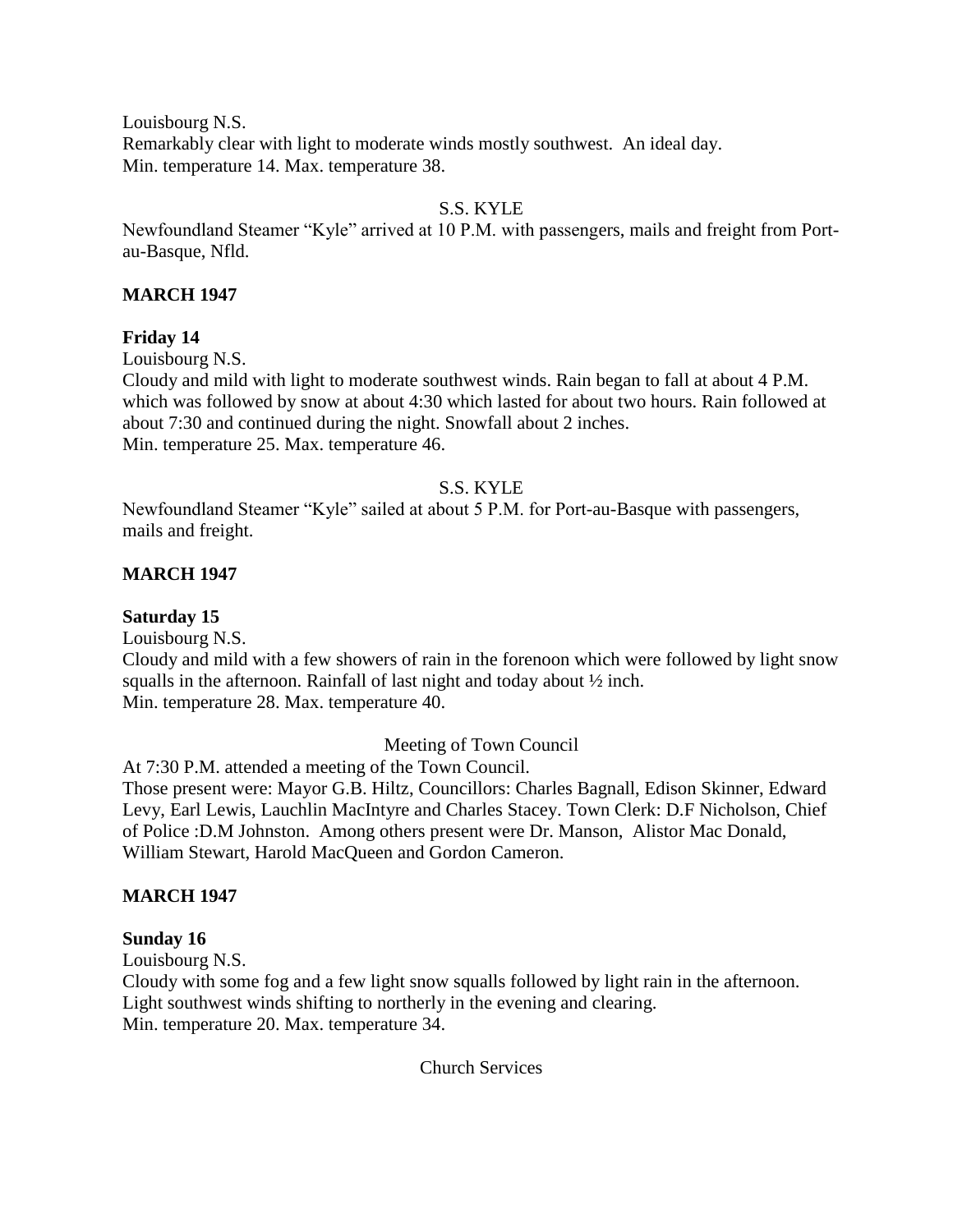At 11 A.M. and 7 P.M. in company with Emeline attended services in the First United Church where Rev. Elmer E. Ashley B.A, B.D. was the preacher. Choir attendance: 13 at each service.

# **MARCH 1947**

**Monday 17** Louisbourg N.S. Cloudy and threatening with light variable winds. Snow squalls during the night. Min. temperature 15. Max. temperature 34.

## Highway Closed

Beginning at midnight last night the highways through the province were closed to all heavy traffic. As a result of this closing order, the heavy bus running between this town and the city of Sydney has been taken off the road. The heavy bus has been replaced by a seven passenger car which is inadequate to take care of traffic between these two points.

### **MARCH 1947**

### **Tuesday 18**

Louisbourg N.S.

Cloudy and cool with light variable winds. Ground covered by about 1 inch of snow in the morning as a result of last nights snow squalls. Snow melted during the day but was followed by thick snow squalls in the evening. Clearing during the night. Min. temperature 21. Max. temperature 35.

### **MARCH 1947**

#### **Wednesday 19**

Louisbourg N.S.

Clear and cool with light to moderate westerly winds. About one inch of snow on the ground as a result of last nights snow squalls. Snow disappeared during the day. Min. temperature 17. Max. temperature 36.

Prayer Service Choir Practice

At 7:30 P.M. in company with Emeline, attended prayer service in the First United Church, which was led by Rev. Elmer E. Ashley.

At the close of the prayer service, attended and conducted choir practice .

### **MARCH 1947**

#### **Thursday 20**

Louisbourg N.S.

Clear with bright sunshine all day with light northwest wind which shifted to westerly in the late afternoon. An ideal day.

Min. temperature 12. Max. temperature 38.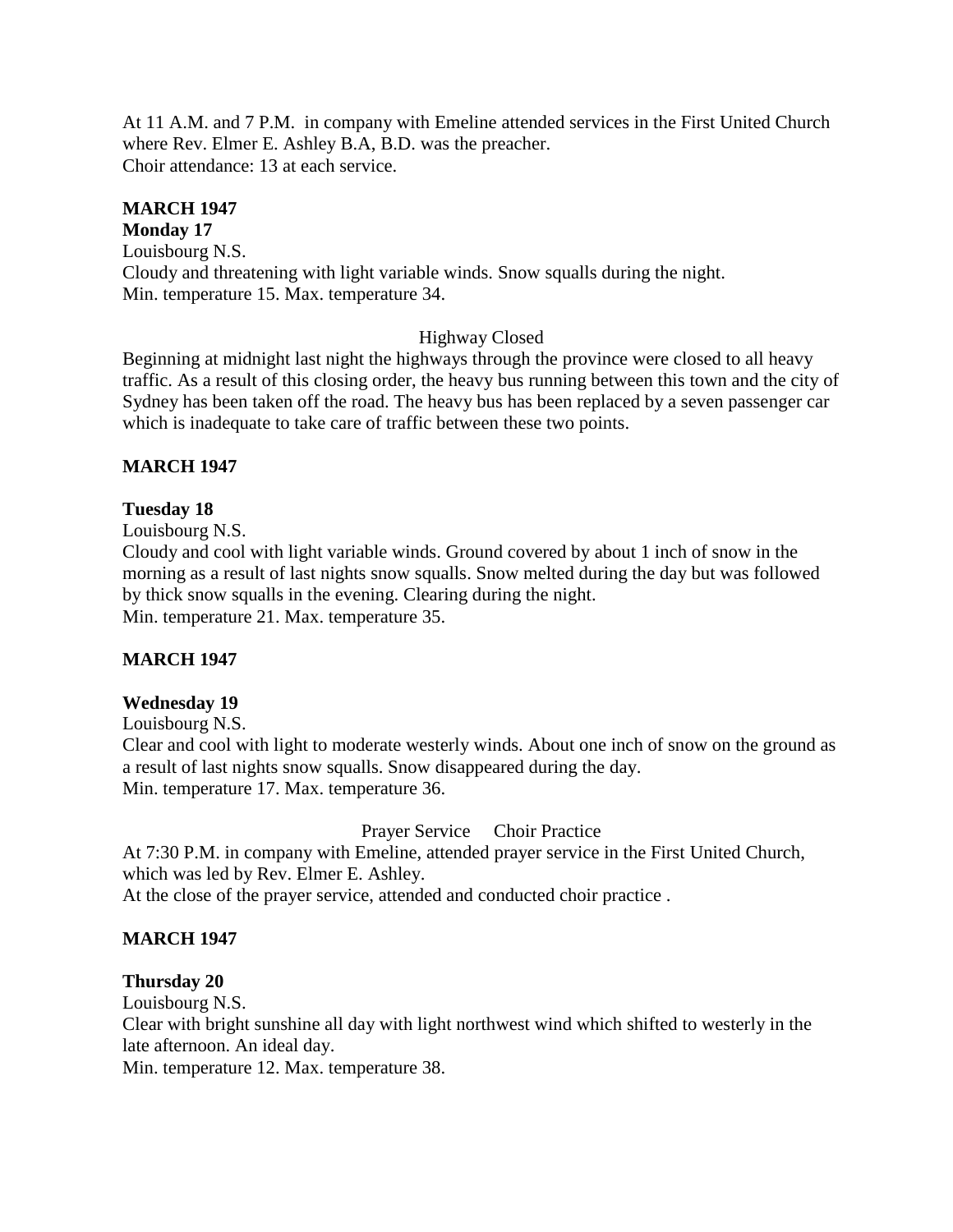### Meeting of Rehabilitation Committee

At 2:30 P.M. attended a meeting of the Louisbourg Rehabilitation Committee held in the Town office with Chairman Charles Dickson presiding. Those present were: Charles Dickson (Chairman) D.F Nicholson (Secretary) Rev Father D.H. Doyle (Treasurer) Charles Bagnall, Alistar MacDonald and M.S. Huntington. All officers reelected for the ensuring year.

### Meeting of Brotherhood

At 8 P.M. attended regular meeting of the Brotherhood of the First United Church held in Calvin hall with Chairman Edison Skinner presiding.

## **MARCH 1947**

## **Friday 21**

Louisbourg N.S.

Clear in the morning but mostly cloudy during the rest of the day, with some fog in the afternoon.

Light variable winds, northerly at night increasing to moderate.

Min. temperature 20. Max. temperature 39.

Meeting of Board of Stewards

At 8 P.M. attended a meeting of the Board of Stewards of the First United Church held at the home of Edison Skinner. Those present were: Edison Skinner (Chairman) Oscar Harris (Secretary) William Stewart, Edward Levy, Charles Bagnall, D.J MacIntyre, John H. Skinner, William Hilchey and M.S. Huntington.

# **MARCH 1947**

### **Saturday 22**

Louisbourg N.S.

Cloudy and chilly with fresh to strong northeast wind. Snow began to fall at about 9:30 A.M. and continued until late in the afternoon. A very disagreeable day. Snowfall about 5 inches. Snow drifting furiously all day and late into the night. Min. temperature 28. Max. temperature 31.

#### S.S. RANDOM

Newfoundland Steamer "Random" arrived in the afternoon.

### **MARCH 1947**

### **Sunday 23**

Louisbourg N.S.

Cloudy and chilly with the sun shining through occasionally during the afternoon. Gale of yesterday and last night continued throughout the day, the wind having shifted to north. Light snow squalls in the forenoon. Wind moderated to some extent in the late afternoon. Min. temperature 27.Max. Temperature 31.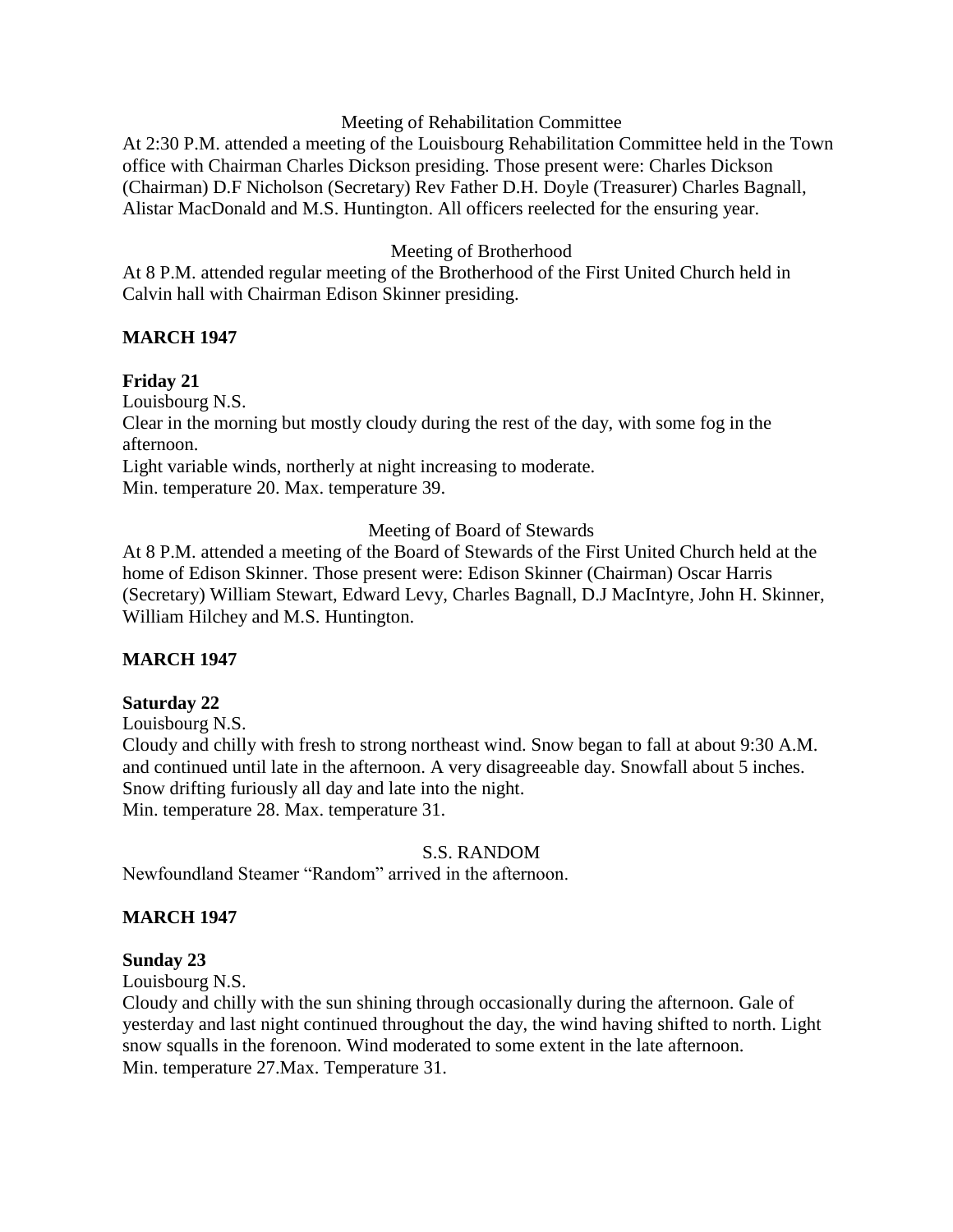### Church Services

At 11 A.M. and 7 P.M. in company with Emeline, attended services in the First United Church, where Rev. Elmer E. Ashley B.A., B.D. was the preacher. Congregations small at both services owing to unfavorable weather conditions. Choir attendance: A.M. 6, P.M. 9.

#### **MARCH 1947**

#### **Monday 24**

Louisbourg N.S. Bright sunshine all day, with fresh northerly winds, which moderated in the evening. Min. temperature 24. Max. temperature 43. Snow melting fast. Sreets mostly bare in the evening.

#### S.S. BURGEO

Newfoundland Steamer "Burgeo" with passengers and mails from Newfoundland arrived in the evening.

#### **MARCH 1947**

#### **Tuesday 25**

Louisbourg N.S. Clear and mild becoming cloudy in the evening with light mist shortly after rainfall. Light southwest wind shifting to easterly in the afternoon and southeast at night . Min. temperature 24.Max. temperature [blank].

#### First Robin

Saw a robin this afternoon. First of the season. I do not know if his is a new-comer or if he is one that visited us in January and February of this year.

#### Removed to Sydney

Mrs. Alex MacPhail our next door neighbour who has been a resident of this town for upwards of 40 years moved to Sydney today where she will live with her son John. Her husband Captain Alex MacPhail predeceased her on January 20 of this year. The MacPhail house is now vacant and I understand is for sale.

#### **MARCH 1947**

#### **Wednesday 26**

Louisbourg N.S.

Heavy showers in the early morning. Mild and mostly clear during the day. Light frost at night. Light southwest wind.

Min. temperature 30. Max temperature 40.

Prayer Service Choir Practice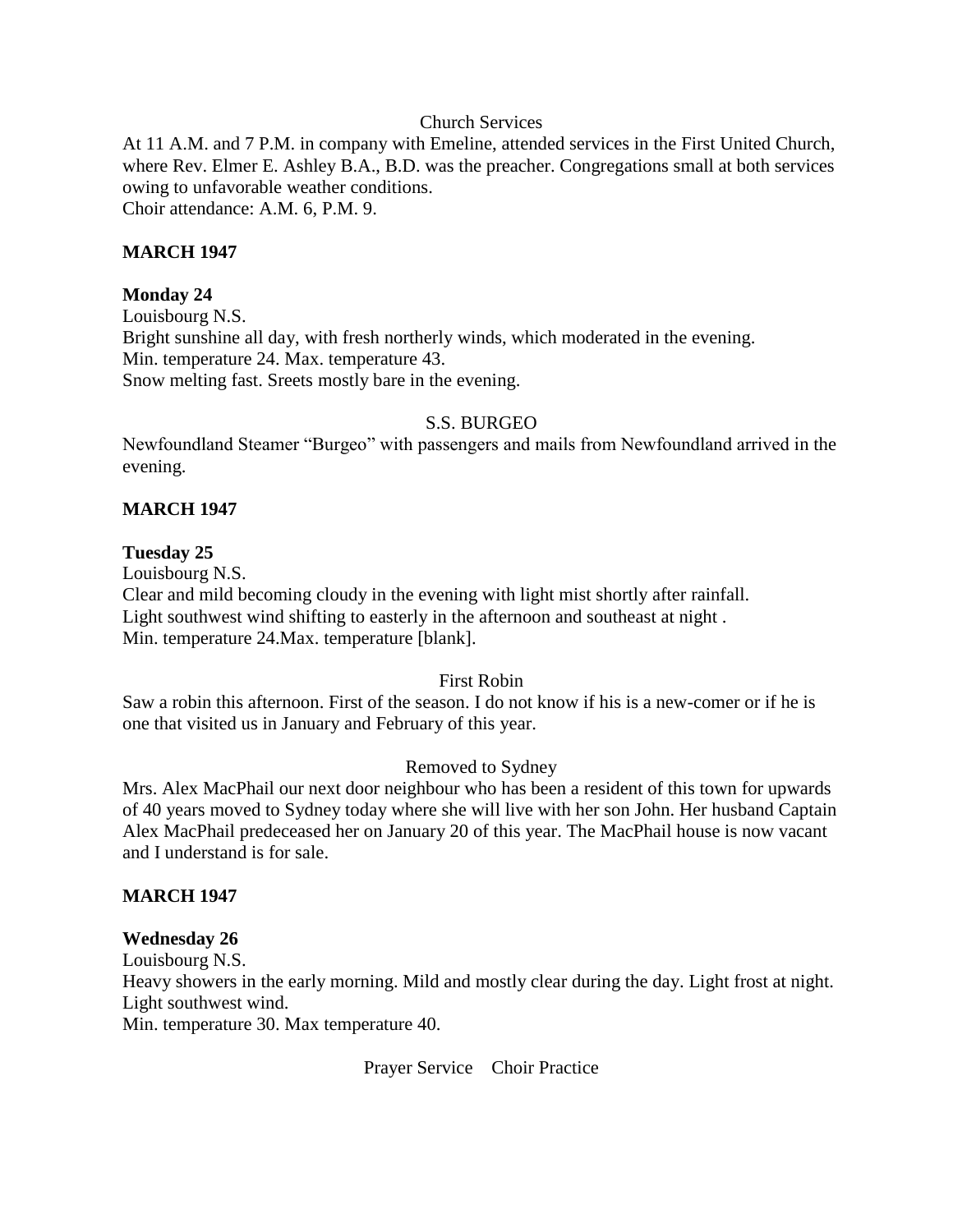At 7:30 P.M. In company with Emeline, attended Prayer service in the First United Church, led by Rev E. E. Ashley.

Attended and conducted choir practice at the close of the evening service.

# Death of Neil MacInnis

The death of Neil MacInnis occurred today at his home, 44 Central Street, Sydney, N.S. Mr MacInnis who was 62 years of age, for the past several years operated a tailoring business, in rooms over the Royal Bank of Canada, Louisbourg, representing the House of Stone, Toronto. He is survived by his second wife and one daughter, Mrs Harold Skinner, Sydney. He is also survived by one sister and three brothers.

# **MARCH 1947**

# **Thursday 27**

Louisbourg N.S. Clear and cool with fresh westerly wind moderating in the evening. Min. temperature 13.Max temperature 33. Eastern end of the harbor and docks packed with drift ice.

# S S. BURGEO

Newfoundland Steamer, "Burgeo" which finished loading freight for Newfoundland last night was unable to get away from the dock this morning owing to ice conditions. The Icebreaker, "Saurel" arrived in the afternoon and made a path through the ice to the dock, after which the "Burgeo" sailed.

# Tea and Sale

At about 5 P.M. In company with Emeline and Jane, attended supper and Fancy Sale in Calvin hall, sponsored by the MacMillan Club of the First United Church.

# Fishermens Regatta

At 8 A.M. attended and presided at a meeting held in the Navy League building held for the purpose of organizing and making arrangements for a Fishermen's Regatta, to be held on the first of the coming July. At this meeting: Mayor G.B. Hiltz was elected Chairman (in his absence) Alistar MacDonald, Secretary and William Stewart, Treasurer.

# **MARCH 1947**

# **Friday 28**

Louisbourg N.S.

Clear and cool, becoming cloudy in the afternoon. Light to moderate west to southwest winds shifting to westerly in the evening. Snow began to fall at about 7 P.M. and continued during the night.

Min. temperature 16. Max. temperature 35.

# Went to Glace Bay

Emeline and Evelyn went to Glace Bay in the morning by train returning in the evening.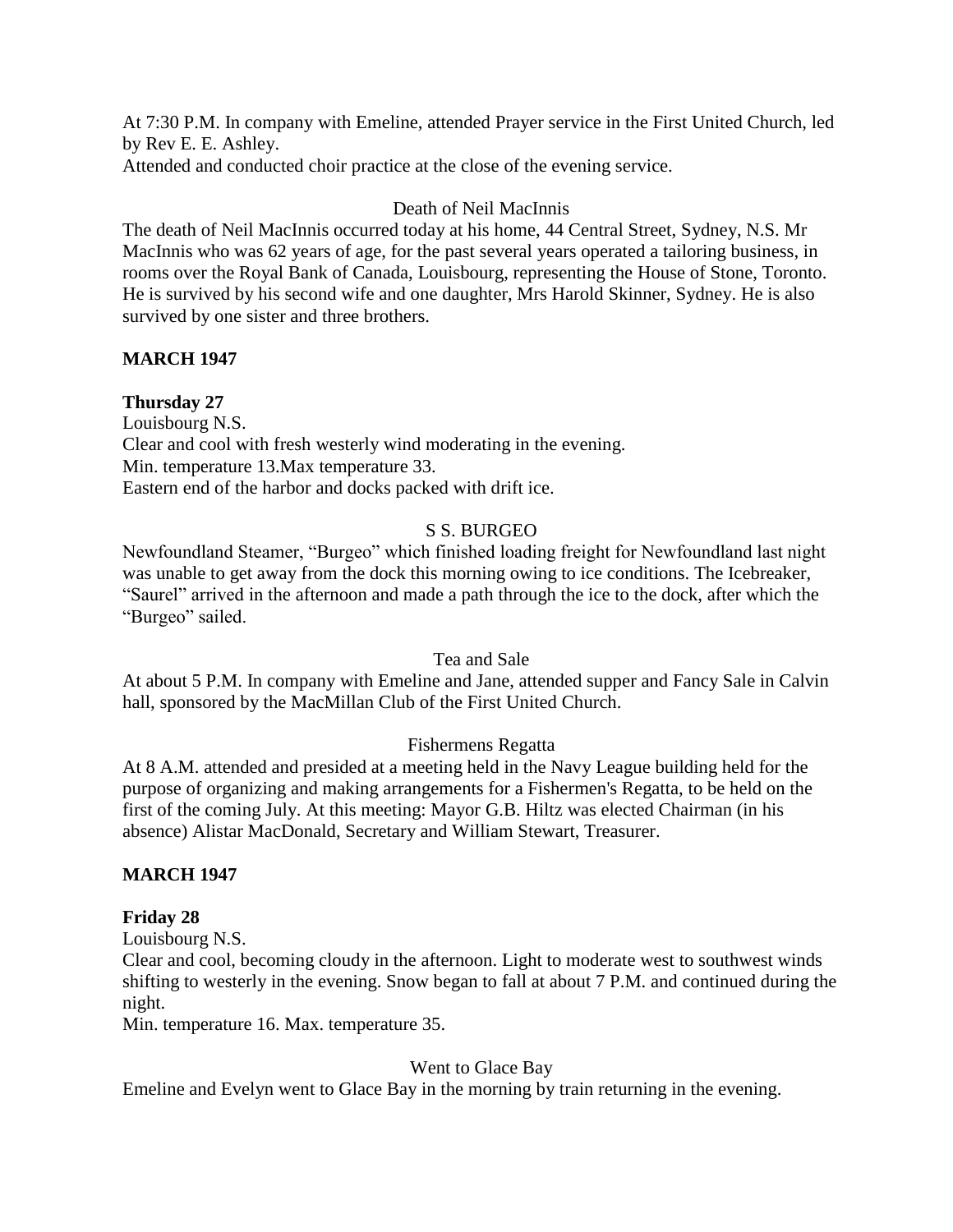## **MARCH 1947**

#### **Saturday 29**

Louisbourg N.S. Clear and moderately cold with moderate to fresh northwest wind which moderated in the afternoon. Min. temperature 9. Max. temperature 28. Snowfall of last night about 6 inches.

### Council Meeting

At 7:30 P.M. attended Council meeting held in the Town office with Mayor G.B. Hiltz presiding. Councillors present were: Edison Skinner, Edward Levy, Earl Lewis, Charles Bagnall and Charles Stacey. Town Clerk: D.F. Nicholson. Chief of Police: D.M. Johnson.

#### Death of Mrs. Publicover

The death of Mrs. Harry Publicover occurred this morning at her home on Pepperell Street after a brief illness. Her husband predeceased her in October 1945. She was 60 years of age and is survived by a sister, Mrs. Langille who has been living with her for the past several years.

### **MARCH 1947**

#### **Sunday 30**

Louisbourg N.S.

Cold in the early morning, becoming mild with light variable winds. Snow squalls which began in the morning continued all day and into the night.

Snowfall about 5 inches.

Min. temperature 10. Max. temperature 38.

## Church Services

At 11 A.M. and 7 P.M. in company with Emeline, attended services in the First United Church where Rev. Elmer E. Ashley B.A, B.D. was the preacher. Medium size congregations at both services.

This being Palm Sunday, we had a special Palm Sunday anthem at each service. Choir attendance: 14 at each service.

### **MARCH 1947**

**Monday 31** Louisbourg N.S. Clear with light to moderate west and northwest winds. Bright sunshine all day. Snow melting. Min. temperature 21. Max. temperature 39.

Funeral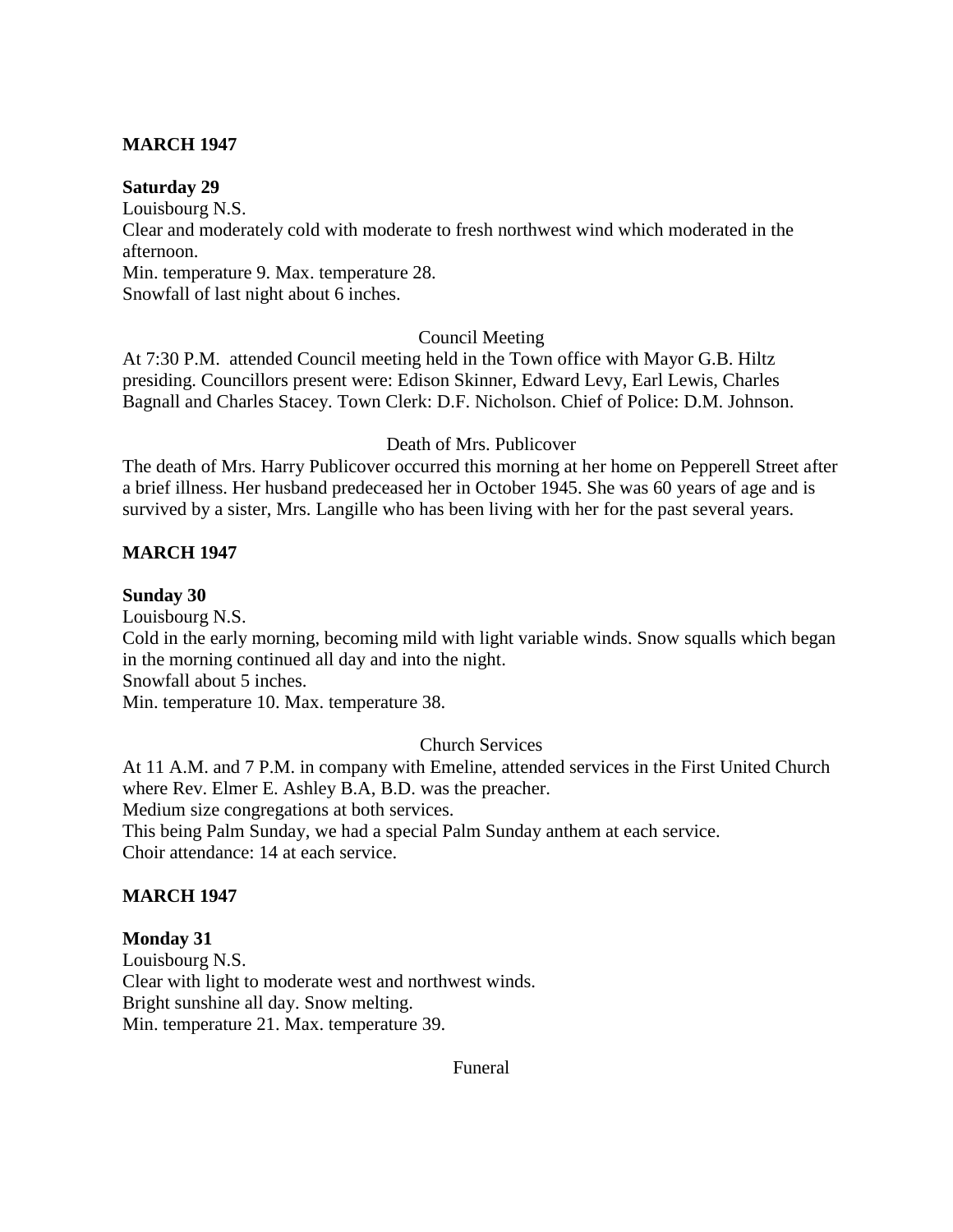At 9 P.M. attended funeral of the late Mrs. Harry Publicover which took place from her late residence on Pepperell Street. Service at the house and grave were conducted by Rev. Elmer E. Ashley. Funeral in charge of D.M. Johnston, Funeral Director. Burial took place in the United Church cemetery.

### Church Service

At 7:30 P.M. in company with Emeline, attended Holy Week Service in the First United Church conducted by Rev. E.E. Ashley.

Choir attendance 10. Sang solo entitled "The Christ of the cross".

### TEMPERATURES, SNOWFALL FOR MARCH

Weather unusually mild. Min. temperature for the month: 9 above zero on the  $29<sup>th</sup>$ . Max. temperature 46 on the  $14<sup>th</sup>$ . Snowfall: 28 inches. No estimate of rainfall.

### **APRIL 1947**

**Tuesday 1** Louisbourg N.S. Clear and cool with light to moderate north west wind. Bright sunshine all day . Min. temperature 18. Max. temperature 35.

### S.S. RANDOM

Newfoundland Steamer "Random" which arrived here on the 22<sup>nd</sup> of last month, finished loading about 80 cars of freight, sailed in the afternoon for Nfld.

### Grackles Have Arrived

This morning I saw and heard a Grackle. They usually arrive about this time each season.

### Church Services

At 7:30 accompanied by Emeline, attended Holy week service in First United Church conducted by Rev. E.E. Ashley. A fairly large congregation in attendance. Choir members present 12.

### **APRIL 1947**

### **Wednesday 2**

Louisbourg N.S.

Cloudy with light to moderate southwest wind which shifted to northeast in the evening. Light drizzle of rain for a short time in the forenoon. Partly clear at times in the afternoon. Min. temperature 20. Max. temperature 42.

### Visited Athletic Field

At about 2:30 P.M. in the afternoon with Mayor G.B. Hiltz and Councillors: Edison Skinner and Charles Bagnall, Alister MacDonald and Dr. Manson.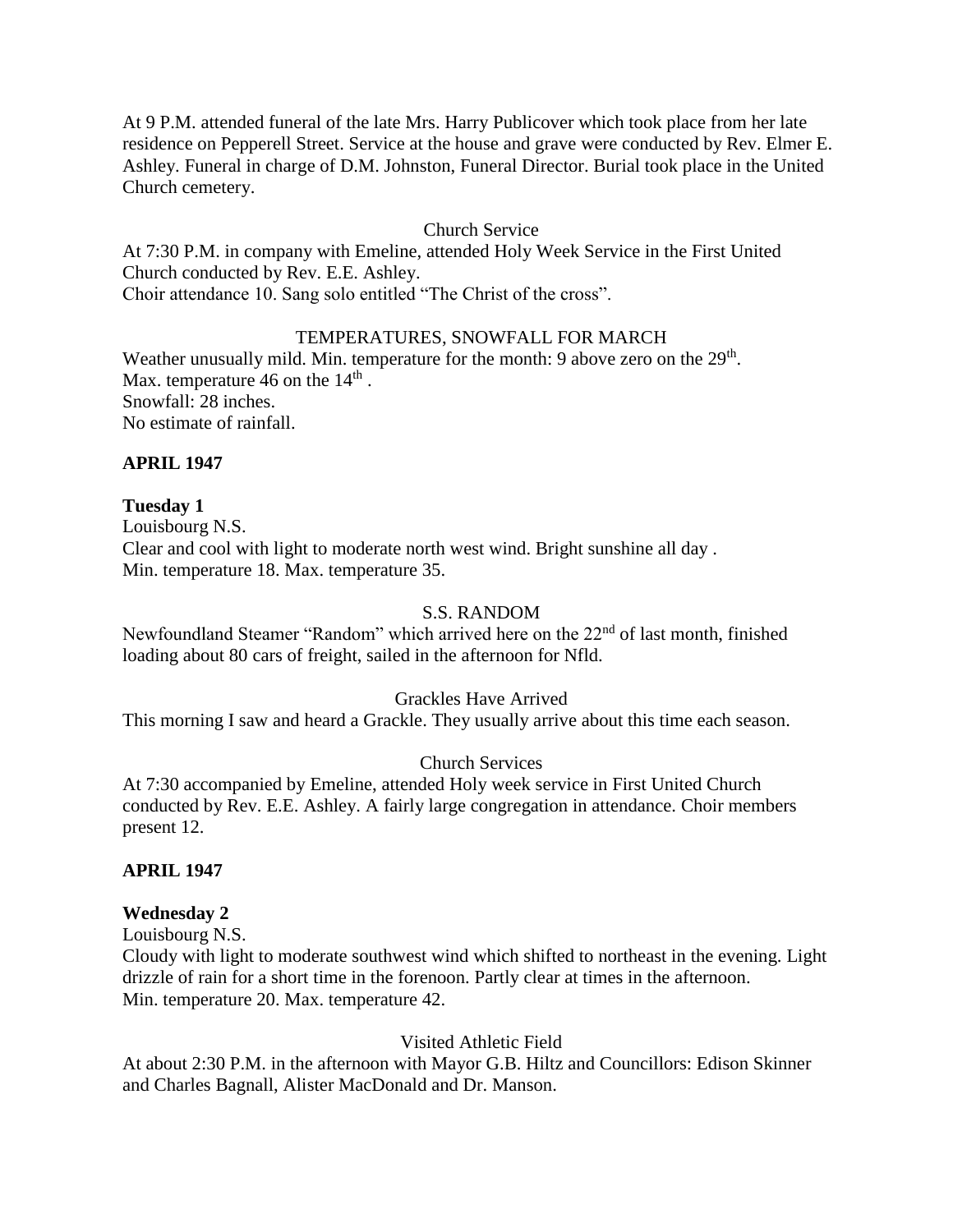### Church Service Choir Practice

AT 7:30 P.M. in company with Emeline, attended the third of the series of Holy Week services held in the First United Church. Service was conducted by Rev. E.E. Ashley. Attendance good for a week night service. Church members present: 14 .

After the close of the service, attended and conducted choir practice.

#### First Song Sparrow

Saw a Song Sparrow in our backyard this afternoon. First I have seen this season.

### **APRIL 1947**

**Thursday 3** Louisbourg N.S. Clear and cool with light to moderate north northwest wind. Min. temperature 16. Max. temperature 34.

#### Meeting of Brotherhood

At 8:30 P.M. attended a regular meeting of the United Church Brotherhood held in Calvin hall with Edison Skinner presiding. About 18 persons present. John Skinner and M.S. Huntington were the caterers for the evening.

### Church Service

At 7:30 P.M. attended the fourth of the series of Holy Week services in the First United Church. A fairly good attendance of the congregation . Choir attendance: 11.

### **APRIL 1947**

### **Friday 4**

Louisbourg N.S. Clear and cool with moderate to fresh north northwest wind. Min. temperature 12. Max. temperature 34.

Church Service

At 7:30 P.M. in company with Emeline attended service in the First United Church which was conducted by Rev. Elmer E. Ashley B.A., B.D. This was the fifth and last of the series of Holy Week services. Attendance good. 15 members in the choir.

At 4 P.M. a children's service was held in the church conducted by Mr. Ashley.

### **APRIL 1947**

### **Saturday 5**

Louisbourg N.S. Clear and cool with light variable winds in the forenoon, southwest in the afternoon.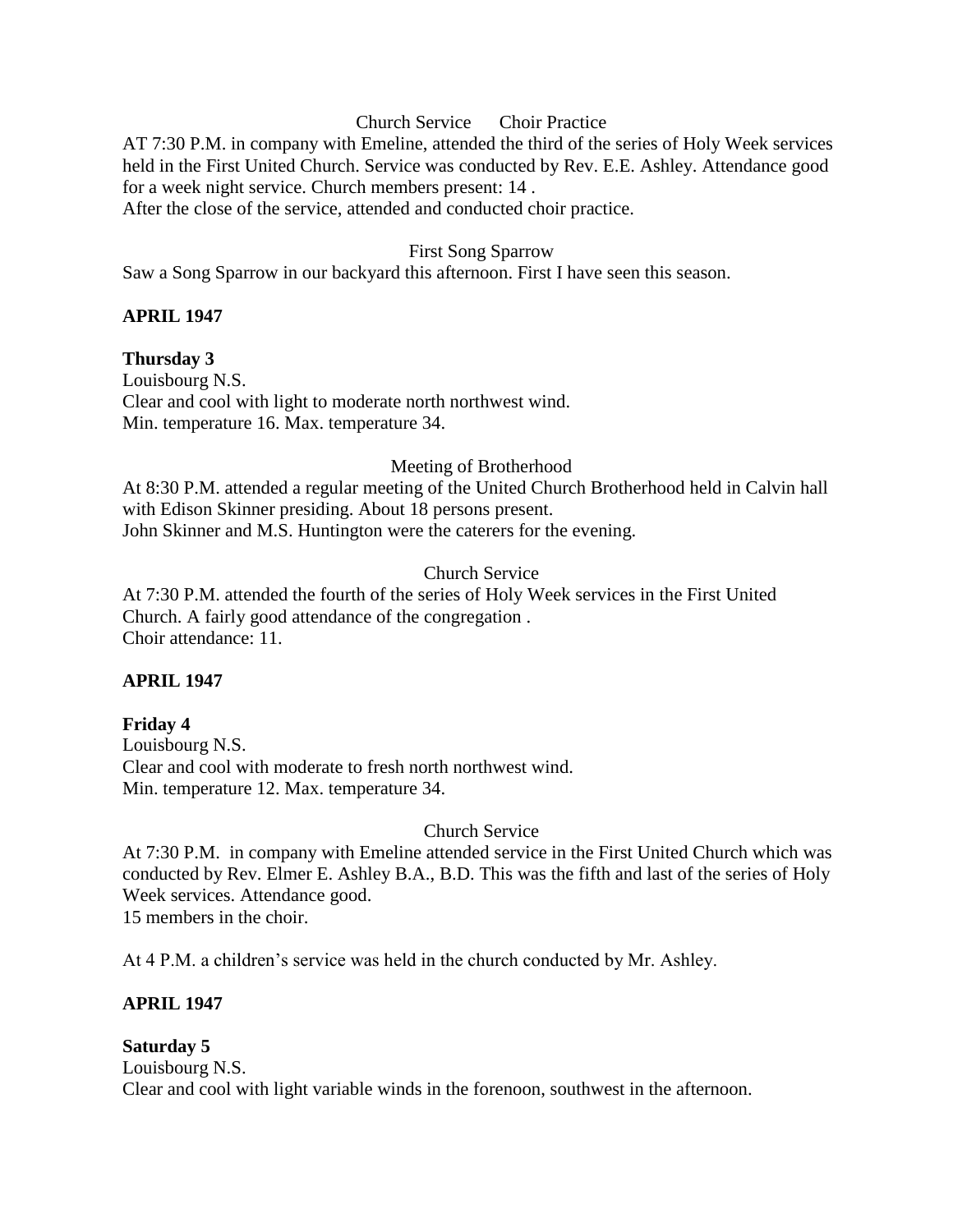An ideal day. Min. temperature 16. Max. temperature 38.

Board of Stewards

At 8 P.M. attended a meeting of the Board of Stewards of the First United Church held in Calvin hall with the chairman Edison Skinner presiding.

# **APRIL 1947**

# **Sunday 6**

Louisbourg N.S.

Cloudy. Rain began to fall at about 8:30 A.M. and continued moderately nearly all day. Light to moderate southwest wind. Rainfall about ½ inch.

Min. temperature [blank] Max. temperature about 38.

Church Services

At 11 A.M. and 7 P.M. in company with Emeline attended services in the First United Church where Rev. Elmer E. Ashley B.A., B.D. was the preacher.

The communion of the Lord's Supper was administrated at the morning service, to the largest number of communicants for many years. The congregations were large at both morning and evening services despite unfavorable weather conditions. Special Easter music at both services. Choir attendance: A.M. 14, P.M. 16.

The following persons joined the church at the morning service: Transferred from other churches: Mr. & Mrs. William Hilchie, Mrs. Edward Levy, Mrs. George Stacey, Mrs. Gordon MacLeod, Mrs. John DeFries and Mrs. John MacRury. On profession of faith: Edison Skinner Jr, Gordon Cann, Ruth Bagnall, William Covey and Mrs. Arthur Dominey.

# **APRIL 1947**

# **Monday 7**

Louisbourg N.S.

Showers in the morning. Cloudy becoming partly clear at times. Light to moderate southwest wind shifting to westerly.

Min. temperature 34. Max. temperature 48.

# S.S. SAUREL

Canadian Government Icebreaker "Saurel" arrived in the evening.

First Fox Sparrow

Saw a fox sparrow in our backyard this afternoon. First of the season.

# **APRIL 1947**

**Tuesday 8** Louisbourg N.S.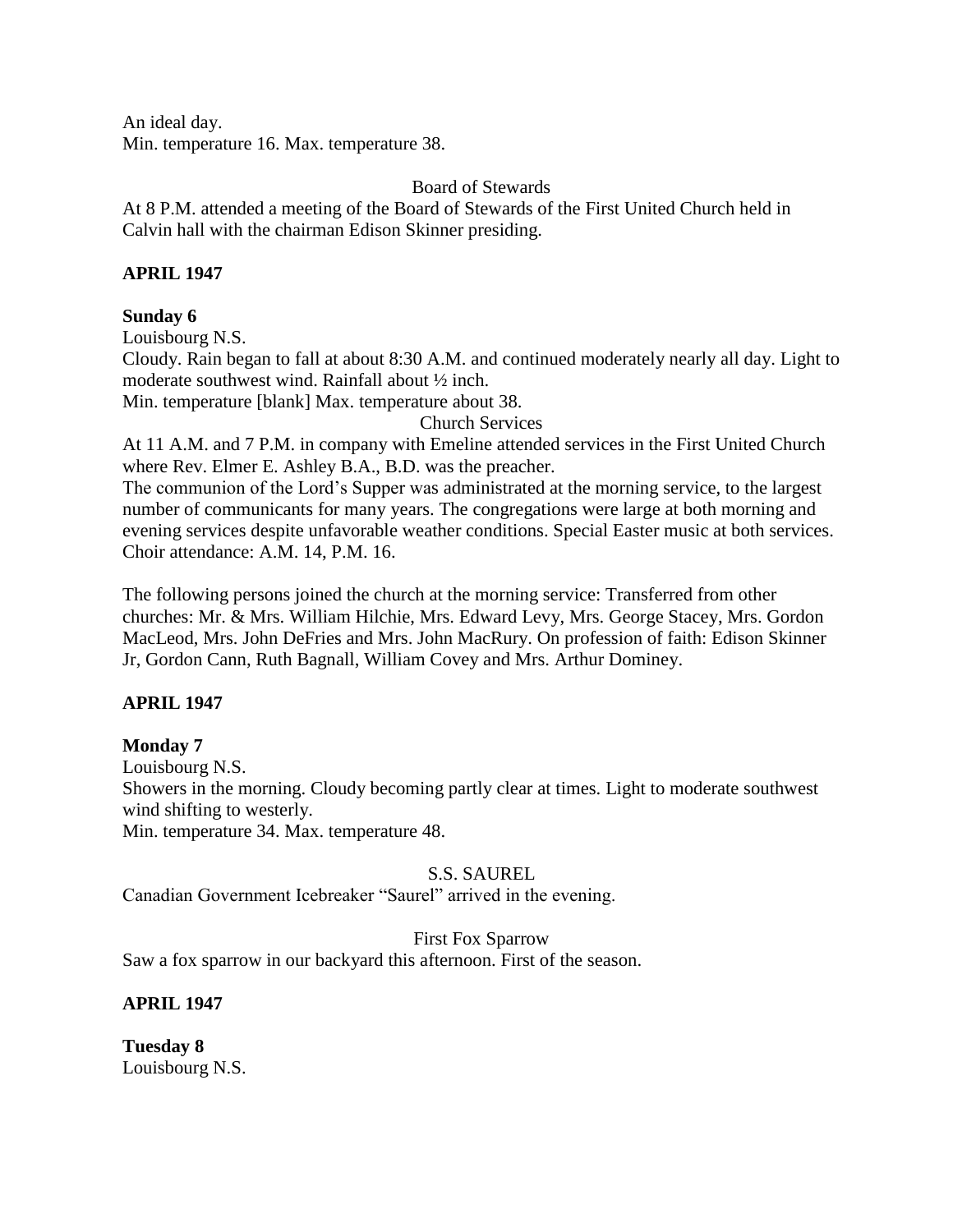Cool and mostly cloudy with moderate northwest- northeast and north winds. Light snow squall at 1 P.M.

Min. temperature 21. Max. temperature 45.

# Death of Alex Ferguson

The death of Mrs. Alex Ferguson. occurred this morning. at the home of her son, Angus on Spencer Street after an illness of several months. Mrs. Ferguson. who was 85 years of age. is survived by one son. Angus with whom she lived and three daughters, Effie at Halifax, Mrs. B Young (Elizabeth) Halifax, Mrs. M. Smith (Irene) Vancouver B.C.

# **APRIL 1947**

# **Wednesday 9**

Louisbourg N.S. Clear and very chilly with moderate to fresh southwest wind. Min. temperature 15. Max. temperature 35.

# Choir Practice

At 8 P.M. in company with Emeline, attended and conducted choir practice in the First United Church.

# **APRIL 1947**

**Thursday 10** Louisbourg N.S. Clear and cool becoming milder in the afternoon. Light variable wind, mostly northeast. Min. temperature 24. Max. temperature 41.

# Funeral

At 2 P.M. attended the funeral of the late Mrs. Alex Ferguson which took place from the home of her son on Spencer Street. Services at the house, United Church and grave were conducted by Rev. Elmer E. Ashley. Burial took place Willow Grove Cemetery on Clarkes Road. Funeral in charge of D.M. Johnston, Funeral Director, Louisbourg.

# **APRIL 1947**

# **Friday 11**

Louisbourg N.S. Cloudy and cool with moderate southwest wind and a few light showers in the afternoon. Min. temperature 22. Max. temperature 40.

# Brotherhood Social

At 8 P.M. in company with Emeline, attended congregational Social held in Calvin hall under the auspices of the Brotherhood of the First United Church. At this Social an address and presentation was made to Mr. and Mrs. John N. MacDonald, in appreciation of their services to the United Church, as Treasurer and Secretary respectively, positions which they held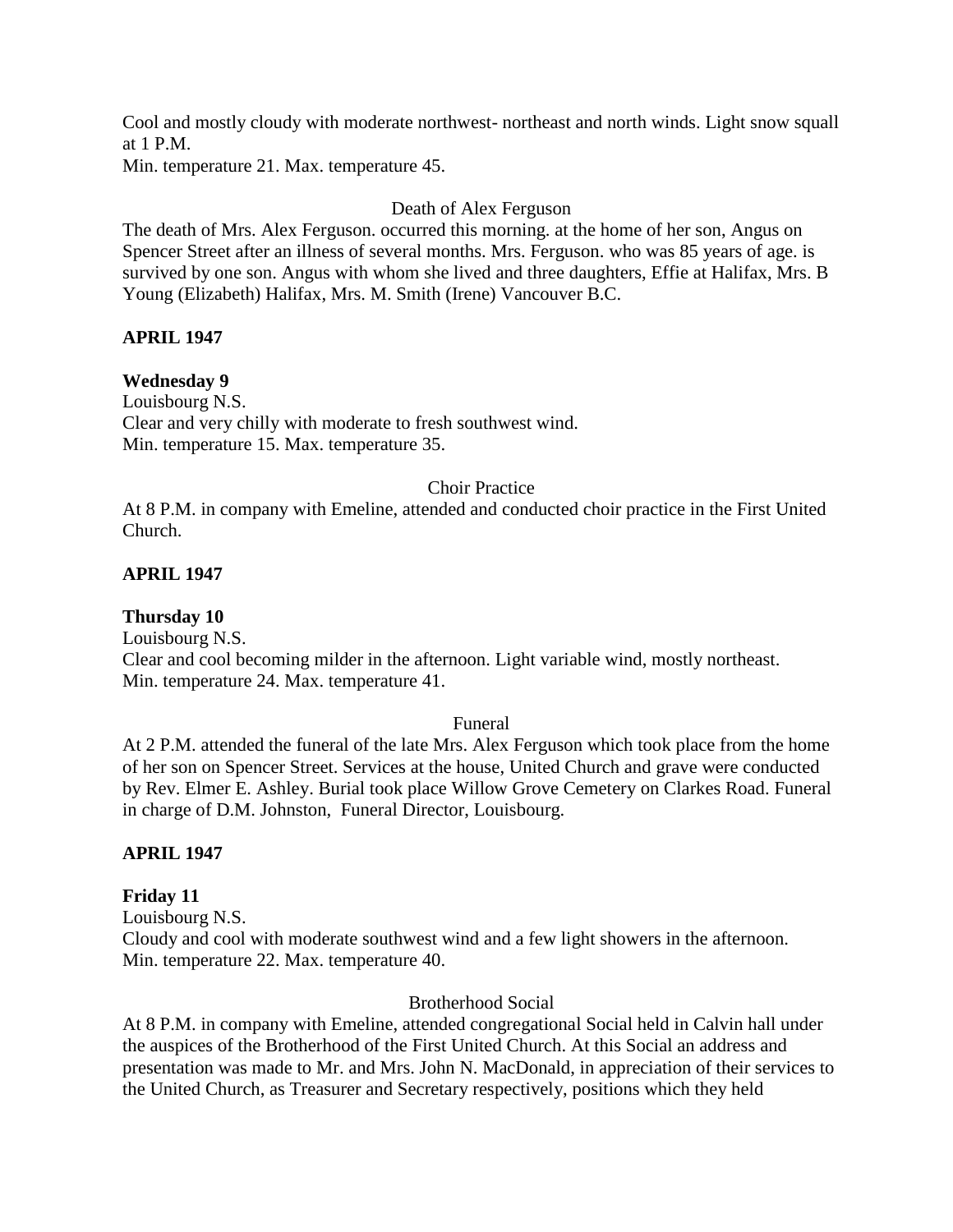continuously since the union of the Methodist and Presbyterian church of Louisbourg in 1928. Prior to the union, they held similar positions with Calvin Presbyterian Church. Between the two churches they have served a total of 36 years. I wrote the presentation address today and read it at the social this evening when the presentation was made by Edison Skinner, Chairman of the Board of Stewards of the First United Church. Mr. and Mrs. MacDonald were presented with a radio. Mrs. MacDonald was not present.

There were about 100 persons present at the social. Rev. E.E. Ashley acted as Chairman .

# **APRIL 1947**

# **Saturday 12**

Louisbourg N.S.

Cloudy and cool with light to moderate variable winds. Showers in the afternoon and evening. Min. temperature 30.Max. Temperature 42.

# **APRIL 1947**

# **Sunday 13**

Louisbourg N.S. Cloudy and chilly with light drizzle of rain at times in the forenoon and light drizzle of snow during the afternoon and evening. Light northwest wind. Min. temperature 24. Max. temperature 32.

Church Services

At 11 A.M. and 7 P.M. in company with Emeline attended services in the First United Church where Rev. Elmer E. Ashley B.A., B.D. was the preacher. Choir attendance: A.M. 12, P.M. 12.

# **APRIL 1947**

# **Monday 14**

Louisbourg N.S. Clear and very chilly with light to moderate easterly wind shifting to southwest in the afternoon. Min. temperature 15. Max. temperature 32.

# S.S. SAUREL

Government Icebreaker "Saurel" sailed in the morning.

# **APRIL 1947**

**Tuesday 15** Louisbourg N.S. Cloudy with some rain in the forenoon. Partly clearing in the afternoon. Winds variable. Min. temperature 27. Max. temperature 37.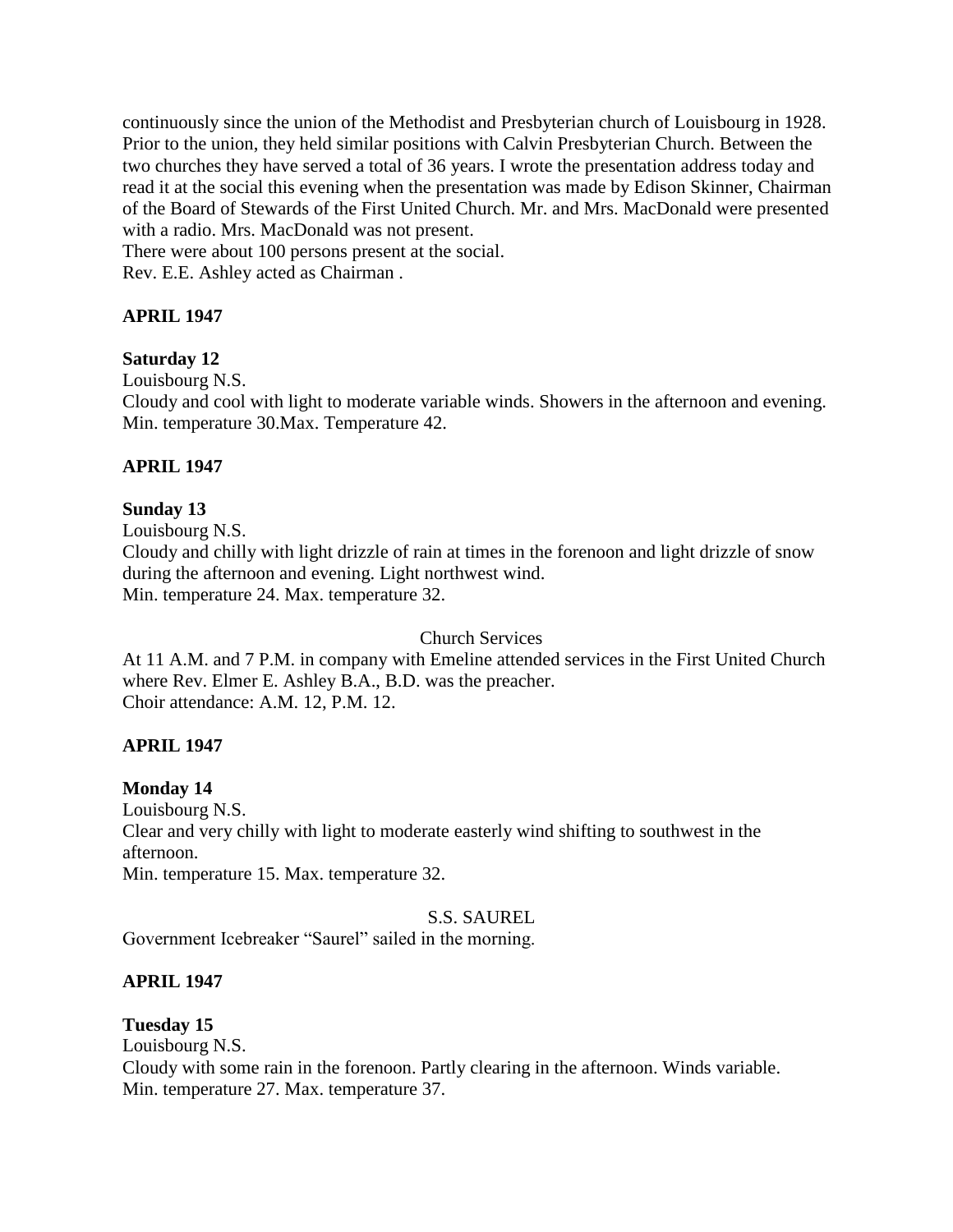## **APRIL 1947**

### **Wednesday 16**

Louisbourg N.S. Clear and cool with light to moderate northwest wind. Min. temperature 24. Max. temperature 38.

#### Choir Practice

At 8 P.M. in company with Emeline attended and conducted choir practice in the First United Church.

## **APRIL 1947**

**Thursday 17**

Louisbourg N.S.

Snow storm in the early morning, followed by hail and mist, freezing as it fell, at about 8 A.M. Moderate easterly wind shifting to southwest and in the evening to northwest. Snowfall about 7 inches. Snow thawing in the afternoon and streets very slushy. Min. temperature 27. Max. temperature 38.

### **APRIL 1947**

#### **Friday 18**

Louisbourg N.S. Clear and cool with light to moderate variable winds, mostly southwest in the afternoon.

### **APRIL 1947**

### **Saturday 19**

Louisbourg N.S. Cool and mostly clear with fresh northwest wind . Min. temperature 26.Max. temperature 47.

### **APRIL 1947**

**Sunday 20** Louisbourg N.S. Cool and mostly clear with fresh to moderate westerly winds. Min. temperature 23. Max. temperature 39.

Church Services

At 11 A.M. and 7 P.M. in company with Emeline, attended services in the First United Church where Rev. Elmer E. Ashley B.A., B.D. was the preacher. Congregations small at both services. Choir attendance: A.M 11, P.M. 16.

Death of Mrs. Clarence Corrington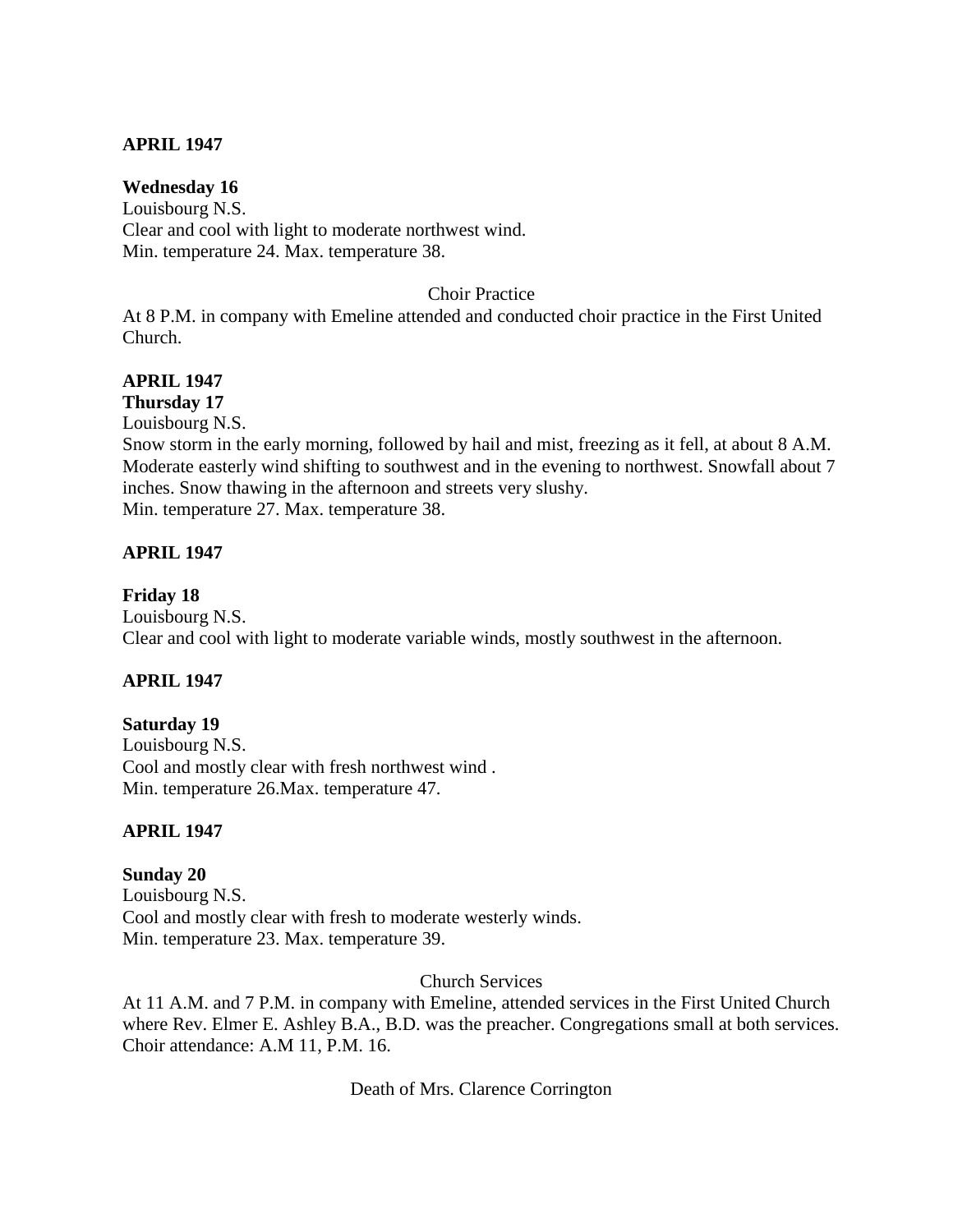The death of Mrs. Clarence Corrington, widow of the late Thomas Corrington, occurred this morning at her home at West Louisbourg. Mrs. Corrington who was about 63 years of age had been ill for some time.

#### Ends Pastorate

Rev. George C. Rowe [Blank]

## **APRIL 1947**

## **Monday 21**

Louisbourg N.S.

Cloudy and cold but clearing shortly before noon. Fresh northwest wind continuing all day. Min. temperature 18. Max. temperature 40.

Fishermen's Regatta

At 8 P.M. attended a meeting of the Fishermen's Regatta committee held in the Navy League hut with the Chairman, Mayor G.B. Hiltz presiding.

Those present were: Mayor G.B. Hiltz, A.W. Stacey, William Stewart, Sherman O'Hara, Alex Wilcox, George Wilcox, Sam Levy, Wilfred covey, Hugh Lynk.

## Wedding

At 2 P.M. in company with Emeline, attended the marriage of Ellis Raymond Cheserine,of Eureka, N.S. to Miss Sarah Deering, daughter of Mr. & Mrs. Wm. Deering of this town, which took place in the First United Church. The ceremony was performed by Rev. Elmer E. Ashley, Pastor of the United Church. The choir was present at the marriage and sang "O perfect Love" during the signing of the register.

Emeline and Evelyn my (sister-in-law) attended the reception at the Deering home at 4 P.M.

## **APRIL 1947**

**Tuesday 22** Louisbourg N.S. Clear and cool with light to moderate northeast wind. Min. temperature 18. Max. temperature 41.

## Funeral

The funeral of the late Mrs. Clarence Corrington took place this morning from her late home at West Louisbourg to Stella Maris Roman Catholic Church. Services at the church and grave were conducted by Rev. Father D.H. Doyle. Burial in R.C Cemetery. Funeral in charge of D.M. Johnston. Funeral Director, Louisbourg, N.S.

# **APRIL 1947**

**Wednesday 23**

Louisbourg N.S. Cool and mostly clear with light to moderate southwest wind.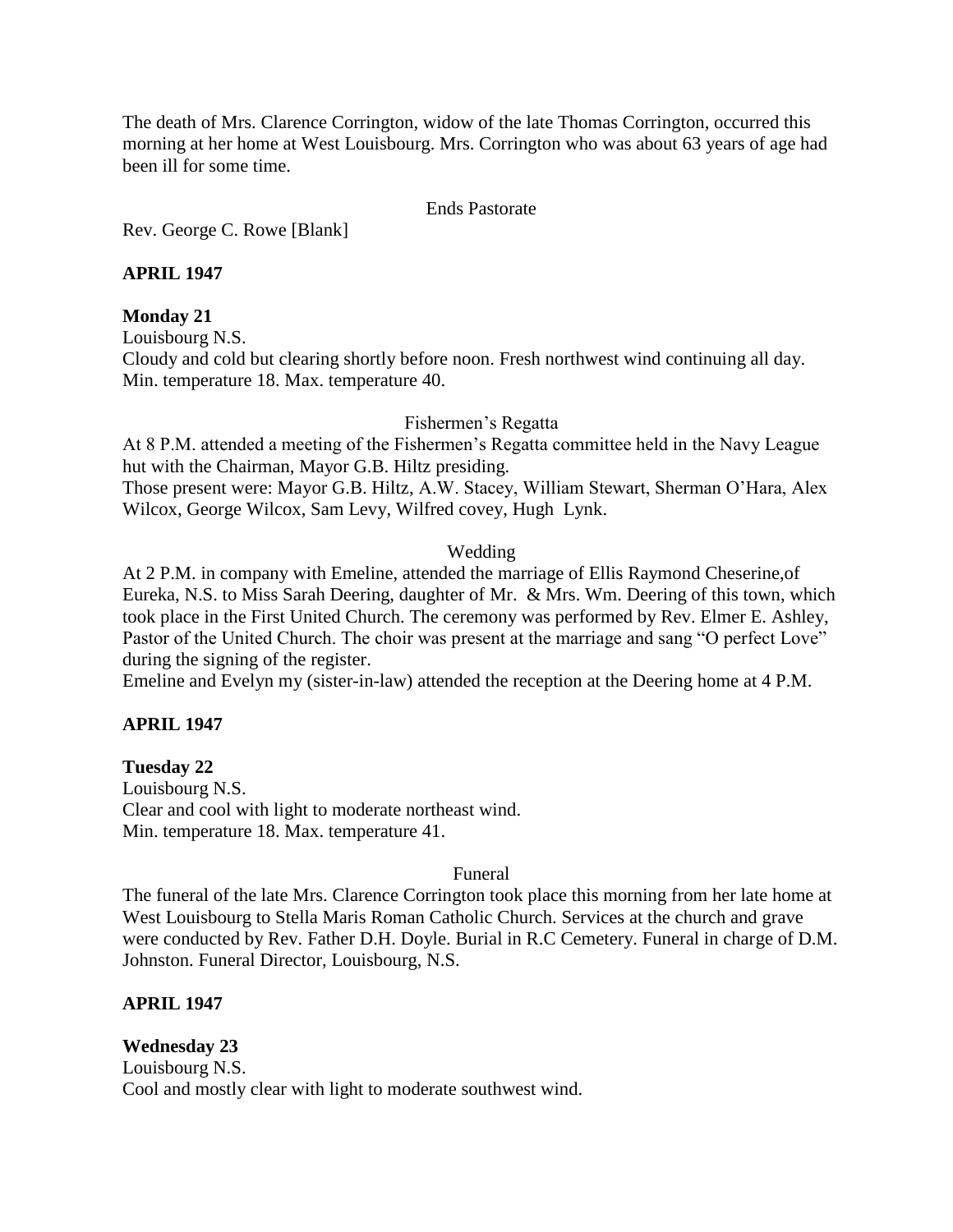Min. temperature 20. Max. temperature 41.

## Choir Practice

At 8 P.M. in company with Emeline attended and conducted choir practice in the First United Church.

## Death of Joseph Huntington

The death of Joseph Huntington occurred today at the City Hospital, Sydney, N.S. after a brief illness. He was the oldest son of the late Herbert Huntington and was born at Huntington, Mira 63 years ago. For about 30 years he was an employee of the British Empire Steel and Coal Corporation Ltd. as a locomotive engineer. He is survived by his wife, two sons Herbert at Sydney, Hector in the Canadian Army, in Ontario, three daughters: Annie at home, Mrs. John MacLeod (Phemie), Mrs. Joseph Joli (Violet) both of Sydney. Two brothers: Addison, Worcester, Massachusetts, John in British Columbia, two sisters: Mrs. Duncan MacKenzie, Mira Gut (Ruth) Mrs. Arnold Murchison (Katie) Sydney. Mr. Huntington's home was at 349 Townsend Street, Sydney, N.S.

## Grass Fire

At about 10:45 A.M. the fire alarm sounded for a Grass fire at Havenside on the east side of the street near Alex Aliniard's. The firemen responded quickly and the fire was extinguished with (sic) any serious damage being done. This is the first time that the new 5 horse power siren was used for a fire. This siren was installed last November near the jail and fire station.

## **APRIL 1947**

# **Thursday 24**

Louisbourg N.S. Cloudy and cool with fresh to strong southwest winds and a few light rain squalls. Min. temperature 29. Max. temperature 45.

# **APRIL 1947**

## **Friday 25**

Louisbourg N.S. Clear and cool with fresh northwest wind moderating in the evening. Min. temperature 32. Max. temperature 46.

## **APRIL 1947**

## **Saturday 26**

Louisbourg N.S.

Cool and mostly clear with light to moderate winds, variable in the forenoon, easterly in the afternoon and evening.

Min. temperature 32. Max. temperature 38.

#### Funeral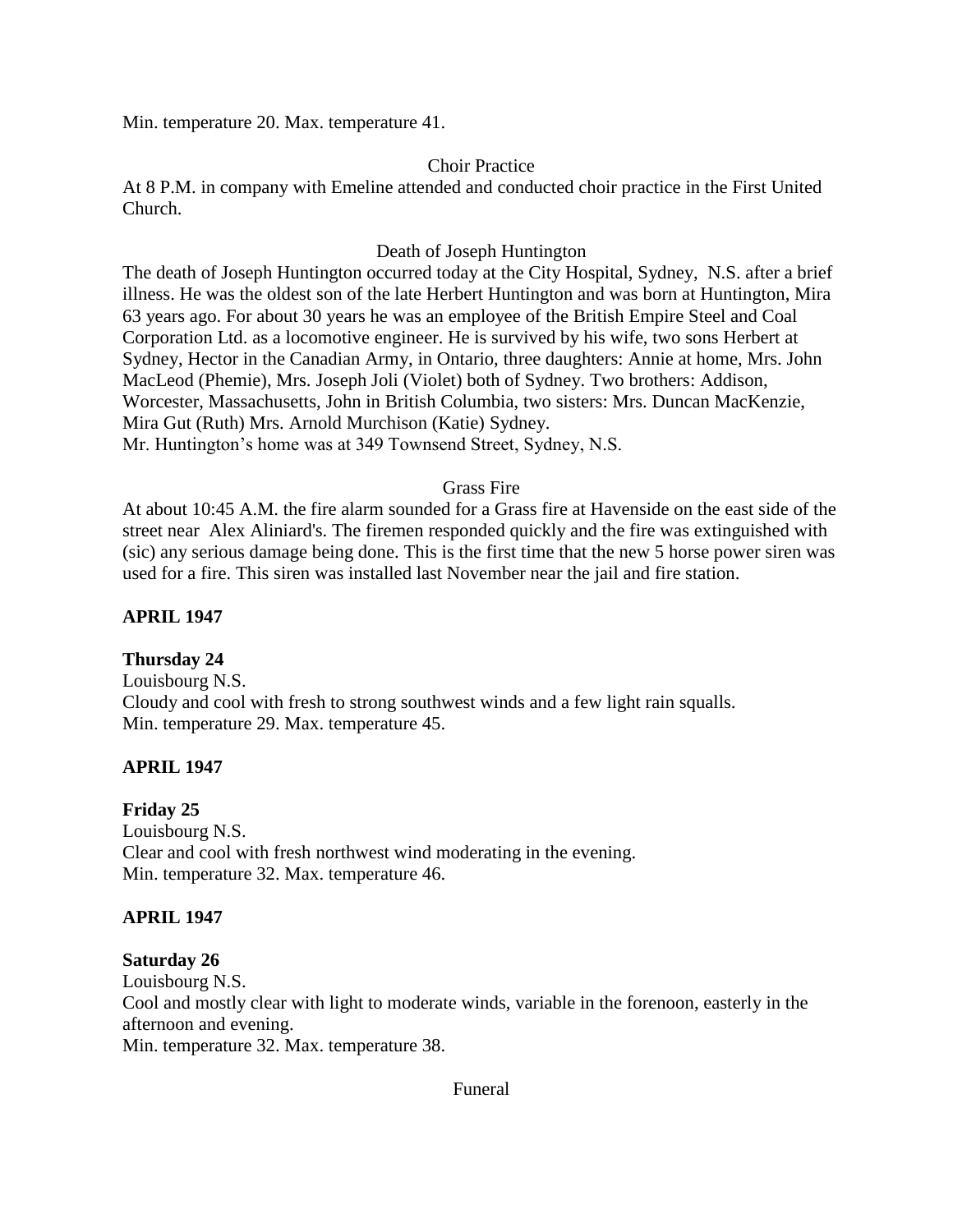Went to Sydney on the morning bus for the purpose of attending the funeral of the late Joseph Huntington. After arriving at Sydney visited the home of Mr. and Mrs. Hedley Hopkins, 101 Rockdale Avenue and at about 11 A.M. the home of the late Joseph Huntington, 349 Townsend Street. Here I met Addison Huntington, a brother of the late Joseph, whom I had not seen for upwards of 45 years. He is now living at Worcester, Massachusetts and came back to the old home to attend the funeral of his brother.

Had dinner at "Isle Royale" hotel at noon. At 2:30 P.M. attended funeral of the late Joseph Huntington. The funeral service was held at the house and was conducted by Rev. Frank MacLean of St. Andrews United Church assisted by Rev. C.M. Munn of the Baptist Church, Rev. D.M. Sinclair of Trinity United Church and Rev. Alexander A. Murray of West Minister Presbyterian Church. Burial took place in Hardwood Hill cemetery. Among those out-of-town attending the funeral were: Clifford, Fred, George, Harry and Elinor Huntington, Mrs. Cecil Hussy, Mrs. Harvey Hussy and F.A. Huntington.

## Council Meeting

At 7:30 P.M.. attended a regular meeting of the Town Council. Those present were: Mayor G.B. Hiltz, Councillors: Edison Skinner, Charles Bagnall, Earl Lewis and Lachlin MacIntyre, Police Officers D.M. Johnston (Chief) and Charles Peck, Town Clerk: D.F Nicholson, Town Solicitor E. MacKay Forbes Barrister, Glace Bay.

## **APRIL 1947**

**Sunday 27**

Louisbourg N.S.

Clear in the morning becoming cloudy at noon. Chilly with light to fresh southwest wind increasing during the night.

Min. temperature 17. Max. temperature 43.

# Church Services

At 11 AM. and 7 P.M. in company with Emeline attended services in the First United Church where Rev. Elmer E. Ashley B.A, B.D. was the preacher. Small congregations at both services. Choir attendance: A.M.. 12, P.M.. 11.

# Daylight Time

In common with the City of Sydney and many towns throughout this province, Louisbourg went daylight saving time at the hour of 12 o'clock last night.

## Begins Pastorate

Rev. J.T. Turner who has succeeded Rev. George C. Rowe in the pastorate of St Bartholomew's Anglican Church held his first service since accepting the call to this church today.

# **APRIL 1947**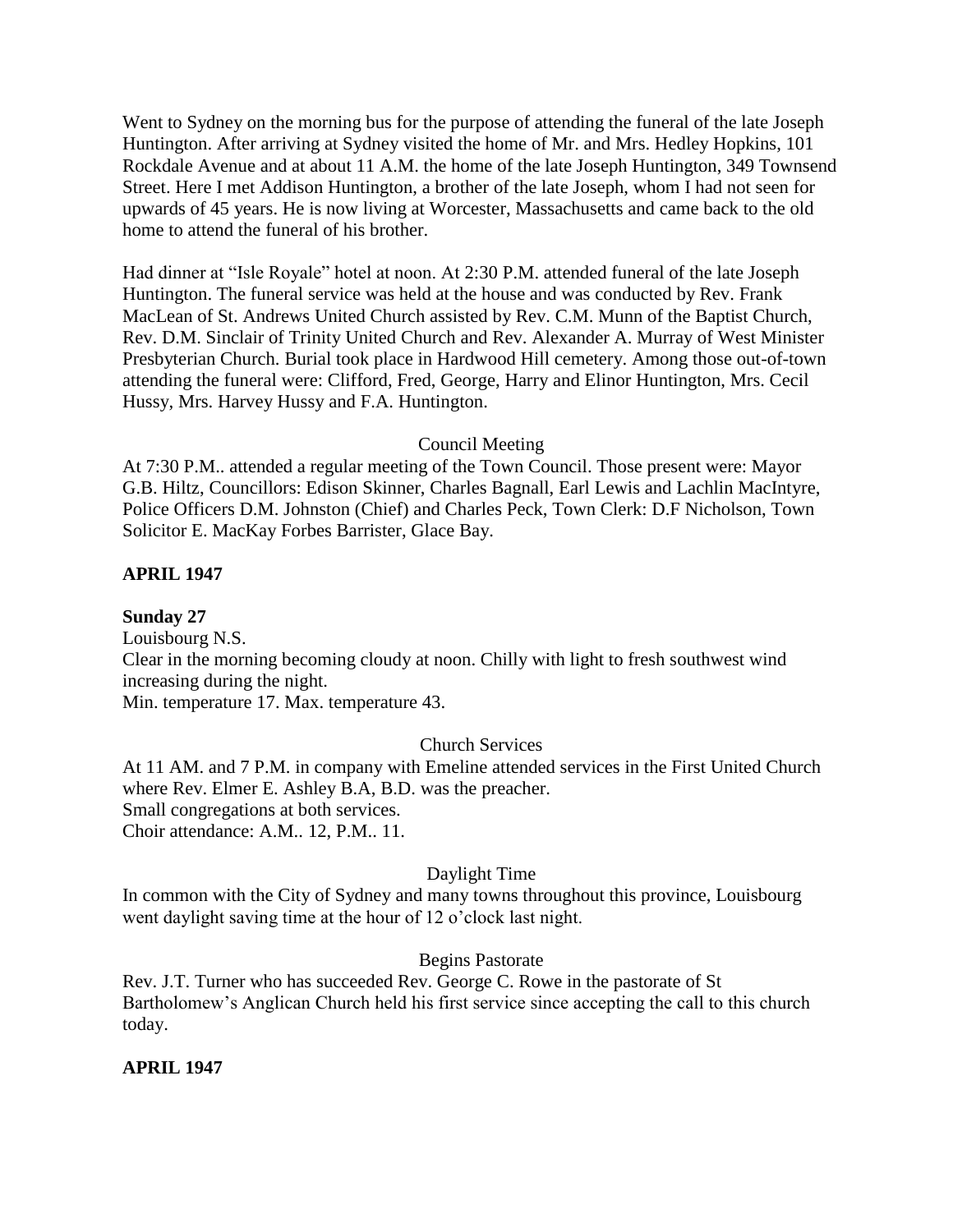#### **Monday 28**

Louisbourg N.S.

Rain in the early morning accompanied by strong southwest wind, which shifted to westerly after dawn and moderated. Cleared early in the forenoon, wind increasing to strong in the afternoon and moderating in the evening. Rainfall about ½ inch. Min. temperature 26. Max. temperature 40.

## Restrictions Lifted

Weight restrictions for traffic on the highway throughout the province which have been in force for the past number of weeks were lifted today by the Highway Department. **APRIL 1947**

## **Tuesday 29**

Louisbourg N.S. Cool and mostly cloudy with fresh variable winds. Snow squalls in the early afternoon. Later clearing. Snowfall about 2 inches. Min. temperature 16. Max. temperature 42.

# **APRIL 1947**

## **Wednesday 30**

Louisbourg N.S.

Cloudy and cool. Snow squalls in the morning and forenoon, followed by light rain in the afternoon which continued until late at night. Snowfall about 1 inch. Min. temperature 12. Max. temperature 42.

## TEMPERATURES, SNOWFALL, RAINFALL FOR APRIL

Lowest temperatures for the month 12 on the  $4<sup>th</sup>$  and  $30<sup>th</sup>$ . Max. temperature: 48 on the  $7<sup>th</sup>$ . Snowfall: 10 inches. Rainfall about 1 inch.

## **MAY 1947**

## **Thursday 1**

Louisbourg N.S.

Chilly and very disagreeable, moderate to light northeast. Rainfall from early morning until late at night.

Min. temperature 30. Max. temperature 42.

## Meeting of Brotherhood

At 8 P.M. attended a meeting of the Brotherhood of the First United Church, held in Calvin hall with the President, Edison Skinner in the chair. 15 persons present as follows: Edison Skinner, John H. Skinner, Roderick MacLeod, B.M. Spencer, Wellington Spencer, William Hiltchie, D.J. MacIntyre, William Stewart, Harold Wilson, Wilson Levy, John MacDonald, John Bagnall, Charles Bagnall, Rev. Elmer E. Ashley and M.S. Huntington.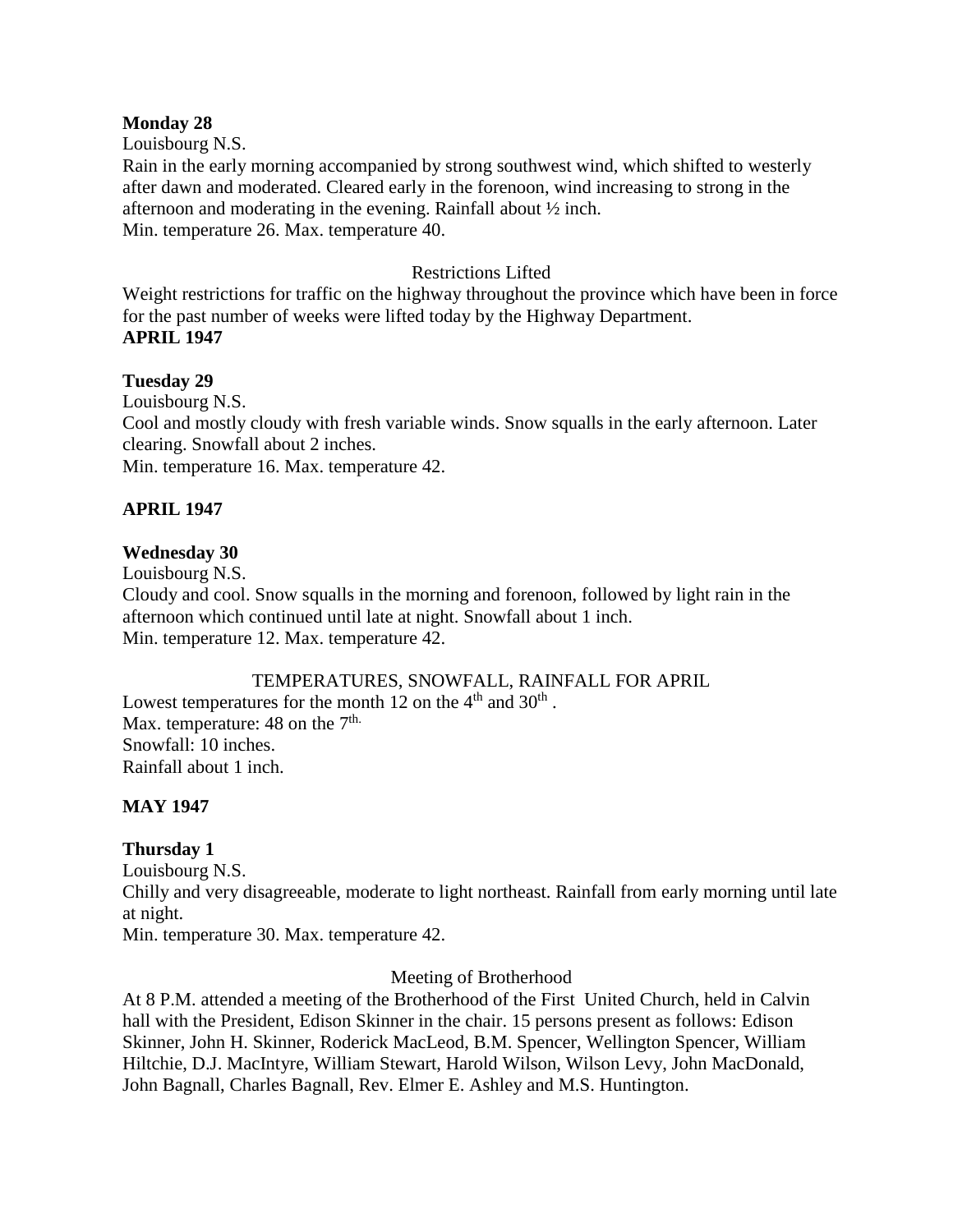## **MAY 1947**

## **Friday 2**

Louisbourg N.S.

Rain of yesterday and last night continued until a late hour this afternoon. Light to moderate southwest wind.

Min. temperature 32.Max. temperature 45.

#### FIRE

At about 4 P.M. the fire siren sounded for a fire at the home of Fred Hunt on Main Street. Firemen responded with equipment, but on reaching the scene of the fire it was not necessary to use it. The fire was confined to a mattress in a bed upstairs, which was thrown out of doors before any serious damage had been done.

## Boxing

Police Officer, Charles Peck of this town at Halifax tonight, won a decision over Alvin Upshaw, of Halifax in a six round bout. Peck weighed 152 lbs and Upshaw 155.

## **MAY 1947**

## **Saturday 3**

Louisbourg N.S. Showery, foggy and misty in the morning and most of the forenoon. Cloudy, foggy and mild during the afternoon and evening. Light winds. Min. temperature 36. Max. temperature 49. Rainfall: Wednesday until today inclusive; 4 ¼ inches.

## **MAY 1947**

## **Sunday 4**

Louisbourg N.S. Cloudy with thick fog and light southwest wind. Mild. Min. temperature 36. Max. temperature 52.

## Church Services

At 11 A.M. and 7 P.M., in company with Emeline attended services in the First United Church where Rev. Elmer E. Ashley B.A., B.D. was the preacher. Medium size congregations at both services.

Choir attendance: A.M. 12 P.M. 13.

## **MAY 1947**

**Monday 5** Louisbourg N.S. Cloudy. Foggy and mild, with light southwest wind.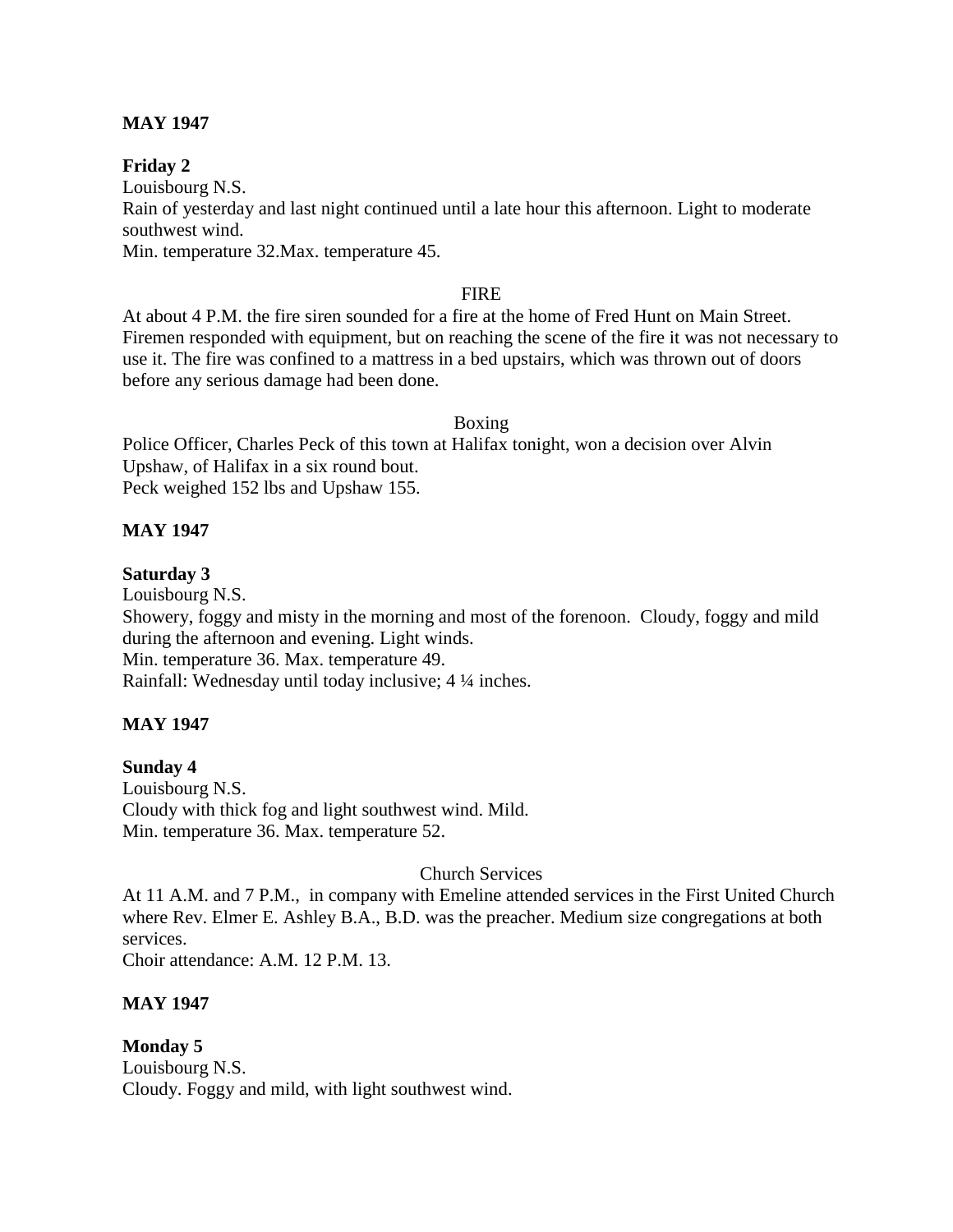Min. temperature 38. Max. temperature 54.

# **MAY 1947**

## **Tuesday 6**

Louisbourg N.S. Cloudy, foggy and mild with moderate southwest wind. A few heavy showers in the afternoon. Rainfall about ¼ inch.

Min. temperature 39. Max. temperature 54.

## Death of Dan Wilson

The death of Dan Wilson, a life-long resident of Kennington Cove occurred this morning at his home after a brief illness. He was in the 82<sup>nd</sup> year of his age.

## **MAY 1947**

## **Wednesday 7**

Louisbourg N.S.

Cloudy in the morning, becoming clear during the forenoon. Light to variable southwest wind. Springlike in the afternoon.

Min. temperature 36. Max. temperature 57.

## Sails for Sydney

Dominion Coal Company's Tug "CRUIZER" Capt. Cullman, sailed for Sydney at about 9 A.M.

## Choir Practice

At 8 P.M. in company with Emeline, attended and conducted choir practice in the First United Church.

# **MAY 1947**

# **Thursday 8**

Louisbourg N.S.

Cloudy and foggy. Heavy showers in the afternoon with thunder and a few flashes of lighting. Partly clearing in the evening.

Light southwest wind shifting to westerly at night and increasing. Rainfall about ½ inch. Min. temperature 34. Max. temperature 50.

## Funeral

The funeral of the late Dan Wilson, took place from his late home at Kennington Cove this afternoon. The services at the home and grave were conducted by Rev. Elmer E. Ashley, Pastor of the First United Church, Louisbourg. Burial took place in the cemetery at Catalone. Funeral in charge of D.M. Johnston, Funeral Director of Louisbourg.

## **MAY 1947**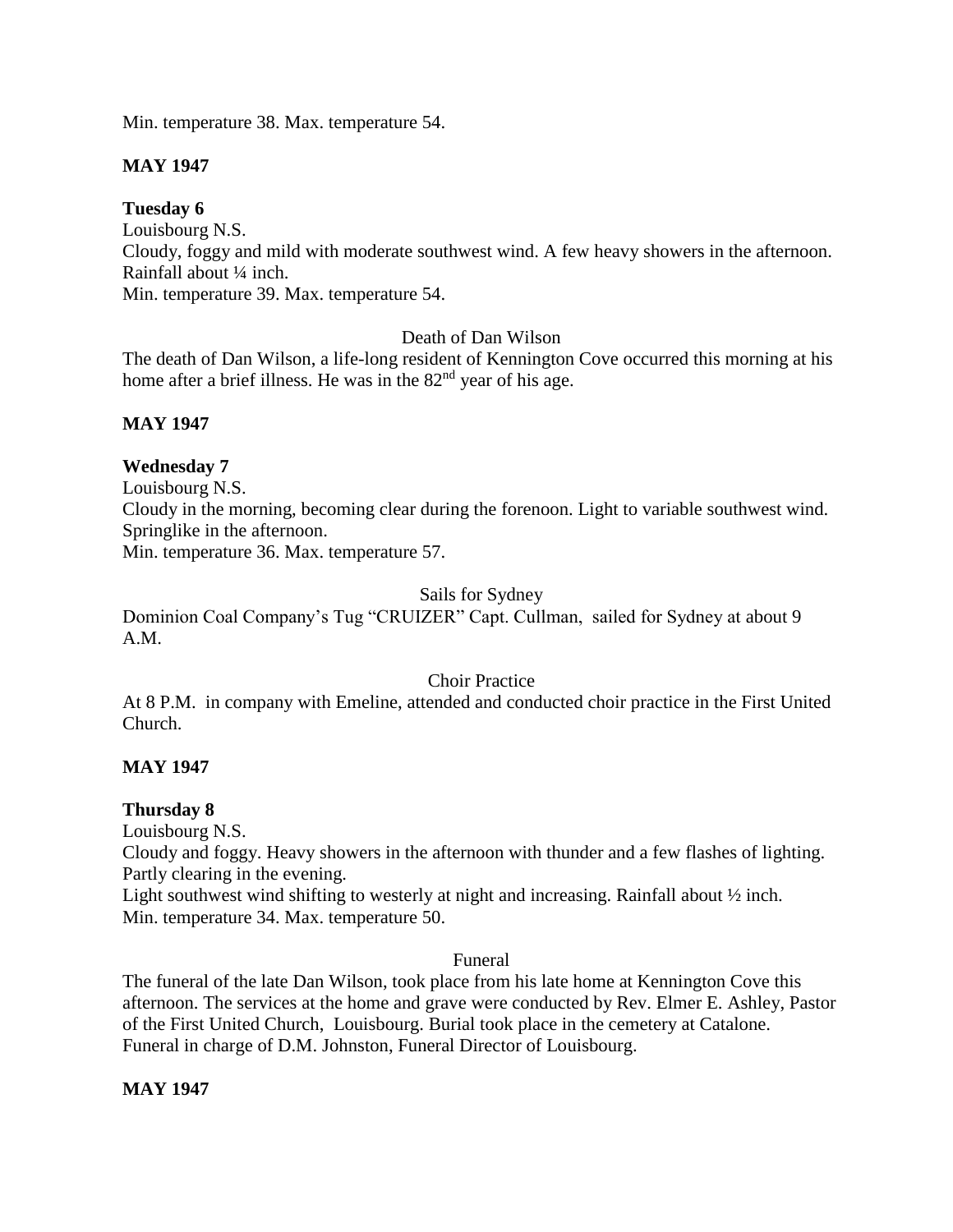## **Friday 9**

Louisbourg N.S. Clear and cool with fresh to strong westerly wind. Min. temperature 32. Max. temperature 46.

## **MAY 1947**

## **Saturday 10**

Louisbourg N.S. Clear and cool with light to moderate variable winds. Min. temperature 27. Max. temperature 51.

## **MAY 1947**

**Sunday 11** Louisbourg N.S. Clear and cool with light to moderate westerly winds. Min. temperature 25. Max. temperature 59.

## Church Services

At 11 A.M.. and 7 P.M., in company with Emeline, attended services in the First United Church where Rev. Elmer E. Ashley B.A, B.D. was the preacher except at the evening service, when the service was in charge of the Women's Missionary Society, and was conducted by Mrs. E.E. Ashley assisted by Mrs. WM. Hilchey, Mrs. A.W. Stacey ad Mrs. Rory Martell closing with Benediction by Rev. E.E. Ashley.

At the morning service a junior choir composed of the children of the Sunday school about thirty in number led the service of song. They acquitted themselves in a splendid manner. This, for the most of them was the first time that they ever acted in this capacity, including my little niece, Jane Huntington. Mrs. D.A MacMillan acted as organist for the junior choir. Comparatively large congregations were present at both services. At the evening service the attendance of the regular choir was 14.

# **MAY 1947**

# **Monday 12**

Louisbourg N.S. Clear and cool with light to moderate southwest wind. Min. temperature 22. Max. temperature 47. Eastern end of the harbor caught over with ice in the morning. Very cool for so late in the season.

## **MAY 1947**

**Tuesday 13** Louisbourg N.S.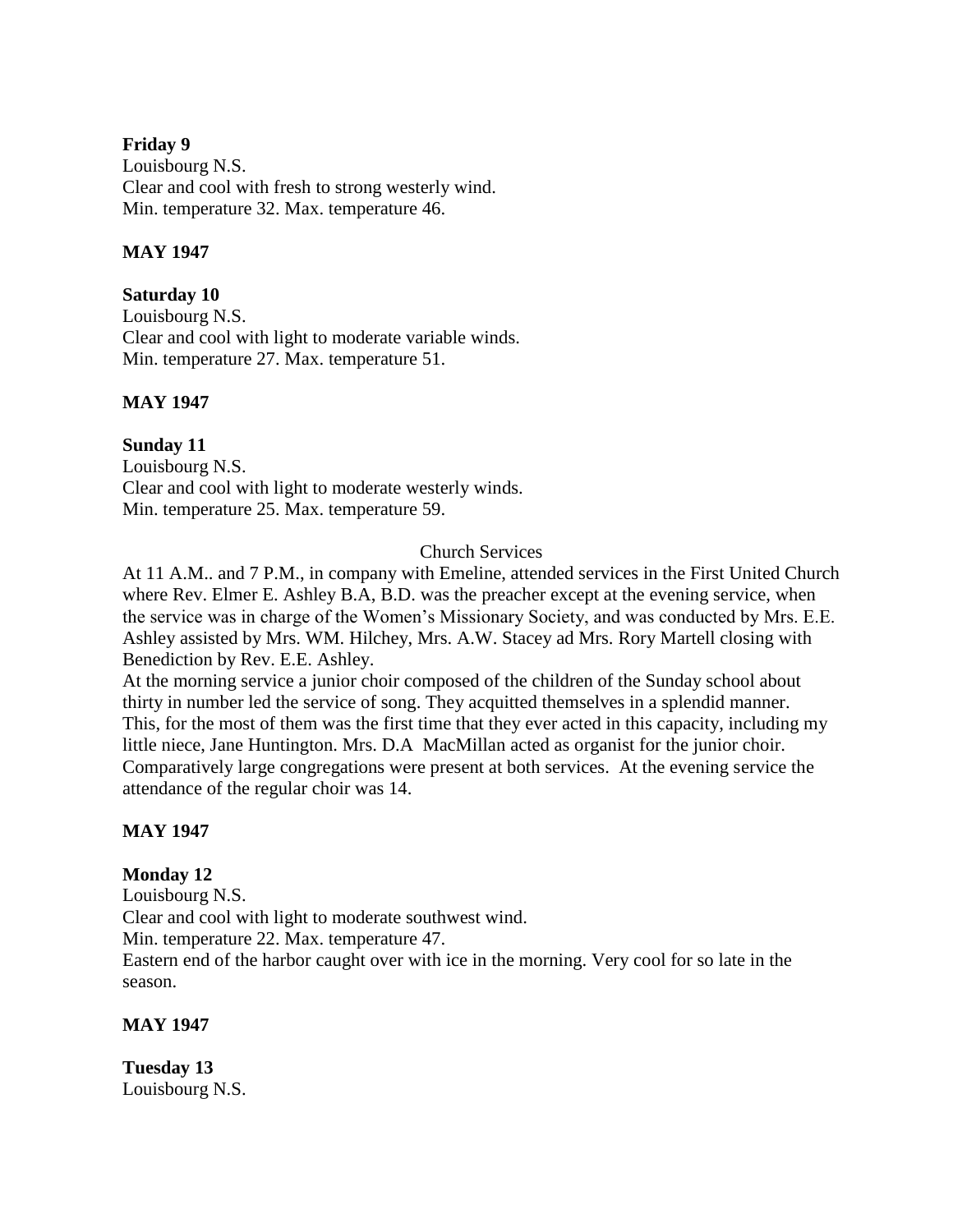Clear with light to moderate southwest to west winds, shifting at noon to easterly. Min. temperature 32. Max. temperature 65.

## **MAY 1947**

## **Wednesday 14**

Louisbourg N.S. Cloudy with snow squalls in the morning. Clearing in the forenoon. Fresh to strong northwest wind. Very chilly. Min. temperature 26. Max. temperature 40. Snow disappeared early in the day.

## Choir Practice

At 8 P.M. in company with Emeline, attended and conducted choir practice in the First United Church.

## Dredging Resumed [Blank]

## **MAY 1947**

## **Thursday 15**

Louisbourg N.S.

Clear and cool with moderate northwest wind, which shifted to southeast shortly after noon. Min. temperature 26. Max. temperature 53.

## **MAY 1947**

## **Friday 16**

Louisbourg N.S. Clear and cool with light to moderate southwest wind. Min. temperature 25. Max. temperature 51.

## Lobster Fishing Season Opens [Blank]

## **MAY 1947**

## **Saturday 17** Louisbourg N.S. Clear and cool with moderate northwest wind. Min. temperature 26. Max. temperature 58. Showers in the morning, clearing early .

## **MAY 1947**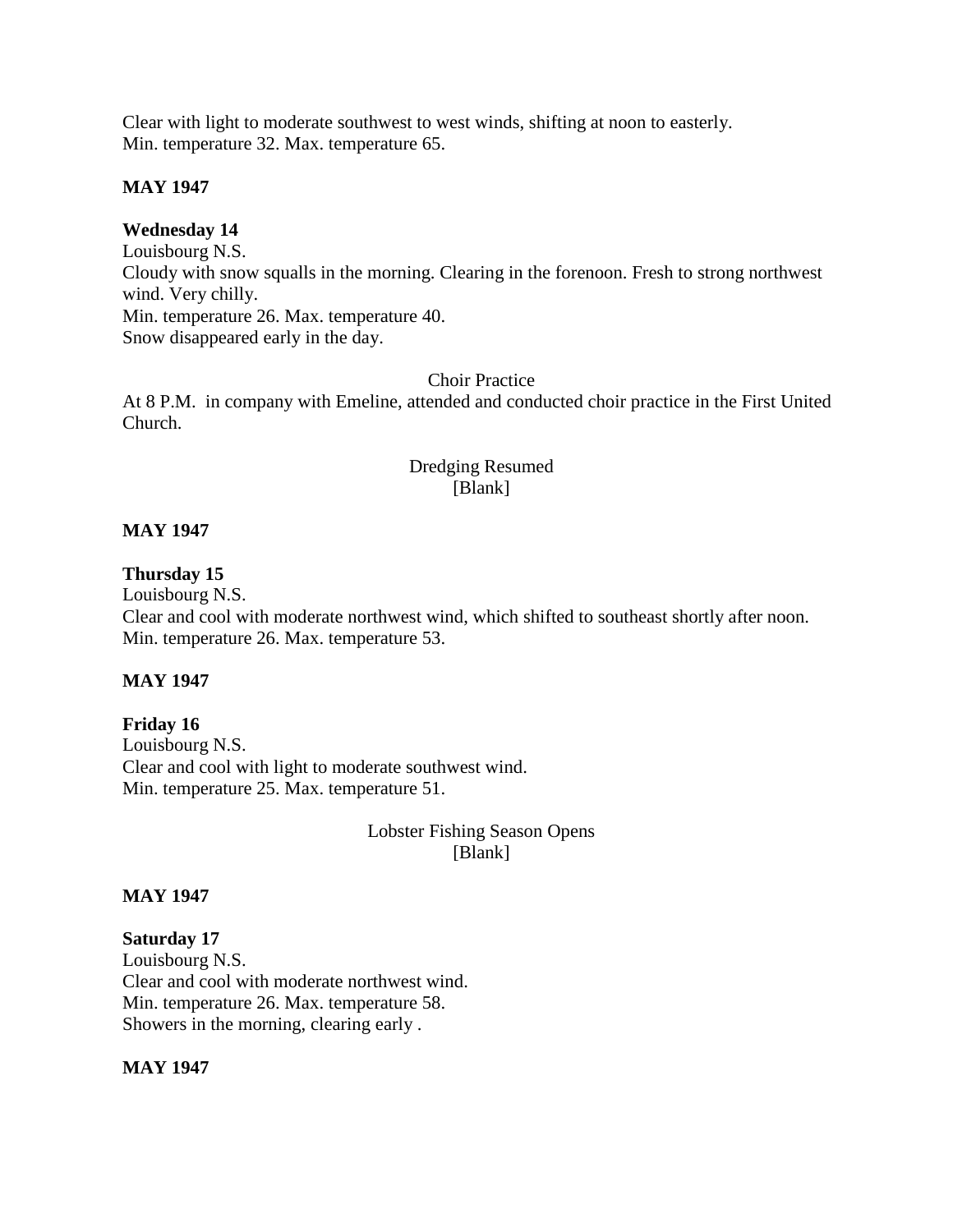## **Sunday 18**

Louisbourg N.S. Clear and moderately warm with moderate northwest wind, which shifted to easterly shortly after noon.

Min. temperature 28. Max. temperature 66.

## Church Services

At 11 A.M. And 7 P.M. in company with Emeline, attended services in the First United Church, where Rev. Elmer E. Ashley B.A., B.D. was the preacher. Medium sized congregations at each service. Choir attendance: A.M. 11 P.M. 14.

**MAY 1947**

## **Monday 19**

Louisbourg N.S. Showers in the morning, clearing in the afternoon. Light variable winds. Min. temperature 38. Max. temperature 59.

## **MAY 1947**

## **Tuesday 20**

Louisbourg N.S. Cloudy and cool with moderate southwest wind. Light showers during the afternoon and evening.

Min. temperature 28. Max. temperature 44.

# "Path Across the Hills"

At 8:15 P.M. Evelyn, Emeline and I attended a play in Calvin hall, entitled "Path across the Hills". This play was sponsored by the Men's Brotherhood of the First United Church, and directed by Mrs. Roy Martell. Those in the cast were: William Hilchey, Miss Elsie Bagnall, Miss Mary MacLean, Mrs. Charles Stacey, Duncan MacKay, Louis Coughlan, Miss Christine Bagnall, Oscar Harris and John A. MacLeod. The hall was packed to the door. Amount realized \$100.50.

## **MAY 1947**

#### **Wednesday 21**

Louisbourg N.S. Clear and cool with fresh to strong northwest wind which moderated in the afternoon and shifted to southwest. Min. temperature 34.Max. temperature 58.

Choir Practice

At 8 P.M. in company with Emeline, attended, and conducted choir practice in the First United Church.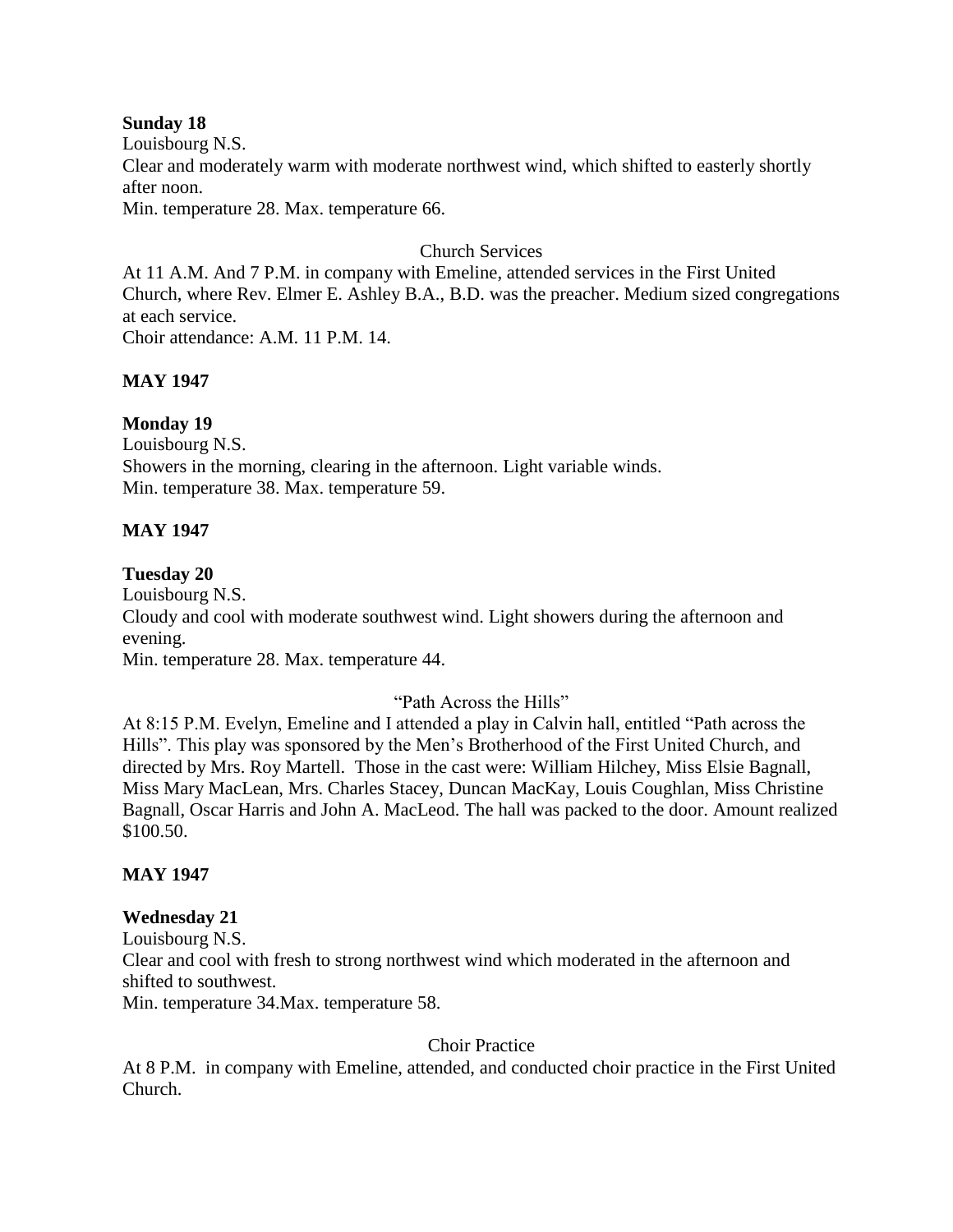## **MAY 1947**

## **Thursday 22**

Louisbourg N.S. Cloudy and cool with light to moderate southwest wind. A few light showers and some fog in the afternoon.

Min. temperature 30. Max. temperature 54.

## Brotherhood Meeting

At 8 P.M. attended a meeting of the Brotherhood of the First United Church, held in Calvin hall with the President Edison Skinner presiding. 16 persons present. This is the last meeting for this season. The next season is to open on or about the middle of October next.

## **MAY 1947**

## **Friday 23**

Louisbourg N.S. Clear and moderately warm, becoming cloudy in the afternoon, with light rain at night. Light variable winds. Min. temperature 42. Max. temperature 64.

## **MAY 1947**

## **Saturday 24**

Louisbourg N.S. Cloudy and cool with some fog. Partly clear for a while in the afternoon. Cloudy with fog in the evening. Light to moderate easterly winds shifting to southwest in the afternoon. Min. temperature 39. Max. temperature 56.

Planted Dahlias

Planted 10 dahlia bulbs in the afternoon, first this season.

## **MAY 1947**

# **Sunday 25**

Louisbourg N.S. Clear and moderately warm becoming cool in the afternoon. Light winds easterly in the afternoon. Min. temperature 37. Max. temperature 64.

Church Services

At 11 A.M. and 7 P.M. in company with Emeline, attended services in the First United Church where Rev. Elmer E. Ashley B.A., B.D. was the preacher. Small congregation in the morning, medium in the evening.

Choir attendance: 11 at each service.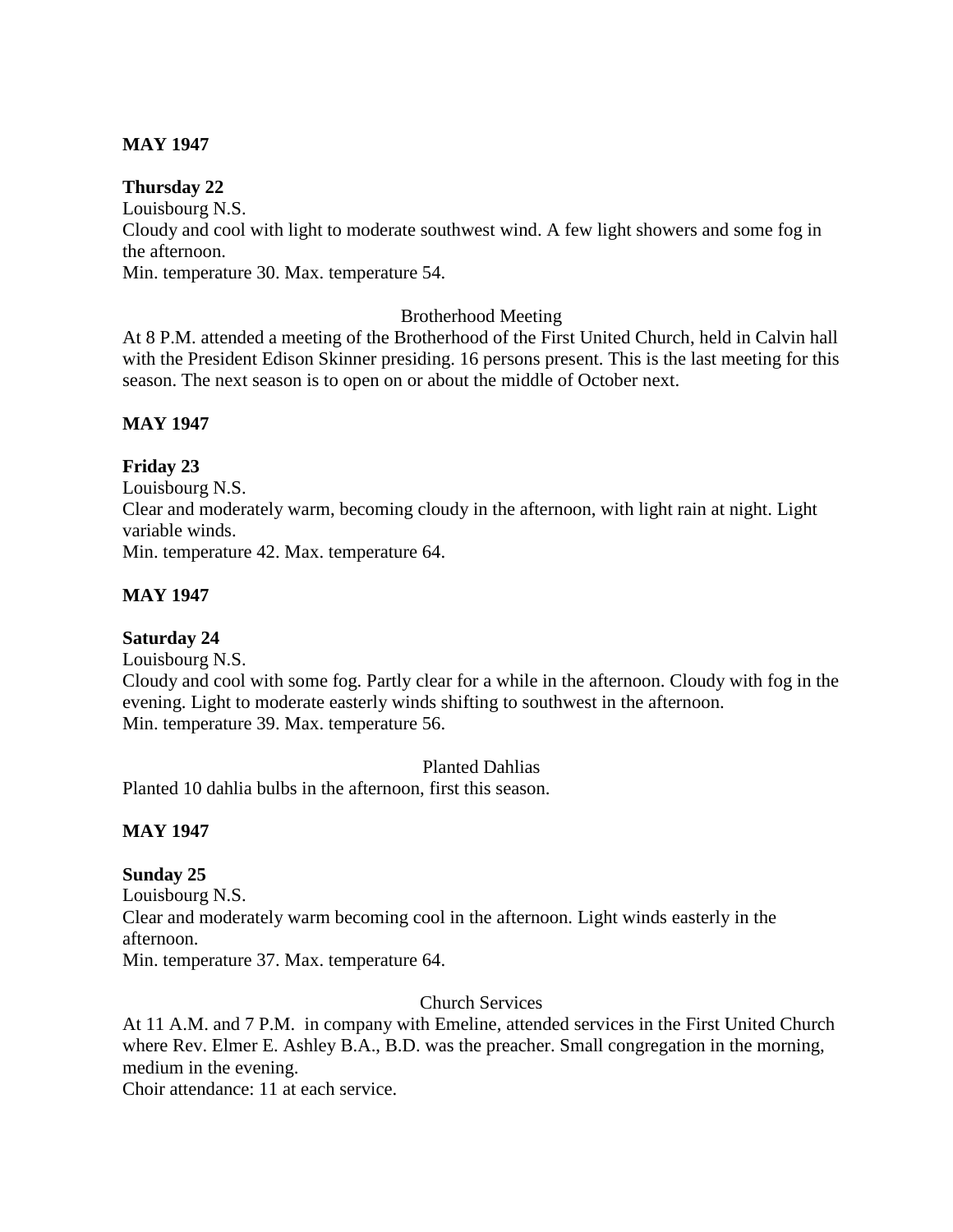## **MAY 1947**

## **Monday 26**

Louisbourg N.S.

Cloudy and foggy with light to moderate easterly to southerly winds. Light showers in the forenoon followed by heavy rain during the afternoon. Rainfall at least ½ inch . Min. temperature 37. Max. temperature 46.

## General Holiday

Today was kept as a general holiday in the Town of Louisbourg, as well as in a number of towns in the Province, including the cities of Halifax and Sydney. This holiday was observed in the place of the 24<sup>th</sup> which is a Dominion statutory holiday, and this year fell on Saturday.

## **MAY 1947**

## **Tuesday 27**

Louisbourg N.S.

Cloudy, foggy and moderately warm with light southwest wind. Mist and light showers during the early part of the night.

Min. temperature 34. Max. temperature 57.

## Visits Louisbourg

Mr. H.L. Bishop O.B.E, R.N. (Retired) England's Navy League, accompanied by H.J. Gillard Dominion Secretary of the Navy League of Canada, visited Louisbourg in the afternoon, arriving at about 4:15. They were accompanied from Sydney by John M. MacLeod, Secretary of the Sydney branch of the Navy League and his wife and daughter. After they had spent about an hour at the Louisbourg Navy League hostel, I accompanied the party and some of the Louisbourg citizens on a visit to the Louisbourg National and Historic, where I gave a short talk on the Louisbourg of the past and led them on a visit to the Citadel and a few other points of interest.

On arriving back to the hostel at about 6 P.M. about thirty of us sat down to lunch consisting of Lobsters, Rolls, coffee and pie. After lunch an address in connection with the Navy League and Sea Cadets was given by Mr. Bishop, who is a Commander in the British Navy. Short addresses were also given by Mr. Gillard, Mr. MacLeod and Wilfred Covey, President of the Louisbourg Branch of the Navy League . Mayor G.B. Hiltz presided at the luncheon. Emeline accompanied me to the hostel and was with me at lunch. The party left for Sydney at about 8 P.M.

## **MAY 1947**

## **Wednesday 28**

Louisbourg N.S. Moderately warm and mostly clear with light winds, mostly southerly. Min. temperature 36. Max. temperature 61.

Choir Practice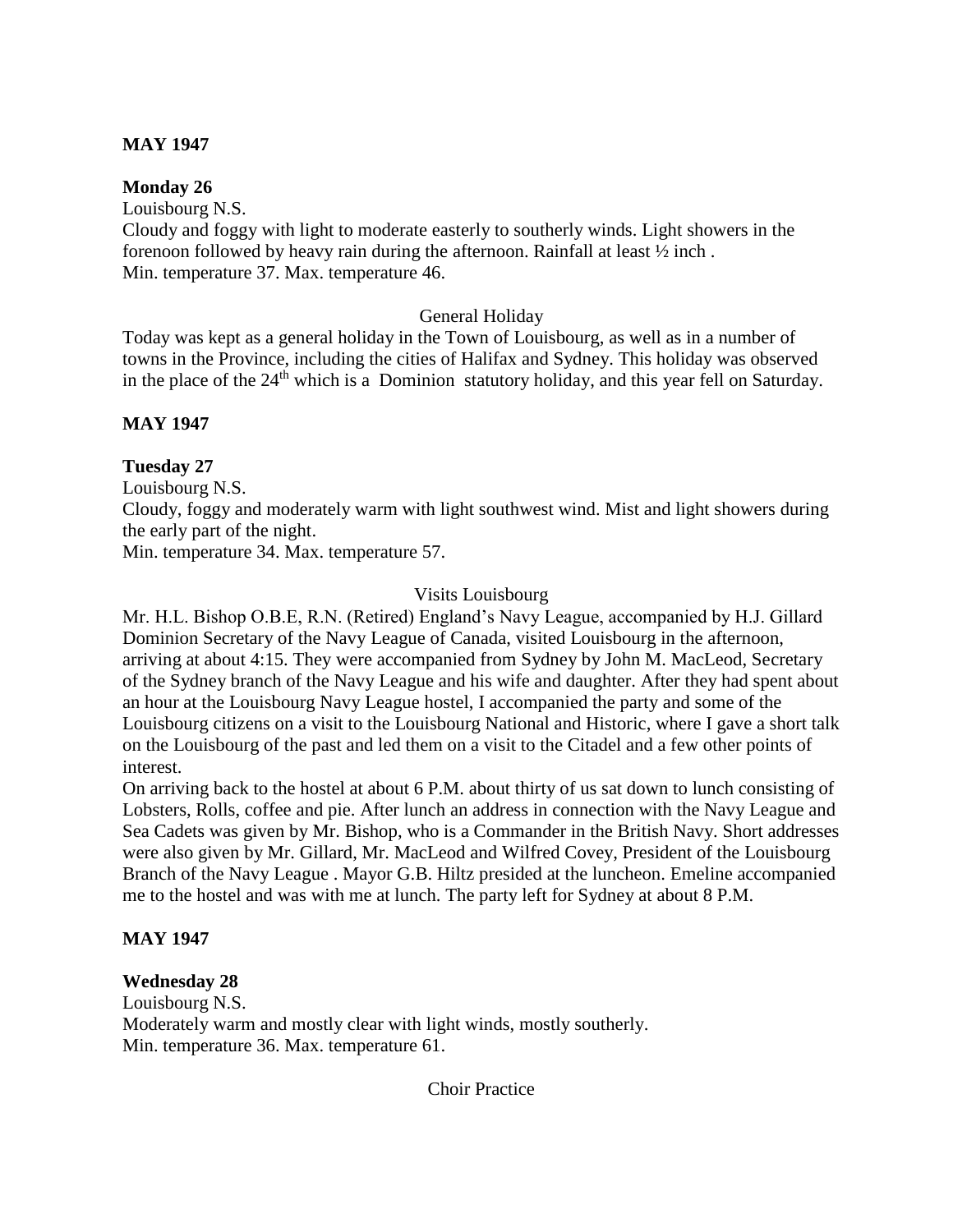At 8 P.M. in company with Emeline, attended and conducted choir practice in the First United Church .

## **MAY 1947**

## **Thursday 29**

Louisbourg N.S.

Showers in the morning. Cloudy and cool, clearing shortly before noon. Bright sunshine during the afternoon. Light to moderate variable winds.

Min. temperature 40. Max. temperature 57.

## Went to Sydney

In company with Emeline, went to Sydney on the 7:30 A.M. bus. Spent the most of the day shopping. Had dinner at the Isle Royale Hotel. Returned on the bus leaving Sydney at 4:30 P.M.

## **MAY 1947**

# **Friday 30**

Louisbourg N.S. Cloudy and cool with light to moderate southerly wind. Light showers in the evening. Min. temperature 34. Max. temperature 52.

## Concert, Trail Rangers & Explorers

At 8 P.M., Emeline, Evelyn and I attended a concert in Calvin hall, held under the auspices of Trail Rangers and Explorers, two children's organizations of the First United Church. Jane Huntington, aged 8, my niece, took part as a member of the Explorers. In addition to taking part in the dialogues she sang a solo entitled "Playmates" which was very well received by the audience. This was Jane's first appearance in a play, and the first time she sang in public. The hall was crowded with interested listeners.

# **MAY 1947**

# **Saturday 31**

Louisbourg N.S. Rain in the early morning. Cloudy in the forenoon clearing shortly after noon. Light variable winds, mostly northeast.

Min. temperature 40. Max. temperature 54.

# Meeting of Town Council

At 7:30 P.M. (as a spectator) attended a regular meeting of the Town Council, held in the Town Office, with Mayor G.B. Hiltz presiding. Others present were: Councillors: Edison Skinner, Edward Levy, Earl Lewis, Charles Bagnall, Lauchlin MacIntyre and Charles Stacey. Town Clerk: D.F. Nicholson, Chief of Police: D.M Johnston, Town Solicitor: E. Mac Kay Forbes. A delegation from the local Branch of the Canadian legion, consisting of Charles Dickson, D.J MacIntyre.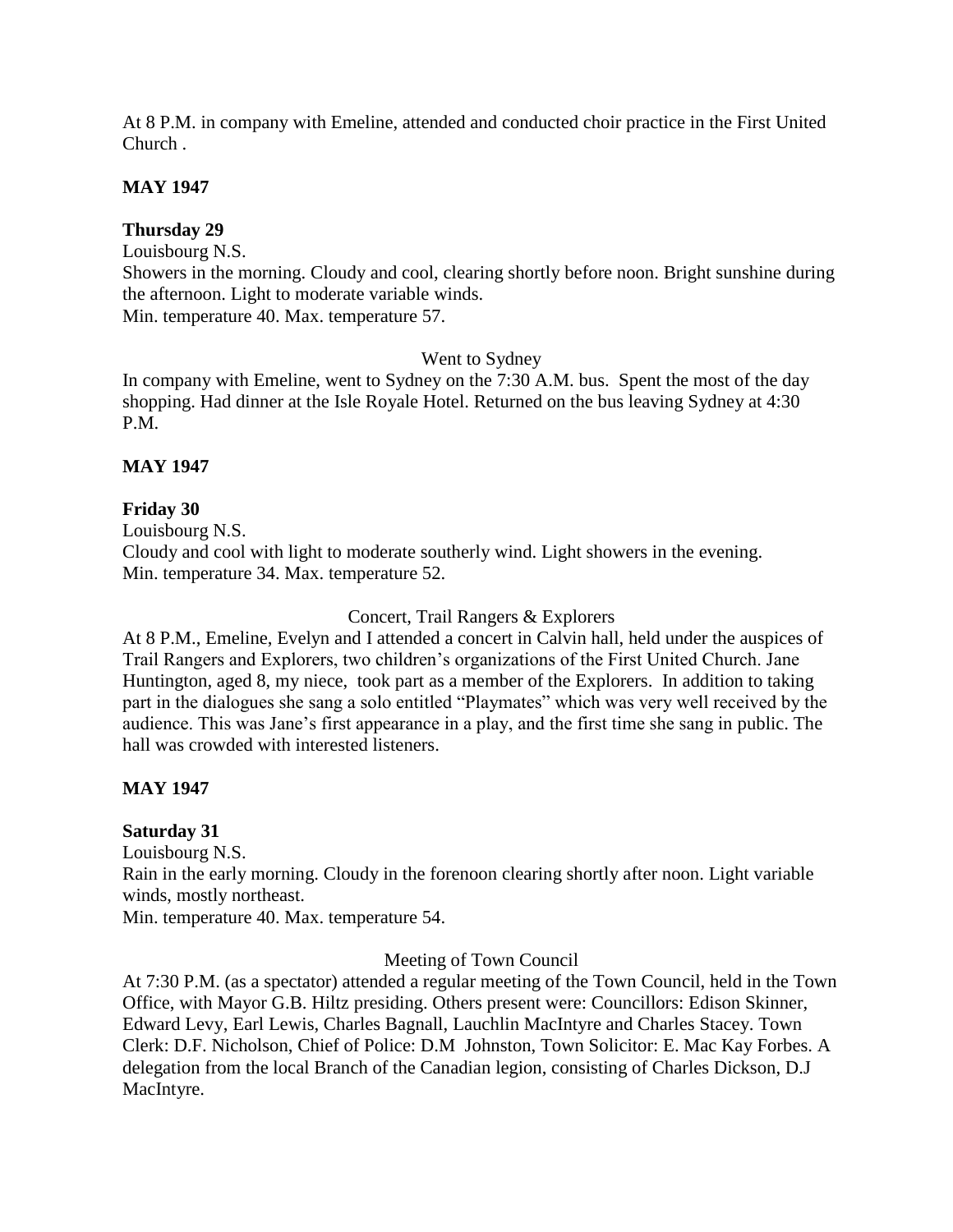## TEMPERATURES AND RAINFALL FOR MAY Min. temperature: for this month 22 on the  $12<sup>th</sup>$ . Max. temperature: 66 on the 18<sup>th.</sup> Rainfall: 5 ½ inches.

## **JUNE 1947**

## **Sunday 1**

Louisbourg N.S. Clear and cool with light to moderate southwest becoming fresh in the late afternoon. Min. temperature 30. Max. temperature 56.

Church Services

At 11 A.M. And 7 P. M. in company with Emeline, attended services in the First United Church where Rev. Elmer E. Ashley B.A, B.D. was the preacher. Medium size congregations at both services.

Choir attendance 10 at each service.

#### Death of Alden Murchison

The death of Alden Murchison, of 218 Park Street, Sydney took place in the City Hospital, this afternoon after a long illness. Mr. Murchison who was in the  $22<sup>nd</sup>$  year of his age is survived by his mother, Mrs. Arnold Murchison (the former Miss Katie Huntington) and three sisters. The sisters are Edith and Katherine, at home, Mrs. Stewart Oland, Coxeath. Another sister, Mrs. Grant MacCharles predeceased him nine years ago. He was a member of St. Andrews United Church. Funeral is to take place on Tuesday afternoon, June 3, from his late residence on Park Street. Interment in Hardwood Hill Cemetery.

## **JUNE 1947**

## **Monday 2**

Louisbourg N.S. Cloudy and moderately warm with light southwest winds. Min. temperature 44. Max. temperature 58.

## Planted Gladioli

Planted gladioli bulbs in the garden today.

#### Death of Jeremiah Smith

The death of Jeremiah Smith occurred at the General Hospital, today of Jeremiah Smith after a long illness. He was the son of the late Jeremiah and Mrs. Smith of Louisbourg.

**JUNE 1947**

**Tuesday 3** Louisbourg N.S.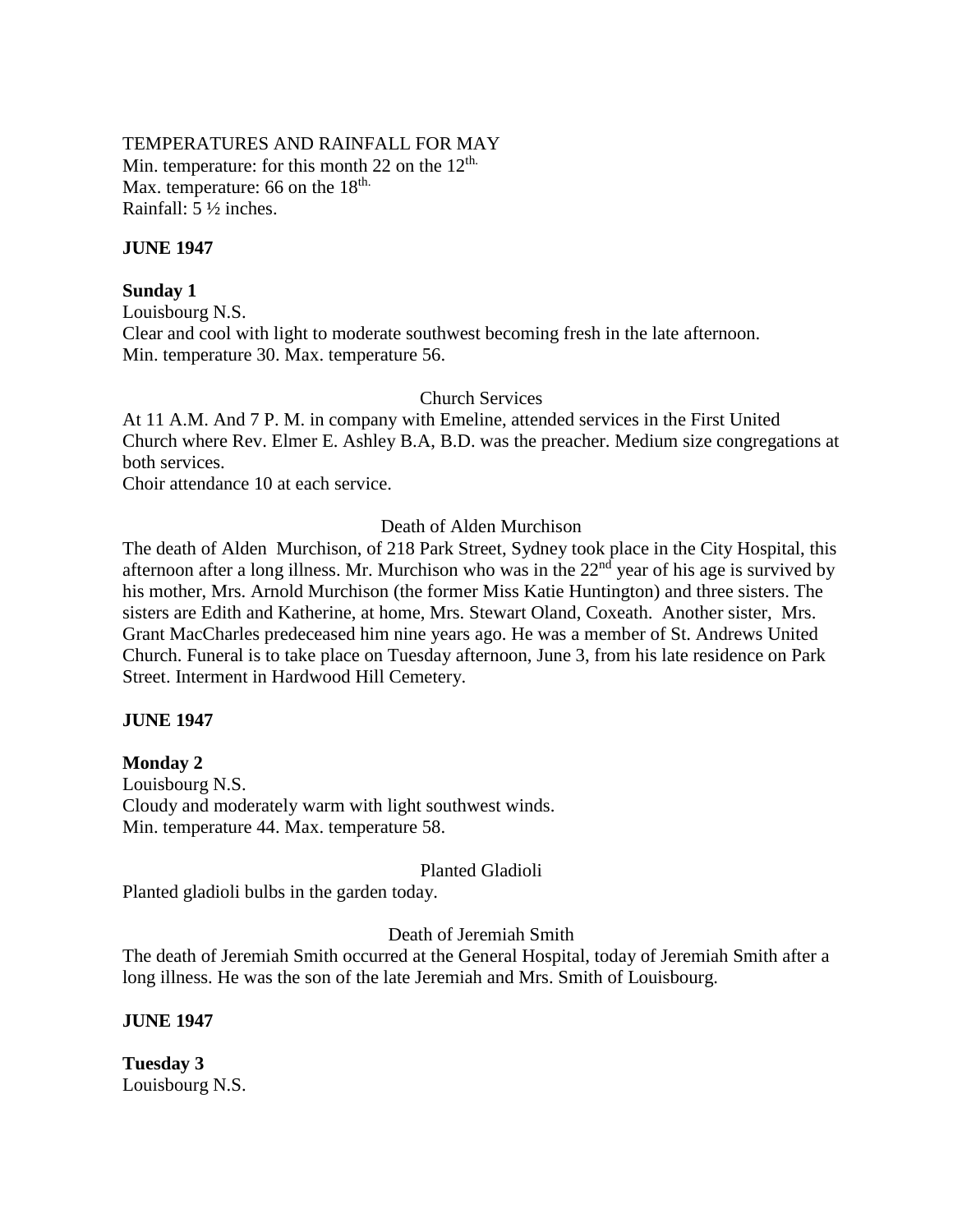Cloudy with light showers in the morning and evening and some fog during the day. Light northeast wind.

Min. temperature 38. Max. temperature 52.

# **JUNE 1947**

**Wednesday 4**

Louisbourg N.S.

Rain in the morning. Cloudy and chilly with fresh to strong northerly wind moderating to some extent in the evening. Partly clearing in the afternoon.

Rainfall: ½ inch. Min. temperature 36. Max. temperature 47.

# Choir Practice

At 8 P.M. in company with Emeline, attended and conducted choir practice in the First United Church.

# **JUNE 1947**

# **Thursday 5**

Louisbourg N.S.

Clear and cool with light northwest wind, shifting to southwest at about 11 A.M. and increasing to moderate .

Min. temperature 33. Max. temperature 58.

## Funeral

At 2:30 P.M., in company with Emeline, attended the funeral of the late Jeremiah Smith which took place from the residence of his mother on Kent Street. The services at the house and grave were conducted by Rev. Elmer E. Ashley B.A., B.D., Pastor of the First United Church. Hymns sang at the service: "We have heard a joyful sound", "Sleep on Beloved Sleep" and "Some Time We'll Understand'.

Pallbearers: George O'Neil and Robert Barnes, Sydney, Charles Bagnall, D.J. Kennedy, Clifton Townsend and Freeman Mac Kenzie, Louisbourg. Funeral in charge of D.M. Johnston, Funeral Director, Louisbourg.

Burial in United Church Cemetery on Clarkes Road.

# **JUNE 1947**

# **Friday 6**

Louisbourg N.S. Cloudy and cool with showers and some fog. Min. temperature 42. Max. temperature 51.

# **JUNE 1947**

**Saturday 7** Louisbourg N.S.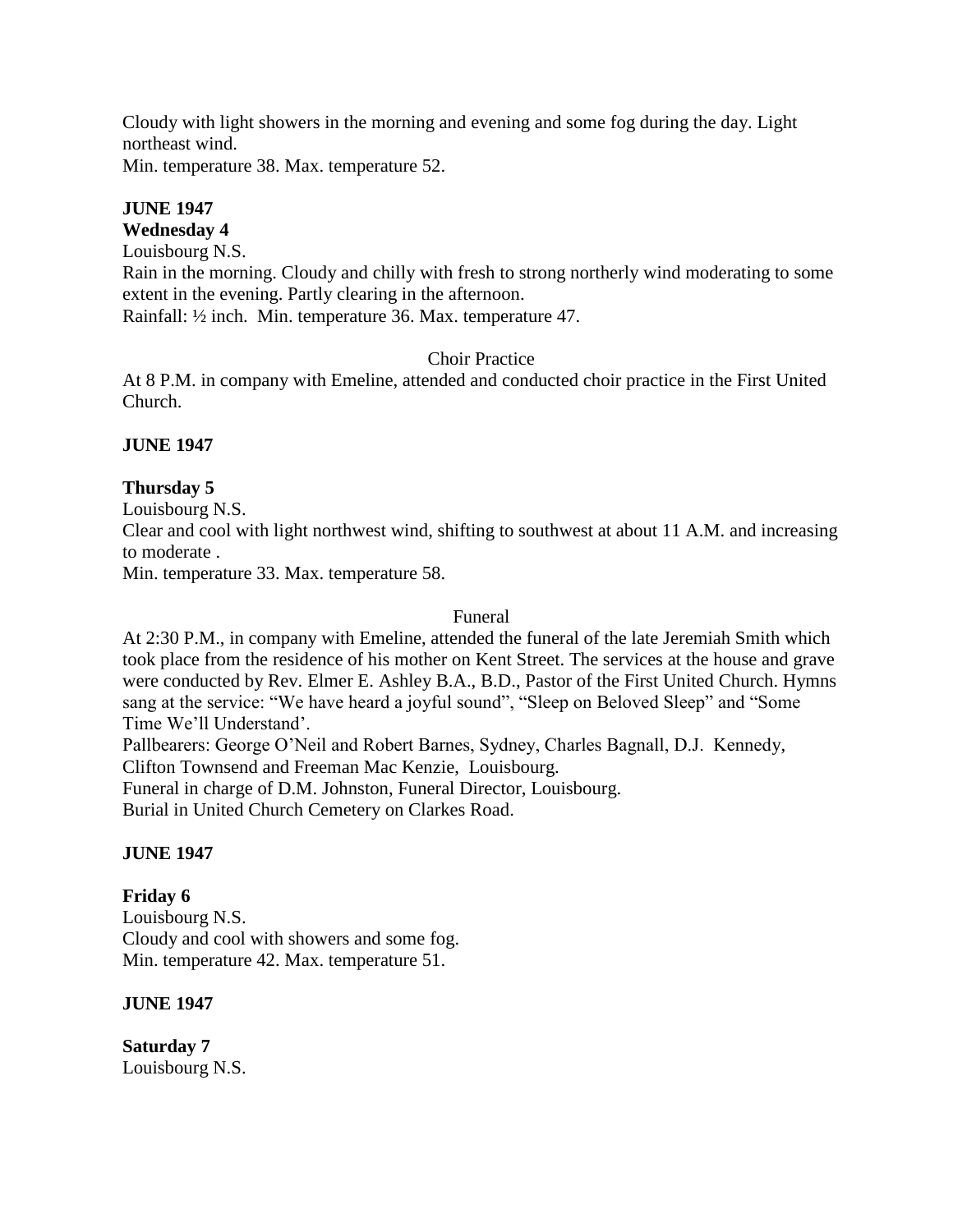Cloudy and cool in the early part of the day. Clearing shortly before noon. Moderate to fresh north north east wind.

Min. temperature 34. Max. temperature 51.

# **JUNE 1947**

**Sunday 8** Louisbourg N.S. Clear and cool with light northeast wind which shifted to southwest in the afternoon. Min. temperature 31.Max. temperature 57.

# Church Services

At 11 A.M. And 7 P.M. in company with Emeline, attended services in the First United Church where Rev. Elmer E. Ashley B.A., B.D. was the preacher. Church about half full at each service. Choir attendance A.M. 13 .P.M. 12.

# **JUNE 1947**

# **Monday 9**

Louisbourg N.S. Clear and cool, becoming cloudy, early in the forenoon. Light to moderate easterly and southerly winds increasing at night. Min. temperature 39. Max. temperature 56.

# Public Holiday

Today is a Statutory Holiday throughout the Dominion of Canada in celebration of the anniversary of the birth of King George the Sixth. In Louisbourg, Schools, Town Office and Bank were closed as well as the larger stores.

Had shop open for business all day in order to accommodate my newspaper customers.

# **JUNE 1947**

# **Tuesday 10**

Louisbourg N.S.

Heavy rain in the early morning followed by mist and some fog during the entire day. Min. temperature 38.Max. Temperature 45.

Rainfall of last night 2 ¼ inches. An exceptionally heavy downpour for such a short time.

# W. M. S. Meeting

Women's Missionary Society of the First United Church, of which Mrs.Wm Hilchey, is President met in session at our home this evening.

**JUNE 1947**

**Wednesday 11** Louisbourg N.S.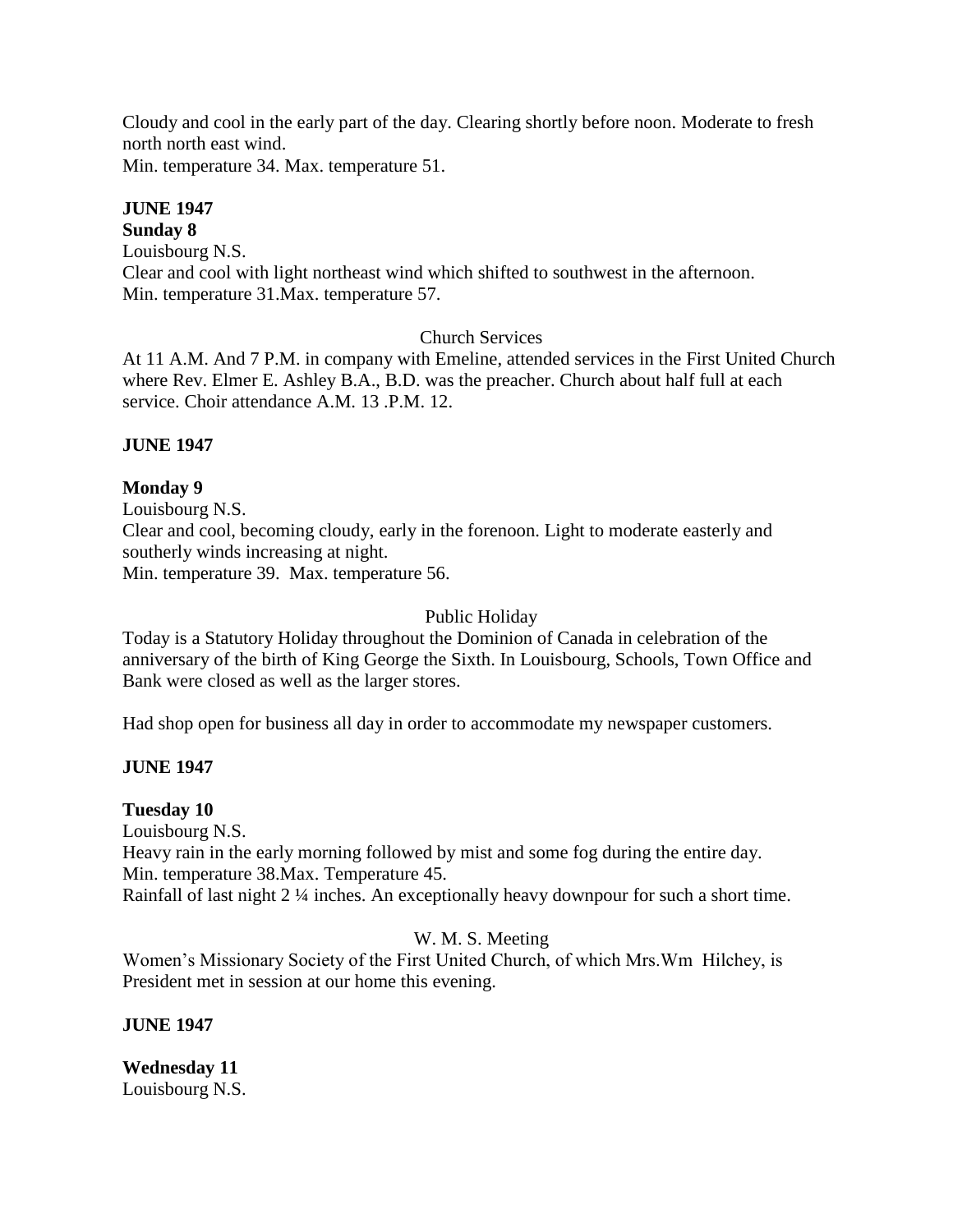Cloudy, misty and cool with light to moderate northeast wind. Cleared shortly before noon. Wind shifted to southwest in the afternoon. A very pleasant afternoon as far as weather was concerned.

Min. temperature 38. Max. temperature 56.

# **JUNE 1947**

# **Thursday 12**

Louisbourg N.S. Clear becoming cloudy and threatening in the afternoon. Cool with light to moderate southwest wind.

Min. temperature 37. Max. temperature 57.

# **JUNE 1947**

# **Friday 13**

Louisbourg N.S. Clear and moderately warm with light to fresh northwest wind which moderated to calm at night. Min. temperature 46. Max. temperature 65. A very lovely spring day

# **JUNE 1947**

# **Saturday 14**

Louisbourg N.S. Moderately warm and remarkably clear with light variable winds, shifting nearly all around the compass, becoming cloudy in the evening. A perfect day. Min. temperature 44. Max. temperature 75.

# **JUNE 1947**

# **Sunday 15**

Louisbourg N.S. Rained moderately until late in the afternoon. Moderate southeast wind shifting to northnortheast in the evening and moderating to calm. Rainfall about ½ inch. Min. temperature 44. Max. temperature 54.

# Church Services

At 11 A.M. in company with Emeline, attended service in St. Bartholomew's Anglican Church where the service was conducted by Rev. Turner.

At 7 P.M. we attended service in the Presbyterian Church where Rev. Guergis was the preacher.

No service in the First United Church today as the Pastor, Rev. Elmer E. Ashley is at Sackville, N.B. attending the conference of the United Church.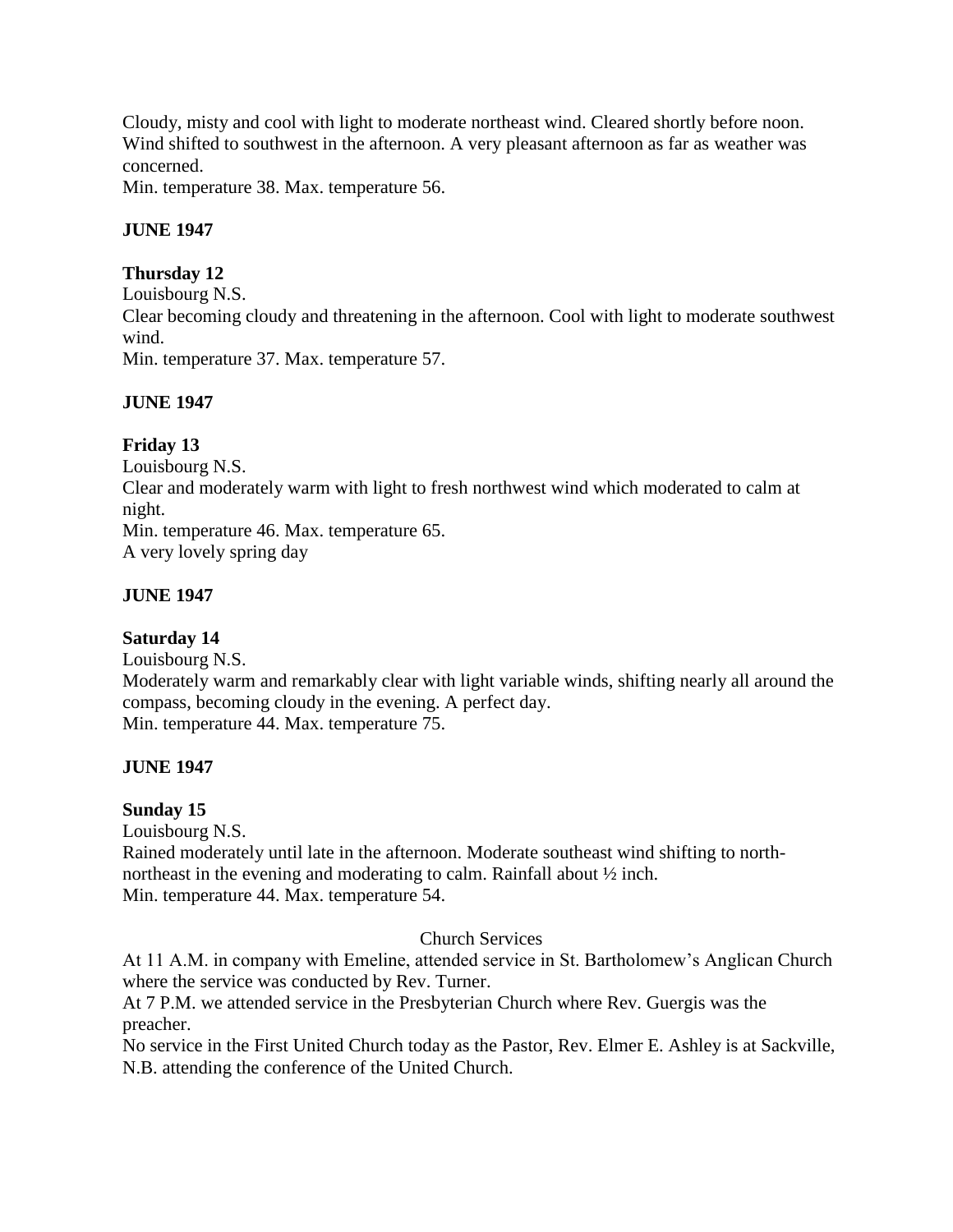## **JUNE 1947**

#### **Monday 16**

Louisbourg N.S. Rain in the morning with some fog. Clearing shortly before noon. Light southwest wind shifting to northeast in the evening. Rainfall about ¼ inch. Min. temperature 44. Max. temperature 64.

#### **JUNE 1947**

**Tuesday 17** Louisbourg N.S. Clear and cool with light northerly wind. Min. temperature 35. Max. temperature 62.

#### Went to Sydney

Went to Sydney on the 7:30 A.M. bus. At Sydney met Thomas Pattiello, with whom I had an appointment for the purpose of purchasing Christmas goods. Had lunch with Mr. Pattiello at the Isle Royale hotel. Made a number of business calls during the afternoon. Returned home on the bus leaving Sydney at 4:30 P.M..

#### **JUNE 1947**

## **Wednesday 18**

Louisbourg N.S. Cool and mostly clear with light variable winds. Southwest in the afternoon. Min. temperature 32.Max. Temperature 60.

#### Domestic Science and Art Exhibition [Blank]

#### **JUNE 1947**

#### **Thursday 19**

Louisbourg N.S. Cloudy and cool with some fog. Cleared partly in the forenoon but became cloudy and foggy again in the afternoon. Light variable winds. Min. temperature 32.Max. Temperature 59.

Visited National Park

In the afternoon visited the Louisbourg National Park, with Dr. and Mrs. D.L. Cooper of Halifax and Mr. and Mrs. George Lewis of Louisbourg. At the park we visited the museum Citadel and other places of historic interest. For the benefit of Dr. and Mrs. Cooper's first visit to the park and museum, I gave a short talk on the early history of the old French stronghold. We returned at about 3:30 P.M.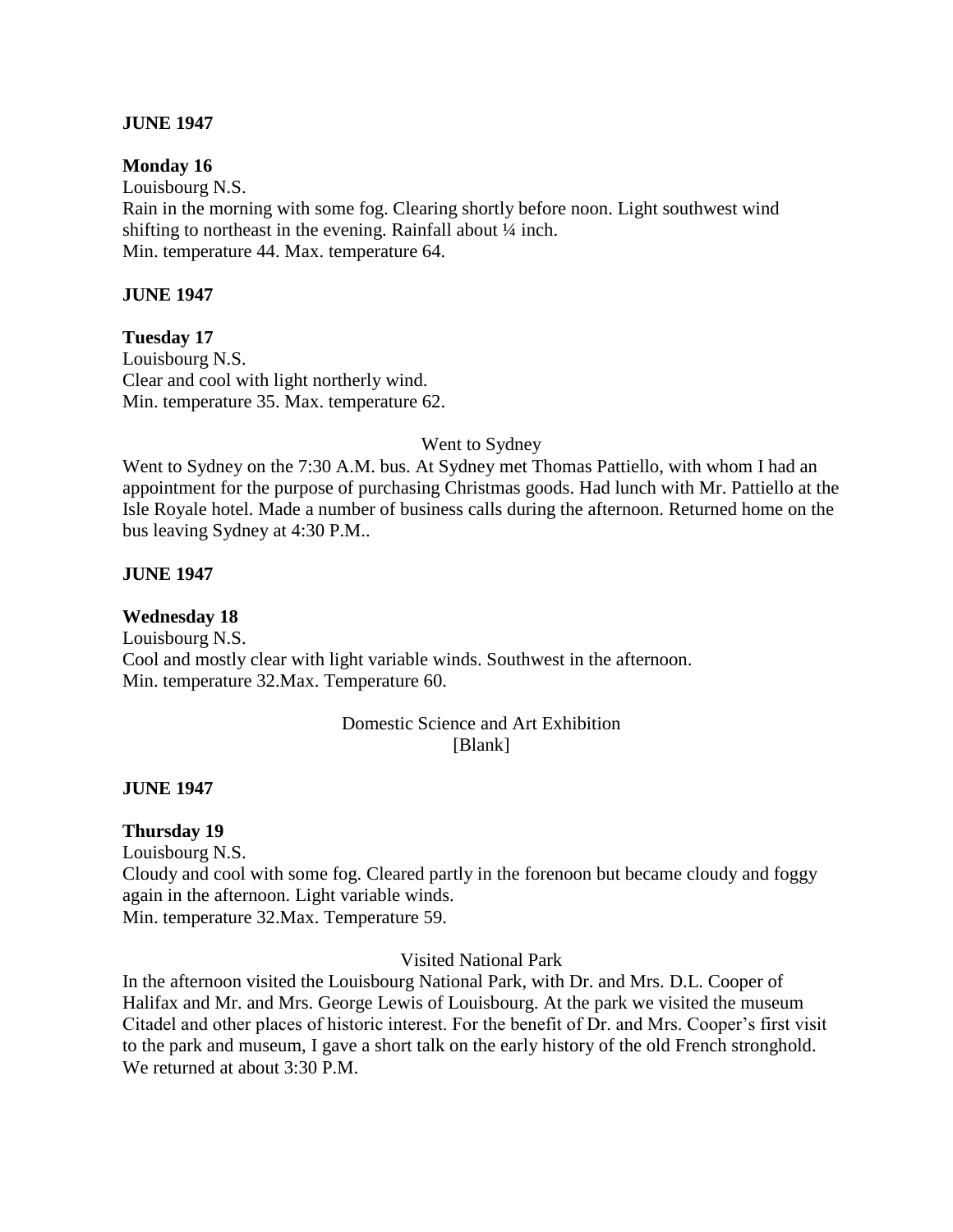# Headstone Erected

Within the last two weeks a headstone and tablet have been erected to the memory of the Duc de Anville. At his grave in front of the site of the High Altar in the King's Chapel, which was located in the Chateau St. Louis. At the King's Bastian or Citadel Louisbourg.

## **JUNE 1947**

## **Friday 20**

Louisbourg N.S. [Blank]

# **JUNE 1947**

**Saturday 21** Louisbourg N.S. [Blank]

## **JUNE 1947**

# **Sunday 22**

Louisbourg N.S. [Blank]

# **JUNE 1947**

# **Monday 23**

Louisbourg N.S. [Blank]

# **JUNE 1947**

# **Tuesday 24**

Louisbourg N.S. [Blank]

# **JUNE 1947**

## **Wednesday 25** Louisbourg N.S. [Blank]

# **JUNE 1947**

**Thursday 26** Louisbourg N.S. [Blank]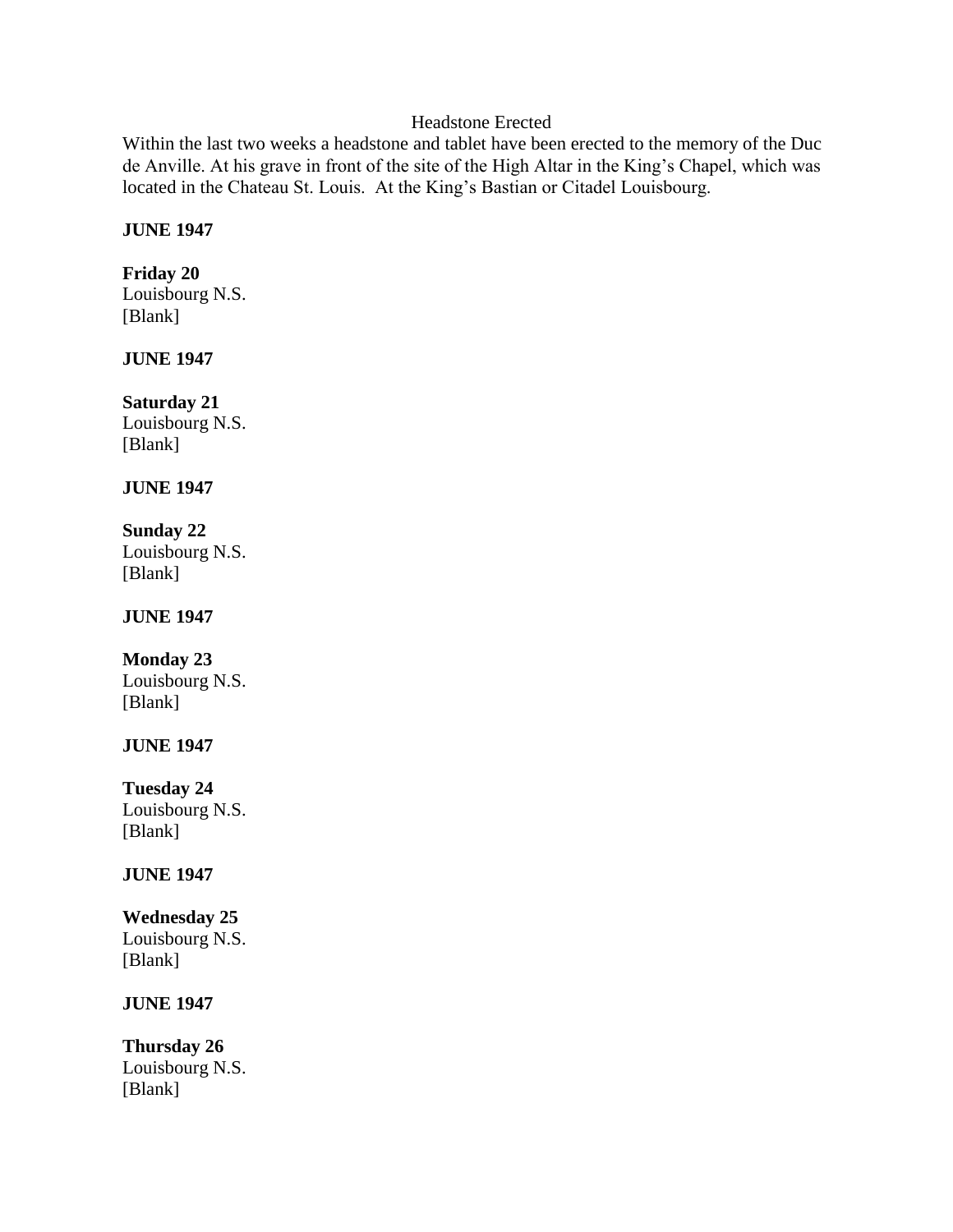## **JUNE 1947**

**Friday 27** Salmon River Clear and moderately warm with light winds, mostly easterly. Max. temperature about 77.

## Salmon River to Louisbourg

Left Clifford's at about 7:50 A.M. and went out to the highway with the intention of going to Sydney on the milk truck which makes daily trips and is driven by Ronald MacKinnon. While waiting for the milk truck, Arthur Crawley came along with his truck, enroute to Sydney and kindly offered me a drive which I accepted . We arrived at Sydney shortly before 9 A.M. where I had an appointment with Mr. F. Fudge who represents the Angelo-Canadian Mercantile Co, Continental Distribution Co and William Smith & Sons Ltd. Met Mr. Fudge at his sample room shortly after 9 A.M. and placed orders with him for the firms he represents. Had lunch as the guest of Mr. Fudge at noon in the "Isle Royale" hotel.

Made several business calls during the afternoon and left for Louisbourg on the "Highland Lines" bus at 4:30 P.M. Arrived home shortly before 6 P.M.

## **JUNE 1947**

## **Saturday 28**

Louisbourg N.S.

Clear and moderately warm with light variable winds, mostly easterly. Cloudy in the evening with some fog.

Min. temperature 50. Max. temperature 69.

## Meeting of Town Council

At 7:30 P.M. attended a regular meeting of the Town Council. Those present were: Mayor G.B. Hiltz, Councillors: Edison Skinner, Edward Levy, Earl Lewis, Charles Bagnall, Lauchlin MacIntyre and Charles Stacey. Town Clerk D.F. Nicholson, Town Solicitor: E.. Mac Kay Forbes, Chief of Police: D.M. Johnston.

## **JUNE 1947**

#### **Sunday 29**

Louisbourg N.S. Cloudy with some fog. Clearing in the evening but becoming foggy early in the night. A very light shower of rain during the afternoon. Light variable winds. Min. temperature 47. Max. temperature 70.

## Church Services

At 11 A.M. and 7 P.M. in company with Emeline, attended services in the First United Church where Rev. Elmer E. Ashley B.A., B.D. was the preacher. Congregations comparatively small at both services.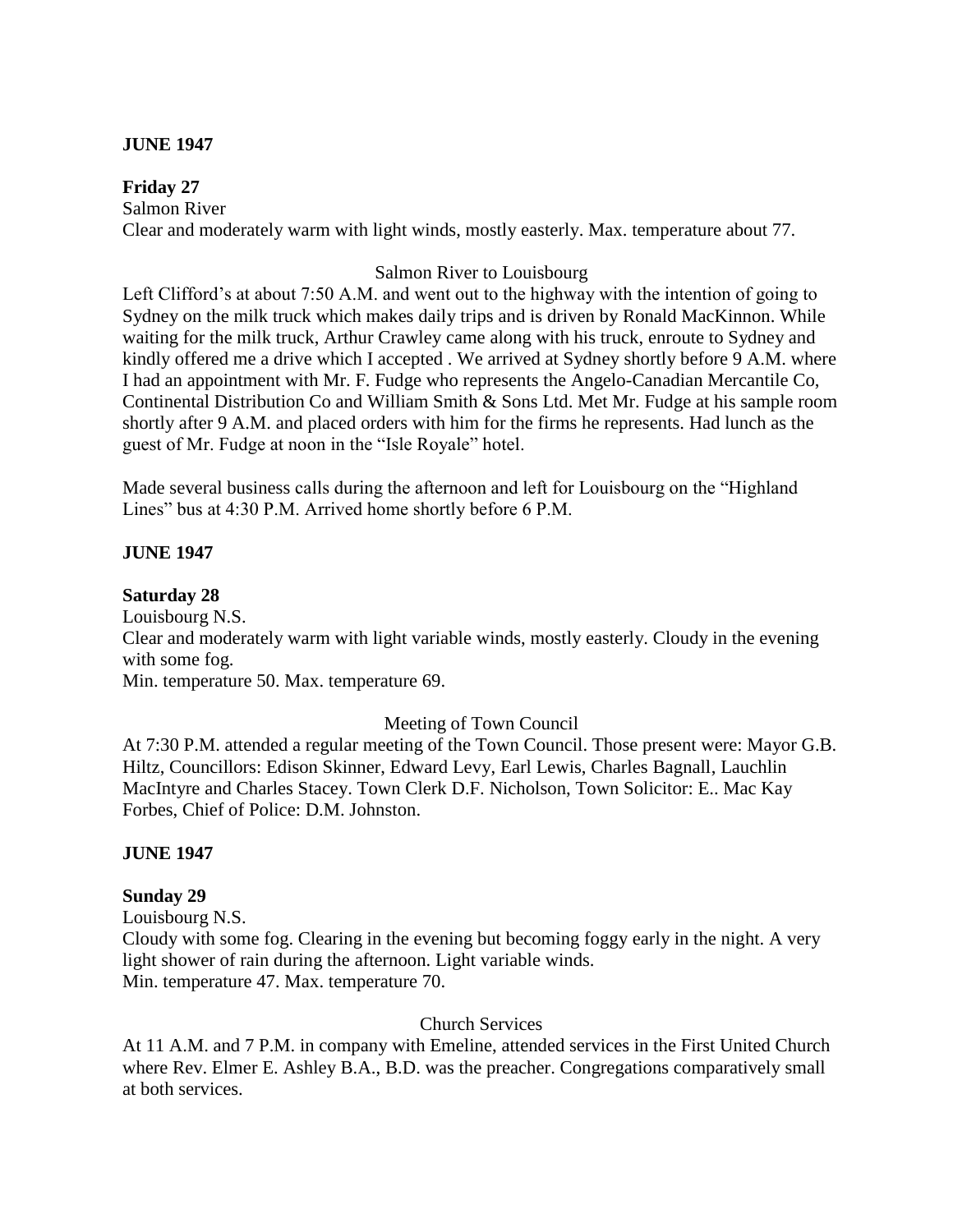Choir attendance: A.M. 12 P.M. 13.

## Service at Catalone

At 3 P.M. in company with Emeline and other members of the First United Church Choir attended service in the United Church at Catalone, which was conducted by Rev. Elmer E. Ashley assisted by Rev. Geurgis of the Presbyterian congregations of Mira Ferry, Catalone and Louisbourg. At this service the Presbyterian congregation of Catalone united with the Catalone United Congregation, having held their afternoon service an hour earlier than usual in order to give the congregation an opportunity of attending the united service. At this service the commission of the Lord's Supper was dispensed. Members of the Louisbourg choir attending as follows: D.F. Nicholson, Alex Nicholson, Mrs. Angus

MacDonald, Mrs. D.J MacIntyre, Miss Elsie Bagnall, Mrs. M.S. Huntington, Mrs. Charles Bagnall (organist), Miss Christine Bagnall and M.S. Huntington (Director).

> Death of Alex MacDonald Sr. [Blank]

## **JUNE 1947**

## **Monday 30**

Louisbourg N.S.

Clear and moderately warm with light to moderate southwest wind. Some fog along the coast line.

Min. temperature 49 .Max. temperature 74.

# Meeting of Racing Committee

At 8 P.M. attended a meeting of the Fishermen's Racing Committee, held in the Navy League hostel for the purpose of finishing the arrangement for the Fishermen's Race which is to take place tomorrow on Louisbourg Harbor, weather permitting. Those present were: Mayor G.B. Hiltz (Chairman) Alister Mac Donald (Secretary) Hugh Lynk, Charles Bagnall, A.W. Stacey and M.S.. Huntington.

## TEMPERATURES AND RAINFALL FOR JUNE

Min. temperature for this month 29 on the  $9<sup>th</sup>$ . Max. temperature: 75 on the  $14<sup>th</sup>$ . Rainfall: 3 ¼ inches.

## **JULY 1947**

## **Tuesday 1**

Louisbourg N.S.

Moderately warm and partly clear with moderate southwest wind. Thick fog along the coast and in the morning and late afternoon enveloping the harbor. Min. temperature 50. Max. temperature 70.

Fishermen's Boat Races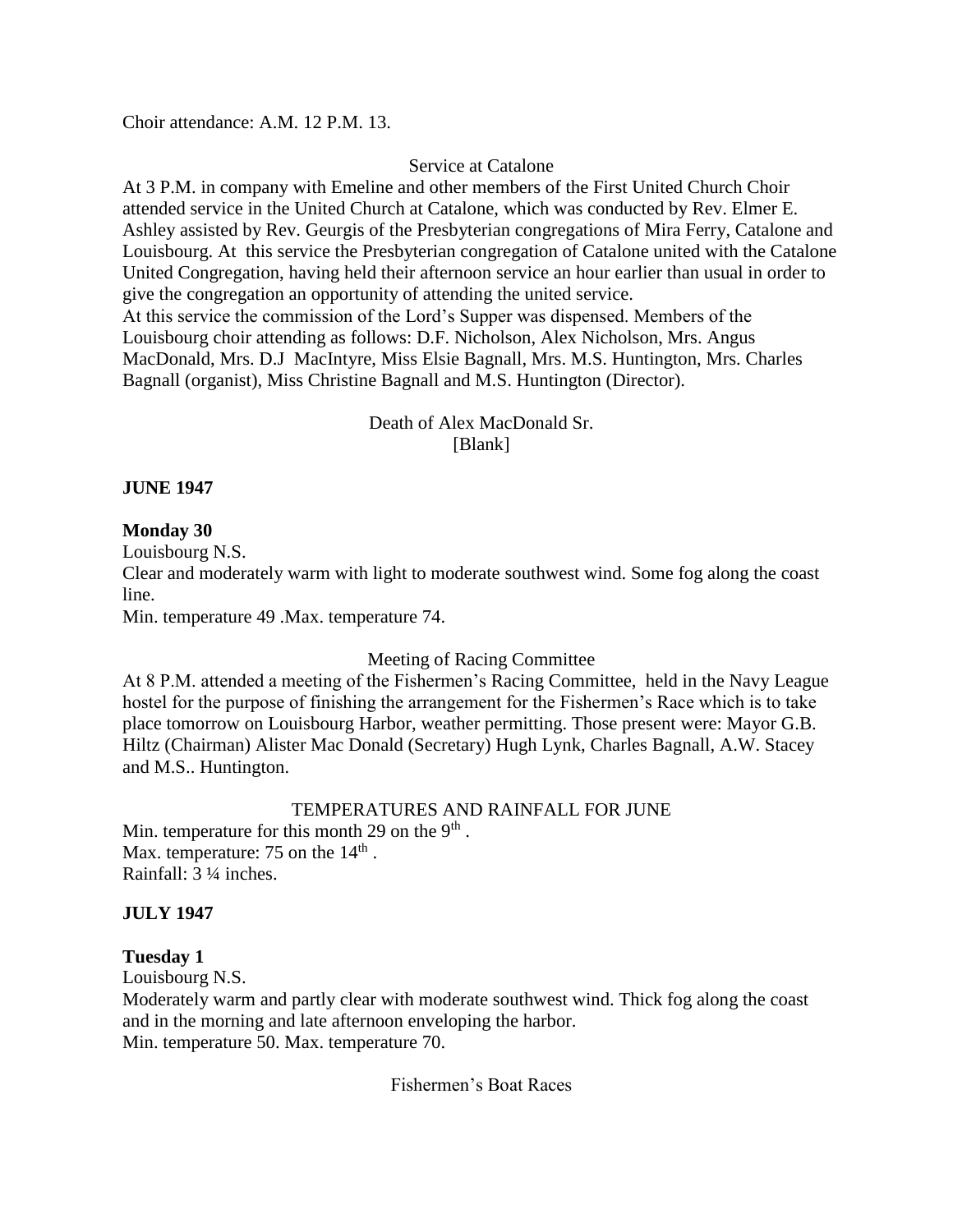In the afternoon beginning at 1:30, a Fishermen's Regatta was held on the harbor, with the starting point off the Government Wharf .

# **JULY 1947**

# **Wednesday 2**

Louisbourg N.S. Cloudy and very foggy with moderate southwest wind. Light shower of rain followed by mist in the morning. Min. temperature 52.Max. temperature 62.

Choir Practice

At 8 P.M. in company with Emeline , attended and conducted choir practice in the First United Church.

# **JULY 1947**

# **Thursday 3**

Louisbourg N.S.

Cloudy and foggy with mist and showers during the forenoon. Light to moderate southwest winds. Fog cleared at noon. Skys partly clear with the sun shining occasionally. Rainfall. Min. temperature 54. Max. temperature 70.

## Associated Board of Trade

At about 12:30 P.M. Johnston Chew, President of the Associated Board of Trade of Cape Breton arrived here by auto, accompanied by C. Gordon Cockshutt, President of the Canadian Chamber of Commerce. Don L Morrell, Executive Secretary of the Canadian Chamber of Commerce and W.J. Phillip, Ex-President of the Gault Ontario Board of Trade.

# **JULY 1947**

# **Friday 4**

Louisbourg N.S. Moderately warm and partly clear with light southwest wind. Min. temperature 50. Max. temperature 68.

## Preparatory Service

At 7:30 P.M. in company with Emeline, attended the Quarterly Preparatory Service in the First United Church, where Rev. Elmer E. Ashley B.A., B.D. was the preacher. 25 persons present including 6 in the choir.

# **JULY 1947**

**Saturday 5** Louisbourg N.S.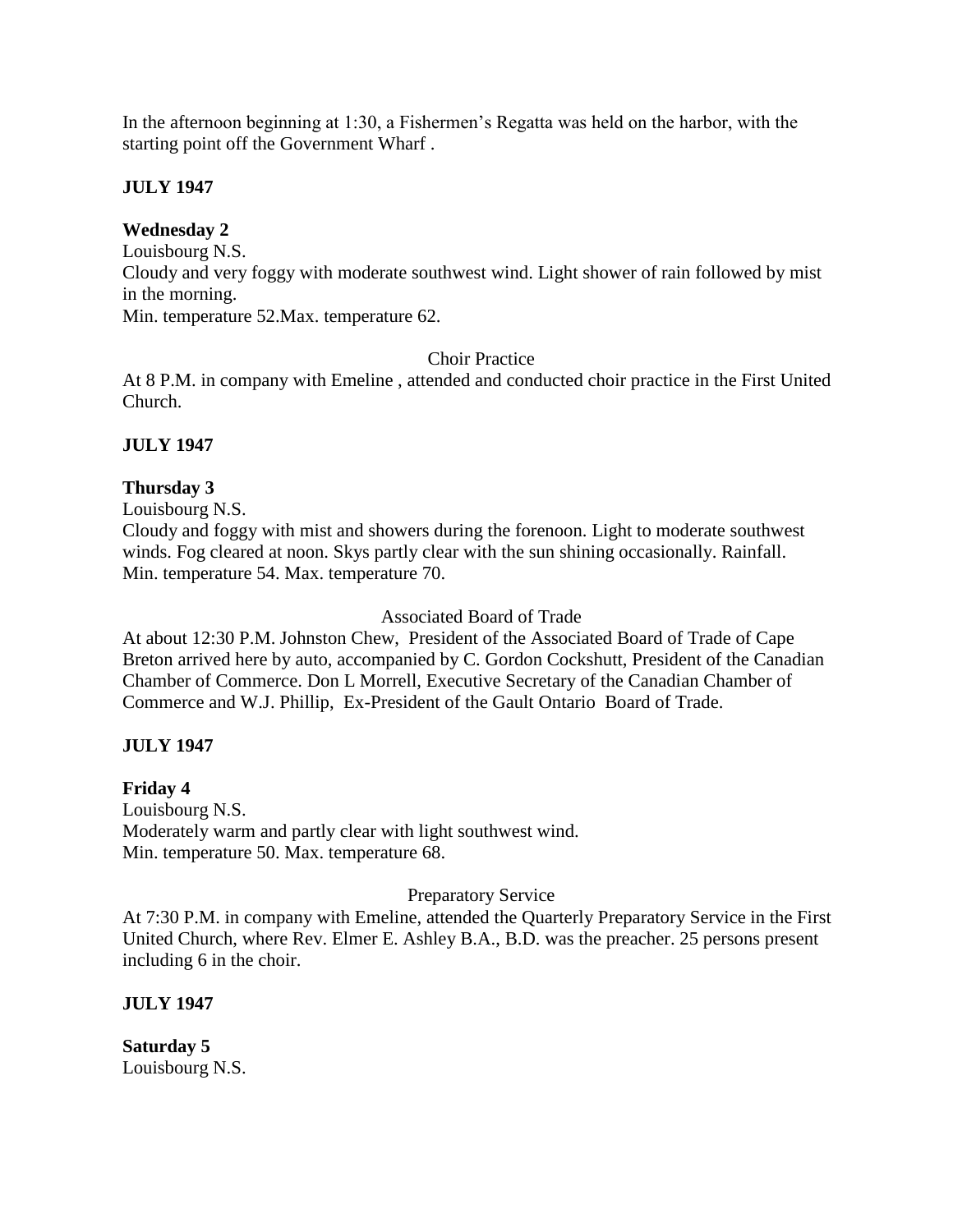Cloudy and foggy, becoming partly clear for a while in the afternoon. Fresh southeast wind in the morning shifting to southwest and moderating. Min. temperature 50. Max. temperature 68.

## **JULY 1947**

## **Sunday 6**

Louisbourg N.S. Moderately warm and partly clear with moderate southwest wind. Fog both morning and evening. Min. temperature 52. Max. temperature 65.

## Church Services

At 11 A.M. and 7 P.M. in company with Emeline, attended services in the First United Church, where Rev. Elmer E. Ashley B.A., B.D. was the preacher. At the morning service the communion of the Lord's Supper was dispensed. Fairly good congregations at both services. Choir attendance: A.M. 11, P.M. 14.

## **JULY 1947**

## **Monday 7**

Louisbourg N.S. Clear and moderately warm with fresh to light southwest wind. Min. temperature 52. Max. temperature 68.

## Pouring Concrete

The L.C. Gorman Ltd. which has the contract for the construction of a wharf for the proposed fish plant on the harbor front began pouring concrete this afternoon The most of the material required for the construction of the wharf which is to be of concrete has been assembled and is ready for immediate use.

## **JULY 1947**

## **Tuesday 8**

Louisbourg N.S. Cloudy, foggy. Misty with light drizzle and a few light showers. Partly clear for a short time in the early afternoon. Rainfall about 1/8 inch. Min. temperature 51. Max. temperature 72.

#### Funeral

At 2:30 P..M. Emeline and I attended the funeral of the late Mrs. Bleecher Townsend, which took place from the funeral parlor of D.M. Johnston, Funeral Director to the Anglican Cemetery on Clarkes Road.

The commit (sic) service in the cemetery was conducted by Rev. Turner, Pastor of St. Bartholomew's Anglican Church. The late Mrs. Bleecher Townsend died at Pelham, New York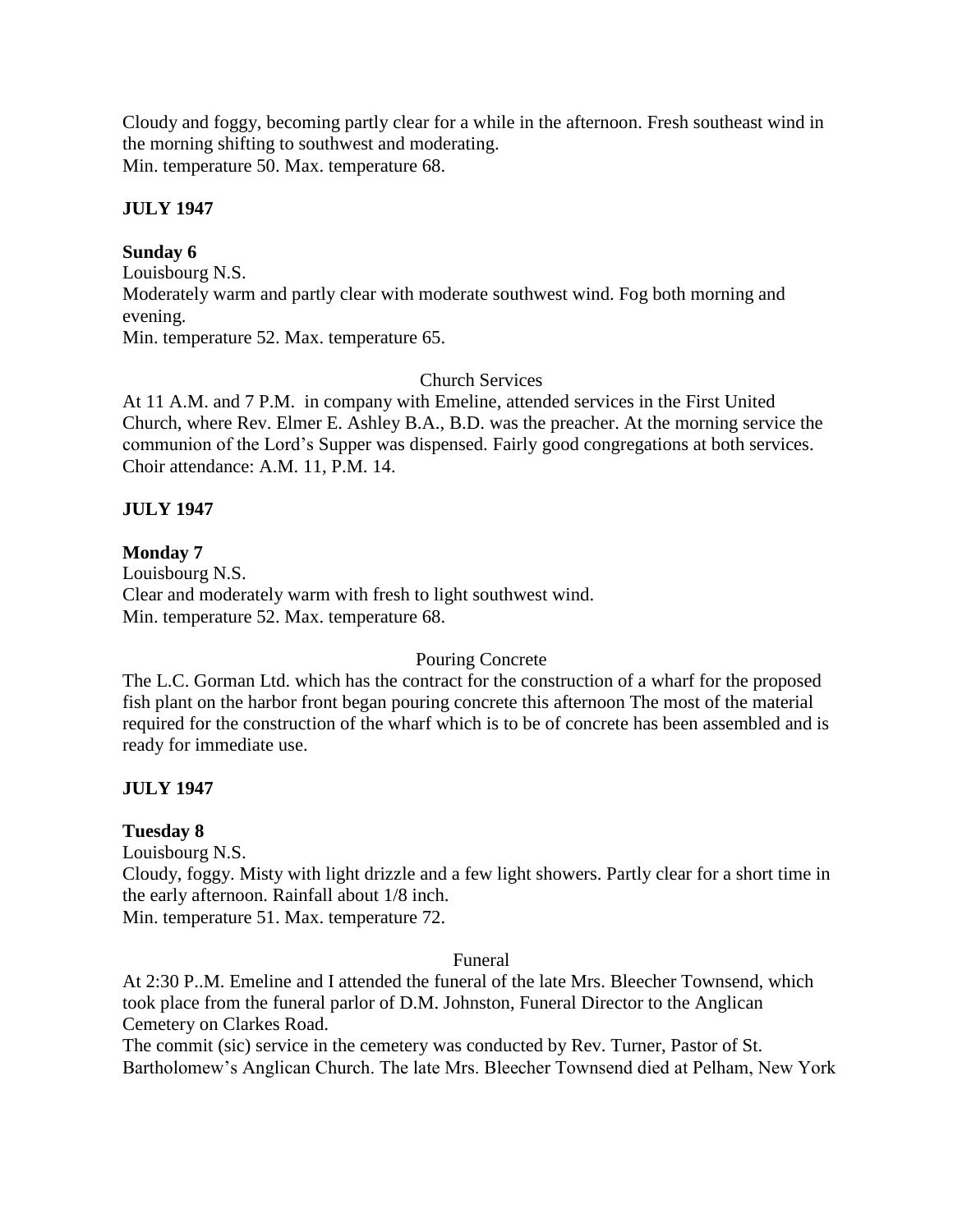in 1942. Her body was brought here for reenterment alongside the graves of her husband and daughter.

## **JULY 1947**

## **Wednesday 9**

Louisbourg N.S.

Warm and partly clear with light northeast, southeast and southwest winds. Considerable fog along the waterfront.

Min. temperature 56. Max. temperature 73.

## Choir Practice

At 8 P.M. in company with Emeline, attended choir practice in the First United Church. Eight choir members present.

## **JULY 1947**

## **Thursday 10**

Louisbourg N.S.

Clear and very warm with light to moderate winds varying from northwest to southwest and back to northwest in the afternoon.

Min. temperature 55. Max. temperature 85.

## Went to Glace Bay

Evelyn and daughter, Jane went to Glace Bay by train in the morning for the purpose of having Jane entering the General Hospital where she is to have tonsils and adenoids removed.

## **JULY 1947**

**Friday 11** Louisbourg N.S. Cloudy with some fog. Partly clear for a short time in the afternoon. Foggy at night. Light to moderate southeast to southwest winds.

Min. temperature 52. Max. temperature 70.

## Went to Sydney

Emeline went to Sydney on the 7:30 A.M. Bus returning in the evening.

## **JULY 1947**

## **Saturday 12**

Louisbourg N.S.

Warm and mostly clear. Light to moderate winds varying from northwest to southwest and back to northwest at about 4 P.M. when the temperature rose to 82. Min. temperature 57. Max. temperature 82.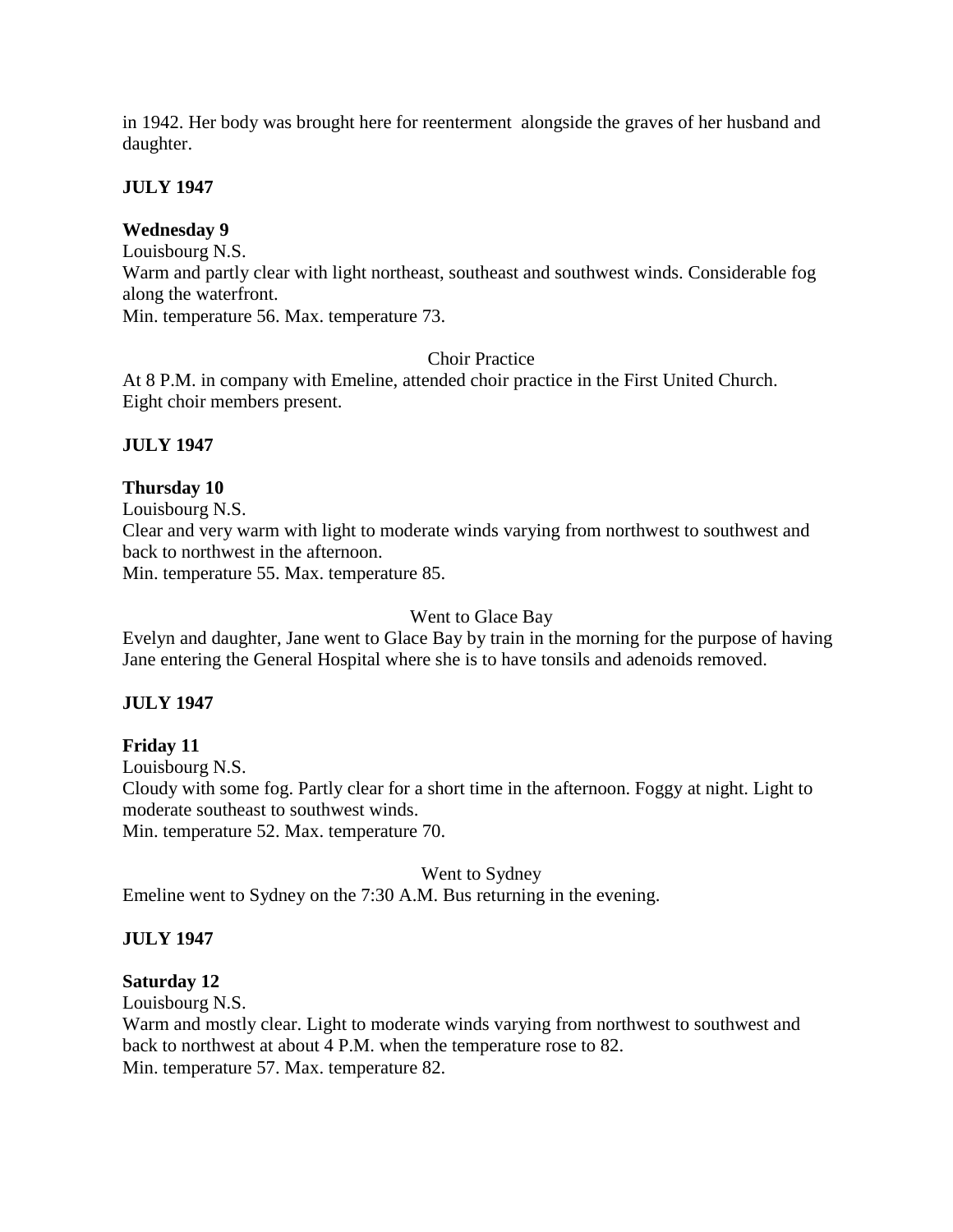## Returned from Glace Bay

Evelyn, my sister-in-law, and daughter Jane, returned from Glace Bay on the train this evening. Jane underwent an operation in the General Hospital yesterday for the removal of tonsils and adenoids.

## **JULY 1947**

## **Sunday 13**

Louisbourg N.S.

Clear and warm. becoming cloudy in the afternoon. Moderate to fresh west and northwest winds. Moderating shortly after noon.

Showers beginning at about 4 P.M. continued during the evening and early part of the night, with some thunder and lighting. Rainfall 1/4 inch.

Min. temperature 58. Max. temperature 82.

## Church Services

At 11 A.M. 3 P.M. and 7 P.M., in company with Emeline, attended services in the First United Church where Rev. Elmer E. Ashley B.A., B.D. was the preacher.

Congregations small at both the morning and evening services. The 3 P.M. service was a special service held for the Orange Association and kindred societies which paraded to the church headed by the Donkin C.B. Band of 25 pieces. The Band played three numbers in the church during the service. The church at this service was crowded to the doors. Choir attendance: 11 A.M. 11, 3 P.M. 13, 7 P.M. 12 .

# **JULY 1947**

## **Monday 14**

Louisbourg N.S. Moderately warm and partly clear with light to moderate southwest wind. Min. temperature 56. Max. temperature 74.

# **JULY 1947**

## **Tuesday 15**

Louisbourg N.S. Cloudy with some fog in the morning but clearing early in the forenoon. Light to moderate southwest wind. Min. temperature 56. Max. temperature 74.

Sunday School Picnic

The Sunday school picnic of the First United Church was held today at Mira Gut. The picnickers went to Mira on the train at 8:15 standard time and returned in the evening on the train due here at 4:15 standard time.

> Liberal Wins Halifax by Election [Blank]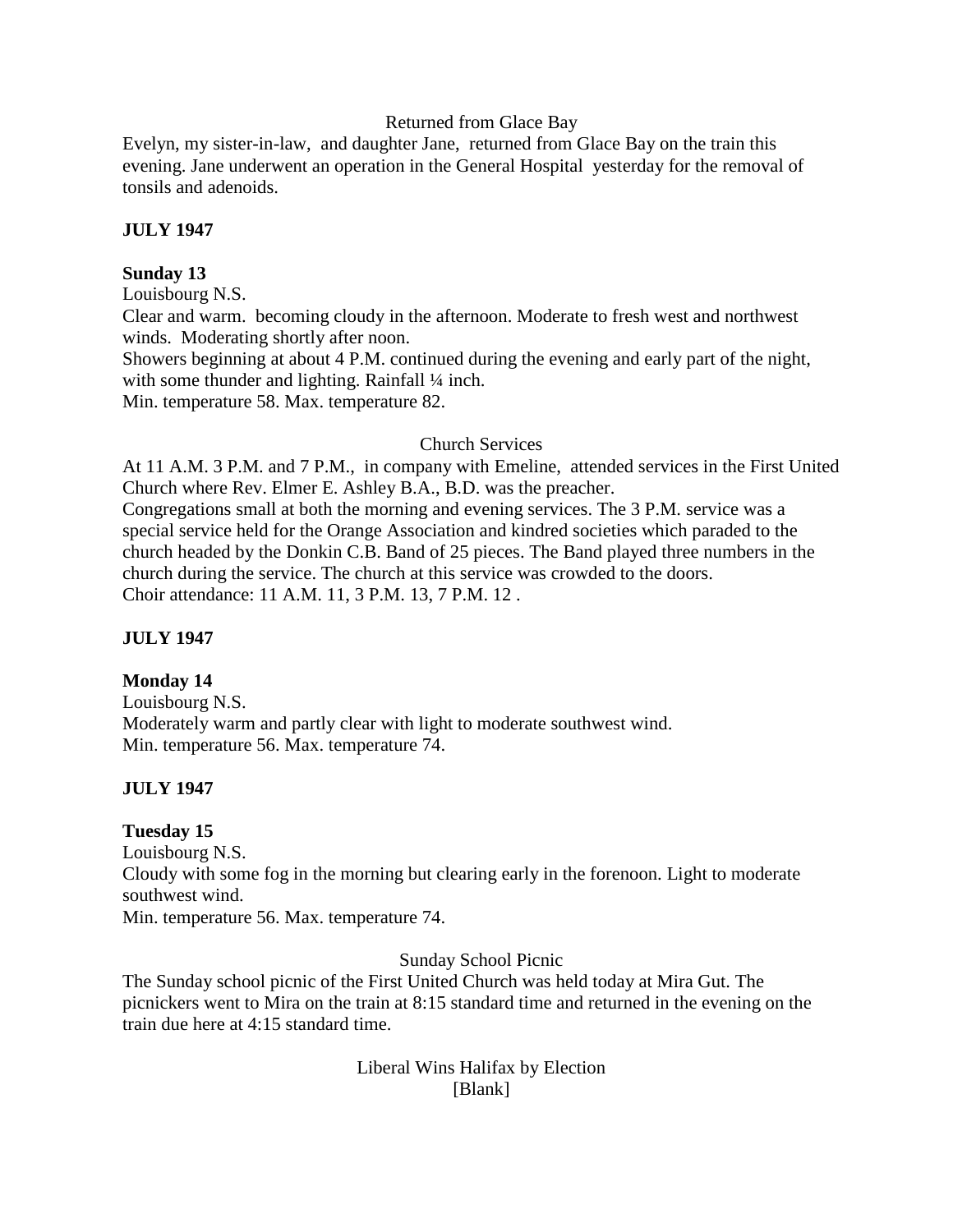## First Block Launched

The first block (concrete) of the new wharf being built for the proposed fish plant, was launched this evening.

## **JULY 1947**

#### **Wednesday 16**

Louisbourg N.S. Clear and warm with light to moderate southwest wind. Some fog in the morning/ Min. temperature 54. Max. temperature 8.

#### Choir Practice

At 8 P.M. in company with Emeline, attended and conducted choir practice in the First United Church. Seven members present.

## Death of Mrs. Horatio Tanner [Blank]

## **JULY 1947**

#### **Thursday 17**

Louisbourg N.S.

Foggy in the morning and evening, clear and warm with moderate southwest wind during the day.

Min. temperature 58. Max. temperature 75.

## **JULY 1947**

**Friday 18** Louisbourg N.S. Foggy in the morning, but clearing in the forenoon and again becoming foggy and misty in the middle of the afternoon and continued during the night. Min. temperature 57. Max. temperature 78. **JULY 1947** 

#### **Saturday 19**

Louisbourg N.S. Foggy and warm with light to moderate southwest wind. Fog lifted a short time at noon but shut in again during the afternoon. A thick fog bank along the coast all day. Min. temperature 62. Max. temperature 76.

## H.M.S . Padstow Bay Arrives

H.M.S. "Padstow Bay" arrived here on a goodwill visit at 5 P.M. She was due here at 10 A.M. but was delayed owing to fog on the coast. The "Padstow Bay" is a frigate and carries a crew of about 175 and is commanded by Commander Forbes R.N.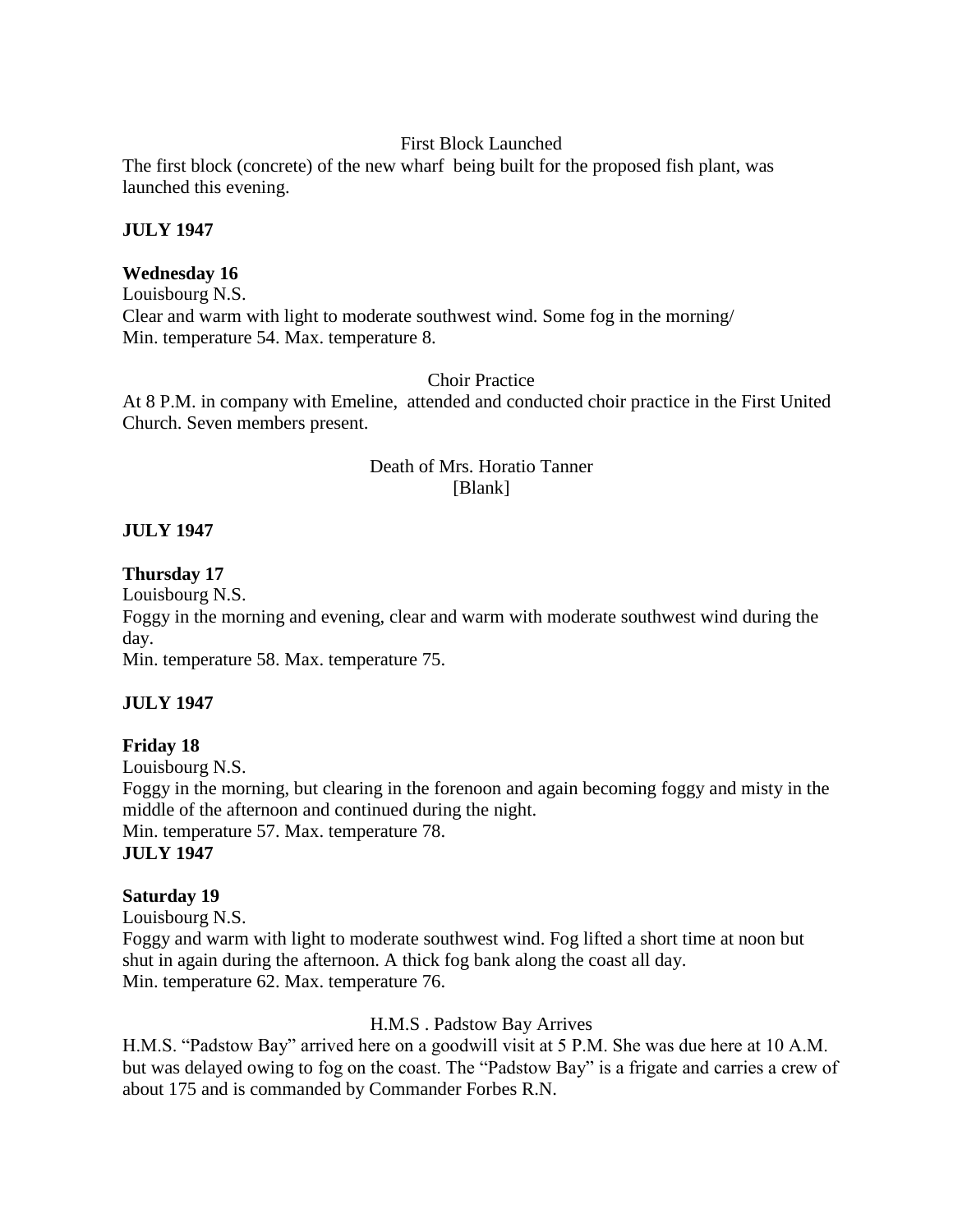## **JULY 1947**

## **Sunday 20**

Louisbourg N.S.

Foggy during the morning and evening. Partly clear during the greater part of the day, but a heavy fog bank along the coast. Light to moderate southwest wind. Min. temperature 58. Max. temperature 75.

## Funeral

At 1 P.M. attended the funeral of the late Mrs. Dan MacLeod which took place from the home of Mr. and Mrs. Alex Smith, Elwood Street. Services at the house, Presbyterian Church and grave were conducted by Rev. K. Geurgis. Burial took place in Catalone Cemetery. Funeral in charge of D.M. Johnston, Funeral Director, Louisbourg.

## Visited National Park

In the afternoon visited the Louisbourg National and Historic Park with Commander Forbes of H.M.S. Padstow Bay and some of the other officers of the ship.

Mayor G.B. Hiltz and several of the Town Councillors were also members of the party that went to the park.

## **JULY 1947**

**Monday 21**

Louisbourg N.S.

Warm and mostly cloudy with some fog. Light variable winds mostly easterly. A light shower of rain at about 1 P.M.

Min. temperature 60. Max. temperature 72.

## Had Lunch on Board H.M.S. PADSTOW BAY

At 1 P.M., with Mayor G.B. Hiltz, Dr. Marson and Councillor Earl Lewis, had lunch on board H.M.S. Frigate, "PADSTOW BAY" as guests of Commander Forbes R.N.

## First Swordfish

The first swordfish to be caught off Louisbourg this season was landed here today, when boats brought in two fish.

## Marriage

The marriage of Albert Bussey Jr. to Miss Eileen Wilcox, both of this town, took place in St. Bartholomew's Anglican Church at 2 P.M. The ceremony was performed by Rev. Turner. After the ceremony a reception was held in the parish hall which was followed by a dance.

## **JULY 1947**

**Tuesday 22** Louisbourg N.S.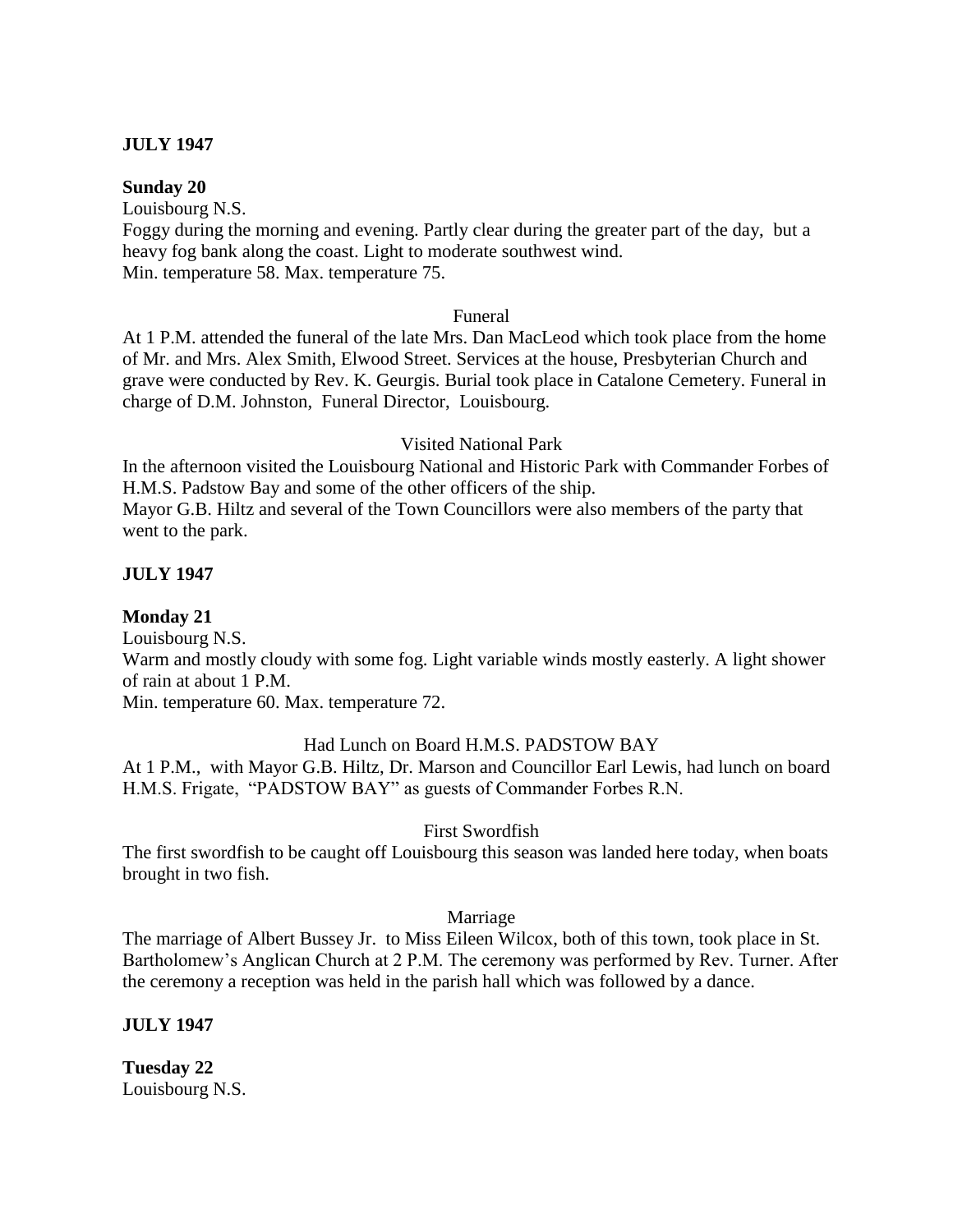Foggy in the morning and evening, but clear and warm during the rest of the day. A heavy bank of fog hung along the coast all day. Light to moderate southwest to west-southwest winds. Min. temperature 61. Max. temperature 78.

## S.S. PUGWASH SAILED

Tug, "Pugwash", Capt. Chapman, which has been here since last fall tending on the Dredge P.W.D. 115 sailed today. Her place has been taken by the Tug Canso.

## **JULY 1947**

## **Wednesday 23**

Louisbourg N.S. Foggy and warm with light to moderate southwest wind. Sun shining through the fog occasionally. Min. temperature 62. Max. temperature 80.

## H.M.S. PADSTOW BAY

H.M.S. Frigate, "Padstow Bay", which arrived here on last Saturday evening sailed at 2 P.M. enroute to [Blank].

## Choir Practice

At 8 P.M. in company with Emeline, attended and conducted choir practice in the First United Church.

## **JULY 1947**

## **Thursday 24**

Louisbourg N.S. Cloudy and foggy all day with moderate to fresh southwest wind . Min. temperature 63. Max. temperature 76.

## On Vacation

Mrs. Heber Huntington, my sister- in- law and clerk accompanied by his daughter Jane, left this afternoon for Marion Bridge and Salmon River where she intends to spend two weeks of holidays. At Marion Bridge she will be the guest of her mother and at Salmon River the guest of Mr. and Mrs. Clifford Huntington .

## **JULY 1947**

## **Friday 25**

Louisbourg N.S.

Clear and warm with moderate to fresh southwest wind. First day in a long time the fog was absent.

Min. temperature 53. Max. temperature 75.

## **JULY 1947**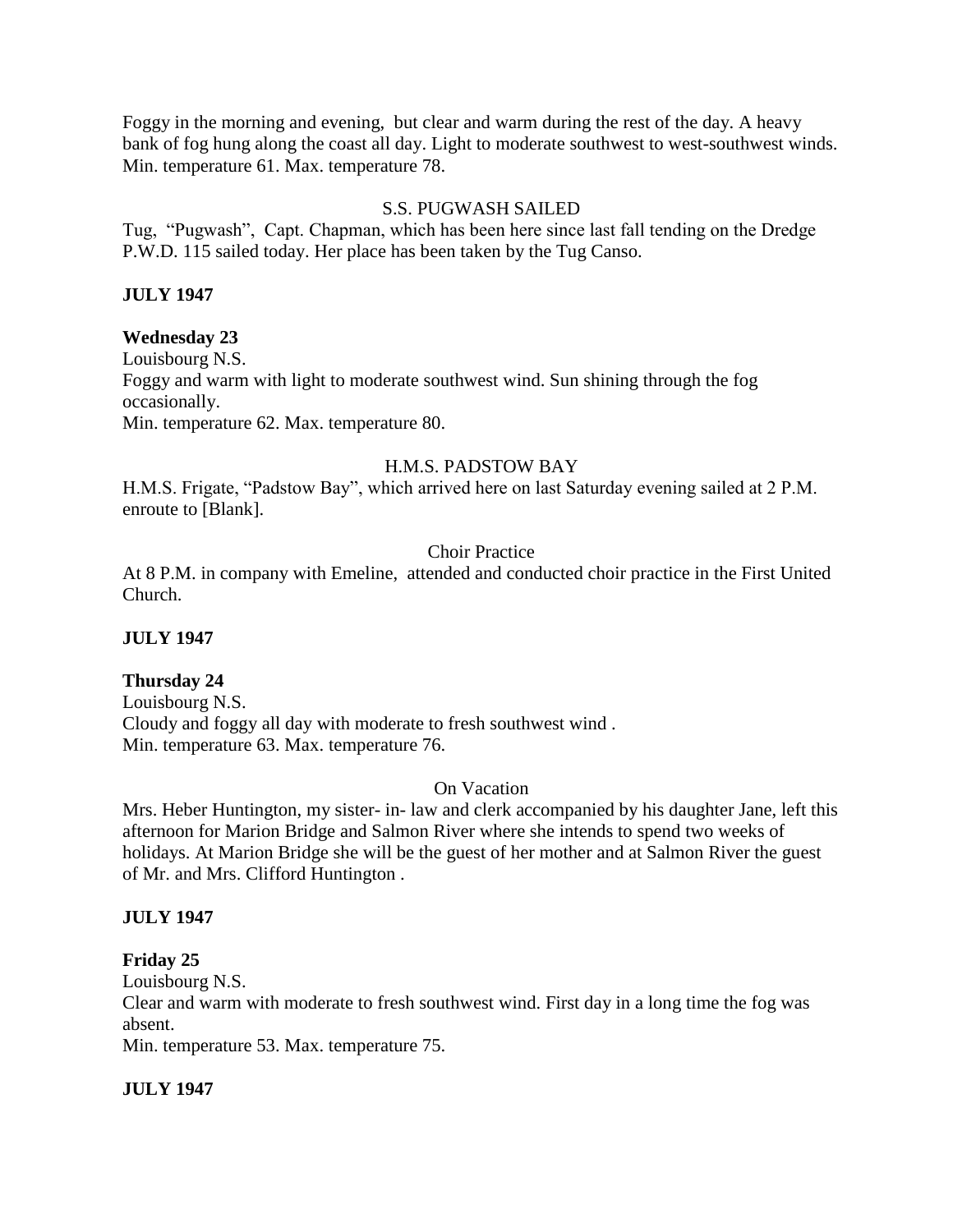## **Saturday 26**

Louisbourg N.S.

Clear and warm, northwest wind in the early part of the day, which shifted to southwest in the forenoon.

Min. temperature 52. Max. temperature 78.

# **JULY 1947**

# **Sunday 27**

Louisbourg N.S. Clear and warm with moderate to fresh southwest wind which moderated during the day. Light northeast wind at night. Min. temperature 56. Max. temperature 78.

# Anniversary Services

At 11 A.M., 3 P.M. and 7 P.M. in company with Emeline, attended anniversary service of the First United Church. Services in charge of Rev. E.E. Ashley the regular pastor, with Rev. Norman MacQueen of Somerville, Massachusetts as the special preacher at each service. All services fairly well attended.

Choir attendance: A.M. 12, 3 P.M. 14, 7 P.M. 14.

# **JULY 1947**

# **Monday 28**

Louisbourg N.S. Clear and warm during the greater part of the day with fresh southwest wind, moderating in the evening. Cloudy with some fog in the morning. Min. temperature 58. Max. temperature 77.

# **JULY 1947**

**Tuesday 29** Louisbourg N.S. Warm and mostly cloudy with light to moderate southwest wind. Foggy at night with a few very light showers. Min. temperature 63. Max. temperature 79.

# **JULY 1947**

# **Wednesday 30**

Louisbourg N.S.

Cloudy and warm with light southwest wind and some fog. A few very light showers during the day. Rainfall about 1/32 of an inch.

Min. temperature 63. Max. temperature 75.

Choir Practice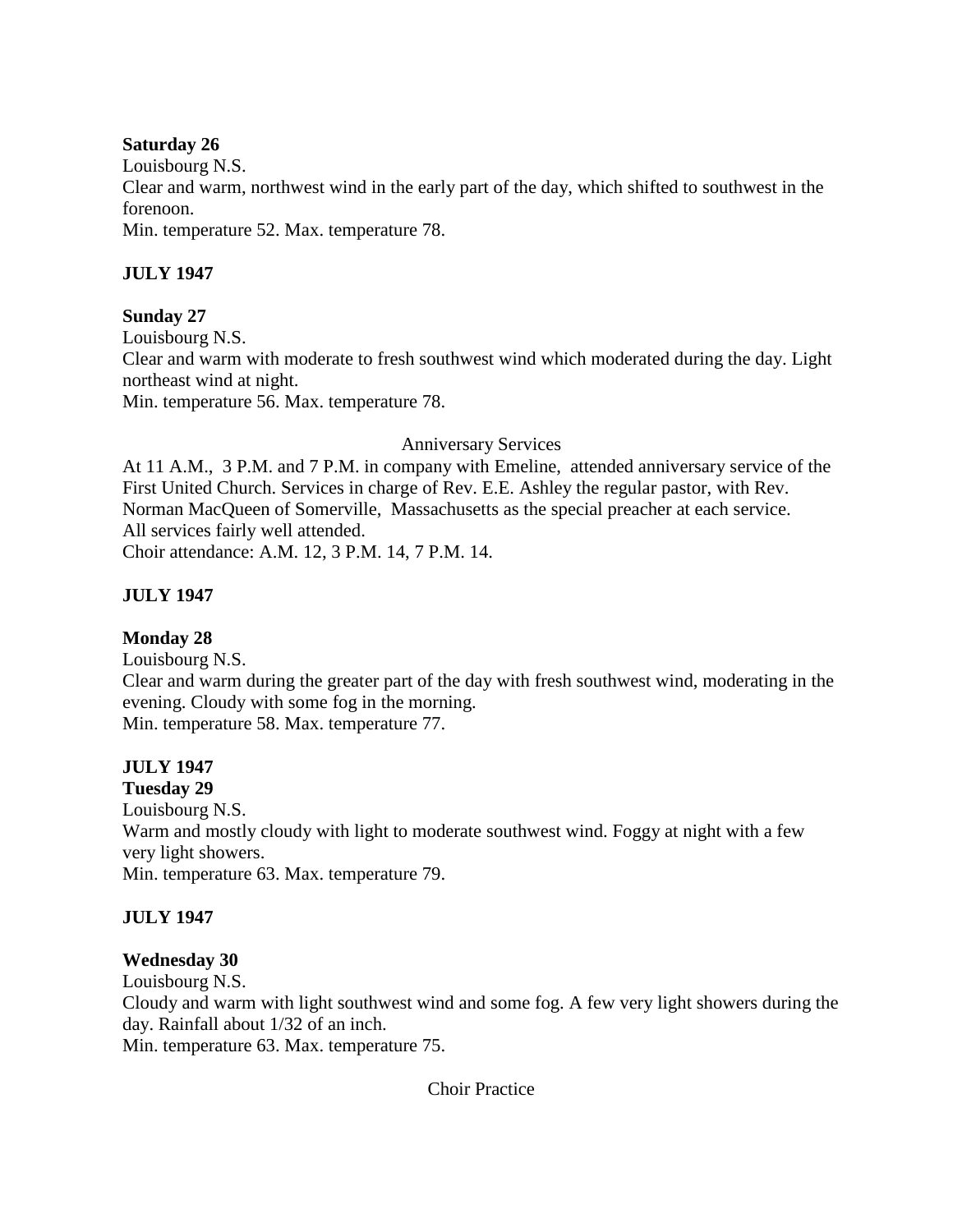At 8 P.M. in company with Emeline, attended and conducted choir practice in the First United Church.

## **JULY 1947**

## **Thursday 31**

Louisbourg N.S. Cloudy and foggy in the morning and evening. Partly clear with sun shining through occasionally during the noon hours. Moderate to fresh southwest wind. Min. temperature 60. Max. temperature 75.

## TEMPERATURES RAINFALL FOR JULY

Min. temperature during the month 50 occurring on the  $1<sup>st</sup> 4<sup>th</sup>$  and  $5<sup>th</sup>$ . Max. temperature 85 on the  $10^{th}$ .

Warmest and foggiest July for many years.

Scarcely a day during the entire month that there was not a bank of fog along the coast.

# **AUGUST 1947**

## **Friday 1**

Louisbourg N.S. Foggy in the morning, but clearing early in the forenoon. Partly hazy during the day with fresh southwest wind. Warm. Min. temperature 62. Max. temperature 78.

Wind moderated to calm in the evening.

## Dredge Finishes Dredging Job

Government Dredge P.W.D. 115 finished dredging the site of the wharf which is now being constructed in connection with the proposed Fish Plant.

# **AUGUST 1947**

## **Saturday 2**

Louisbourg N.S. Cloudy during the forenoon, but clearing at noon Warm with very light southwest wind. An ideal day.

Min. temperature 52. Max. temperature 76.

## Funeral

At 2 P.M. attended the funeral of the late Mrs. Hanmore L. Florence Townsend, daughter of the late Mr. and Mrs. Bleecher W. Townsend of this town. The funeral was held from the funeral parlor of D.M Johnston to the Anglican Church St. Bartholomew's where the service was conducted by Rev. J.T. Turner. The pall bearers were: George Lewis, Mayor G.B. Hiltz, Raymond Martell, G Hiltz Jr., W.L. Skinner and M. S. Huntington.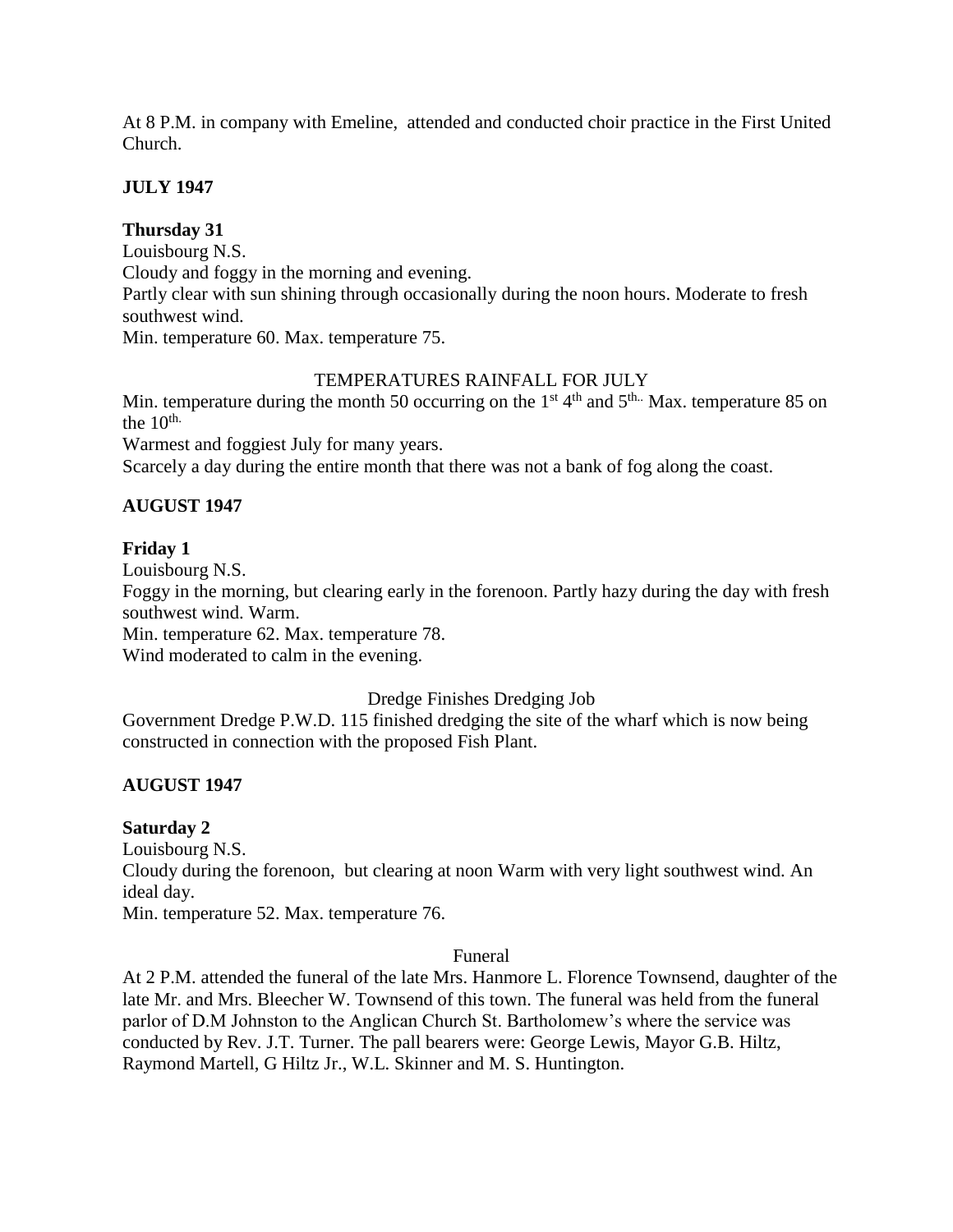The remains arrived at Sydney on the C.N.R. Morning train from Newport, Hants County, and were brought to Louisbourg in D.M. Johnston's hearse. Burial took place in the Anglican cemetery on Clarkes Road.

# **AUGUST 1947**

# **Sunday 3**

Louisbourg N.S. Clear and warm with light northwest wind, which shifted to southwest in the forenoon. An ideal day. Min. temperature 45. Max. temperature 74.

# Church Services

At 11 A.M. and 7 P.M. in company with Emeline attended services in the First United Church where Rev. Elmer E. Ashley B.A., B.D. was the preacher. Small congregations at both services. Choir attendance: 11 A.M. 10, 7 P.M. 11.

# **AUGUST 1947**

# **Monday 4**

Louisbourg N.S.

Warm and mostly clear with light southwest wind shifting to south in the late afternoon. Calm at night.

Min. temperature 51. Max. temperature 76.

# Marriage

The marriage of Tom Wong to Miss Bennett, took place this morning at the United Church Manse. Rev. Elmer E. Ashley B.A., B.D. performed the ceremony. Mr. and Mrs. Wong will reside at Louisbourg, where Mr Wong has recently engaged in the business of running a restaurant.

# **AUGUST 1947**

# **Tuesday 5**

Louisbourg N.S. Clear and warm with light to moderate west to southwest winds. An ideal day. Min. temperature 55 .Max. temperature 79.

# Sails for Sydney

Tug "Canso" with two scows in tow sailed for Sydney in the afternoon. These scows were here since last September with the P.W.D. Dredge no. 115, which was engaged in dredging on the site of the proposed Fish Plant.

# **AUGUST 1947**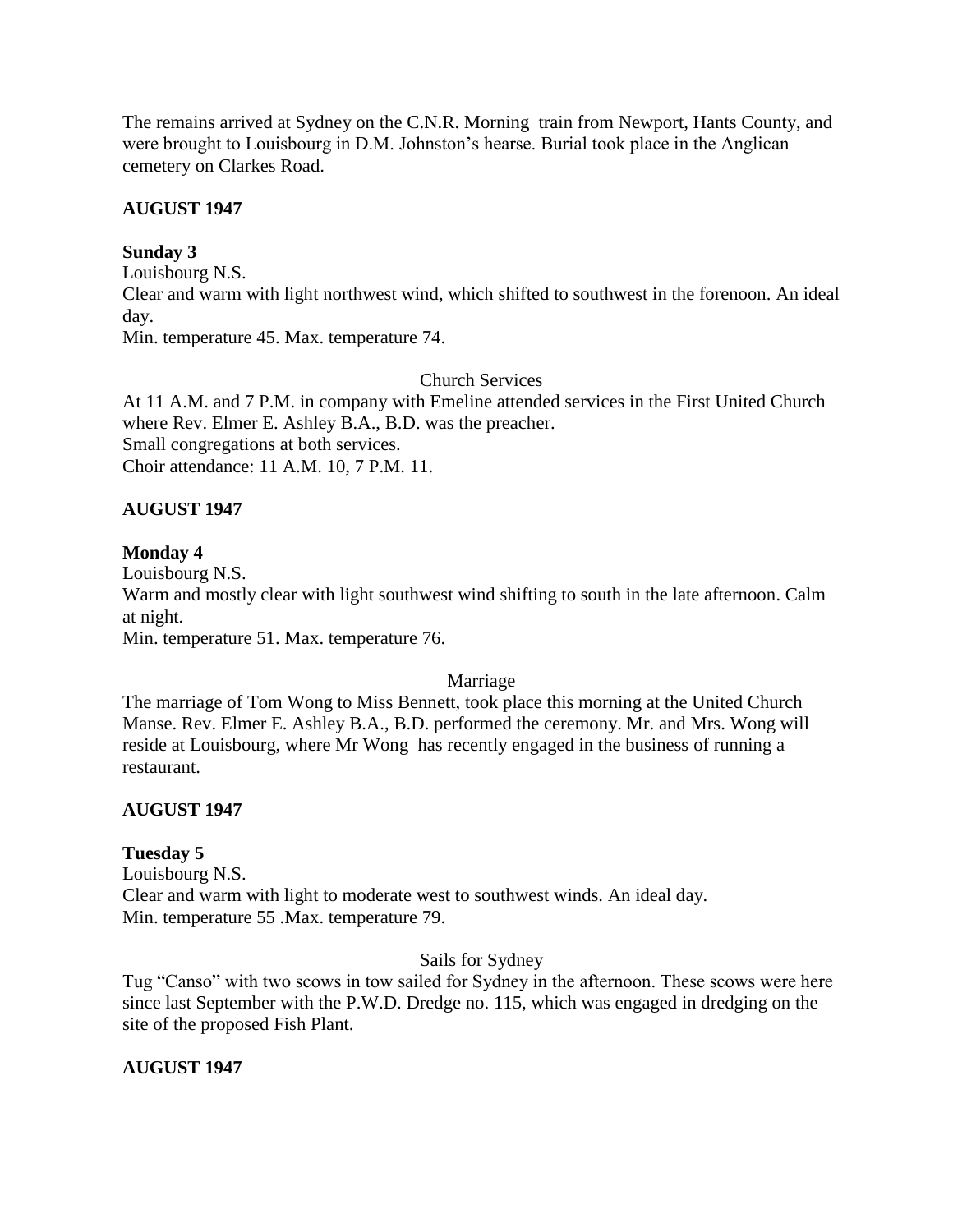#### **Wednesday 6**

Louisbourg N.S. Clear and very warm with moderate westerly wind. Min. temperature 60. Max. temperature 85.

#### Fire

At about 1 P.M, the fire alarm sounded for a fire on the roof of a dwelling on the corner of Main and Spencer Streets, owned by myself and occupied by John C. Johnson and Mrs. William Kelly and family. The fire was extinguished by a few buckets of water before the firemen and hose reel arrived. The damage was not great, an area of about two feet square having been burned through the shingles.

#### Choir Practice

At 8 P.M. in company with Emeline, attended and conducted choir practice in the First United Church.

#### **AUGUST 1947 Thursday 7**

Louisbourg N.S. Clear and very warm with light to fresh west and southwest winds. Min. temperature 60. Max. temperature 83.

#### Fire at Catalone [Blank]

## Dredge Sails for Sydney

Government Dredge P.W.D. 115 which has been here since September 1946, sailed today for Sydney. Part of the time this drudge was here, she was engaged in dredging the site of the wharf which is now under construction for the proposed Fish Plant.

## Evelyn Huntington Returns from Vacation

My clerk, Evelyn Huntington accompanied by her daughter, Jane returned from her vacation at Marion Bridge and Salmon River during the night.

# Shooting at Catalone [Blank]

## **AUGUST 1947**

**Friday 8** Louisbourg N.S. Clear and very warm with moderate to fresh southwest wind. Min. temperature 6.1 Max. temperature 78.

Fire at Catalone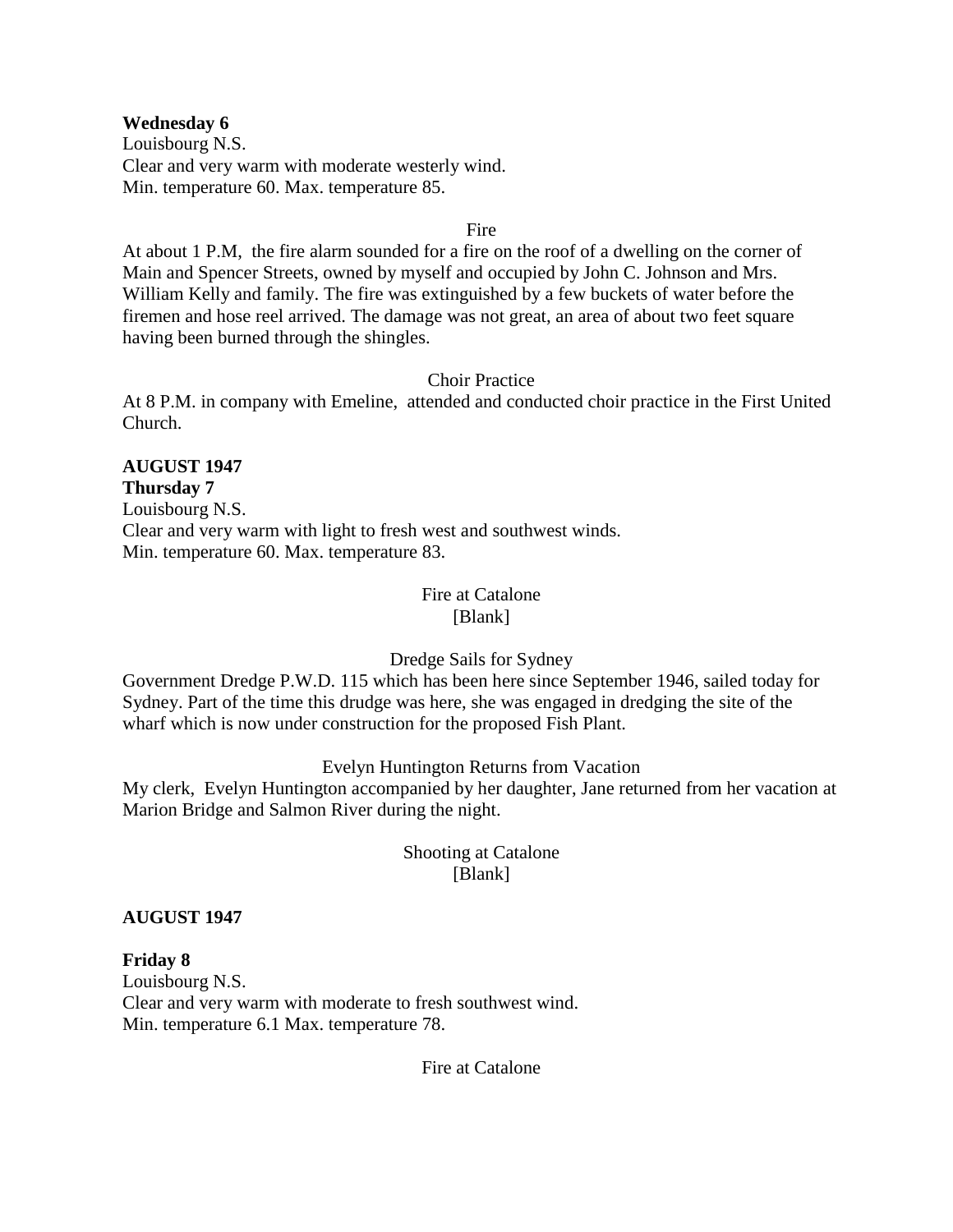A forest fire which started near the highway northwest of MacVicars Hill, Catalone at about 1 P.M. raged all the afternoon, destroying the home of John MacIntyre and endangering several others. A call for help from William MacVicar, MaV icars Hill, who is Fire Ranger for that district, was responded to by the Louisbourg Fire Brigade, and a large number of volunteers from the swordfishing fleet in the harbor who did good work in protecting the houses of the people in the vicinity of the blaze. At a late hour the fire was continuing on its course towards Mira Gut.

During the evening and part of the night, the light and power was cut off from our town owing to line having been damaged by the Catalone fire. The power and light was restored at about 11 A.M.

## Fire Reached Mira Gut [Blank]

# **AUGUST 1947**

## **Saturday 9**

Louisbourg N.S.

Cloudy and warm. A short heavy shower at noon was followed by occasional light showers during the afternoon and evening. Rainfall slightly less than  $\frac{1}{4}$  inch. Light southwest wind shifting to northeast in the afternoon.

Min. temperature 60. Max. temperature 73.

#### Rain a Blessing

The rain of today, though small in quantity was a great blessing as it was a great help in checking the forest fires that have been raging for days on the Island of Cape Breton. as well as on part of the Mainland.

## Death of Melville MacGillivary

The death of Melville Mac Gillivary occurred at his home at Sydney today. Mr. Mac Gillivary was born at Gabarus but for a number of years a resident of Louisbourg, where he was in the employ of the Sydney and Louisbourg Railway. Later he removed to Sydney and continuing in the service of the Railway. He was a veteran of the First World War and is survived by his wife, the former Miss Margaret Stacey of this town.

## **AUGUST 1947**

## **Sunday 10**

Louisbourg N.S. Clear and moderately warm with light to moderate northeast wind. Min. temperature 54. Max. temperature 73.

#### Church Services

At 11 A.M. and 7 P.M. in company with Emeline, attended services in the First United Church, where Rev. John Mac Donald of Knox United Church, Glace Bay was the preacher. Mr. MacDonald supplied today in the absence of Rev. E.E. Ashley who is away on his vacation.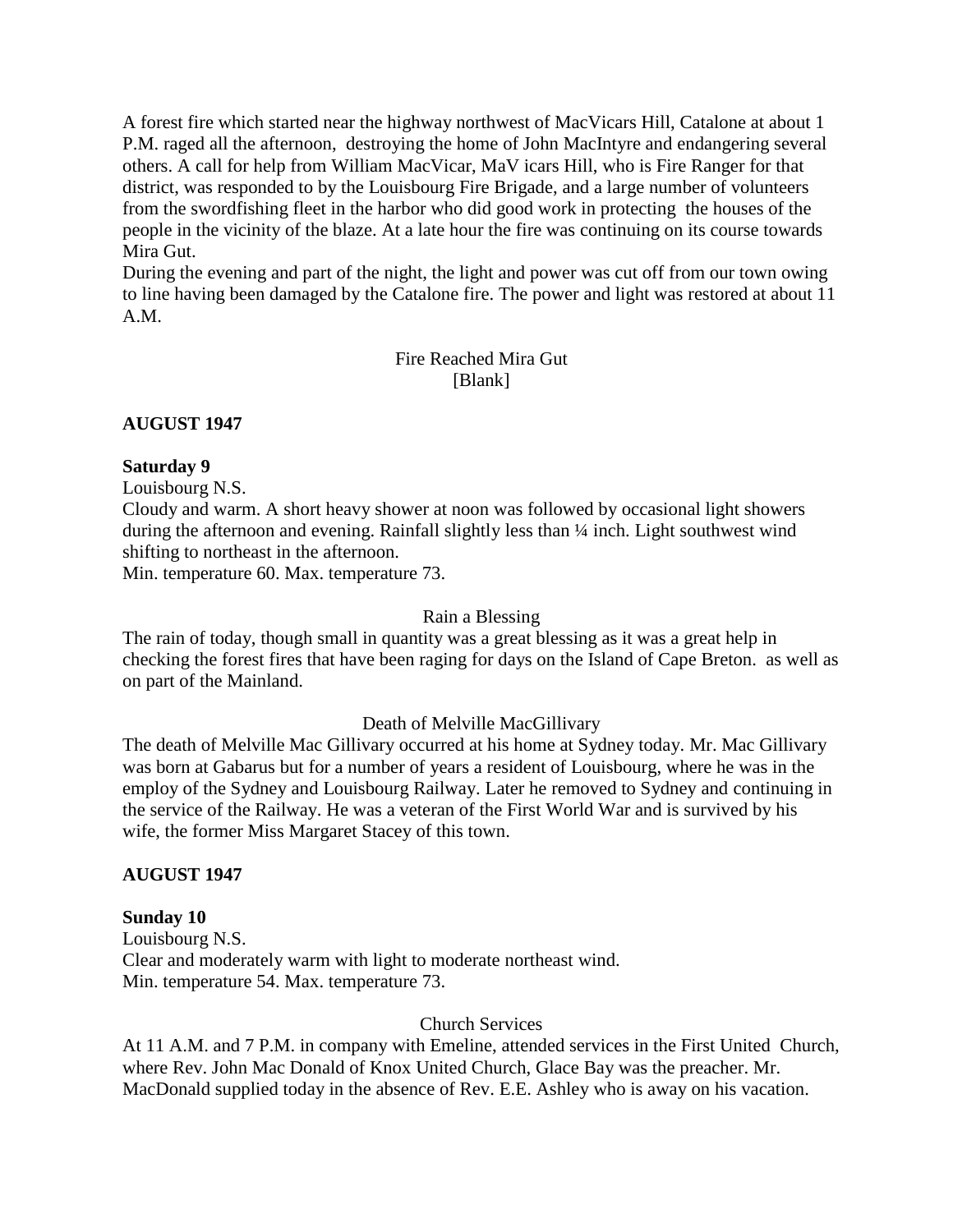## **AUGUST 1947**

#### **Monday 11**

Louisbourg N.S. Mostly clear and moderately warm with moderate to fresh southwest wind. Min. temperature 45. Max. temperature 78.

## **AUGUST 1947**

**Tuesday 12** Louisbourg N.S. Cloudy in the early part of the day. clearing at noon. Very warm. Light to moderate southwest wind. Min. temperature 62. Max. temperature 87. Warmest day this season.

## **AUGUST 1947**

**Wednesday 13** Louisbourg N.S. Clear and very hot with light to moderate northwest wind. Min. temperature 63. Max. temperature 94. Warmest day I ever experienced at Louisbourg.

## **AUGUST 1947**

## **Thursday 14**

Louisbourg N.S. Cloudy and warm with light northeast wind in the morning. which shifted early in the day to southwest, increasing to moderate. Min. temperature 63. Max. temperature 77.

## **AUGUST 1947**

## **Friday 15**

Louisbourg N.S. Clear and cool with fresh southwest wind. Frost in the morning. First frost to injure tender plants in the

## **AUGUST 1947**

## **Saturday 16**

Louisbourg N.S.

Cloudy and cool with light to moderate southeast wind. Partly clear for several hours during the day. Light mist for a short time in the afternoon.

Min. temperature 43. Max. temperature 60.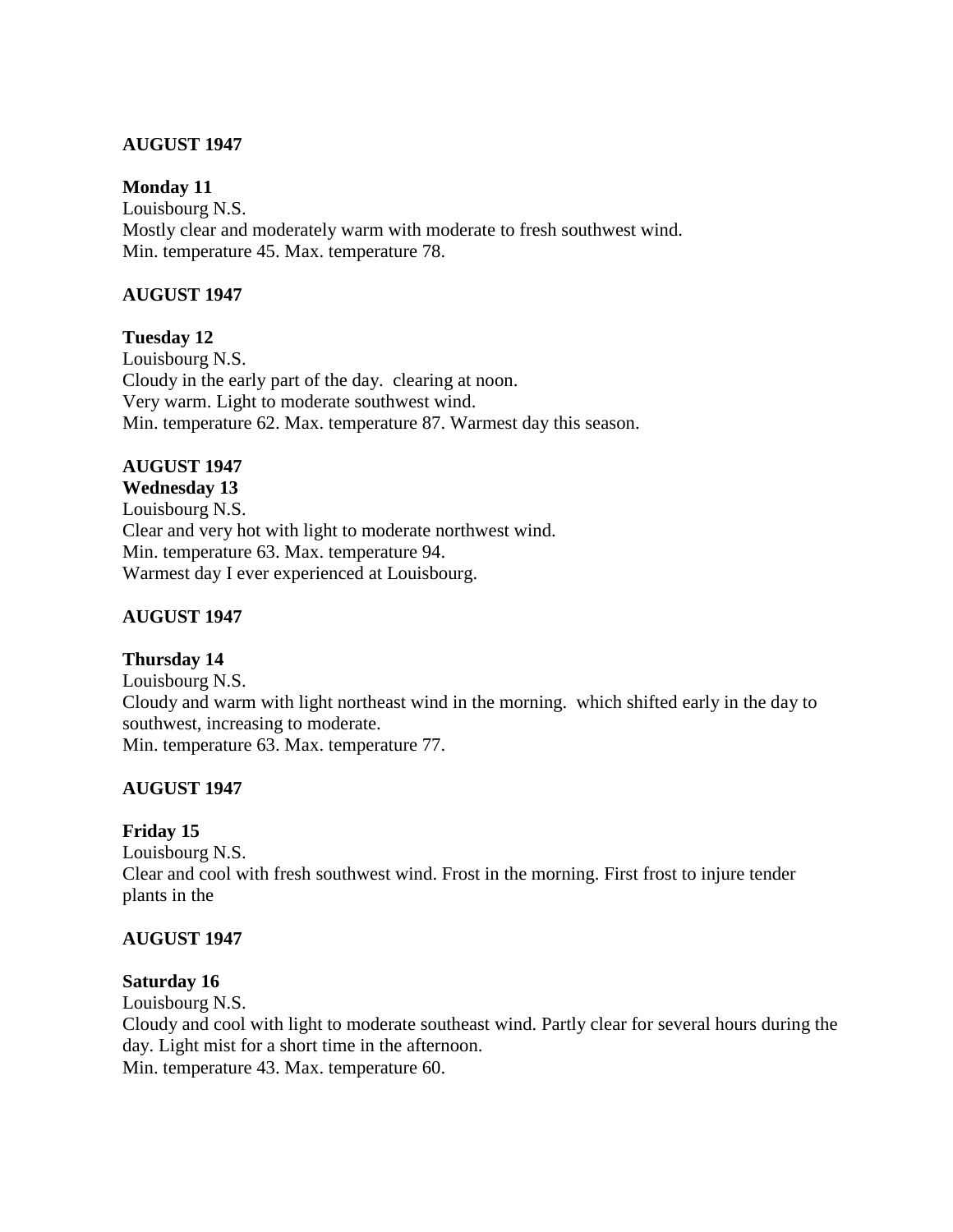#### Council Meeting

At 7:30 P.M. as a spectator, attended a regular meeting of the Town Council, held in the Town Office, with Mayor G.B. Hiltz, presiding.

Councillors present: Charles Bagnall, Lauchlin Mac Intyre, Earl Lewis, Edison Skinner and Charles Stacey. Others present were: D.F. Nicholson, Town Clerk and D.M. Johnston, Chief of Police.

## **AUGUST 1947**

**Sunday 17 [Blank pages to September 15]**

## **SEPTEMBER 1947**

## **Monday 15**

Louisbourg N.S.

Cloudy with a few light showers in the forenoon, which were followed by almost continuous light rain during the afternoon and evening, also showers during the night. Light to moderate variable winds and some fog. Rainfall  $\frac{3}{4}$  inch. Min. temperature 63. Max. temperature 71.

Drought Broken

The drought that has existed during the summer months.

# **SEPTEMBER 1947**

## **Tuesday 16** Louisbourg N.S. Cloudy in the morning, but clearing before noon. Clear and warm in the afternoon, becoming cloudy at night with some fog. Min. temperature 65. Max. temperature 77. A few showers of rain beginning at 10 P.M. Rainfall 1/8 inch.

# Drought Broken [Blank]

## **SEPTEMBER 1947**

# **Wednesday 17** Louisbourg N.S. Mostly clear and moderately warm with moderate to fresh winds. Min. temperature 50.Max. temperature 69.

Choir Practice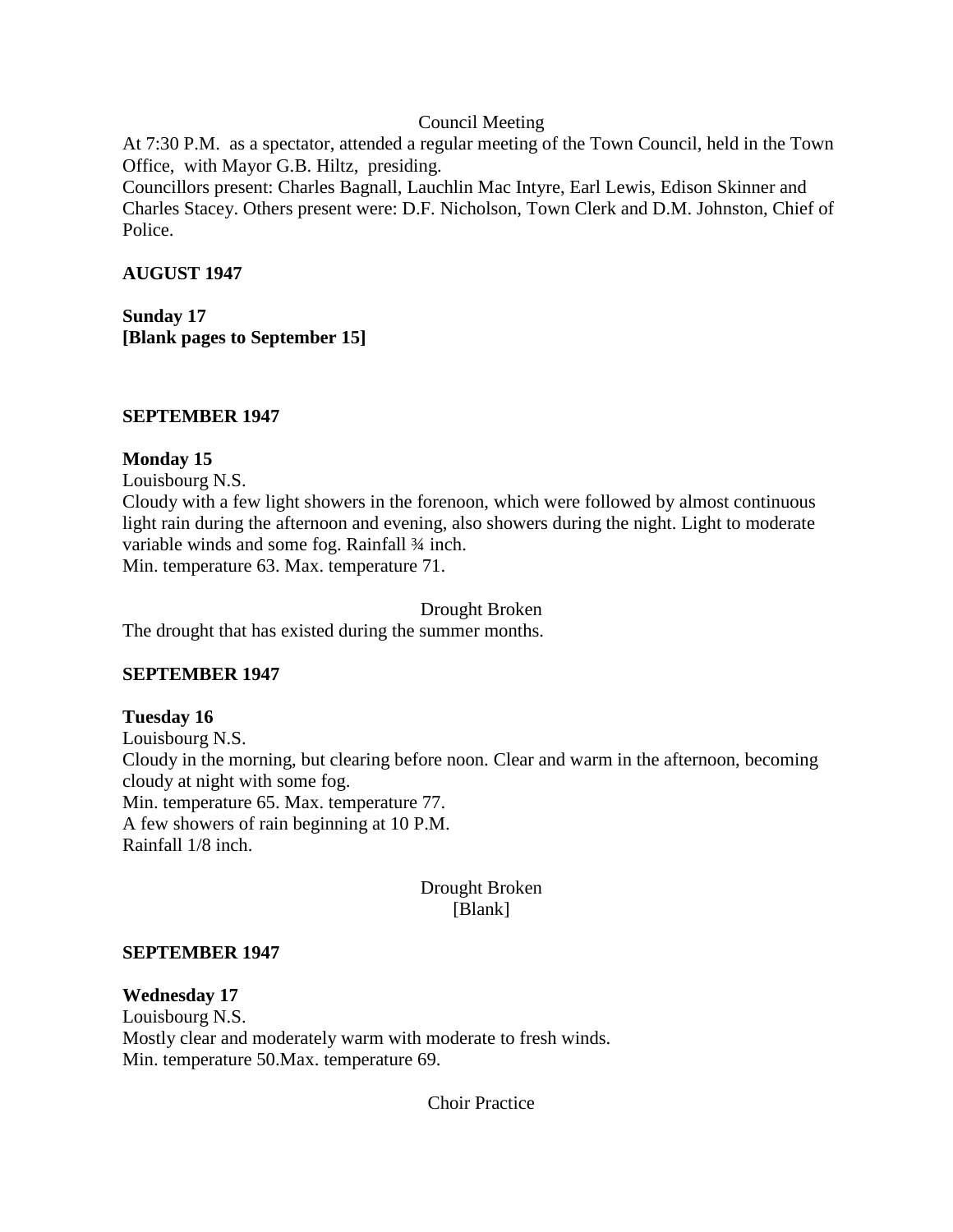At 8 P.M. in company with Emeline, attended and conducted choir practice in the First United Church.

# **SEPTEMBER 1947**

## **Thursday 18**

Louisbourg N.S. Clear and moderately cool with moderate to fresh northwest wind, which moderated in the afternoon. Min. temperature 44. Max. temperature 65.

## Arranging for Blind Drive

Mr. James who is in charge of the Sydney Branch of the Canadian Institute for the Blind came from Sydney by car with Dr. F. O'Neil in the afternoon. He came here for the purpose of arranging for the annual drive to raise funds for the Blind Institution. While in town he had supper with us before leaving for his home at Sydney, by Bus.

## **SEPTEMBER 1947**

## **Friday 19**

Louisbourg N.S.

Rain beginning in the morning and continuing until about noon. Partly clear during the late afternoon and evening. Rainfall 5/8 inch. Chilly with moderate northeast wind. Min. temperature 41. Max. temperature 50.

Went to Sydney

Went to Sydney by bus in the morning. Met Mr. Fudge at the Isle Royale sample room on my arrival at Sydney and gave him an order. At 1 P.M. had lunch with Mr. Fudge at the Isle Royale hotel. Left for home on the 4:30 P.M. Bus.

## **SEPTEMBER 1947**

## **Saturday 20**

Louisbourg N.S. Cool and mostly cloudy with occasional showers. Moderate to fresh northerly winds. Min. temperature 36. Max. temperature 51.

## **SEPTEMBER 1947**

**Sunday 21** Louisbourg N.S. Clear and cool with light to moderate winds. Mostly southwest . Min. temperature 43.Max. temperature 61.

Church Services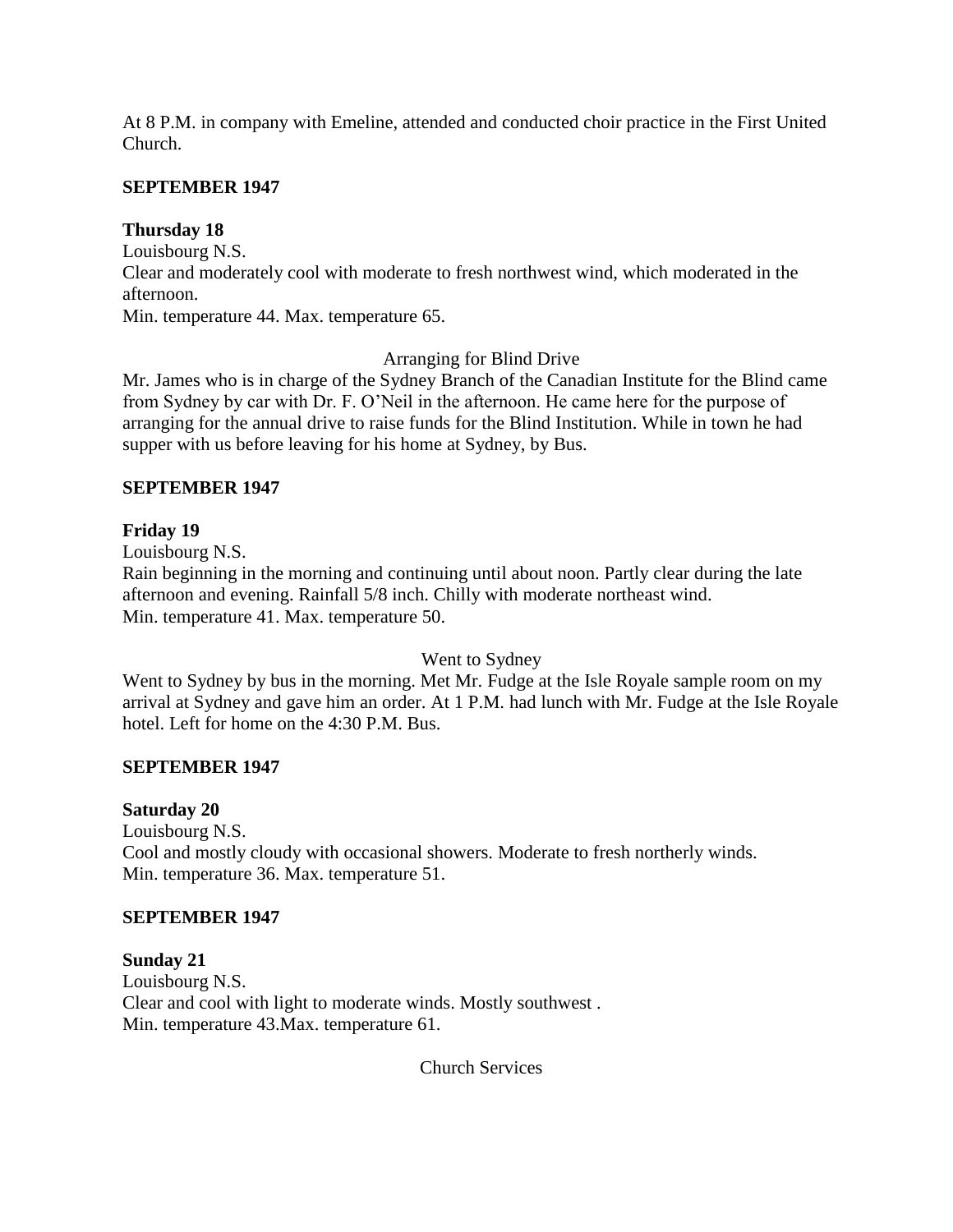At 11 A.M. and 7 P.M. in company with Emeline attended services in the First United Church where Rev. Elmer E Ashley B.A, B.D. was the preacher. Medium sized congregations at both services.

Choir attendance A.M. 11, P.M. 10.

## **SEPTEMBER 1947**

## **Monday 22**

Louisbourg N.S. Cloudy with fresh south to southwest winds. Partly clearing in the late forenoon. Cloudy during the greater part of the afternoon. Light showers beginning at about 10:15 P.M. Wind increasing. Min. temperature 54. Max. temperature 66. **SEPTEMBER 1947**

#### **Tuesday 23**

Louisbourg N.S.

Rain in the morning accompanied by moderate southwest gale. Cloud at about 10 A.M. with wind moderating and shifting to west and northwest, increasing to strong in the early afternoon. Min. temperature 41.Max. temperature 65. Rainfall: 3/8 inches.

#### **SEPTEMBER 1947**

#### **Wednesday 24**

Louisbourg N.S.

Clear and cool with fresh southwest wind. Frost in the morning. First frost to injure tender garden plants this season. Pumpkins and cucumbers killed. First ice formed in a coal hod in the backyard.

Min. temperature 28. Max. temperature 55.

## Choir Practice

At 8 P.M. in company with Emeline attended choir practice in the First United Church. Eleven persons present.

#### **SEPTEMBER 1947**

#### **Thursday 25**

Louisbourg N.S. Continuous light rain and mist until a late hour at night. Moderate southwest wind shifting to south and later to southeast and increasing to strong. Min. temperature 52. Max. temperature 58. Rainfall ¾ inch.

#### **SEPTEMBER 1947**

**Friday 26** Louisbourg N.S.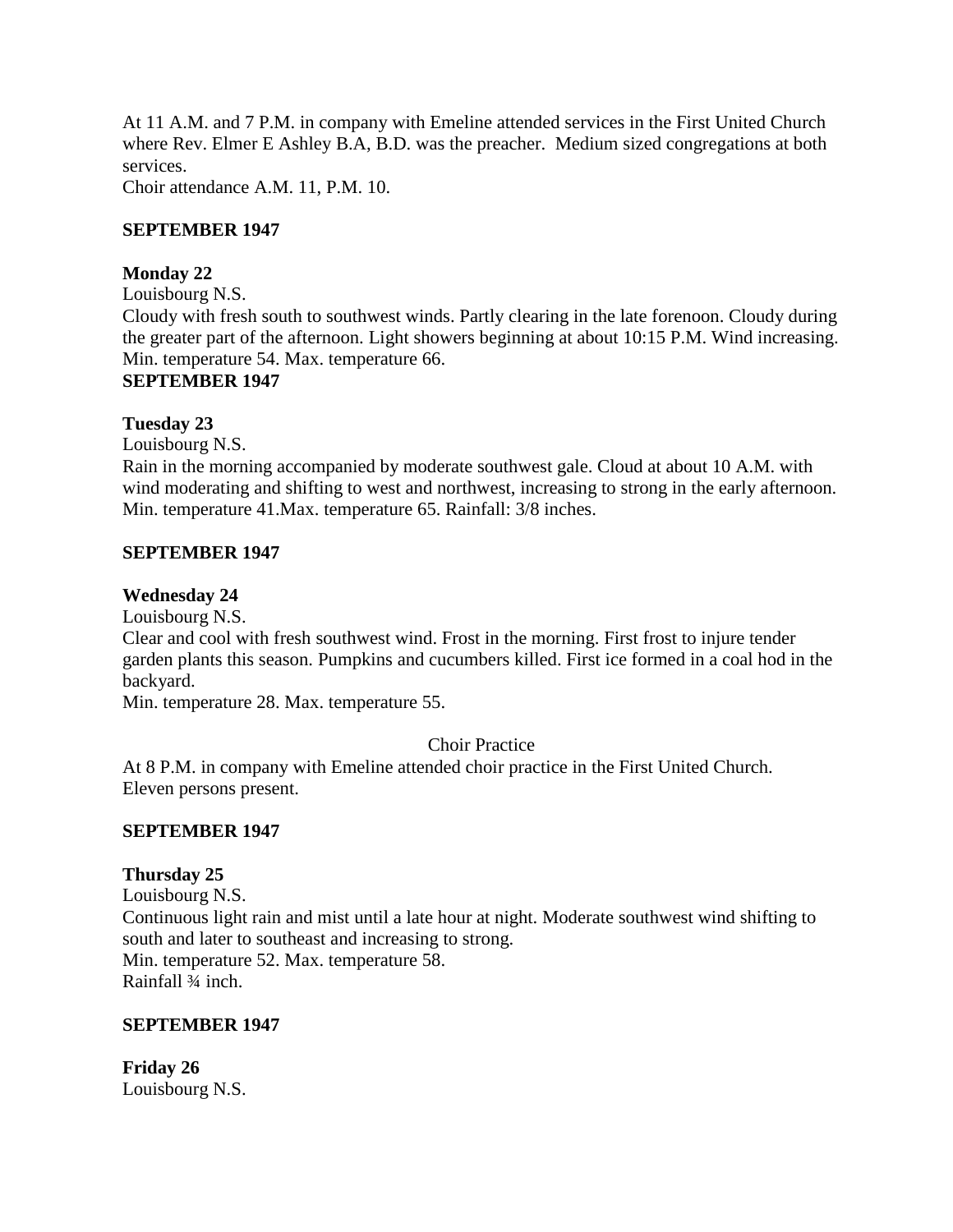Cloudy and cool with fresh northeast to north winds. Partly clear for a period during the noon hours.

Min. temperature 50. Max. temperature 58.

# **SEPTEMBER 1947**

# **Saturday 27**

Louisbourg N.S. [Blank]

#### **SEPTEMBER 1947 Sunday 28**

Louisbourg N.S.

Stormy. Rain squalls at intervals during the entire day with strong northerly winds, at times reaching gale force. Rain squalls with part snow in the forenoon. Sun shining through the clouds occasionally for short periods. Very disagreeable. Rainfall ¼ inch.

Min. temperature 40. Max. temperature 51.

# Church Services

At 11 A.M. and 7 P.M. in company with Emeline attended services in the First United Church. The annual Sunday Rally Day service was held at 11 A.M, and was led by Edward Levy, Superintendent of the Sunday school.

At 7 P.M. the annual Thank Offering Service of the Women's Missionary Society was held and was conducted by Mrs. William Hilchey, President of the Society. The speaker was Rev. Dr J.C.. MacDonald, Missionary to Trinidad, who is at present visiting at his former home, Sydney, N.S. Congregations were comparatively small at both services owing to the inclemency of the weather.

Choir attendance: A.M. 8 P.M. 11.

Rev. E.E. Ashley, the regular Pastor was absent from the pulpit today, being out of town.

# **SEPTEMBER 1947**

# **Monday 29**

Louisbourg N.S. Clear and cool with light west to southwest wind. An ideal autumn day. Frost in the morning, but not sufficiently heavy to injure the dahlias and other tender plants in the garden. Min. temperature 28. Max. temperature 52.

# **SEPTEMBER 1947**

# **Tuesday 30**

Louisbourg N.S. Clear and moderately warm with light southwest wind, becoming cloudy during the afternoon.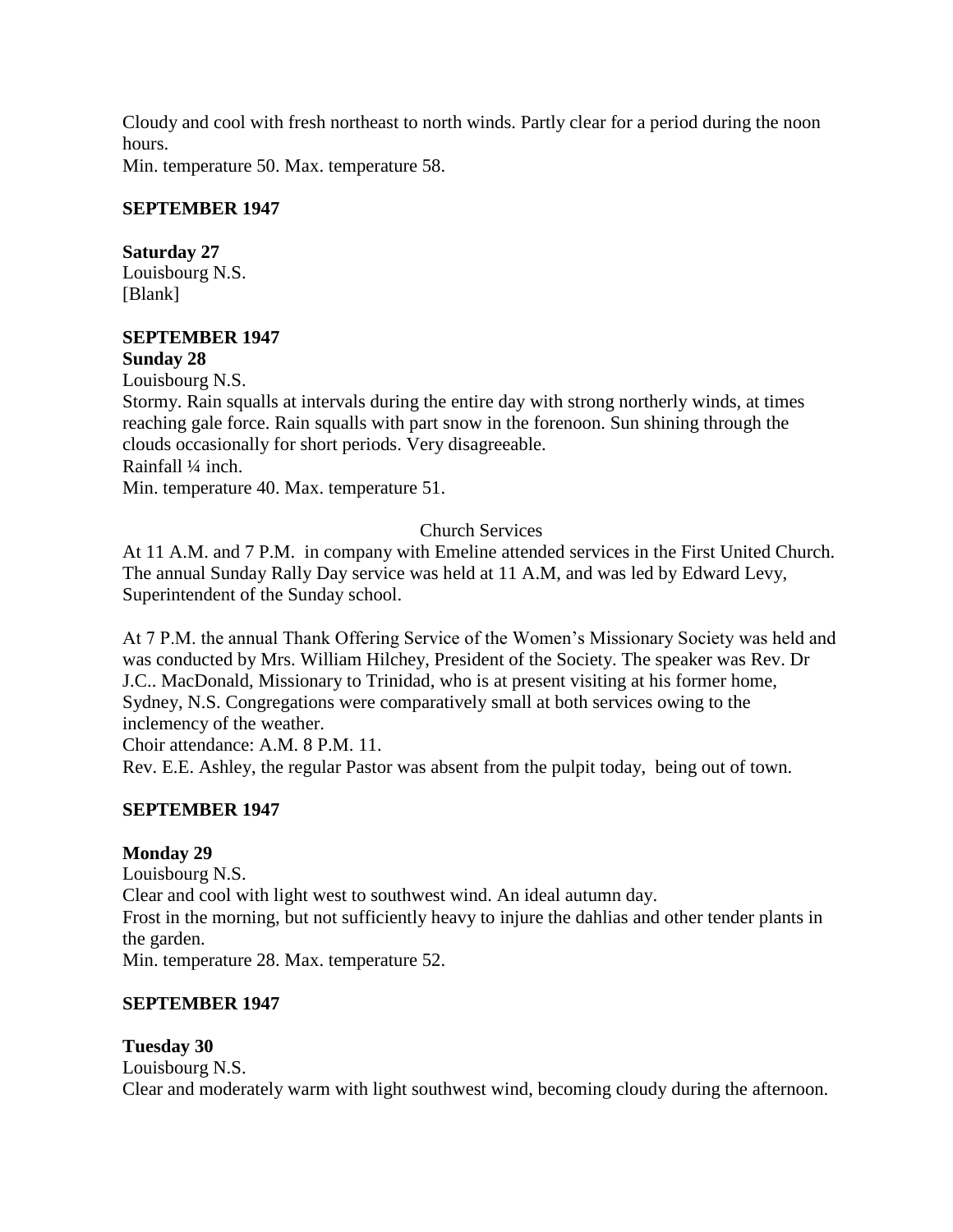Rain began to fall at 6:30 P.M. and continued during the night. Light frost in the early morning. Min. temperature 32. max. temperature 60.

## **OCTOBER 1947**

## **Wednesday 1**

Louisbourg N.S. Cloudy, becoming party during the noon hours. Light to moderate northwest to west winds. Heavy rain of last night ceased at about 6:30 A.M. Rainfall of last night 2 inches. Heaviest rain since June 10, 1947. Min. temperature 45. Max. temperature 59.

## Choir Practice

At 8 P.M. in company with Emeline attended and conducted choir practice in the First United Church.

## **OCTOBER 1947**

## **Thursday 3**

Louisbourg N.S. Clear and cool with fresh northwest wind. Min. temperature 30. Max. temperature 50. Frost during the night.

# **OCTOBER 1947**

## **Friday 3**

Louisbourg N.S. Clear during the forenoon, mostly cloudy in the afternoon and evening. Clear during the night. Frost in the morning. Min. temperature 28. Max. temperature 52.

Preparatory Service

At 7:30 P.M. attended quarterly Preparatory service in the First United Church, which was conducted by Rev. Elmer E. Ashley.

## **OCTOBER 1947**

## **Saturday 4**

Louisbourg N.S. Clear and cool with light variable winds. A prefect autumn day. Frost in the morning. Min. temperature 28. Max. temperature 53.

Frost

Frost of last night slightly damaged the dahlias in the garden. First frost to cause any injury this season.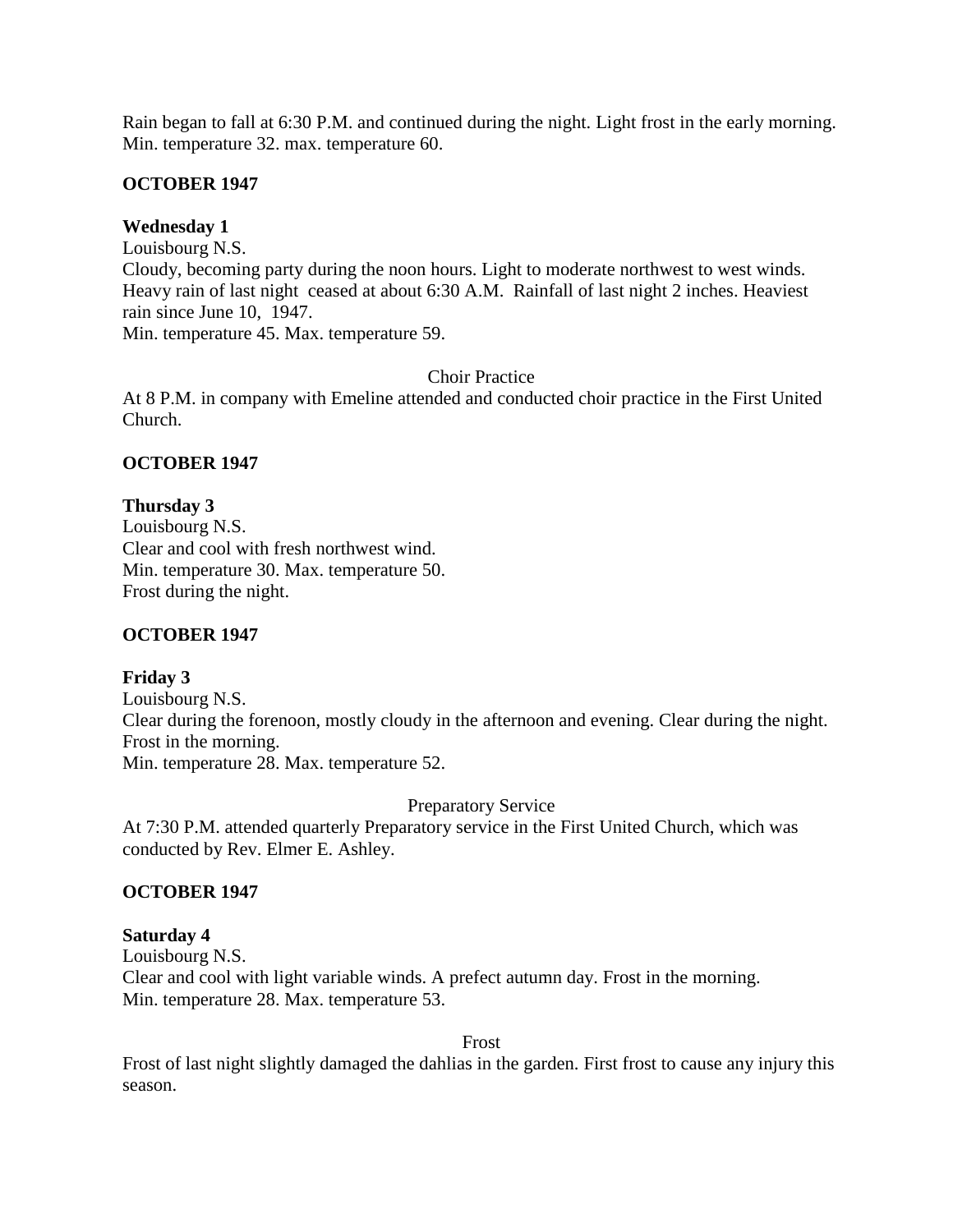## Constructing Drain

During my spare moments, as a member of the Parks Committee, I have been superintending the construction of a drain at the Athlete Field. Fred Kelly and Lauchlin MacKinnon are employed in the work of digging the drain, which began on Thursday of this week.

## **OCTOBER 1947**

## **Sunday 5**

Louisbourg N.S. Clear and moderately warm with light to moderate southwest wind. A very delightful day. Min. temperature 38. Max. temperature 64.

# Church Services

At 11 A.M. and 7 P.M. in company with Emeline, attended services in the First United Church where Rev. Elmer E. Ashley B.A. B.D. was the preacher. The communion of the Lord's Supper was dispensed at the morning. Comparatively small attendance at both of the services. Choir attendance A.M. 6 P.M. 11.

## **OCTOBER 1947**

## **Monday 6**

Louisbourg N.S. Clear and warm with light to moderate west and southwest winds. Cloudy with some fog in the evening. An ideal day. Min. temperature 48.Max. temperature 70.

# **OCTOBER 1947**

## **Tuesday 7**

Clear and warm with light southwest wind. A delightful autumn day. Min. temperature 48. Max. temperature 73.

## Funeral at Gabarus

In company with Emeline, attended the funeral of the late James Bagnal, at Gabarus. We engaged Charles Stacey to drive us to Gabarus. A.W. Stacey was also a passenger. Left here at about 12:30 P.M. and arrived at Gabarus one hour later.

The funeral took place with a brief service at the house at 2:30 P.M. followed by service in the United Church at 3 P.M. The service was conducted at the house, church and grave by Rev. J.N.. MacLean. On the invitation of the choir leader, A.W. Stacey and I occupied seats in the choir. After the service, Emeline and I visited the home of Mrs. Christine MacKillop, where we had supper before leaving for home at about 5:45 P.M. The Stacey's had supper at the home of A.W. Stacey's aunt. We arrived home at about 6:50 P.M.

# **OCTOBER 1947**

**Wednesday 8**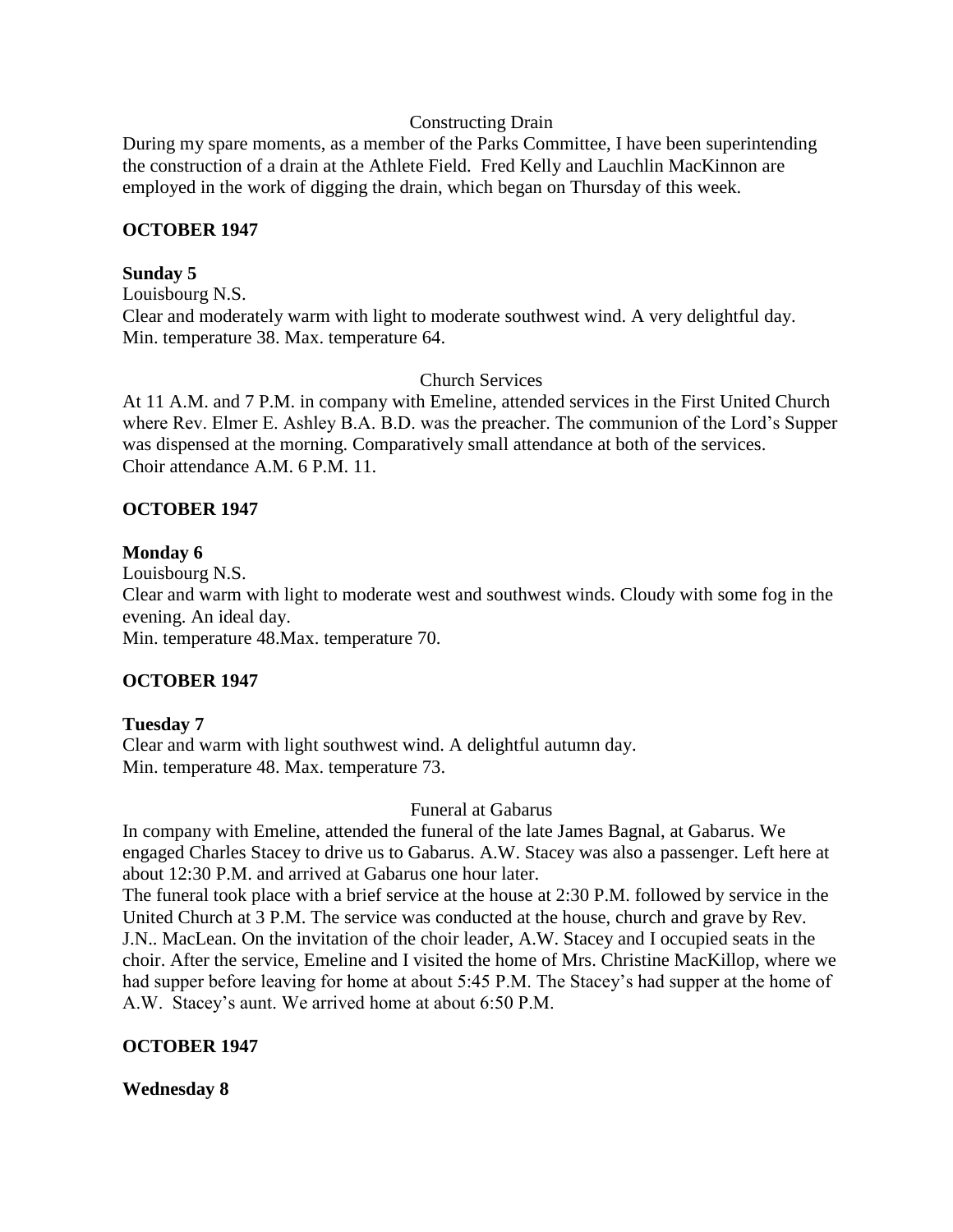Louisbourg N.S.

Cloudy and foggy in the early part of the day. Cleared in the late forenoon. Clear and warm during the afternoon. Light rain began to fall at about 9:45 P.M. Min. temperature 45. Max. temperature 67.

## Choir Practice

At 8 P.M. in company with Emeline attended and conducted choir practice in the First United Church.

## **OCTOBER 1947**

## **Thursday 9**

Louisbourg N.S.

Cloudy in the morning but clearing early in the day. Light rain in the early morning. Cool with moderate to fresh north and northeast winds. Rainfall about  $\frac{1}{4}$  inch. Min. temperature 42. Max. temperature 56.

## Arrived From Sydney

The Tug "Canso" arrived in the early part of the night from two scows in tow, preparatory to dredging around the Dominion coal company's docks. The Dredge P.W.D. No. 15 is expected to arrive in a day or two from Sydney, where she has been for the past two months engaged in dredging around the Steel and Coal Company's dock .

## **OCTOBER 1947**

## **Friday 10**

Louisbourg N.S. Clear and cool with light to moderate northwest wind. Partly cloudy in the afternoon. Min. temperature 37. Max. temperature 56.

## Arrived for Visit

Mr. and Mrs. Clifford Huntington of Salmon River, arrived on the evening bus from Sydney, for the purpose of making a visit to us over the weekend.

## Death of Mrs. Roderick MacIntyre

Mrs. Roderick MacIntyre was found dead in her home on Commercial Street, by her husband at about 11:45 A.M. today. Mr. MacIntyre, who is engaged in fishing out of this port left home enroute to the fishing grounds at about 4 A.M. At that time Mrs. MacIntyre appeared to be in her usual health, which for the past year has not been good.

## **OCTOBER 1947**

## **Saturday 11**

Louisbourg N.S.

Cool and mostly cloudy with light variable winds. Mostly northwest. Light shower of rain at 1 P.M.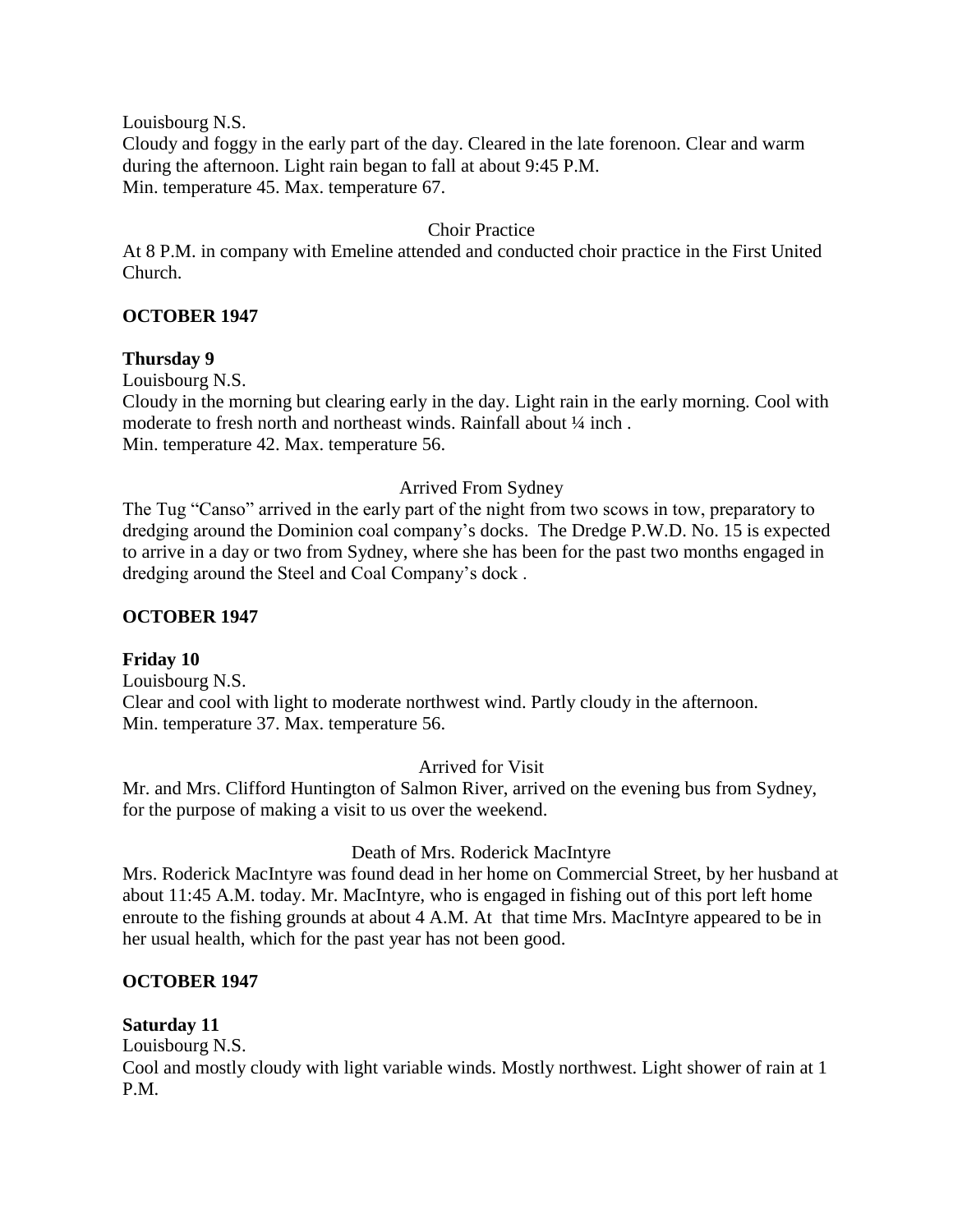Min. temperature 38. Max. temperature 56.

## Arrived from Sydney

Public works Department Dredge No. 15 arrived last night from Sydney for the purpose of dredging the Coal Company's docks at this port.

## **OCTOBER 1947**

## **Sunday 12**

Louisbourg N.S. Thanksgiving Day Clear and cool with light southwest wind. An ideal autumn day. Min. temperature 36 Max. temperature 58.

## Church Services

At 11 A.M. and 7 P.M. in company with Emeline, Clifford and Maria, attended services in the First United Church where Rev. Elmer E. Ashley B.A., B.D. was the preacher. Choir attendance A.M. [Blank] and P.M. 10.

#### Funeral

At 1:30 P.M. in company with Emeline and Maria, attended the funeral for the late Mrs. Roddie MacIntyre held in Presbyterian Church. Services in the church and at the grave were conducted by Rev. Guergis, Pastor of the Presbyterian churches at Mira Ferry, Catalone and Louisourg. Burial took place in [Blank] Cemetery. Funeral in charge of D.M. Johnston, Funeral Director of this town.

## **OCTOBER 1947**

## **Monday 13**

Louisbourg N.S. Thanksgiving Day Clear and moderately warm with light to moderate southwest wind, increasing to fresh in the afternoon.

Min. temperature 44. Max. temperature 58.

## **OCTOBER 1947**

## **Tuesday 14**

Louisbourg N.S.

Clear and mild in the morning, becoming cloudy early in the forenoon. Heavy showers of rain from about 10 A.M. until noon. Cleared shortly after noon and continued mostly clear during the remainder of the day. Fresh southwest wind shifting to northwest at noon and moderated in the evening. Rainfall about  $\frac{1}{4}$  inch.

Min. temperature 44. Max. temperature 60.

## Left for Home

Clifford and Maria who have been our guests since last Friday evening left for home by taxi at about 12:45 P.M. I engaged Harold MacQueen with his taxi to drive them home.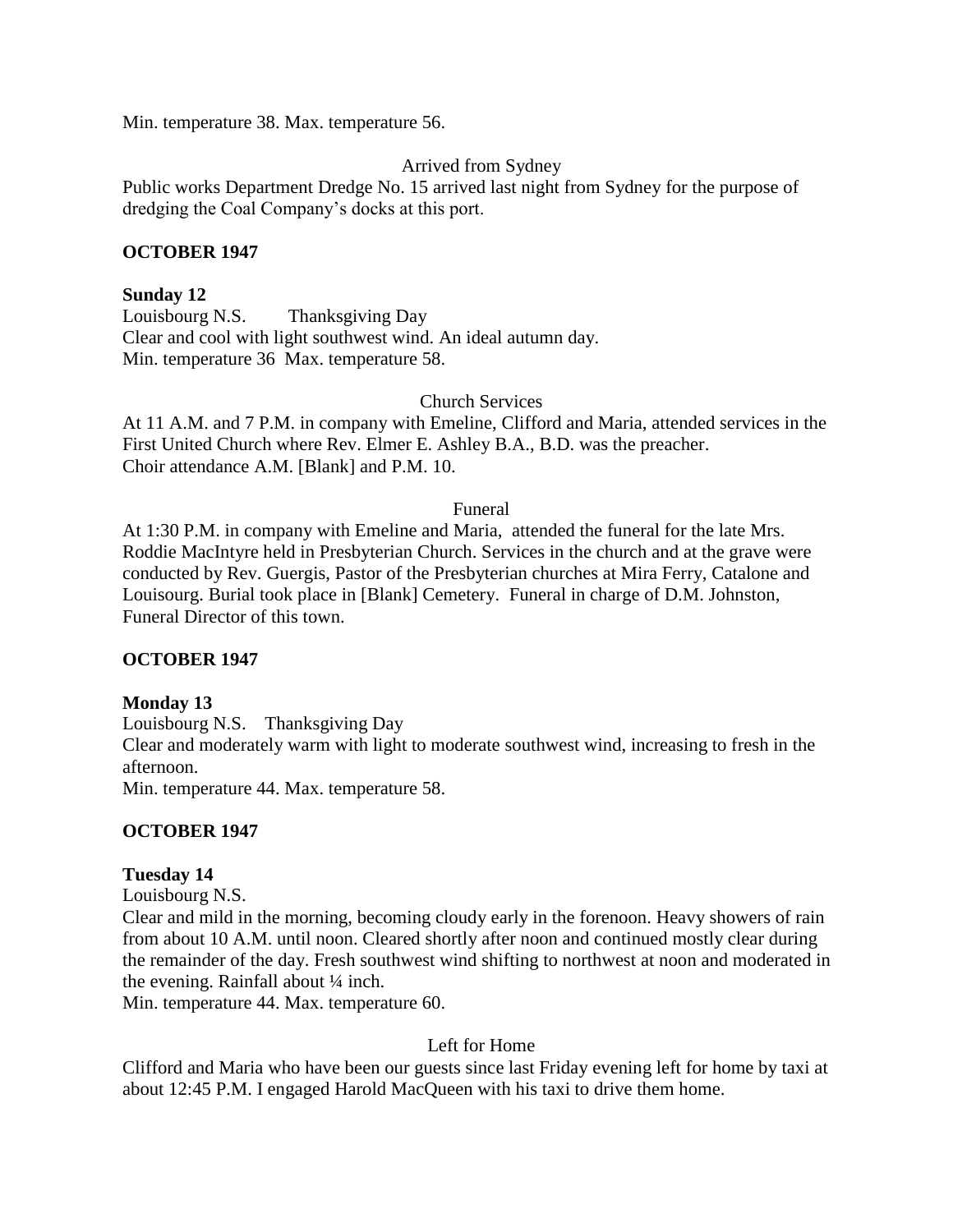Emeline and Lila accompanied them.

## **OCTOBER 1947**

## **Wednesday 15**

Louisbourg N.S. Clear with moderate northeast to north winds, which became light and variable in the afternoon. An ideal autumn day.

Min. temperature 36. Max. temperature 56.

## Meeting of Racing Committee

At 7 P.M. attended a meeting of the Fishermen's Regatta Committee. Meeting held for the purpose of passing for payment, a few outstanding bills contracted previous to the Regatta held on Louisbourg harbor on July 1, 1947. Meeting held in the Navy League Hostel with the following persons present: G.B. Hiltz (Mayor) Chairman, M..S. Huntington, Vice-Chairman Alister Mac Donald, Secretary William Stewart, Treasurer A.W. Stacey and Sherman O'Hara.

## Choir Practice

At 8 P.M. in company with Emeline, attended and conducted choir practice in the First United Church. 9 persons present. Held a very short session owing the chilly condition of the church.

## **OCTOBER 1947**

**Thursday 16** Louisbourg N.S. Clear and moderately warm with light southwest wind. A perfect autumn day. Min. temperature 38. Max. temperature 63.

## **OCTOBER 1947**

## **Friday 17**

Louisbourg N.S. Clear and moderately warm with moderate to fresh westerly wind. Cloudy during the night. Min. temperature 37. Max. temperature 68.

## Death of Malcolm MacLeod

The death of Malcolm MacLeod of this town occurred at the General Hospital, Glace Bay at about 10 A..M. today.

## **OCTOBER 1947**

## **Saturday 18**

Louisbourg N.S,

Light rainfall amounting to about 1/4 in the early morning. Cloudy and mild during the day with light winds mostly easterly.

Min. temperature 47. Max. temperature 53.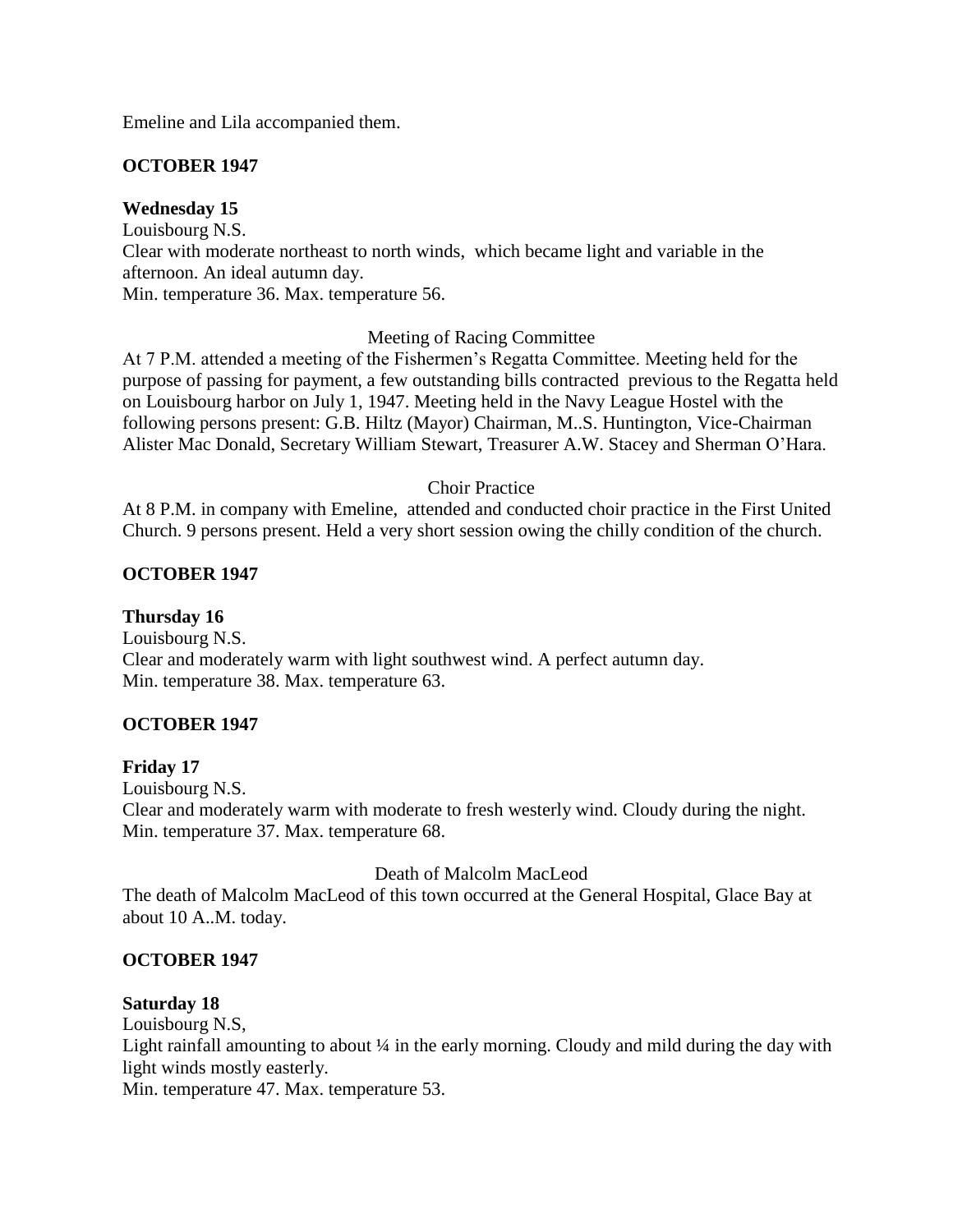#### **OCTOBER 1947**

#### **Sunday 19**

Louisbourg N.S. Cloudy with light southwest wind. Misty and foggy during the afternoon and night. Min. temperature 48. Max. temperature 57.

#### Church Services

At 11 A.M. and 7 P.M., in company with Emeline, attended services in the First United Church where Rev. Elmer E. Ashley B.A., B.D. was the preacher. Congregation small in the morning, medium in the evening. Choir attendance: A.M. 12 P.M. 13.

Immediately after the close of the evening service, Emeline and I visited the home of the late Malcolm MacLeod. The funeral of the late Malcolm Mac Leod, is to be held on tomorrow afternoon, with service in the First United Church at 2 P.M.

## Death of Mrs. Frank Moore

The death of Mrs. Frank Moore of Westmount, Sydney occurred in the City Hospital, Sydney today after an illness of about one year. Mrs. Moore, who before her marriage was Miss Lelia Weatherbe.

#### **OCTOBER 1947**

#### **Monday 20**

Louisbourg N.S. Light rain in the early morning, followed by a few light showers in the forenoon. Clear and warm in the afternoon, cool at night. Min. temperature 40. Max. temperature 68.

#### Funeral

At 1:30 P.M. attended the funeral of the late Malcolm MacLeod, which took place from his late residence, Strathcona Street to the First United Church and from thence to [Blank] on Clarke's Road. Service at the house was conducted by Rev. Elmer E. Ashley, at the church by Rev. Elmer E. Ashley, assisted by Rev. MacMillan of the United Church, New Waterford and Rev. Turner of St. Bartholomew's Anglican Church of this town. About 40 members of the Canadian Legion, of which the late Mr. MacLeod was a member attended in a body and escorted the remains to [blank]

#### **OCTOBER 1947**

#### **Tuesday 21**

Louisbourg N.S.

Cloudy with sun shining through occasionally in the forenoon. A few light showers during the early part of the day. Clear and cool in the afternoon with showers in the evening. Wind southwest in the morning shifting to northwest and increasing to fresh.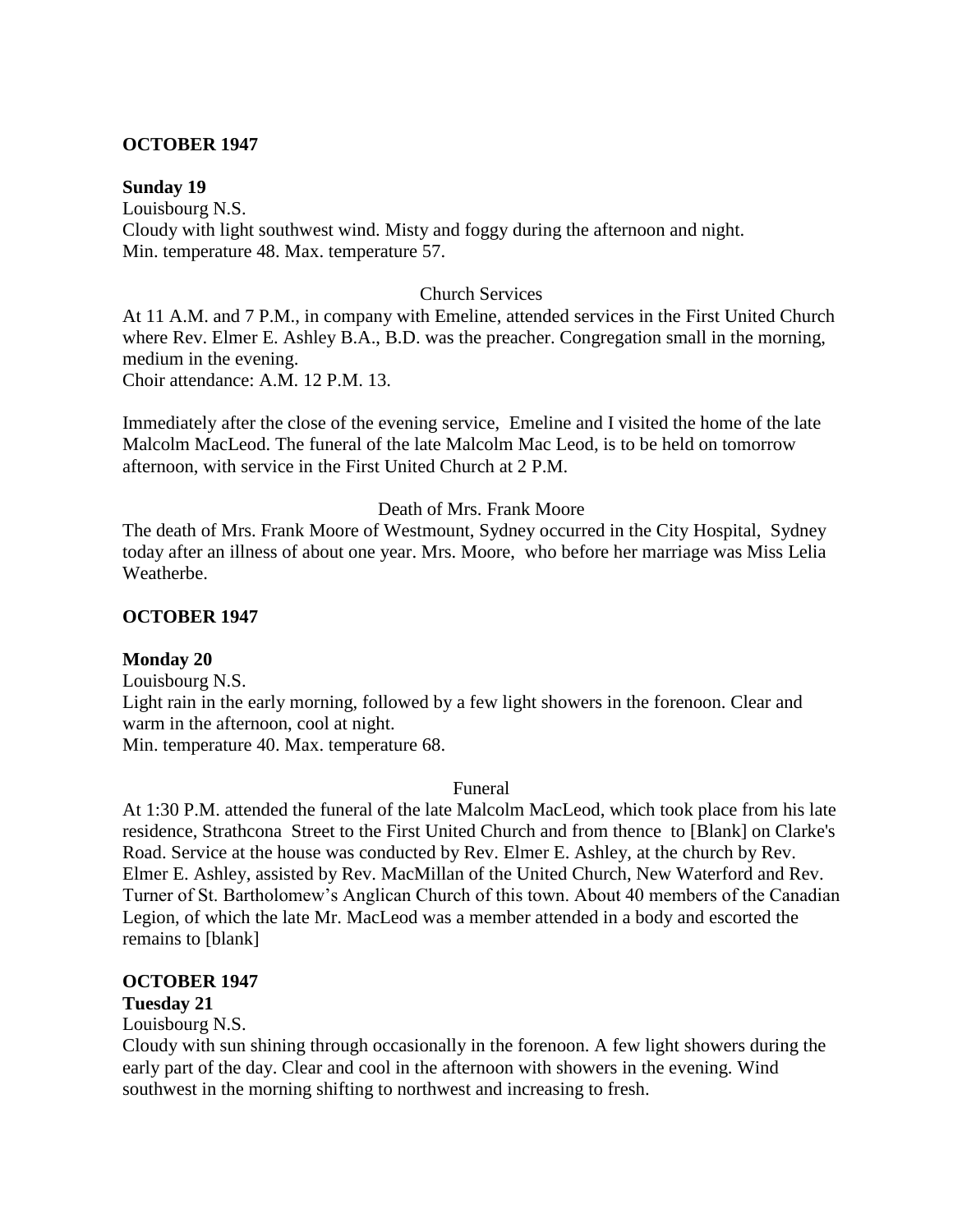Min. temperature 38. Max. temperature 54.

# Ditch Finished

Fred Kelly, Lauchlin Mac Kinnon and, during the last few days, Teddie Mac Innis, whom I have been superintending in the construction of a ditch for the purpose of draining at the Athlete Field, finished the evacuation work this afternoon.

## **OCTOBER 1947**

## **Wednesday 22**

Louisbourg N.S. Clear and cool with a few rain squalls in the forenoon. Fresh to strong northwest wind which moderated in the evening. Min. temperature 40. Max. temperature 49.

## Choir Practice

At 8 P.M. in company with Emeline, attended and conducted choir practice in the First United Church. Only five persons present.

## **OCTOBER 1947**

## **Thursday 23**

Louisbourg N.S.

Cool and mostly clear with fresh to strong southwest wind, increasing during the night. Min. temperature 38. Max. temperature 56.

## **OCTOBER 1947**

# **Friday 24**

Louisbourg N.S.

Chilly and mostly cloudy, with fresh to strong northwest wind, sometimes reaching gale force. A few light snow and hail squalls, but not sufficient to be noticeable on the ground . Min. temperature 32. Max. temperature 50.

# **OCTOBER 1947**

## **Saturday 25**

Louisbourg N.S. Cool and partly cloudy with moderate to fresh westerly winds. Min. temperature 24. Max. temperature 50.

## Heavy Frost

Frost of last night totally destroyed the dahlias and other tender plants in the garden. While the plants were slightly injured by previous frosts, this was the first killing frost this season.

# **OCTOBER 1947**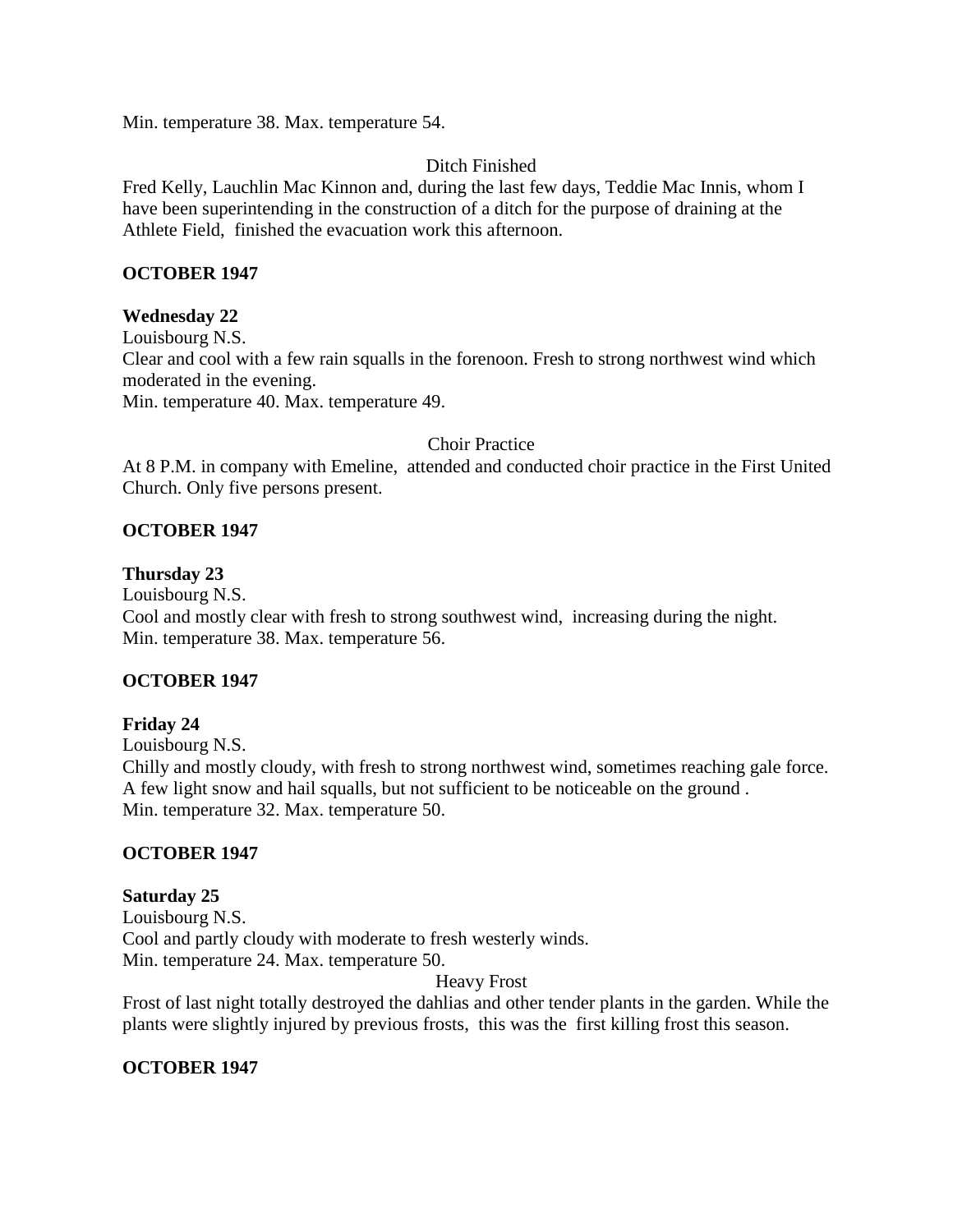#### **Sunday 26**

Louisbourg N.S. Clear and cool with light westerly winds. Min. temperature 27. Max. temperature 50.

## Church Services

At 11 A.M. and 7 P.M. in company with Emeline, attended services in the First United Church where Rev. Elmer E. Ashley B.A., B.D. was the preacher. Choir attendance 12 at each service.

## Congregational Meeting

Immediately after the close of the evening service in the First United Church, a meeting of the congregations was held. Meeting called for the purpose of dealing with resignation of Rev. Elmer E. Ashley B.A., B.D. who intends leaving here shortly to take up the pastorate of a United Church at St. Catherine's, Ontario.

## **OCTOBER 1947**

**Monday 27** Louisbourg N.S. Cool and mostly cloudy, clearing at night. Light west and northwest winds. Min. temperature 28. Max. temperature 52.

## **OCTOBER 1947**

**Tuesday 28** Louisbourg N.S. Clear and moderately cool with light west and southwest winds. Min. temperature 30. Max. temperature 59. A perfect autumn day.

> Death of John Kehoe [Blank]

**OCTOBER 1947**

**Wednesday 29** Louisbourg N.S. Cool and mostly clear with light northwest wind. An ideal day. Min. temperature 32. Max. temperature 53.

Choir Practice

At 8 P.M. in company with Emeline, attended and conducted choir practice in the First United Church. 8 persons present.

## **OCTOBER 1947**

**Thursday 30**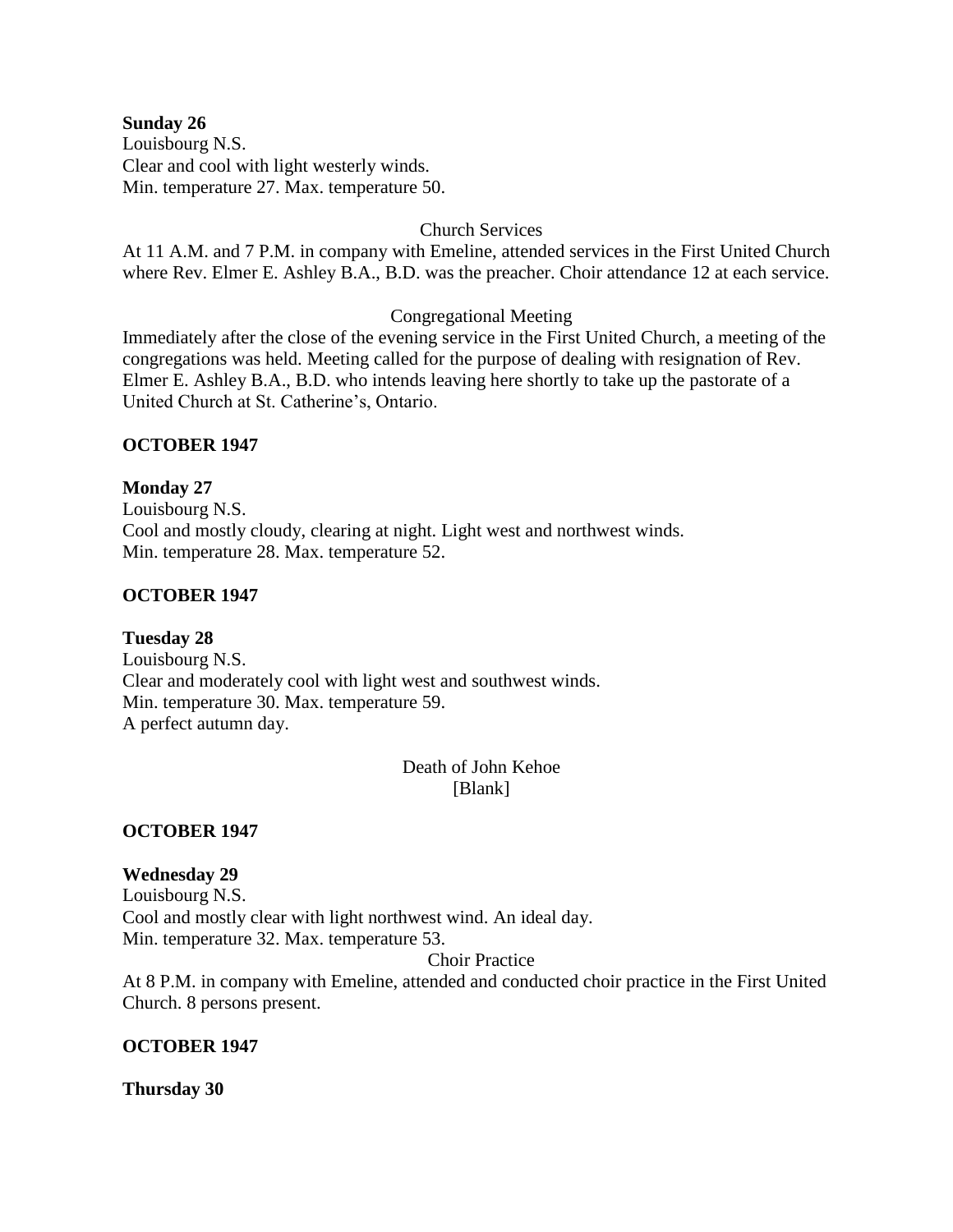Louisbourg N.S. Cool and mostly clear with moderate north and northeast winds. Min. temperature 23. Max. temperature 46.

## **OCTOBER 1947**

**Friday 31** Louisbourg N.S. Cool and mostly cloudy with moderate to fresh northeast wind. Min. temperature 35. Max. temperature 43.

> Death of John N. MacDonald [Blank]

## **NOVEMBER 1947**

## **Saturday 1**

Louisbourg N.S. Cool and cloudy with the sun shining through occasionally. Moderate to fresh northeast wind moderating in the late afternoon. Min. temperature 34. Max. temperature 46.

## **NOVEMBER 1947**

# **Sunday 2**

Louisbourg N.S. Clear and cool with light westerly winds. Min. temperature 29. Max. temperature 48. An ideal day.

Church Services

At 11 A.M. and 7 P.M. in company with Emeline, attended services in the First United Church, where Rev. Elmer E. Ashley B.A., B.D. was the preacher. Comparatively small congregations at both services. Church attendance: A.M. 11, P.M. 12.

At the close of the evening service, attended a meeting of the Session and Board of Stewards held for the purpose of arranging for a presentation to be made to Rev. Elmer E. Ashley, who is ending the pastorate of this church on next Sunday.

At about 8:30 P.M. in company with Emeline visited the home of the late John. N. MacDonald who [blank] A brief service was held by Rev. Elmer E. Ashley. The funeral of the late Mr. Mac Donald is to be held tomorrow at 2 P.M.

# **NOVEMBER 1947**

# **Monday 3**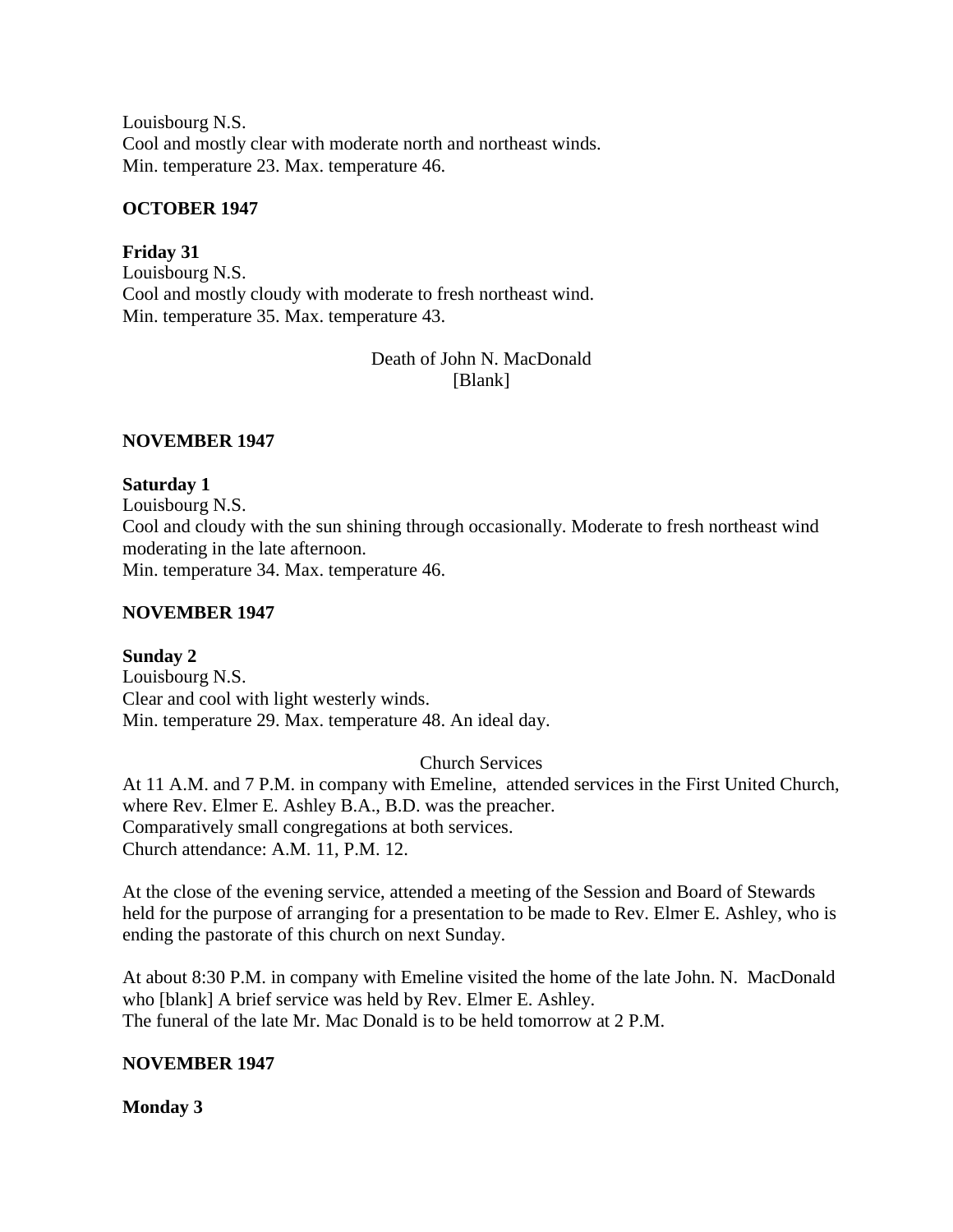Louisbourg N.S. Clear and cool with light northwest wind. Min. temperature 27. Max. temperature 48.

## Funeral

At 2 P.M. attended the funeral of the late John N. MacDonald which took place from his late residence to the First United Church. Services at the house, church and graveside were conducted by Rev. Elmer E. Ashley B.A. B.D. Burial took place in Catalone Cemetery. Funeral in charge of D.M. Johnston, Funeral Director of this town, and was very largely attended.

# Sugar Rationing Lifted

It was announced over the radio this morning, as well as in the newspapers of today that the rationing of sugar was no longer in effect. Sugar rationings in Canada began in August 1942. **NOVEMBER 1947**

## **Tuesday 4** Louisbourg N.S. Clear and cool with light to moderate northwest wind. An ideal autumn day. Min. temperature 25. Max. temperature 51.

## **NOVEMBER 1947**

**Wednesday 5** Louisbourg N.S. Clear and cool with light northeast wind. Min. temperature 32. Max. temperature 50.

Choir Practice

At 8 P.M. in company with Emeline, attended and conducted choir practice in the First United Church.

Death of Mrs. Ashley, Sr.

Rev. Elmer E. Ashley, Pastor of the First United Church, received word today that his mother had died at her home at Alberton, Prince Edward Island. Mr. Ashley was to have left here on next Monday, for the purpose of taking up his new charge, Westminster United Church, St. Catherine's, Ontario. According to an announcement made at the service last Sunday, he was to terminate his pastorate of the First United Church on next Sunday November the 9<sup>th.</sup>

## **NOVEMBER 1947**

**Thursday 6** Louisbourg N.S. Cool and mostly cloudy with light to moderate northeast wind. Min. temperature 30. Max. temperature 46.

Leaves for Alberton, P.E.I.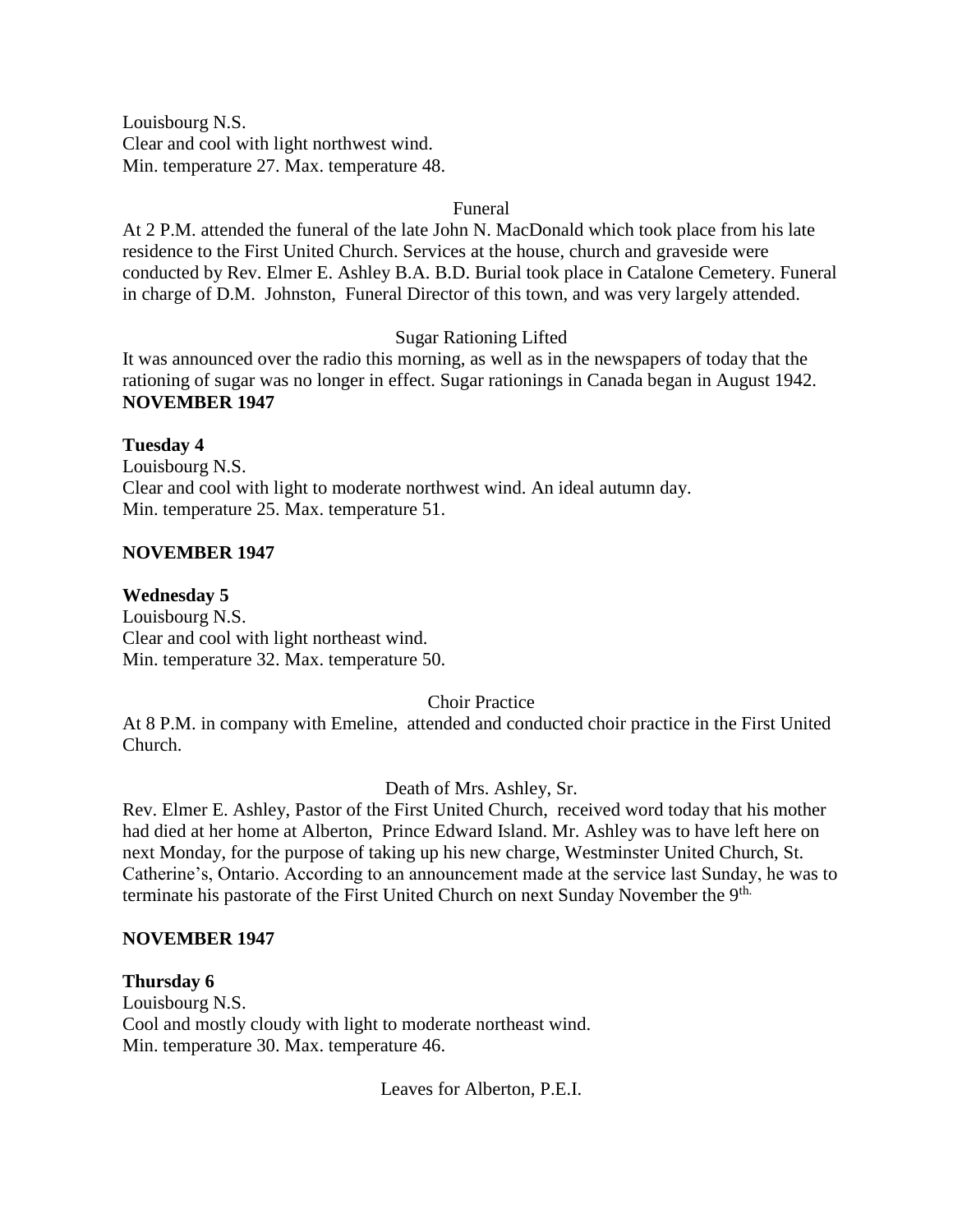Rev. Elmer E. Ashley. B.A. B.D. .Pastor of the First United Church, this town, left for his former home at Alberton, Prince Edward Island, for the purpose of attending his mother's funeral, which is to take place on Saturday next. Mr. Ashley intended preaching his farewell sermon on next Sunday, Nov 9, but owing to his being called away on account of his mother's death, he will not return but shall on his way to his new charge at St. Catherine's, Ontario. Mrs. Ashley and daughter, Mary Jane, intend leaving here on next Monday Nov. 10, and shall join Mr. Ashley at Sackville, N.B. next Tuesday on this return from his former home at Alberton. Mr. Ashley was in charge of the First United Church congregation at Louisbourg for slightly more than three years, having been inducted in to the pastorate on Nov. 3, 1947.

# **NOVEMBER 1947**

**Friday 7**

Louisbourg N.S. Cool and clear with moderate to fresh northeast wind. Min. temperature 30. Max. temperature 41.

## **NOVEMBER 1947**

**Saturday 8**

Louisbourg N.S. Cool and remarkably clear with light to moderate east to southeast winds. Min. temperature 26. Max. temperature 44.

## **NOVEMBER 1947**

**Sunday 9** Louisbourg N.S. Cloudy and chilly with moderate to fresh southeast wind. Min. temperature 35. Max. temperature 43.

## Church Services

At 11 A.M. and 7 P.M., in company with Emeline, attended services in the First United Church. At 11 A.M., the service was conducted by Miss M. Mac Bride. In the evening the service was in charge of Mr. A.W.. Stacey, Elder of this congregation. Miss A. Adams gave an illustrated lecture during the service. Congregation small in the morning, but fairly large in the evening. Choir attendance 11 A.M. 6 , 7 P.M. 8.

Miss Mac Bride and Miss Adams whom I understand are secretaries of the Religious Education Council arrived here last evening from Sydney for the purpose of conducting, or assisting at today's services.

# **NOVEMBER 1947**

# **Monday 10**

Rain and drizzle lasting from early morning until late at night. Chilly with moderate to fresh northeast wind. Rainfall ¼ inch.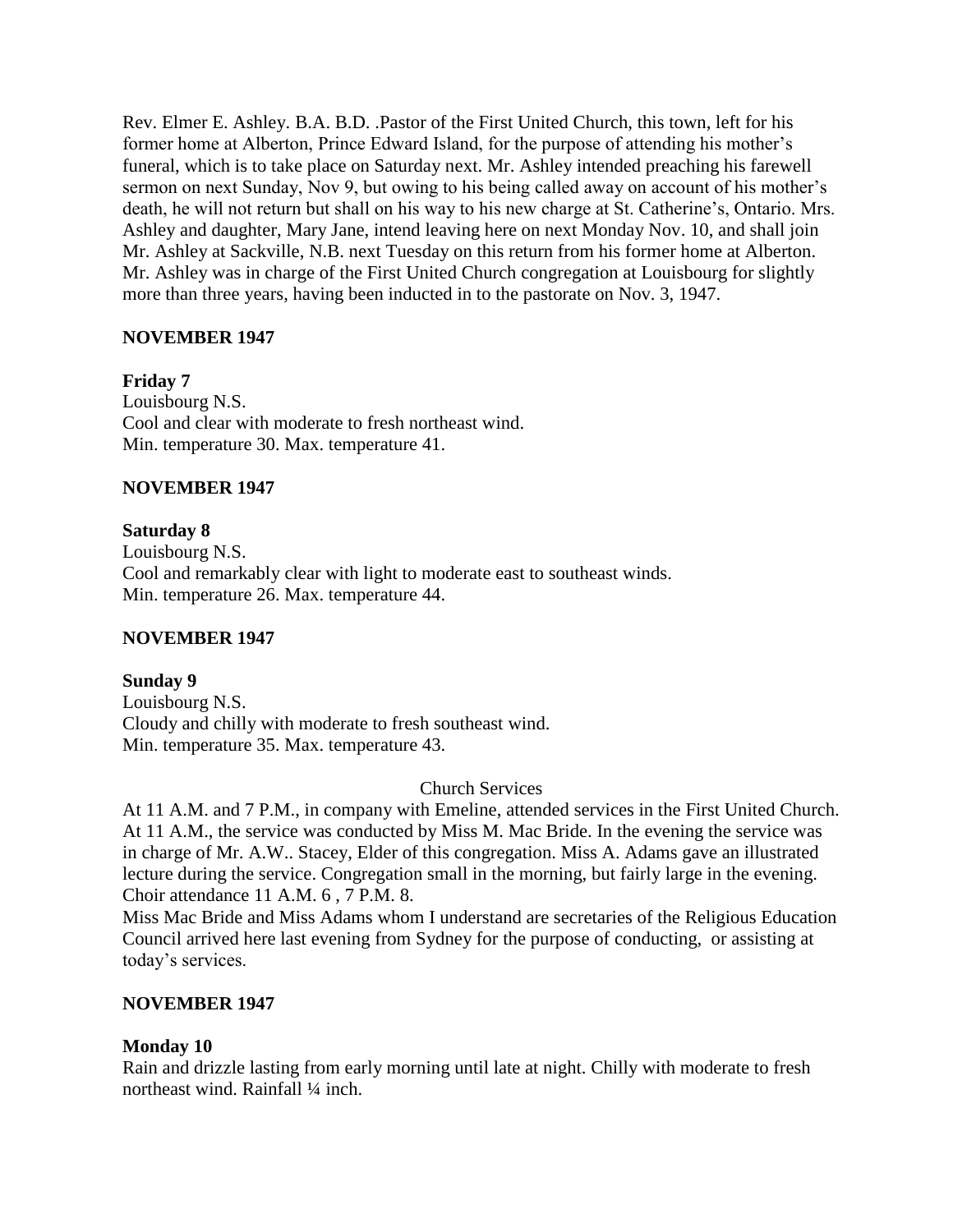Min. temperature 34. Max. temperature 43.

## **NOVEMBER 1947**

## **Tuesday 11**

Louisbourg N.S. Cool and mostly cloudy, with light mist at times and a few sprinkles of rain. Moderate northwest wind. Min. temperature 31. Max. temperature 40.

## Canadian Legion Parade

At 10:57 P.M. a Remembrance Day service was held in the First United Church, which was attended by the Louisbourg Branch of the Canadian Legion. About thirty five veterans were present. The service was conducted and the sermon delivered by Rev. J. T. Turner, Rector of St. Bartholomew's Anglican Church, in the absence of a United Church Minister. After "Last Post" was sounded by Bugler Wilfred Troke, two minutes silence was observed in honor of those who gave their lives in the two world wars. Church fairly well filled by veterans and others. Choir attendance: 14. Was present in company with Emeline.

## **NOVEMBER 1947**

#### **Wednesday 12**

Louisbourg N.S. Cloudy and cool with moderate northeast to east winds. A few showers of rain in the early morning and mist at times during the day. Min. temperature 32. Max. temperature 42.

## Choir Practice

At 8 P.M. in company with Emeline, attended and conducted choir practice in the First United Church. 9 persons present.

## Mayflowers in Bloom

Today Neil Murphy showed me a mayflower vine on which were two blooms. This is the first time that I ever saw a mayflower in bloom at this season of the year. Mr. Murphy found these blooms in his pasture field.

## **NOVEMBER 1947**

## **Thursday 13**

Louisbourg N.S. Cloudy and cool with moderate northeast wind and occasional light mist. Min. temperature 37. Max. temperature 42.

## **NOVEMBER 1947**

**Friday 14**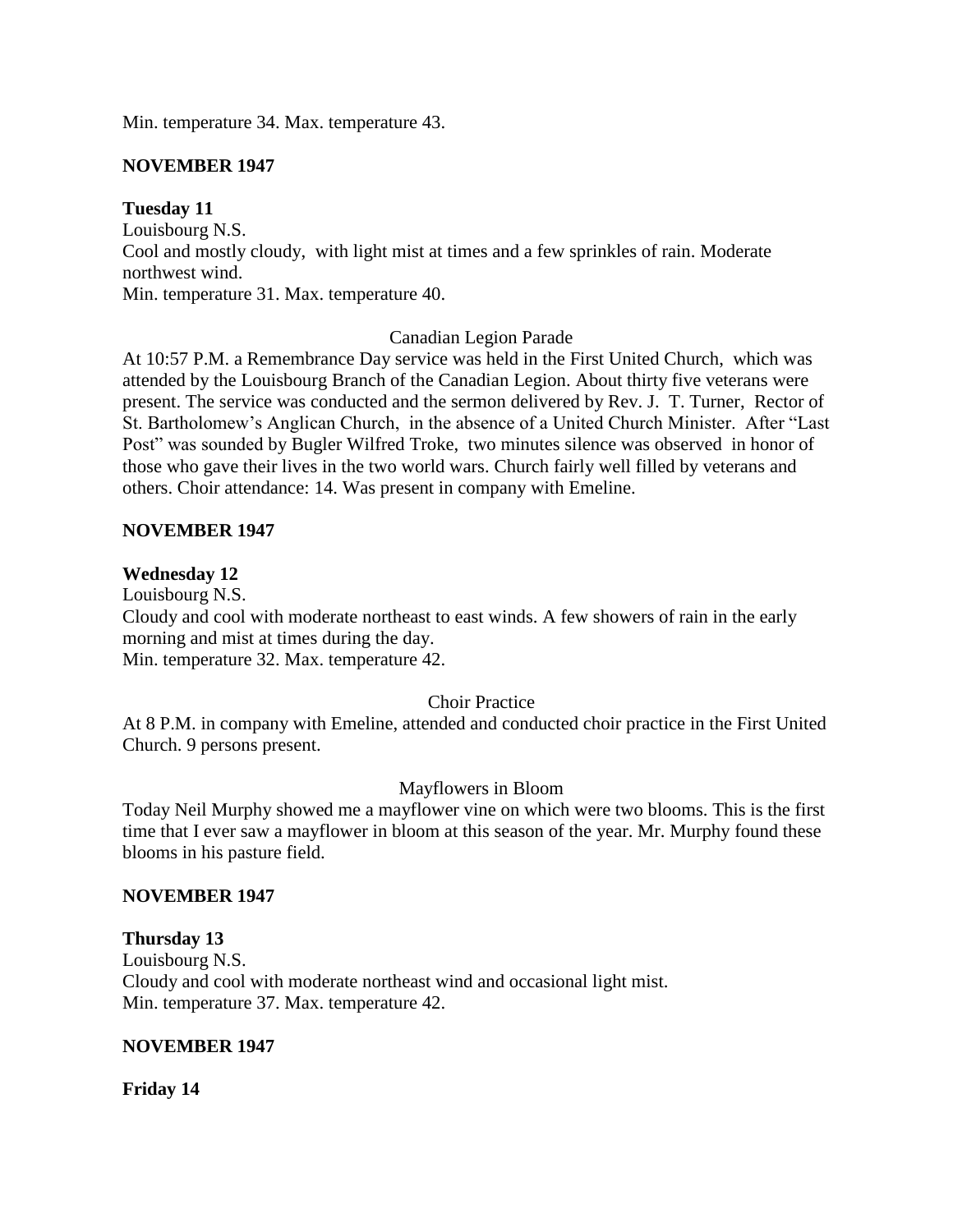Louisbourg N.S. Cloudy and cool with moderate to fresh northeast wind. Min. temperature 38. Max. temperature 42.

## Visited Sydney

In company with Emeline, went to Sydney on the 7:30 A.M. run of the "Highland Lines Limited" bus for the purpose of doing some shopping. Arrived at Sydney at 9 A.M. Made a number of business calls during the forenoon. Purchased a Frigidaire Coldwell Refrigerator from C.P. Moore Ltd. Price \$401.00

Had lunch at "Isle Royale" hotel. Visited Mrs. E.D. Mac Killop, who is now a patient at the City Hospital in the afternoon. Left for home on the 4:30 P.M. trip of Highland Lines Ltd. Bus arriving at about 6:10 P.M.

Highway very rough, and difficult to keep up to schedule owing to a lot of reconstruction work.

## **NOVEMBER 1947**

## **Saturday 15**

Louisbourg N.S.

Cloudy and chilly with fresh to strong northeast wind. Occasional light mist. Rain and drizzle during the night.

Min. temperature 38. Max. temperature 42.

## S.S. SANDLAND

Newfoundland Steamer "Sandland" enroute from Halifax, N.S. to Newfoundland arrived for shelter in the afternoon.

## Rev. and Mrs. John Hockin Arrive

Rev. and Mrs. John Hockin, (Retired) of Truro, N.S. arrived at about 10:30 A.M. Mr. Hockin has been engaged to supply the congregation of the First United Church, of this town, until such time as a permanent minister can be obtained.

Mr. and Mrs. Hockin had dinner with us, before they went to the United Church Manse, where they are to make their home while stationed on this circuit.

## **NOVEMBER 1947**

## **Sunday 16**

Louisbourg N.S. Cloudy and cool with light northeast to north winds. Almost perfectly calm. Light mist at times, showers in the evening.

Min. temperature 37. Max. temperature 48.

## Church Services

At 11 A.M. and 7 P.M. in company with Emeline, attended services in the First United Church. Rev. John Hockin, (Retired) of Truro, N.S. was the preacher at both of these services. Mr.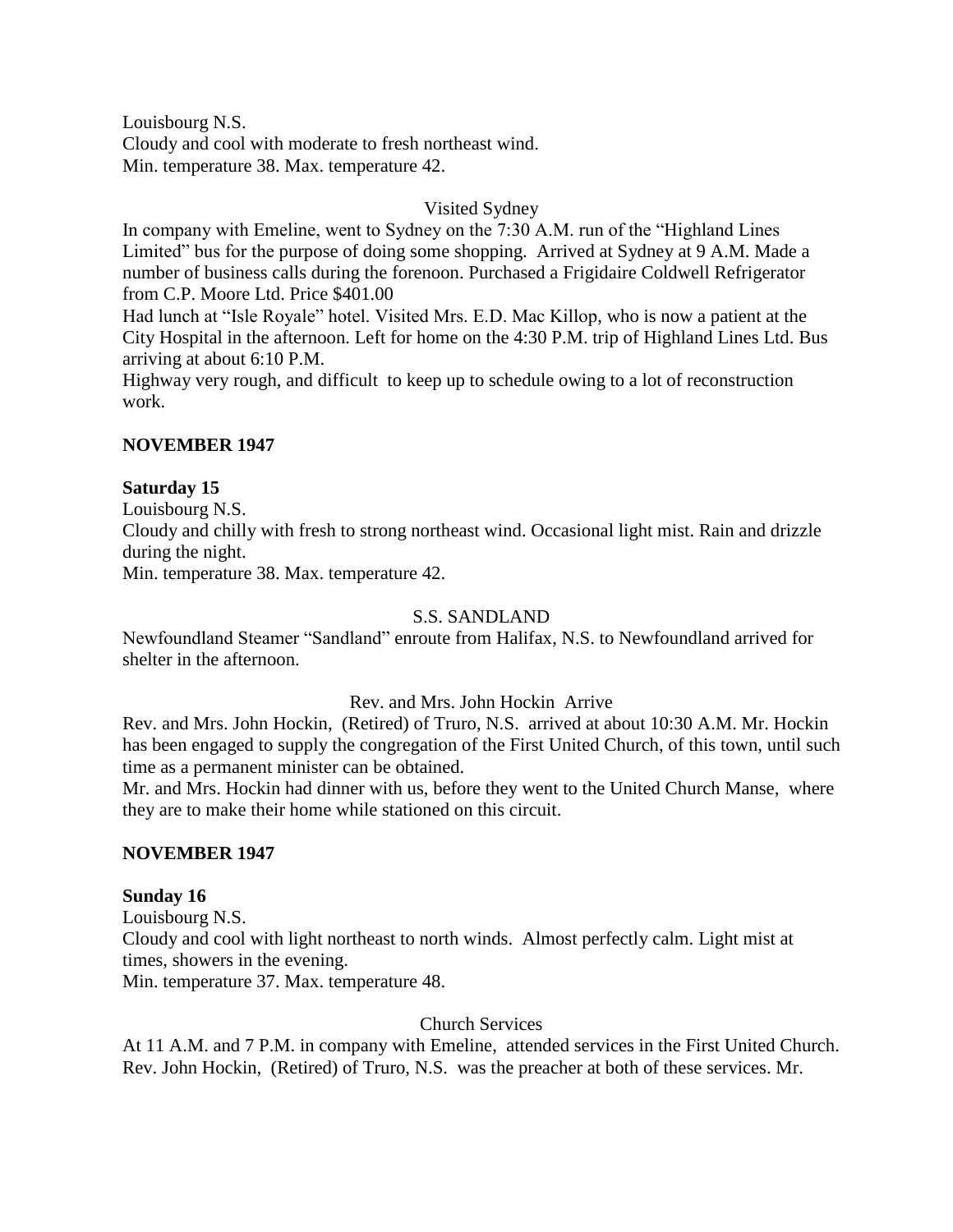Hockin has been engaged as a supply for this church, for indefinite period, or until we obtain the services of a permanent pastor.

Mr. Hockin served here as a supply, during the summer of 1944. Choir attendance A.M. 11, P.M. 14.

## Sing Song

At the close of the evening service, attended and conducted a sacred "Sing Song" in the Navy League Hostel.

## **NOVEMBER 1947**

## **Monday 17**

Louisbourg N.S.

Cloudy and cool, showers during the forenoon, followed by light rain and drizzle during the afternoon. Showers during the night.

Min. temperature 38. Max. temperature 44.

Light variable wind in the forenoon. Moderate northeast wind during the afternoon and evening.

## S.S. SANDLAND

Newfoundland Steamer "Sandland" which arrived here on last Saturday, for shelter from the high wind, sailed this morning.

## **NOVEMBER 1947**

## **Tuesday 18**

Louisbourg N.S. Cloudy and cool with fresh to strong north and northeast winds. Light showers and mist at times during the forenoon. Min. temperature 38. Max. temperature 43.

## **NOVEMBER 1947**

## **Wednesday 19**

Louisbourg N.S. Cloudy and cool with moderate north northeast wind and occasional light showers.

## Arrived from Salmon River

Fred Huntington arrived shortly before noon with our winter supply of farm produce, 10 bushels of potatoes and 5 bushels of turnips. He left for home at 3 P.M. by motor truck. I accompanied him on my annual Autumn visit, which usually lasts about one week. We arrived at Clifford's at about 5 P.M. having made three calls enroute.

## **NOVEMBER 1947**

**Thursday 20 - Tuesday 25 [Blank]**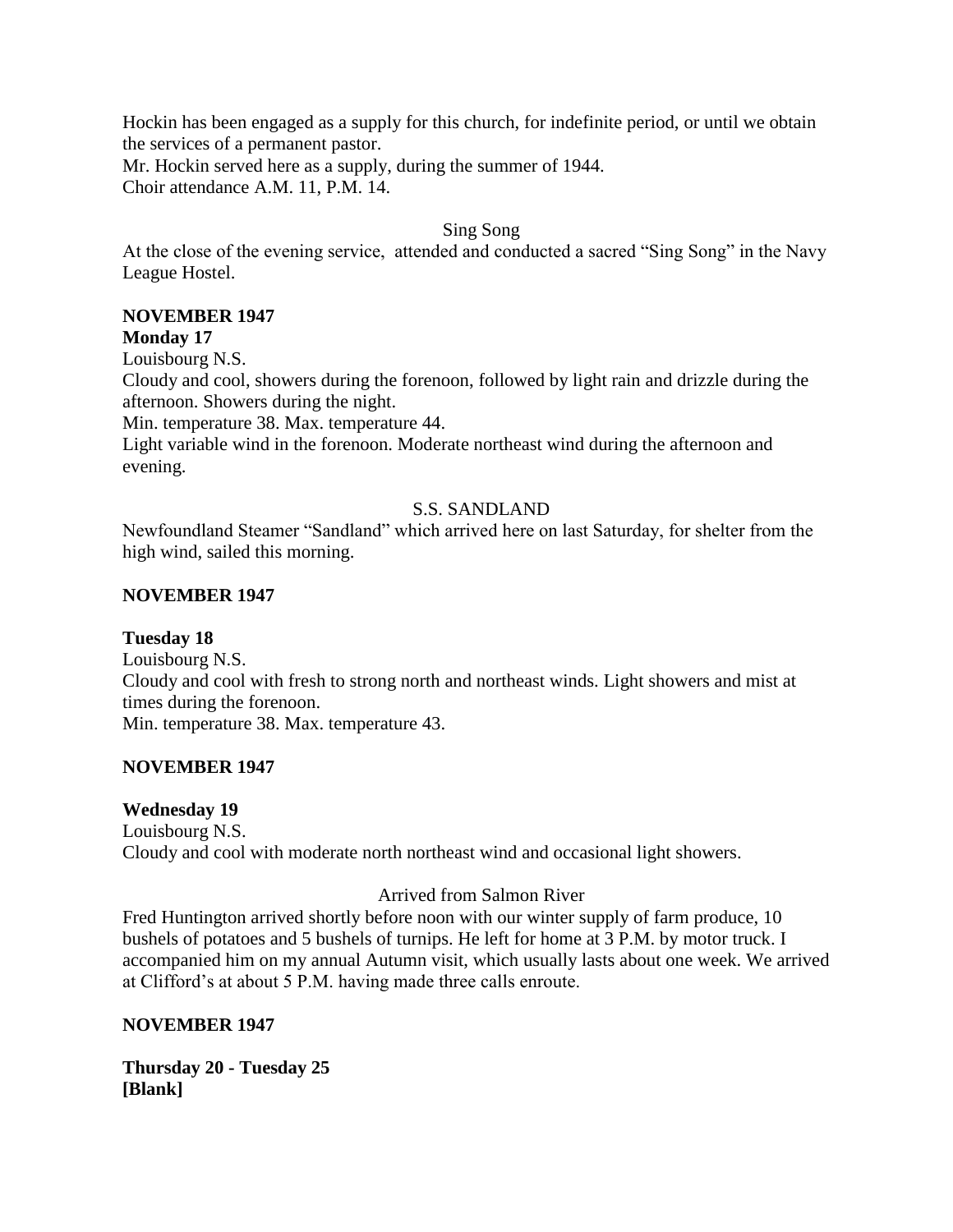## **NOVEMBER 1947**

#### **Wednesday 26**

Salmon River, N.S. Moderately cool and mostly clear with light westerly winds. An ideal November day. Max. temperature about 50.

#### Salmon River to Louisbourg

Left Clifford's at about 8:20 A.M. and went out to the highway with the intention of taking passage on the truck owned and driven by Ronald MacKinnon, who serves the milk route, Salmon River to Sydney.

#### **NOVEMBER 1947**

#### **Thursday 27**

Louisbourg N.S. Light rain in the morning. Cloud during the forenoon. Cool with light to moderate winds southwest to west. Min. temperature 28. Max. temperature 44.

#### **NOVEMBER 1947**

**Friday 28** Louisbourg N.S. Clear and cool with light winds. Cloudy in the late afternoon and evening. Min. temperature 19. Max. temperature 36.

## Frigidaire Arrives

Frigidaire Refrigerator which we ordered about two weeks ago has arrived. It came by train and Donald Beaver delivered it at our home at noon today. The price was 401.00 less 15 % discount and was purchased from C.P. Moore Ltd, Sydney.

## **NOVEMBER 1947**

#### **Saturday 29**

Louisbourg N.S. Rain in the early morning, clearing during the forenoon, becoming colder. Moderate southwest wind shifting to northwest and becoming fresh. Min. temperature 22. Max. temperature 44.

## **NOVEMBER 1947**

**Sunday 30** Louisbourg N.S.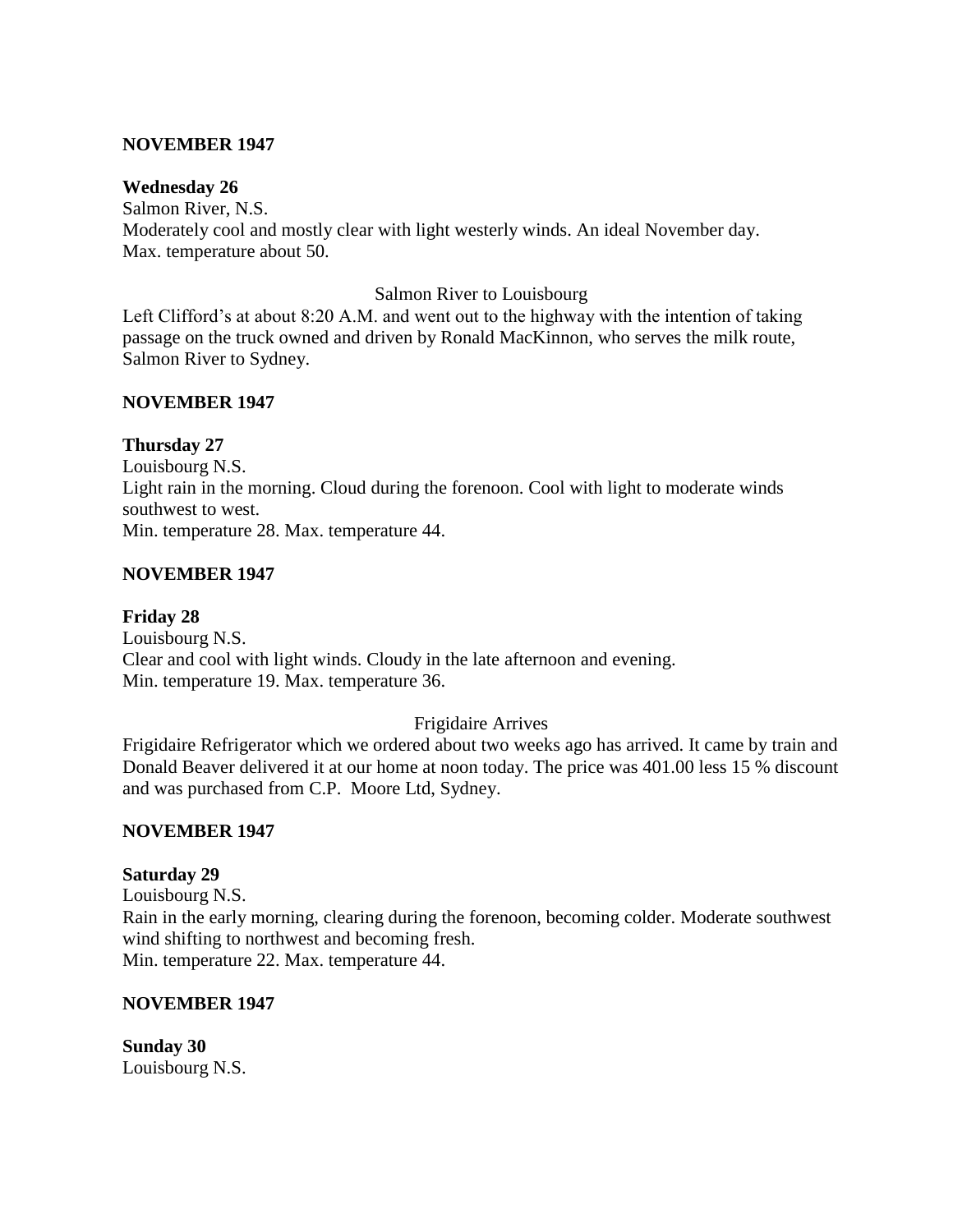Clear and cool, becoming cloudy in the late afternoon. Light variable winds, easterly at night. Snow began to fall at about 7 P.M. and continued during the night. Min. temperature 16. Max. temperature 33.

## Church Services

At 11 A.M. and 7 P.M. in company with Emeline, attended services in the First United Church where Rev. John Hockin was the preacher. Medium sized congregations at both services. Choir attendance: A.M. 10, P.M. 16.

Solo "My Task" sang by Mrs. Frank Townsend in the evening.

## Bulldozer Arrives

Bulldozer owned by John Mulvihill of Sydney, arrived in the afternoon for the purpose of working on the Athletic Field. Operations are expected to begin on Monday next, December the 1st.

## **DECEMBER 1947**

## **Monday 1**

Louisbourg N.S.

Snow storm in the early morning. Cloudy in the forenoon, but clearing later in the day. Mostly clear during the afternoon and evening.

Light to moderate north to northwest wind. Snowfall of last night and this morning 7 inches. First snow storm of the season. Ground covered with soft damp snow to a depth of 7 inches. Enough snow for good sleighing.

Min. temperature 17. Max. temperature 33.

## **DECEMBER 1947**

## **Tuesday 2**

Louisbourg N.S. Clear and cool, becoming cloudy in the afternoon. Light northwest wind in the forenoon ,becoming variable later in the day. Min. temperature 16. Max. temperature 35.

# Bulldozer Begins Work

Bulldozer, operated by Mr. Dan Mulvihill of Sydney begins work on the Athletic field, clearing the field of stumps and stones. I spent the day directing the work.

## **DECEMBER 1947**

## **Wednesday 3**

Louisbourg N.S. Cloudy and cool with light northwest wind, shifting to southwest at night and increasing to strong during the night. Min. temperature 27. Max. temperature 36.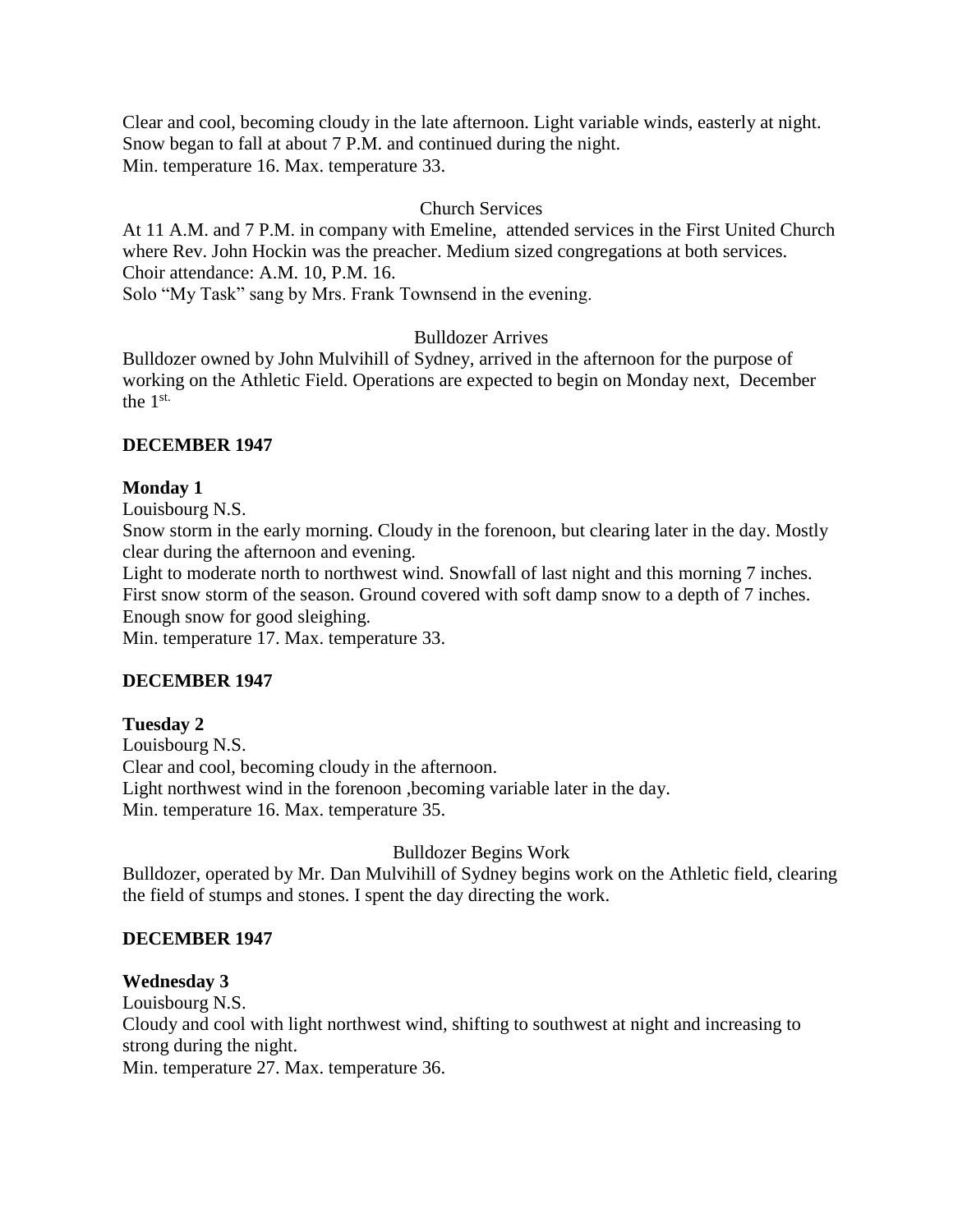## Choir Practice

At 8 P.M. accompanied by Emeline, attended and conducted choir practice in the First United Church.

Began rehearsing the Christmas music tonight. 12 persons present.

## **DECEMBER 1947**

## **Thursday 4**

Louisbourg N.S. Light rain in the morning, mostly cloudy during the day with light snow squalls in the afternoon, increasing in volume at night. Light northwest wind, increasing to moderate in the afternoon and to strong at night. Rainfall: about ¼ inch. Min. temperature 19. Max. temperature 40.

Finished Job

The Bulldozer, driven by Dan Mulvihill of Sydney, which has been operating on the Athletic Field, under my direction, since Tuesday morning, December 2, finished the job at 3 P.M. today. Total time charged: 36 hours, including 12 hours for the trip from Sydney and return. Rate per hour \$8.00. After finishing the work at the Athletic field the bulldozer proceeded to the Town dump, on Old Sydney Road where some work was carried out under the direction of D.M. Johnston, Chief of Police.

## **DECEMBER 1947**

# **Friday 5**

Louisbourg N.S.

Partly clear and moderately cold with fresh northwest wind. Snow squalls at intervals all day. Wind moderated in the evening. Snowfall about 1 inch. Min. temperature 17. Max. temperature 28.

## Meeting of Brotherhood

At 8 P.M. attended a regular meeting of the United Church Brotherhood held in Calvin hall with Vice President, William Hilchey presiding, the President: Edison Skinner being absent. The guest speaker was Rev. John Hockin, Supply Pastor of the First United Church. Members present 15 as follows:

William Hilchey, William Stewart, Rev. John Hockin, John Skinner, Charles Bagnall, John MacDonald, Harold Wilson, A.W Stacey, Arthur N. Townsend, Rod MacLeod, Alex MacKinnon, Edward Levy, Dan MacLeod and M.S. Huntington. The last named being caterer for the evening.

## **DECEMBER 1947**

## **Saturday 6**

Louisbourg N.S.

Cool and mostly cloudy with light variable winds. Light snow squalls in the late afternoon.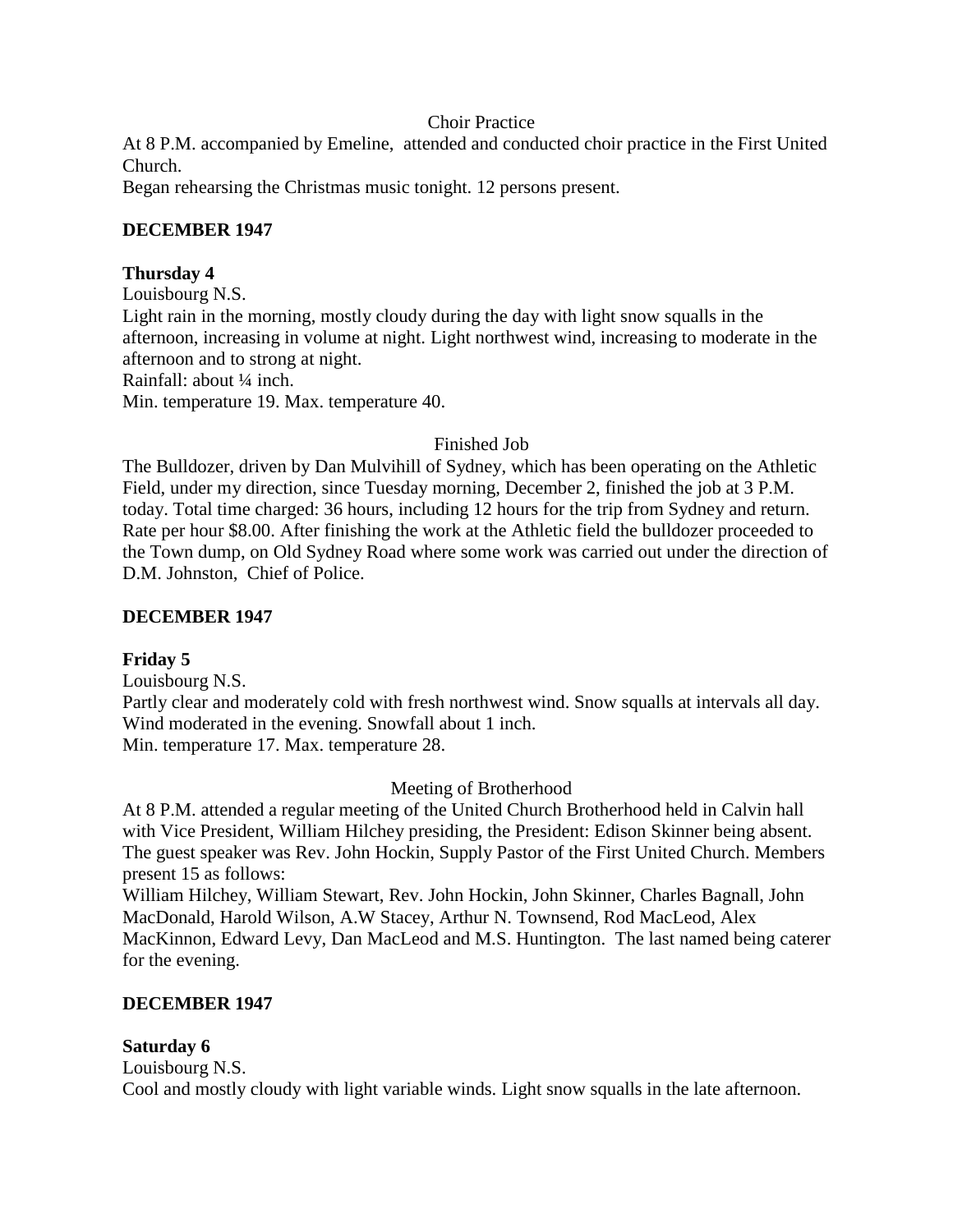Min. temperature 18. Max. temperature 29.

## Meeting of School Board, Council Meeting

At 7:30 P.M. attended a special meeting of the School Board which was followed, immediately by a special meeting of the Town Council. Both of these meetings were called for the purpose of dealing with the matter of getting a new furnace for the school building, the old furnace after being in use for 31 years is considered no longer serviceable. Those present were: Mayor G.B. Hiltz, who presided at both meetings, School Commissioners: Charles Bagnall, Frank O'Keefe and William Lewis, Councillors: Charles Bagnall, Earl Lewis and Edward Levy. At this meeting it was decided to purchase a new furnace and have it installed during the Christmas holidays.

## **DECEMBER 1947**

## **Sunday 7**

Louisbourg N.S.

Moderately cold and mostly cloudy with fresh northwest wind, moderating in the afternoon. Min. temperature 17. Max. temperature 26.

# Church Services

At 11 A.M. and 7 P.M. in company with Emeline, attended services in the First United Church where Rev. John Hockin was the preacher. Small congregations at each of these services. Choir attendance A.M. 11, P.M. 16.

## **DECEMBER 1947**

## **Monday 8**

Louisbourg N.S. Cool and mostly cloudy with light west and north west winds. Min. temperature 24. Max. temperature 33.

## Sydney and Return

In company with Emeline went to Sydney on the "Highland Lines' bus leaving here at 7:45 A.M. (Charles Spencer Driver) Spent the day shopping and making other business calls. Had lunch at "Isle Royale" hotel at noon. Left Sydney for home on the bus leaving Sydney at 4:30 P.M. Arrived home at 5:55 P.M. Highway frozen and rough. Partly covered by ice and light snow.

## **DECEMBER 1947**

**Tuesday 9** Louisbourg N.S. Cloudy with light variable winds, mostly northerly. Light snow continued falling all day. Snowfall about 3 inches. Min. temperature 25. Max. temperature 29.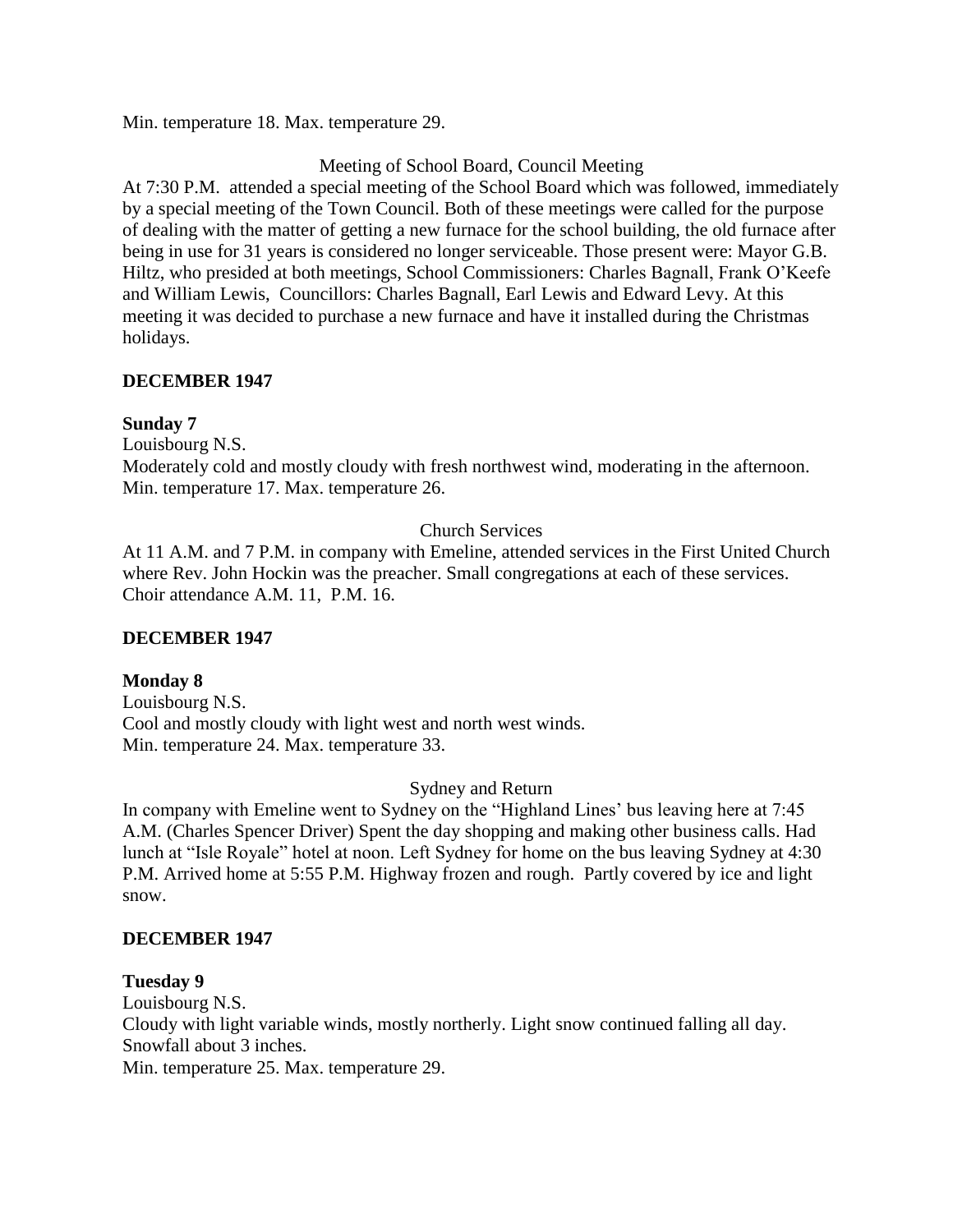## **DECEMBER 1947**

#### **Wednesday 10**

Louisbourg N.S. Clear and cool with moderate to fresh northwest wind becoming cloudy in the late afternoon. Light drizzle in the evening Min. temperature 28, Max. temperature 36.

#### Choir Practice

At 8 P.M. in company with Emeline, attended and conducted choir practice in the First United Church. Eleven persons present. Dr. W.J.N. MacMillan, is leader of the Conservative opposition.

## **DECEMBER 1947**

#### **Thursday 11**

Louisbourg N.S.

Clear and cool with light to moderate northwest wind, becoming cloudy in the late afternoon. Min. temperature 25. Max. temperature 34.

Prince Edward Island Provincial Election

The Provincial Elections held today in P.E.I. resulted as follows: Liberals: 24 Conservatives 6,C.C.F. none. The Government led by Premier J. Walter Jones, was returned by a large majority. Dr. W.J.N Mac Millan is leader of the Conservative opposition.

## **DECEMBER 1947**

**Friday 12** Louisbourg N.S. Cloudy and cool with light west and northwest winds. Min. temperature 22. Max. temperature 30.

## **DECEMBER 1947**

## **Saturday 13**

Louisbourg N.S. Clear and moderately cold with light, moderate to fresh westerly wind. Min. temperature 15. Max. temperature 26.

#### **DECEMBER 1947**

#### **Sunday 14**

Louisbourg N.S. Clear and moderately cold with moderate westerly wind. Cloudy in the evening. Light snow squalls during the night. Min. temperature 12. Max. temperature 24.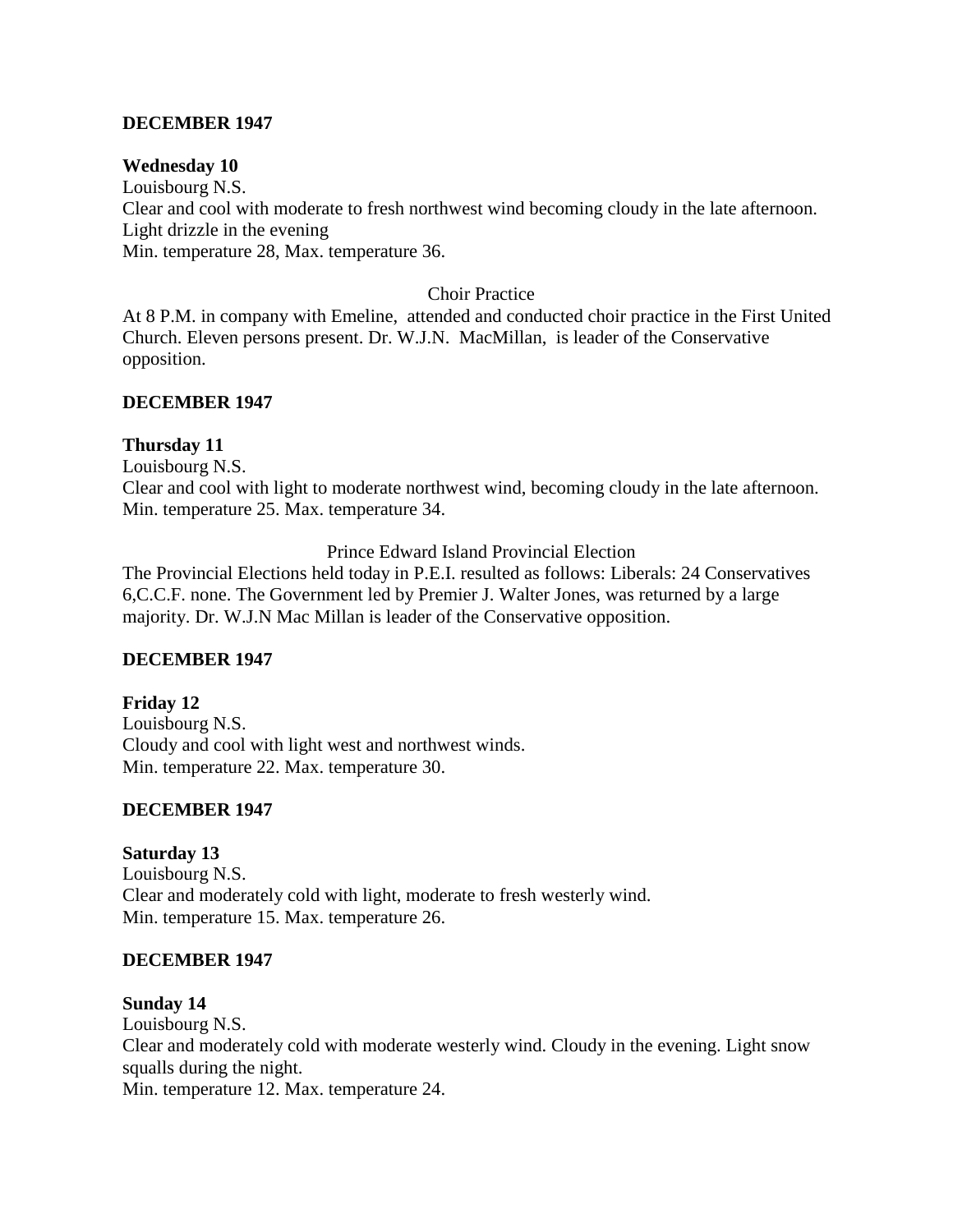## Church Services

At 11 A.M. and 7 P.M. in company with Emeline, attended services in the First United Church where Rev. John Hockin (Supply) was the preacher. Small congregation in the morning, medium at night. Choir attendance A.M. 11, P.M. 14.

## **DECEMBER 1947**

#### **Monday 15**

Louisbourg N.S. Moderately cold and mostly cloudy with moderate northwest wind. Min. temperature 15. Max. temperature 29. Light snow squalls in the early morning. Snowfall about 1 inch.

## Frigidaire Installed

The Frigidaire Refrigerator which arrived on the  $28<sup>th</sup>$  of last month was installed in our home today. A man sent by the firm of C.P. Moore Ltd. of Sydney where we purchased the machine did the installing.

## **DECEMBER 1947**

## **Tuesday 16**

Louisbourg N.S.

Clear and moderately cold in the morning, but becoming cloudy early in the day. Snow began to fall at about 4 P.M. turning to rain at about 6:30, and continuing during the night. Light northwest wind shifting to southerly during the day and increasing steadily until it reached gale force early in the night. Snowfall about 2 inches.

Min. temperature 12. Max. temperature 37.

Rainfall during the night about ¼ inch.

## **DECEMBER 1947**

## **Wednesday 17**

Louisbourg N.S. Mild, with light snow squalls in the forenoon. Partly clear during the day. Moderate fresh to strong northwest wind. Min. temperature 22. Max. temperature 40.

## Choir Practice

At 8 P.M. in company with Emeline, attended and conducted choir practice in the First United Church. Eleven persons present.

## **DECEMBER 1947**

**Thursday 18**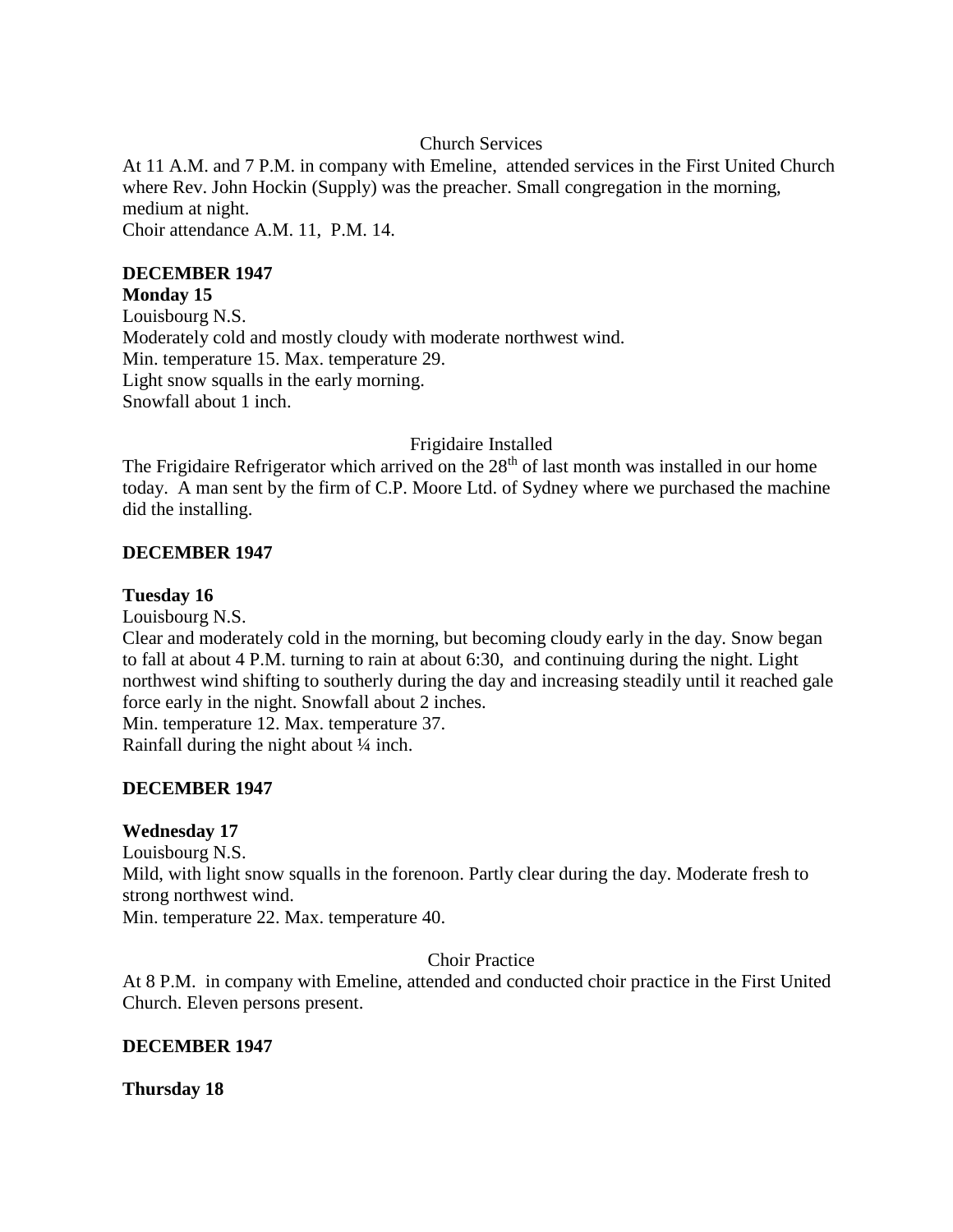Louisbourg N.S.

Clear and moderately cold in the morning, but becoming cloudy early in the forenoon. Snow began to fall shortly before noon. Continued snowing until 1 P.M. Cloudy and mild during the afternoon followed by rain for about one hour in the evening. Snow began to fall at about 8:15 P.M. and continued during the night. Light northwest shifting to southerly, and increasing to moderate in the evening. Snowfall 5 inches.

Min. temperature 14. Max. temperature 35.

# **DECEMBER 1947**

## **Friday 19**

Louisbourg N.S. Cloudy, and moderately, with moderate northwest wind. Min. temperature 11. Max. temperature 31. Sufficient snow for sleighing on the streets and highways.

## **DECEMBER 1947**

## **Saturday 20**

Louisbourg N.S. Clear and moderately cold with light northwest wind. Bright sunshine at day. Clear during the night. Min. temperature 16. Max. temperature 28. A perfect winter day, followed by a perfect night.

## **DECEMBER 1947**

## **Sunday 21**

Louisbourg N.S. Clear and bright in the morning, but becoming cloudy in the forenoon. Very light, variable winds. Light snow began to fall at about 6:30 P.M. Min. temperature 19. Max. temperature 30.

Church Services

At 11 A.M. and 7 P.M., in company with Emeline, attended services in the First United Church where Rev. John Hockin, (Supply) was the preacher. Congregation at both services considerably larger than usual. Christmas music at both services. Choir attendance: A.M. 11, P.M. 14.

## **DECEMBER 1947**

## **Monday 22**

Louisbourg N.S.

Cloudy in the morning, clearing in the afternoon. Very light northerly with a few light snow squalls in the forenoon. A very lovely winter day. Min. temperature 20. Max. temperature 32.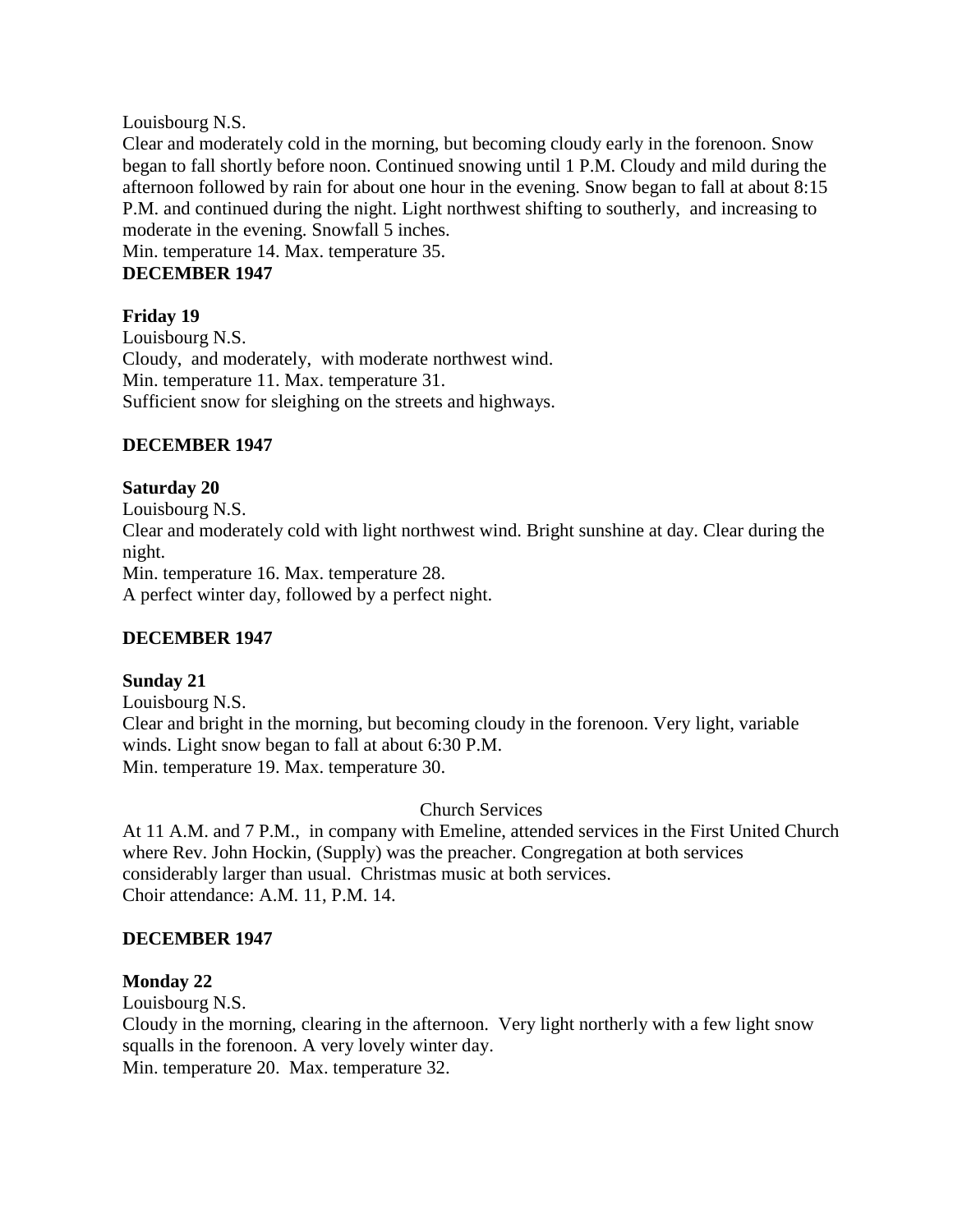## Christmas Tree

In the afternoon, cut and brought home a Christmas tree for the annual Christmas celebration.

## **DECEMBER 1947**

## **Tuesday 23**

Louisbourg N.S. Clear and bright, moderately cold, with very light northwest wind. A perfect winter day. Min. temperature 12.Max. temperature 28.

## **DECEMBER 1947**

## **Wednesday 24**

Louisbourg N.S. Big snow storm

Cloudy. Snow began to fall at about 9 A.M. Ceased snowing shortly before noon, but began again at about 2 P.M. and continued throughout the afternoon and during the night. Fresh southeast wind shifting to east in the afternoon and increasing to moderate gale force inn the early part of the night. Snowfall from my own observations and what I have learned from others about 15 inches.

Min.temperature 12. Max. temperature 32.

# Bus Service Interrupted

Highland Lines Bus Service between Louisbourg and Sydney failed to make the 6:30 P.M. trip from Louisbourg. Two buses arrived from Sydney at about 7 P.M. one and a half hours late. On the return trip they got as far as Catalone but had to return to Louisbourg owing to the bad condition of the highway.

# **DECEMBER 1947**

## **Thursday 25**

Louisbourg N.S.

Sun shining through on two or three occasions, but mostly cloudy, with fresh northerly wind which moderated in the late afternoon to almost calm. The day was followed by a very lovely moonlight night. Light drizzle of snow during the forenoon. Snowfall about 1 inch. Min. temperature 21. Max. temperature 33.

## Traffic Tieup

No train in or out of Louisbourg today, and no bus service either way, owing to yesterday's heavy snowfall. No automobiles in operation on the streets of Louisbourg or on the highway leading out of town. A number of autos and trucks stalled on the streets in various parts of the town as well as on the highways leading into town.

## **DECEMBER 1947**

**Friday 26**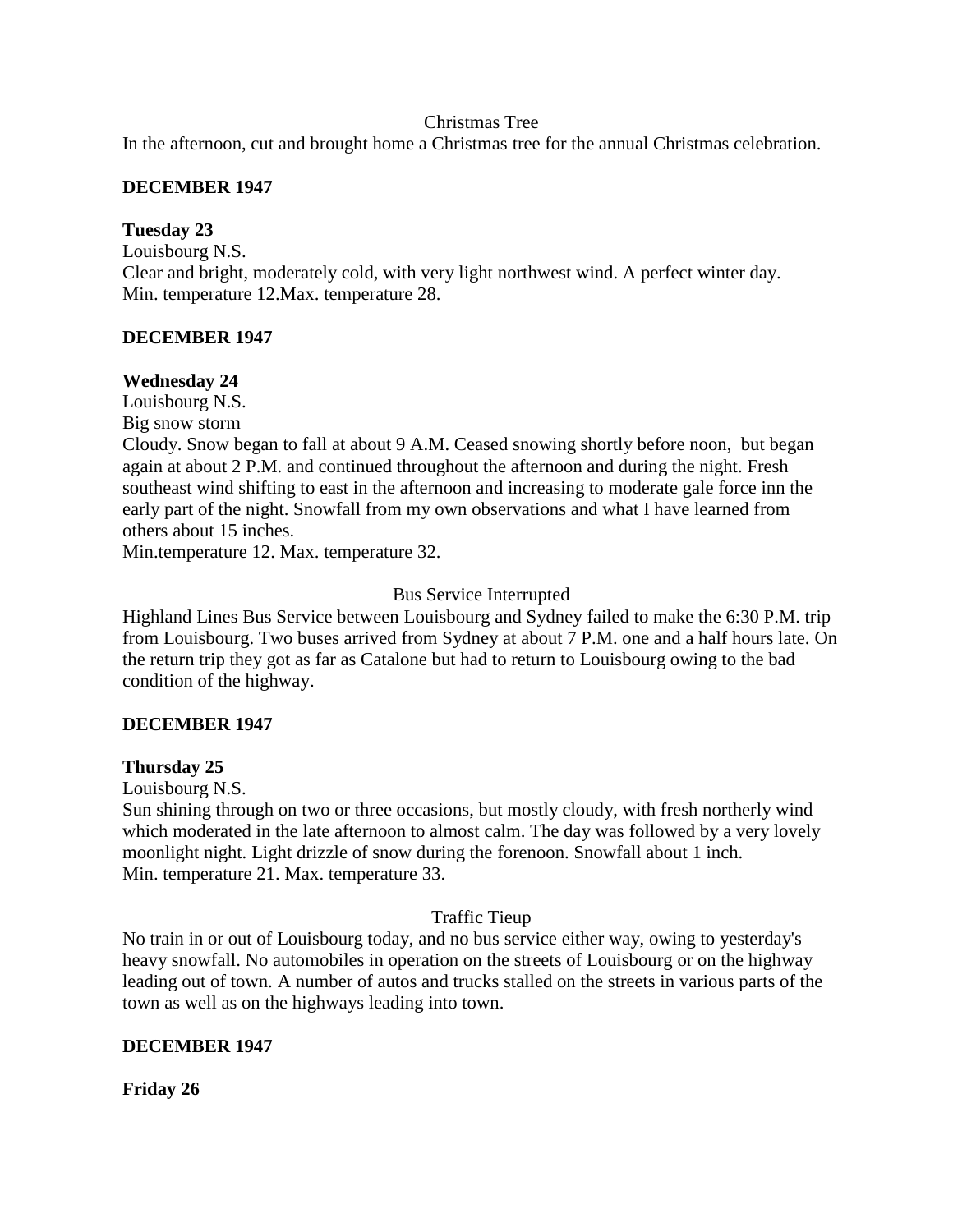Louisbourg N.S. Mostly cloudy, with sun shining through at intervals in the first half of the day. Cloudy in the evening. Very light northerly wind.

Min. temperature 13. Max. temperature 29.

## No Bus Service

There was no bus service today between Louisbourg and Sydney owing to the snow blockade.

## Train Service Resumed

Sydney and Louisbourg Train service, between here and Glace Bay, left here late in the forenoon, after the arrival of the S and L snow plough arrived and cleared the track.

## **DECEMBER 1947**

#### **Saturday 27**

Louisbourg N.S.

Snow storm

Cloudy and threatening with moderate southwest wind, increasing to fresh and shifting to east at night.

Snow began to fall at about 6 P.M. and continued during the night. A very disagreeable night. Min. temperature 23. Max. temperature 31.

## Snow Plough Arrives

Provincial highway snow plough which left Sydney at 10 A.M. yesterday for Louisbourg, arrived here at 1 A.M. During the day it ploughed, Main, Aberdeen, Lorway, Warren Streets and a short section of Commercial Street as well as the highway to the Louisbourg National Park. It started on the return trip at about 3:30 P.M.

## Bus Service Resumed

Two buses of Highland Lines Ltd which have been marooned here since last Wednesday evening left for Sydney shortly after 8 A.M.

Regular was running off schedule all day. Bus from Sydney arrived here at noon, more than one hour late and left here to return at about 1:30 P.M., 30 minutes late. The evening bus from Sydney arrived here at 7 P.M.., 1 ½ hour late. On the return trip she left here for Sydney shortly after 8 P.M. in the height of the storm.

## Attended Council Meeting

At 7:30 P.M. attended a regular meeting of the Town Council, held in the Town Office with Mayor G.B. Hiltz presiding. Those present besides the Mayor were Councillors: Charles Bagnall, Earl Lewis, Lauchlin Mac Intyre, Charles Stacey and Edward Levy. Chief of Police D.M. Johnston and Town Clerk D.F. Nicholson were also present.

## **DECEMBER 1947**

**Sunday 28** Louisbourg N.S.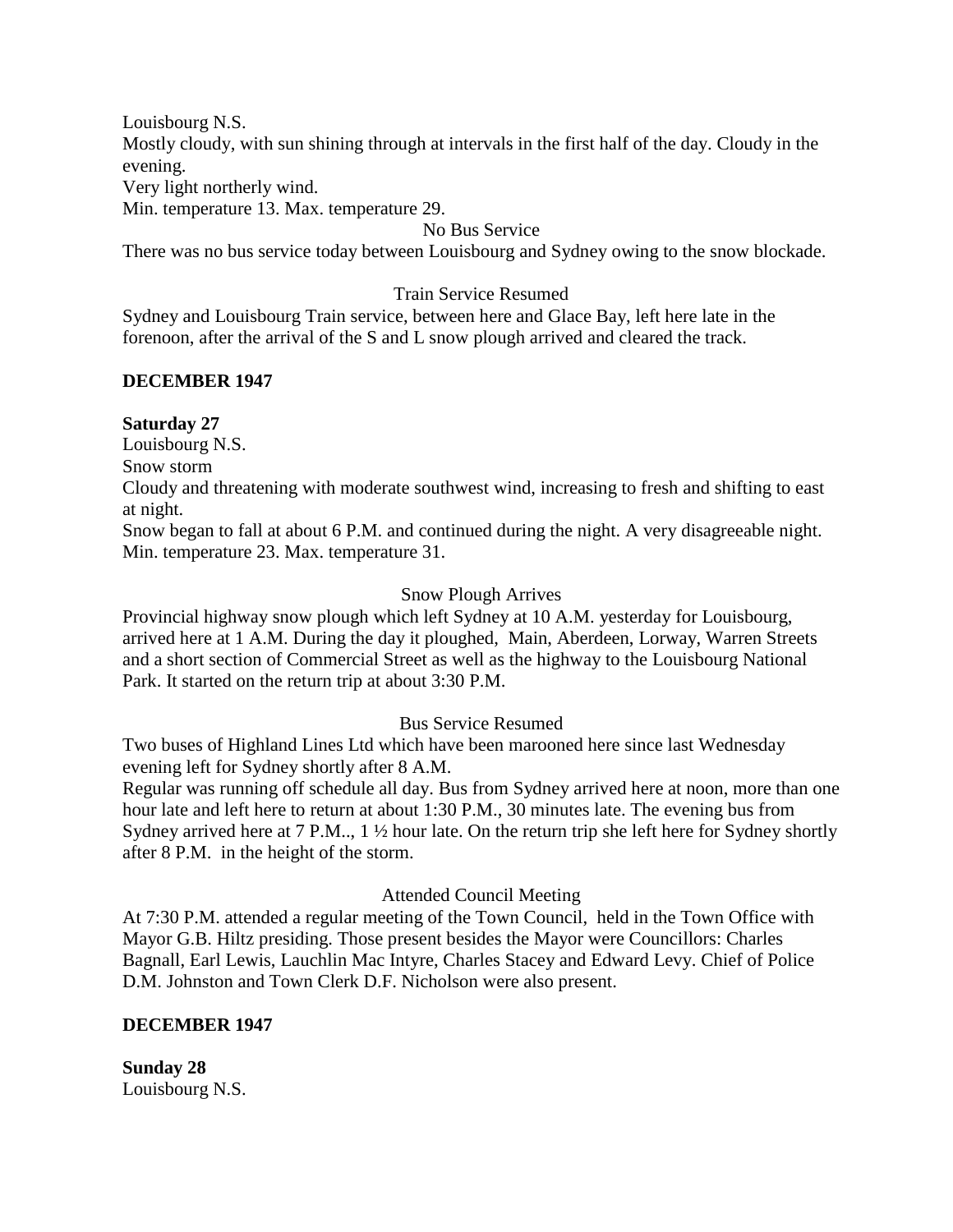Snow storm of last night was followed by light rain in the early morning. Light mist at intervals during the day and light snow squalls in the evening. Very light easterly wind, shifting to westerly in the evening. Considerable fog during the day. Snowfall of last night about 6 inches. Min. temperature 31. Max. temperature 36.

## No Bus Service

Highland Lines Ltd Bus service, between Sydney and Louisbourg, did not operate today owing to the snow storm of last night.

## Church Services

At 11 A.M. and 7 P.M. in company with Emeline, attended services in the First United Church. Small congregations at both services, owing to unfavorable weather conditions. Choir attendance: A.M. 8, P.M. 11.

## Death of Rev. J. D. Townsend

The death occurred at an early hour this morning in the Payzant Memorial Hospital, Windsor, N.S. of Rev. J. Dermott Townsend, Rector of the Anglican Church at Newport and Walton, N.S. He had been suffering from a heart ailment for a short time before his death. Rev. Mr. Townsend, who was about 64 years of age was born at Louisbourg, the son of Mr. and Mrs. Bleecher W. Townsend.

After spending his boyhood days at Louisbourg, he studied for the Anglican Ministry, graduating from Kings College, and was ordained Deacon in 1911 and Priest in 1912. His mother, father and two sisters predeceased him.

He is survived by his wife, formerly Miss Clare Moore of Truro, N.S. who many years ago was a member of the teaching staff of Louisbourg school. His remains will be taken to Truro for burial.

## **DECEMBER 1947**

## **Monday 29**

Louisbourg N.S.

Moderately cold and mostly cloudy with light northwest wind. Light drizzle of snow in the morning, late afternoon and night. Snowfall about 1 inch. Min. temperature 21. Max. temperature 32.

# Bus Service Interrupted

The first Sydney and Louisbourg Bus to reach here since Saturday evening, arrived here at about 6:30 P.M. nearly one hour behind schedule. Morning and noon runs were cancelled.

## Snow Plough Arrives

Provincial Highway snow plough from Sydney arrived and passed through town at about 10:30 P.M.

## **DECEMBER 1947**

**Tuesday 30** Louisbourg N.S.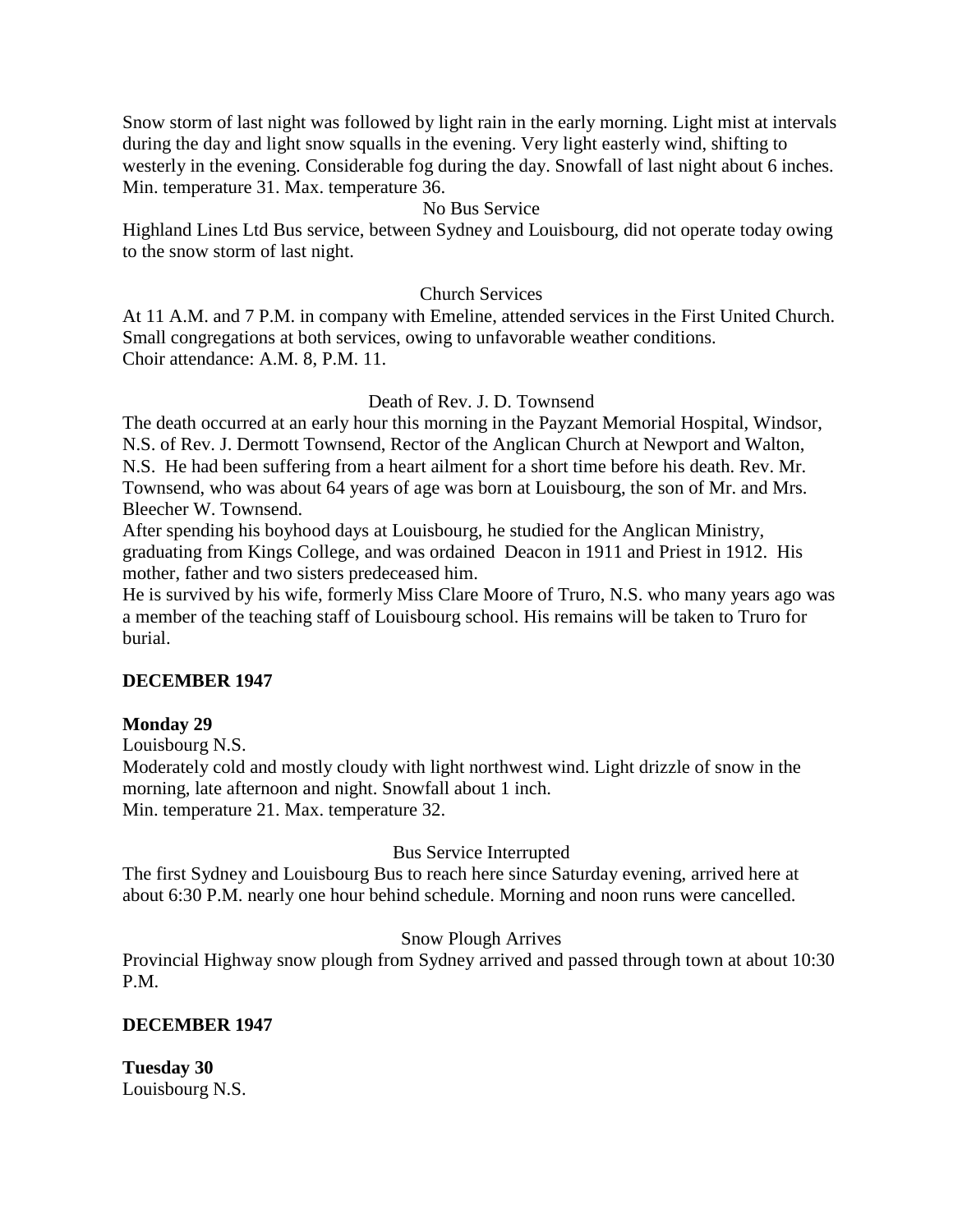Mostly cloudy with fresh to strong northwest wind. Light snow squalls in the morning and at intervals during the day. Blustery in the afternoon with drifting snow. Min. temperature 20. Max. temperature 32.

#### Snow Plough Returns

Provincial Highway Snow Plough which arrived here from Sydney last night passed through town at about 6 A.M. on the return trip.

#### Bus Service

Bus service between here and Sydney made its regular number of trips, three each way, but was running slightly behind schedule.

#### Opens Old Road

A Bulldozer opened to traffic the Old Sydney Road, Catalone to Louisbourg, this afternoon. She passed through town, going easterly at about 6:30 P.M.

#### **DECEMBER 1947**

#### **Wednesday 31**

Louisbourg N.S. Mostly cloudy and comparatively mild with light to moderate northwest wind. Min. temperature 25. Max. temperature 35.

#### End of 1947

Today brings to a close one of the most remarkable years in my memory, as far as weather conditions are concerned. Among other outstanding features, the past summer and autumn were the driest I ever experienced. In commenting on the weather of the past year, I do not think I can do any better than to quote from a comment appearing in the Halifax Chronicle of today; as well as in other newspapers which is as follows:

"The year started out with one of the mildest winters on record. The bureau described the climate in Eastern Canada as a "British Type", but noted, at that time, Briton's were shivering in Siberian conditions. Spring came late to the Maritimes, and low temperatures were recorded until late in June and by that time it was officially summer. Unofficially spring did not come to the Maritimes at all. Summer was very warm, however, and the hot weather lasted until autumn, to make October most decidedly an unusual month for warmth. A steady flow of moist air from the tropics moved over the area all through July, to make it one of the foggiest months in the Bureau's annals". In addition to receiving bureau recognition as a warm month, October snared an even greater laurel by being the driest month, in some areas in 74 years. Forest fires swept Nova Scotia and New Brunswick and reached a climax in October. The Cape Breton Highlands National Park emerged from the season charred and blackened and forest lands were cleaned out in Antigonish County and along the southern Nova Scotia shore, as well as in many parts of New Brunswick" "November was a fairly uneventful month with temperatures dropping to their usual levels. But the last 10 days of December had the bureau all agog. Three feet of snow was deposited in the Halifax region, and set a record for all Decembers in the books.